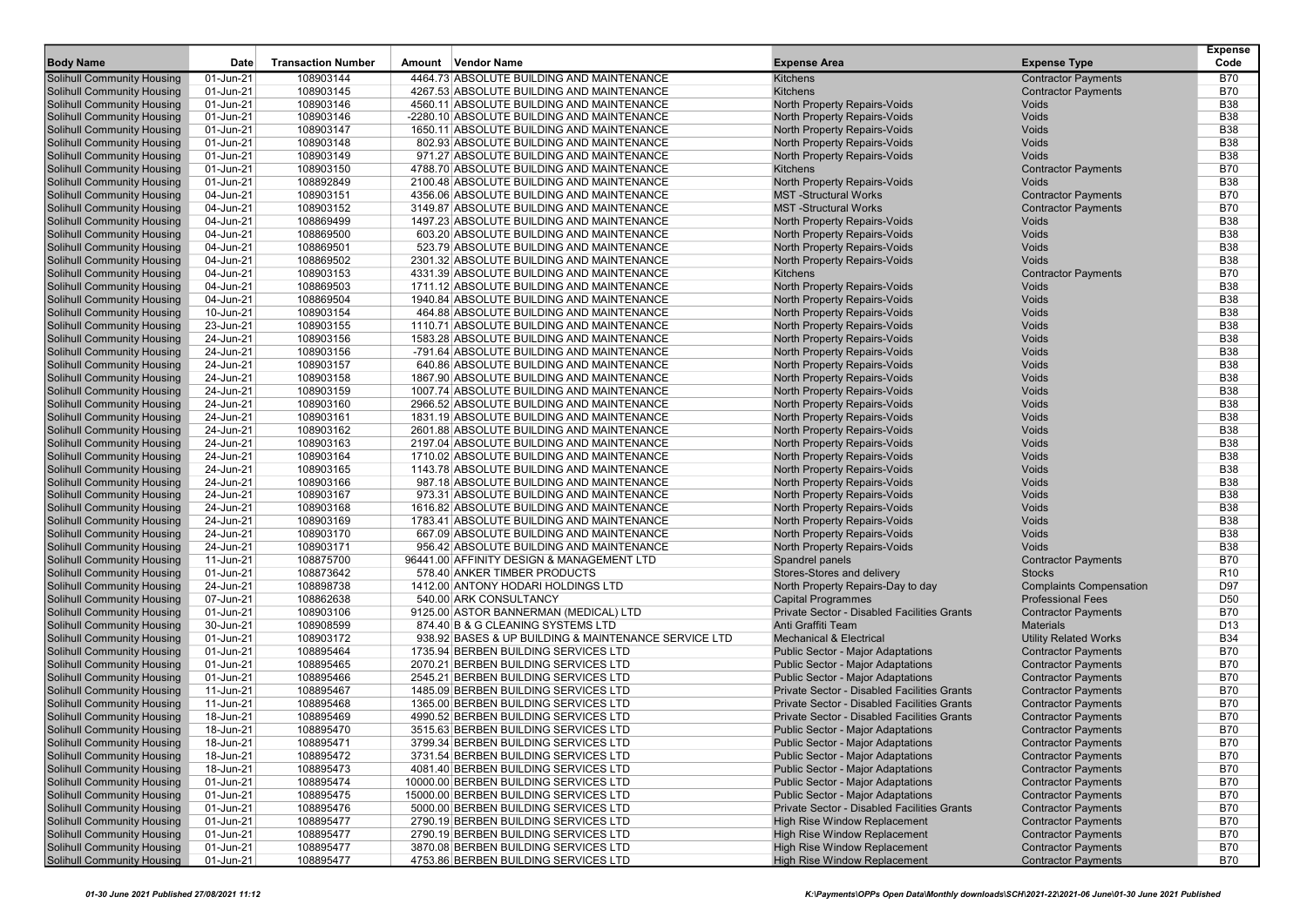| <b>Body Name</b>                                                       | <b>Date</b>            | <b>Transaction Number</b> | Amount Vendor Name                                                                                           | <b>Expense Area</b>                                                                        | <b>Expense Type</b>                                      | <b>Expense</b><br>Code   |
|------------------------------------------------------------------------|------------------------|---------------------------|--------------------------------------------------------------------------------------------------------------|--------------------------------------------------------------------------------------------|----------------------------------------------------------|--------------------------|
|                                                                        | 01-Jun-21              | 108895477                 | 2790.19 BERBEN BUILDING SERVICES LTD                                                                         |                                                                                            |                                                          | B70                      |
| <b>Solihull Community Housing</b><br><b>Solihull Community Housing</b> |                        |                           | 2790.19 BERBEN BUILDING SERVICES LTD                                                                         | High Rise Window Replacement<br><b>High Rise Window Replacement</b>                        | <b>Contractor Payments</b>                               | <b>B70</b>               |
| <b>Solihull Community Housing</b>                                      | 01-Jun-21<br>01-Jun-21 | 108895477<br>108895477    | 2790.19 BERBEN BUILDING SERVICES LTD                                                                         | High Rise Window Replacement                                                               | <b>Contractor Payments</b><br><b>Contractor Payments</b> | <b>B70</b>               |
| <b>Solihull Community Housing</b>                                      | 01-Jun-21              | 108895477                 | 2790.19 BERBEN BUILDING SERVICES LTD                                                                         | High Rise Window Replacement                                                               | <b>Contractor Payments</b>                               | <b>B70</b>               |
| <b>Solihull Community Housing</b>                                      | 01-Jun-21              | 108895477                 | 3424.07 BERBEN BUILDING SERVICES LTD                                                                         | High Rise Window Replacement                                                               | <b>Contractor Payments</b>                               | <b>B70</b>               |
| <b>Solihull Community Housing</b>                                      | 01-Jun-21              | 108895477                 | 3424.07 BERBEN BUILDING SERVICES LTD                                                                         | High Rise Window Replacement                                                               | <b>Contractor Payments</b>                               | <b>B70</b>               |
| <b>Solihull Community Housing</b>                                      | 01-Jun-21              | 108895477                 | 3870.08 BERBEN BUILDING SERVICES LTD                                                                         | High Rise Window Replacement                                                               | <b>Contractor Payments</b>                               | <b>B70</b>               |
| <b>Solihull Community Housing</b>                                      | 01-Jun-21              | 108895477                 | 3870.08 BERBEN BUILDING SERVICES LTD                                                                         | High Rise Window Replacement                                                               | <b>Contractor Payments</b>                               | <b>B70</b>               |
| <b>Solihull Community Housing</b>                                      | 01-Jun-21              | 108895478                 | 2790.19 BERBEN BUILDING SERVICES LTD                                                                         | High Rise Window Replacement                                                               | <b>Contractor Payments</b>                               | <b>B70</b>               |
| <b>Solihull Community Housing</b>                                      | 01-Jun-21              | 108895478                 | 2790.19 BERBEN BUILDING SERVICES LTD                                                                         | High Rise Window Replacement                                                               | <b>Contractor Payments</b>                               | <b>B70</b>               |
| <b>Solihull Community Housing</b>                                      | 01-Jun-21              | 108895478                 | 3870.08 BERBEN BUILDING SERVICES LTD                                                                         | High Rise Window Replacement                                                               | <b>Contractor Payments</b>                               | <b>B70</b>               |
| <b>Solihull Community Housing</b>                                      | 01-Jun-21              | 108895478                 | 3870.08 BERBEN BUILDING SERVICES LTD                                                                         | High Rise Window Replacement                                                               | <b>Contractor Payments</b>                               | <b>B70</b>               |
| <b>Solihull Community Housing</b>                                      | 01-Jun-21              | 108895478                 | 3491.30 BERBEN BUILDING SERVICES LTD                                                                         | <b>High Rise Window Replacement</b>                                                        | <b>Contractor Payments</b>                               | <b>B70</b>               |
| <b>Solihull Community Housing</b>                                      | 01-Jun-21              | 108895478                 | 3870.08 BERBEN BUILDING SERVICES LTD                                                                         | High Rise Window Replacement                                                               | <b>Contractor Payments</b>                               | <b>B70</b>               |
| <b>Solihull Community Housing</b>                                      | 01-Jun-21              | 108895478                 | 3870.08 BERBEN BUILDING SERVICES LTD                                                                         | <b>High Rise Window Replacement</b>                                                        | <b>Contractor Payments</b>                               | <b>B70</b>               |
| <b>Solihull Community Housing</b>                                      | 01-Jun-21              | 108895478                 | 3870.08 BERBEN BUILDING SERVICES LTD                                                                         | High Rise Window Replacement                                                               | <b>Contractor Payments</b>                               | <b>B70</b>               |
| Solihull Community Housing                                             | 01-Jun-21              | 108895478                 | 3560.51 BERBEN BUILDING SERVICES LTD                                                                         | High Rise Window Replacement                                                               | <b>Contractor Payments</b>                               | <b>B70</b>               |
| <b>Solihull Community Housing</b>                                      | 01-Jun-21              | 108895478                 | 3870.08 BERBEN BUILDING SERVICES LTD                                                                         | High Rise Window Replacement                                                               | <b>Contractor Payments</b>                               | <b>B70</b>               |
| <b>Solihull Community Housing</b>                                      | 01-Jun-21              | 108895478                 | 3560.51 BERBEN BUILDING SERVICES LTD                                                                         | High Rise Window Replacement                                                               | <b>Contractor Payments</b>                               | <b>B70</b>               |
| <b>Solihull Community Housing</b>                                      | 01-Jun-21              | 108895478                 | 3870.08 BERBEN BUILDING SERVICES LTD                                                                         | High Rise Window Replacement                                                               | <b>Contractor Payments</b>                               | <b>B70</b>               |
| <b>Solihull Community Housing</b>                                      | 01-Jun-21              | 108895478                 | 242.75 BERBEN BUILDING SERVICES LTD                                                                          | High Rise Window Replacement                                                               | <b>Contractor Payments</b>                               | <b>B70</b>               |
| <b>Solihull Community Housing</b>                                      | 01-Jun-21              | 108895478                 | 242.75 BERBEN BUILDING SERVICES LTD                                                                          | High Rise Window Replacement                                                               | <b>Contractor Payments</b>                               | <b>B70</b>               |
| <b>Solihull Community Housing</b>                                      | 01-Jun-21              | 108895478                 | 242.75 BERBEN BUILDING SERVICES LTD                                                                          | <b>High Rise Window Replacement</b>                                                        | <b>Contractor Payments</b>                               | <b>B70</b>               |
| <b>Solihull Community Housing</b>                                      | 01-Jun-21              | 108895478                 | 1227.52 BERBEN BUILDING SERVICES LTD                                                                         | <b>High Rise Window Replacement</b>                                                        | <b>Contractor Payments</b>                               | <b>B70</b>               |
| <b>Solihull Community Housing</b>                                      | 01-Jun-21              | 108895478                 | 343.74 BERBEN BUILDING SERVICES LTD                                                                          | <b>High Rise Window Replacement</b>                                                        | <b>Contractor Payments</b>                               | <b>B70</b>               |
| <b>Solihull Community Housing</b>                                      | 01-Jun-21              | 108895478                 | 343.74 BERBEN BUILDING SERVICES LTD                                                                          | High Rise Window Replacement                                                               | <b>Contractor Payments</b>                               | <b>B70</b>               |
| Solihull Community Housing                                             | 01-Jun-21              | 108895478                 | 343.74 BERBEN BUILDING SERVICES LTD                                                                          | High Rise Window Replacement                                                               | <b>Contractor Payments</b>                               | <b>B70</b>               |
| <b>Solihull Community Housing</b>                                      | 01-Jun-21              | 108895478                 | 343.74 BERBEN BUILDING SERVICES LTD                                                                          | High Rise Window Replacement                                                               | <b>Contractor Payments</b>                               | <b>B70</b>               |
| <b>Solihull Community Housing</b>                                      | 01-Jun-21              | 108895478                 | 656.97 BERBEN BUILDING SERVICES LTD                                                                          | High Rise Window Replacement                                                               | <b>Contractor Payments</b>                               | <b>B70</b>               |
| <b>Solihull Community Housing</b>                                      | 01-Jun-21              | 108895478                 | 343.74 BERBEN BUILDING SERVICES LTD                                                                          | High Rise Window Replacement                                                               | <b>Contractor Payments</b>                               | <b>B70</b>               |
| <b>Solihull Community Housing</b>                                      | 01-Jun-21              | 108895478                 | 1227.52 BERBEN BUILDING SERVICES LTD                                                                         | <b>High Rise Window Replacement</b>                                                        | <b>Contractor Payments</b>                               | <b>B70</b>               |
| <b>Solihull Community Housing</b>                                      | 01-Jun-21              | 108895478                 | 343.74 BERBEN BUILDING SERVICES LTD                                                                          | <b>High Rise Window Replacement</b>                                                        | <b>Contractor Payments</b>                               | <b>B70</b>               |
| <b>Solihull Community Housing</b>                                      | 01-Jun-21              | 108895478                 | 343.74 BERBEN BUILDING SERVICES LTD                                                                          | High Rise Window Replacement                                                               | <b>Contractor Payments</b>                               | <b>B70</b>               |
| <b>Solihull Community Housing</b>                                      | 01-Jun-21              | 108895478                 | 979.80 BERBEN BUILDING SERVICES LTD                                                                          | High Rise Window Replacement                                                               | <b>Contractor Payments</b>                               | <b>B70</b>               |
| <b>Solihull Community Housing</b>                                      | 01-Jun-21              | 108895478                 | 343.74 BERBEN BUILDING SERVICES LTD                                                                          | High Rise Window Replacement                                                               | <b>Contractor Payments</b>                               | <b>B70</b>               |
| <b>Solihull Community Housing</b>                                      | 01-Jun-21              | 108895478                 | 2790.19 BERBEN BUILDING SERVICES LTD                                                                         | High Rise Window Replacement                                                               | <b>Contractor Payments</b>                               | <b>B70</b>               |
| <b>Solihull Community Housing</b>                                      | 01-Jun-21              | 108895478                 | 3870.08 BERBEN BUILDING SERVICES LTD                                                                         | Low Rise window Replacement                                                                | <b>Contractor Payments</b>                               | <b>B70</b>               |
| <b>Solihull Community Housing</b>                                      | 17-Jun-21              | 108888110                 | 277.14 BIRMINGHAM CITY COUNCIL                                                                               | <b>Payroll Deductions</b>                                                                  | <b>General Creditors</b>                                 | S01                      |
| <b>Solihull Community Housing</b>                                      | 17-Jun-21              | 108888246                 | 487.50 BORSHCH ELECTRIC                                                                                      | Homelessness                                                                               | Furniture                                                | D <sub>11</sub>          |
| <b>Solihull Community Housing</b>                                      | 21-Jun-21              | 108890701                 | 333.33 BORSHCH ELECTRIC                                                                                      | Homelessness                                                                               | Furniture                                                | D11                      |
| <b>Solihull Community Housing</b>                                      | 21-Jun-21              | 108890703                 | 325.00 BORSHCH ELECTRIC                                                                                      | Homelessness                                                                               | Furniture                                                | D11                      |
| Solihull Community Housing                                             | 08-Jun-21              | 108864043                 | 646.82 BRITISH GAS                                                                                           | Low Rise (inc. Safe & Sound)                                                               | Electricity                                              | <b>B11</b>               |
| <b>Solihull Community Housing</b>                                      | 08-Jun-21              | 108864043                 | -300.57 BRITISH GAS                                                                                          | Low Rise (inc. Safe & Sound)                                                               | Electricity                                              | <b>B11</b>               |
| <b>Solihull Community Housing</b>                                      | 08-Jun-21              | 108864044                 | 1232.38 BRITISH GAS                                                                                          | Low Rise (inc. Safe & Sound)                                                               | Electricity                                              | <b>B11</b>               |
| <b>Solihull Community Housing</b>                                      | 24-Jun-21              | 108899427                 | 488.27 BRITISH GAS BUSINESS                                                                                  | Homelessness                                                                               | Electricity                                              | <b>B11</b>               |
| <b>Solihull Community Housing</b>                                      | 10-Jun-21              | 108873613                 | 572.80 BRITISH GAS TRADING LTD                                                                               | <b>Private Sector Leasing</b>                                                              | Gas                                                      | <b>B10</b>               |
| <b>Solihull Community Housing</b>                                      | 10-Jun-21              | 108873613                 | 914.20 BRITISH GAS TRADING LTD                                                                               | <b>Private Sector Leasing</b>                                                              | Electricity                                              | <b>B11</b>               |
| <b>Solihull Community Housing</b>                                      | 10-Jun-21              | 108873613                 | -286.40 BRITISH GAS TRADING LTD                                                                              | <b>Private Sector Leasing</b>                                                              | Gas                                                      | <b>B10</b>               |
| <b>Solihull Community Housing</b>                                      | 10-Jun-21              | 108873613                 | -449.94 BRITISH GAS TRADING LTD                                                                              | <b>Private Sector Leasing</b>                                                              | Electricity                                              | <b>B11</b>               |
| <b>Solihull Community Housing</b>                                      | 01-Jun-21              | 108903094                 | 759.28 BROPHY RIAZ AND PARTNERS CHARTERED ARCHITECTS                                                         | Private Sector - Disabled Facilities Grants                                                | <b>Contractor Payments</b>                               | <b>B70</b>               |
| <b>Solihull Community Housing</b>                                      | 01-Jun-21              | 108903095                 | 1556.90 BROPHY RIAZ AND PARTNERS CHARTERED ARCHITECTS                                                        | <b>Public Sector - Major Adaptations</b>                                                   | <b>Contractor Payments</b>                               | <b>B70</b>               |
| <b>Solihull Community Housing</b><br><b>Solihull Community Housing</b> | 01-Jun-21              | 108903096<br>108903097    | 812.10 BROPHY RIAZ AND PARTNERS CHARTERED ARCHITECTS<br>812.10 BROPHY RIAZ AND PARTNERS CHARTERED ARCHITECTS | Private Sector - Disabled Facilities Grants<br>Private Sector - Disabled Facilities Grants | <b>Contractor Payments</b>                               | <b>B70</b><br><b>B70</b> |
|                                                                        | 01-Jun-21              |                           |                                                                                                              |                                                                                            | <b>Contractor Payments</b><br><b>Contractor Payments</b> |                          |
| <b>Solihull Community Housing</b><br><b>Solihull Community Housing</b> | 01-Jun-21              | 108903098<br>108850032    | 324.84 BROPHY RIAZ AND PARTNERS CHARTERED ARCHITECTS                                                         | Private Sector - Disabled Facilities Grants<br>Private Sector - Disabled Facilities Grants | <b>Contractor Payments</b>                               | <b>B70</b><br><b>B70</b> |
| <b>Solihull Community Housing</b>                                      | 01-Jun-21<br>10-Jun-21 | 108903099                 | 324.84 BROPHY RIAZ AND PARTNERS CHARTERED ARCHITECTS<br>826.08 BROPHY RIAZ AND PARTNERS CHARTERED ARCHITECTS | Private Sector - Disabled Facilities Grants                                                | <b>Contractor Payments</b>                               | <b>B70</b>               |
| <b>Solihull Community Housing</b>                                      | 08-Jun-21              | 108892802                 | 487.26 BROPHY RIAZ AND PARTNERS CHARTERED ARCHITECTS                                                         | Private Sector - Disabled Facilities Grants                                                | <b>Contractor Payments</b>                               | <b>B70</b>               |
| <b>Solihull Community Housing</b>                                      | 10-Jun-21              | 108903100                 | 812.10 BROPHY RIAZ AND PARTNERS CHARTERED ARCHITECTS                                                         | Private Sector - Disabled Facilities Grants                                                | <b>Contractor Payments</b>                               | B70                      |
| <b>Solihull Community Housing</b>                                      | 10-Jun-21              | 108892803                 | 324.84 BROPHY RIAZ AND PARTNERS CHARTERED ARCHITECTS                                                         | <b>Public Sector - Major Adaptations</b>                                                   | <b>Contractor Payments</b>                               | <b>B70</b>               |
| <b>Solihull Community Housing</b>                                      | 10-Jun-21              | 108892804                 | 324.84 BROPHY RIAZ AND PARTNERS CHARTERED ARCHITECTS                                                         | <b>Public Sector - Major Adaptations</b>                                                   | <b>Contractor Payments</b>                               | <b>B70</b>               |
| <b>Solihull Community Housing</b>                                      | 10-Jun-21              | 108892805                 | 324.84 BROPHY RIAZ AND PARTNERS CHARTERED ARCHITECTS                                                         | Private Sector - Disabled Facilities Grants                                                | <b>Contractor Payments</b>                               | <b>B70</b>               |
|                                                                        |                        |                           |                                                                                                              |                                                                                            |                                                          |                          |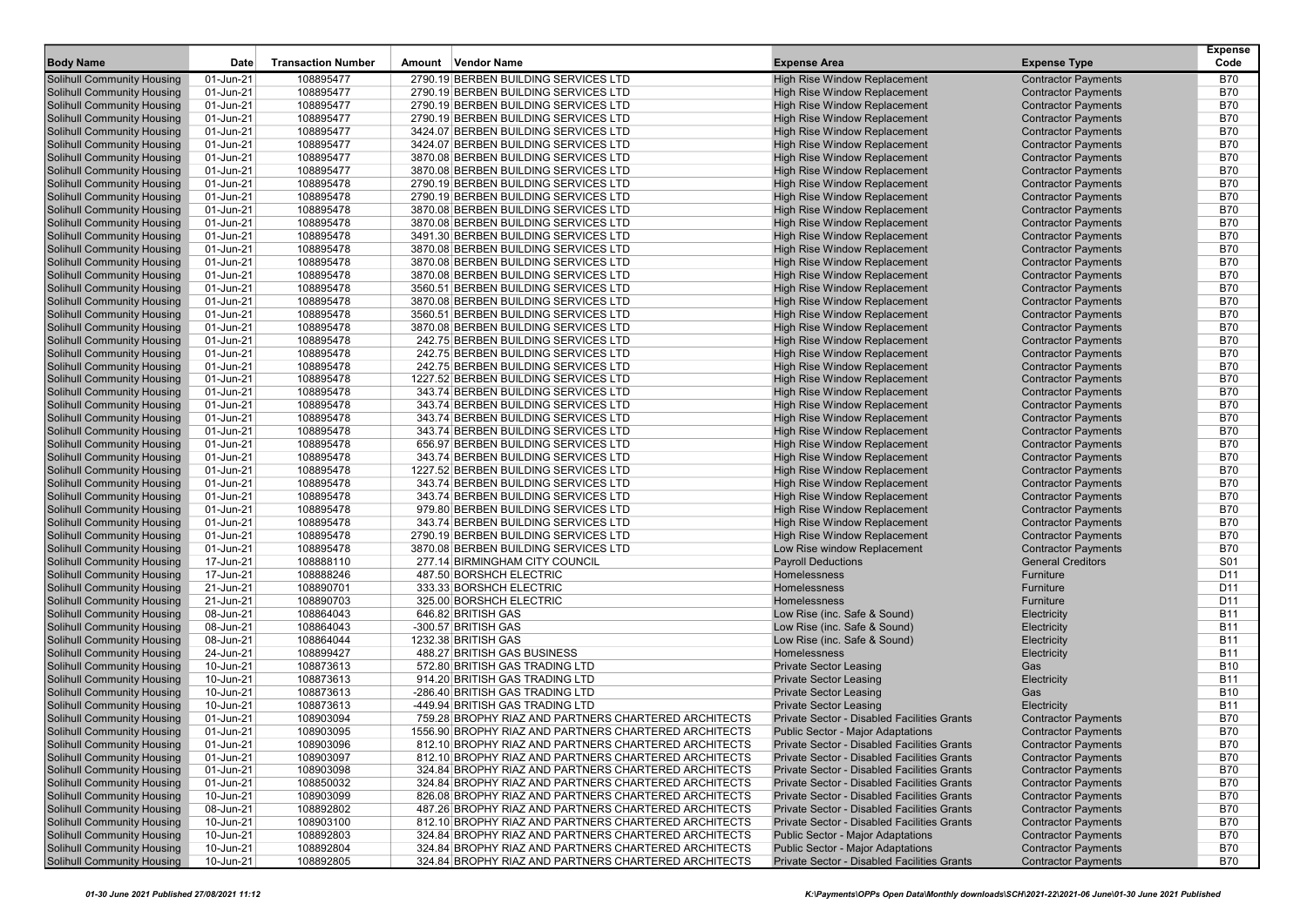| <b>Body Name</b>                                                       | Date                   | <b>Transaction Number</b> | <b>Vendor Name</b><br>Amount                         | <b>Expense Area</b>                                                      | <b>Expense Type</b>                                              | <b>Expense</b><br>Code   |
|------------------------------------------------------------------------|------------------------|---------------------------|------------------------------------------------------|--------------------------------------------------------------------------|------------------------------------------------------------------|--------------------------|
| <b>Solihull Community Housing</b>                                      | 08-Jun-21              | 108892806                 | 324.84 BROPHY RIAZ AND PARTNERS CHARTERED ARCHITECTS | Private Sector - Disabled Facilities Grants                              | <b>Contractor Payments</b>                                       | <b>B70</b>               |
| <b>Solihull Community Housing</b>                                      | 08-Jun-21              | 108892807                 | 324.84 BROPHY RIAZ AND PARTNERS CHARTERED ARCHITECTS | <b>Public Sector - Major Adaptations</b>                                 | <b>Contractor Payments</b>                                       | <b>B70</b>               |
| <b>Solihull Community Housing</b>                                      | 29-Jun-21              | 108905313                 | 2486.75 CAPITA BUSINESS SERVICES LTD                 | <b>IT Strategy</b>                                                       | <b>ICT General</b>                                               | D30                      |
| <b>Solihull Community Housing</b>                                      | 29-Jun-21              | 108905313                 | 2026.50 CAPITA BUSINESS SERVICES LTD                 | <b>IT Strategy</b>                                                       | <b>ICT General</b>                                               | D30                      |
| <b>Solihull Community Housing</b>                                      | 29-Jun-21              | 108905313                 | -736.75 CAPITA BUSINESS SERVICES LTD                 | <b>IT Strategy</b>                                                       | <b>ICT General</b>                                               | D30                      |
| <b>Solihull Community Housing</b>                                      | 29-Jun-21              | 108905313                 | -2026.50 CAPITA BUSINESS SERVICES LTD                | <b>IT Strategy</b>                                                       | <b>ICT General</b>                                               | D30                      |
| <b>Solihull Community Housing</b>                                      | 09-Jun-21              | 108869653                 | 950.00 CAPITAL FURNISHINGS                           | Homelessness                                                             | Furniture                                                        | D <sub>11</sub>          |
| <b>Solihull Community Housing</b>                                      | 09-Jun-21              | 108869654                 | 715.00 CAPITAL FURNISHINGS                           | Homelessness                                                             | Furniture                                                        | D <sub>11</sub>          |
| <b>Solihull Community Housing</b>                                      | 09-Jun-21              | 108869655                 | 390.00 CAPITAL FURNISHINGS                           | <b>Private Sector Leasing</b>                                            | Furniture                                                        | D <sub>11</sub>          |
| <b>Solihull Community Housing</b>                                      | 09-Jun-21              | 108869656                 | 1510.00 CAPITAL FURNISHINGS                          | Homelessness                                                             | Furniture                                                        | D <sub>11</sub>          |
| <b>Solihull Community Housing</b>                                      | 09-Jun-21              | 108869656                 | -755.00 CAPITAL FURNISHINGS                          | Homelessness                                                             | Furniture                                                        | D <sub>11</sub>          |
| <b>Solihull Community Housing</b>                                      | 09-Jun-21              | 108869657                 | 1105.00 CAPITAL FURNISHINGS                          | Homelessness                                                             | Furniture                                                        | D <sub>11</sub>          |
| <b>Solihull Community Housing</b>                                      | 10-Jun-21              | 108871743                 | 615.00 CAPITAL FURNISHINGS                           | <b>Private Sector Leasing</b>                                            | Furniture                                                        | D <sub>11</sub>          |
| <b>Solihull Community Housing</b>                                      | 10-Jun-21              | 108871749                 | 975.00 CAPITAL FURNISHINGS                           | Homelessness                                                             | Furniture                                                        | D <sub>11</sub>          |
| <b>Solihull Community Housing</b>                                      | 10-Jun-21              | 108871751                 | 975.00 CAPITAL FURNISHINGS                           | Homelessness                                                             | Furniture                                                        | D <sub>11</sub>          |
| <b>Solihull Community Housing</b>                                      | 10-Jun-21              | 108871735                 | 865.00 CAPITAL FURNISHINGS                           | <b>Private Sector Leasing</b>                                            | Furniture                                                        | D <sub>11</sub>          |
| <b>Solihull Community Housing</b>                                      | 10-Jun-21              | 108871736                 | 390.00 CAPITAL FURNISHINGS                           | Homelessness                                                             | Furniture                                                        | D <sub>11</sub>          |
| <b>Solihull Community Housing</b>                                      | 10-Jun-21              | 108871738                 | 765.00 CAPITAL FURNISHINGS                           | Homelessness                                                             | Furniture                                                        | D <sub>11</sub>          |
| <b>Solihull Community Housing</b>                                      | 10-Jun-21              | 108871740                 | 250.00 CAPITAL FURNISHINGS                           | Homelessness                                                             | Furniture                                                        | D <sub>11</sub>          |
| <b>Solihull Community Housing</b>                                      | 11-Jun-21              | 108874811                 | 11940.00 CEL SOLICITORS                              | North Property Repairs-Day to day                                        | <b>Complaints Compensation</b>                                   | D97                      |
| <b>Solihull Community Housing</b>                                      | 09-Jun-21              | 108869633                 | 4500.00 CEL SOLICITORS                               | North Property Repairs-Day to day                                        | <b>Complaints Compensation</b>                                   | D97                      |
| <b>Solihull Community Housing</b>                                      | 17-Jun-21              | 108887620                 | 326.73 CIVIL RECOVERY SOLUTIONS LTD                  | Housing Aid & Homelessness                                               | <b>Other Supplier/Services Costs</b>                             | D90                      |
| <b>Solihull Community Housing</b>                                      | 10-Jun-21              | 108889372<br>108850034    | 1214.65 CONTOUR SHOWERS LTD                          | Stores-Stores and delivery                                               | <b>Stocks</b>                                                    | R <sub>10</sub>          |
| <b>Solihull Community Housing</b>                                      | 01-Jun-21              |                           | 2150.00 DIRECT HEALTHCARE GROUP LTD                  | <b>Public Sector - Major Adaptations</b>                                 | <b>Contractor Payments</b>                                       | <b>B70</b><br><b>B70</b> |
| <b>Solihull Community Housing</b><br><b>Solihull Community Housing</b> | 01-Jun-21<br>01-Jun-21 | 108857472<br>108857473    | 4118.30 DODD GROUP<br>2029.75 DODD GROUP             | <b>Electrical Sub Mains</b><br><b>Electrical Sub Mains</b>               | <b>Contractor Payments</b><br><b>Contractor Payments</b>         | <b>B70</b>               |
| <b>Solihull Community Housing</b>                                      | 01-Jun-21              | 108857474                 | 23216.40 DODD GROUP                                  | <b>Electrical Sub Mains</b>                                              | <b>Contractor Payments</b>                                       | <b>B70</b>               |
| <b>Solihull Community Housing</b>                                      | 01-Jun-21              | 108857475                 | 5955.42 DODD GROUP                                   | <b>Electrical Sub Mains</b>                                              | <b>Contractor Payments</b>                                       | <b>B70</b>               |
| <b>Solihull Community Housing</b>                                      | 01-Jun-21              | 108857476                 | 1765.35 DODD GROUP                                   | <b>Electrical Sub Mains</b>                                              | <b>Contractor Payments</b>                                       | <b>B70</b>               |
| <b>Solihull Community Housing</b>                                      | 01-Jun-21              | 108871236                 | 33577.39 DODD GROUP                                  | <b>Electrical Sub Mains</b>                                              | <b>Contractor Payments</b>                                       | <b>B70</b>               |
| <b>Solihull Community Housing</b>                                      | 01-Jun-21              | 108863464                 | 417.17 DODD GROUP                                    | North Property Repairs-Voids                                             | Voids                                                            | <b>B38</b>               |
| <b>Solihull Community Housing</b>                                      | 01-Jun-21              | 108863465                 | 244.70 DODD GROUP                                    | Direct-Standby                                                           | <b>Other Building Costs</b>                                      | <b>B39</b>               |
| <b>Solihull Community Housing</b>                                      | 01-Jun-21              | 108871237                 | 3137.96 DODD GROUP                                   | <b>Biomass Plant Replacement</b>                                         | <b>Contractor Payments</b>                                       | <b>B70</b>               |
| <b>Solihull Community Housing</b>                                      | 01-Jun-21              | 108857477                 | 1717.89 DODD GROUP                                   | <b>Electrical Sub Mains</b>                                              | <b>Contractor Payments</b>                                       | <b>B70</b>               |
| <b>Solihull Community Housing</b>                                      | 01-Jun-21              | 108857478                 | 2467.66 DODD GROUP                                   | <b>Electrical Sub Mains</b>                                              | <b>Contractor Payments</b>                                       | <b>B70</b>               |
| <b>Solihull Community Housing</b>                                      | 01-Jun-21              | 108892464                 | 791.37 DODD GROUP                                    | <b>Mechanical &amp; Electrical</b>                                       | <b>Rev Contractor Payments</b>                                   | <b>B71</b>               |
| <b>Solihull Community Housing</b>                                      | 01-Jun-21              | 108857479                 | 2221.38 DODD GROUP                                   | Gas Warm Air/B'boiler/Storage Heater                                     | <b>Contractor Payments</b>                                       | <b>B70</b>               |
| <b>Solihull Community Housing</b>                                      | 01-Jun-21              | 108871238                 | 372.73 DODD GROUP                                    | <b>Mechanical &amp; Electrical</b>                                       | <b>Rev Contractor Payments</b>                                   | <b>B71</b>               |
| <b>Solihull Community Housing</b>                                      | 01-Jun-21              | 108871239                 | 296.15 DODD GROUP                                    | <b>Mechanical &amp; Electrical</b>                                       | <b>Rev Contractor Payments</b>                                   | <b>B71</b>               |
| <b>Solihull Community Housing</b>                                      | 01-Jun-21              | 108871240                 | 329.35 DODD GROUP                                    | <b>Mechanical &amp; Electrical</b>                                       | <b>Rev Contractor Payments</b>                                   | <b>B71</b>               |
| <b>Solihull Community Housing</b>                                      | 01-Jun-21              | 108857524                 | 227.59 DODD GROUP                                    | <b>Mechanical &amp; Electrical</b>                                       | <b>Rev Contractor Payments</b>                                   | <b>B71</b>               |
| <b>Solihull Community Housing</b>                                      | 01-Jun-21              | 108857539                 | 211.71 DODD GROUP                                    | <b>Mechanical &amp; Electrical</b>                                       | <b>Rev Contractor Payments</b>                                   | <b>B71</b>               |
| <b>Solihull Community Housing</b>                                      | 01-Jun-21              | 108857542                 | 221.69 DODD GROUP                                    | <b>Mechanical &amp; Electrical</b>                                       | <b>Rev Contractor Payments</b>                                   | <b>B71</b>               |
| <b>Solihull Community Housing</b>                                      | 01-Jun-21              | 108857552                 | 236.81 DODD GROUP                                    | <b>Mechanical &amp; Electrical</b>                                       | <b>Rev Contractor Payments</b>                                   | <b>B71</b>               |
| <b>Solihull Community Housing</b>                                      | 01-Jun-21              | 108857557                 | 221.69 DODD GROUP                                    | <b>Mechanical &amp; Electrical</b>                                       | <b>Rev Contractor Payments</b>                                   | <b>B71</b>               |
| <b>Solihull Community Housing</b>                                      | 01-Jun-21              | 108871241                 | 285.26 DODD GROUP                                    | <b>Mechanical &amp; Electrical</b>                                       | <b>Rev Contractor Payments</b>                                   | <b>B71</b>               |
| <b>Solihull Community Housing</b>                                      | 01-Jun-21              | 108857577                 | 235.49 DODD GROUP                                    | <b>Mechanical &amp; Electrical</b>                                       | <b>Rev Contractor Payments</b>                                   | <b>B71</b>               |
| Solihull Community Housing                                             | 01-Jun-21              | 108857581                 | 241.21 DODD GROUP                                    | <b>Mechanical &amp; Electrical</b>                                       | <b>Rev Contractor Payments</b>                                   | <b>B71</b>               |
| <b>Solihull Community Housing</b>                                      | 01-Jun-21              | 108871242                 | 962.66 DODD GROUP                                    | <b>Mechanical &amp; Electrical</b>                                       | <b>Rev Contractor Payments</b>                                   | <b>B71</b>               |
| <b>Solihull Community Housing</b>                                      | 01-Jun-21              | 108857609                 | 235.82 DODD GROUP                                    | <b>Mechanical &amp; Electrical</b>                                       | <b>Rev Contractor Payments</b>                                   | B71                      |
| <b>Solihull Community Housing</b>                                      | 01-Jun-21              | 108857616                 | 251.67 DODD GROUP                                    | <b>Mechanical &amp; Electrical</b>                                       | <b>Rev Contractor Payments</b>                                   | <b>B71</b>               |
| <b>Solihull Community Housing</b>                                      | 01-Jun-21              | 108857618                 | 236.81 DODD GROUP                                    | <b>Mechanical &amp; Electrical</b>                                       | <b>Rev Contractor Payments</b>                                   | <b>B71</b>               |
| <b>Solihull Community Housing</b>                                      | 01-Jun-21              | 108871243                 | 359.15 DODD GROUP                                    | <b>Mechanical &amp; Electrical</b>                                       | <b>Rev Contractor Payments</b>                                   | <b>B71</b>               |
| <b>Solihull Community Housing</b><br><b>Solihull Community Housing</b> | 01-Jun-21              | 108871244                 | 522.75 DODD GROUP                                    | <b>Mechanical &amp; Electrical</b>                                       | <b>Rev Contractor Payments</b>                                   | <b>B71</b>               |
|                                                                        | 01-Jun-21              | 108857642                 | 236.81 DODD GROUP<br>349.67 DODD GROUP               | <b>Mechanical &amp; Electrical</b>                                       | <b>Rev Contractor Payments</b>                                   | <b>B71</b>               |
| <b>Solihull Community Housing</b><br><b>Solihull Community Housing</b> | 01-Jun-21              | 108871245<br>108857645    | 221.69 DODD GROUP                                    | <b>Mechanical &amp; Electrical</b><br><b>Mechanical &amp; Electrical</b> | <b>Rev Contractor Payments</b><br><b>Rev Contractor Payments</b> | <b>B71</b><br><b>B71</b> |
| <b>Solihull Community Housing</b>                                      | 01-Jun-21<br>01-Jun-21 | 108871246                 | 278.98 DODD GROUP                                    | <b>Mechanical &amp; Electrical</b>                                       | <b>Rev Contractor Payments</b>                                   | <b>B71</b>               |
| <b>Solihull Community Housing</b>                                      | 01-Jun-21              | 108871247                 | 720.01 DODD GROUP                                    | <b>Mechanical &amp; Electrical</b>                                       | <b>Rev Contractor Payments</b>                                   | <b>B71</b>               |
| <b>Solihull Community Housing</b>                                      | 01-Jun-21              | 108871248                 | 555.04 DODD GROUP                                    | <b>Mechanical &amp; Electrical</b>                                       | <b>Rev Contractor Payments</b>                                   | B71                      |
| <b>Solihull Community Housing</b>                                      | $01$ -Jun-21           | 108857684                 | 260.70 DODD GROUP                                    | <b>Mechanical &amp; Electrical</b>                                       | <b>Rev Contractor Payments</b>                                   | <b>B71</b>               |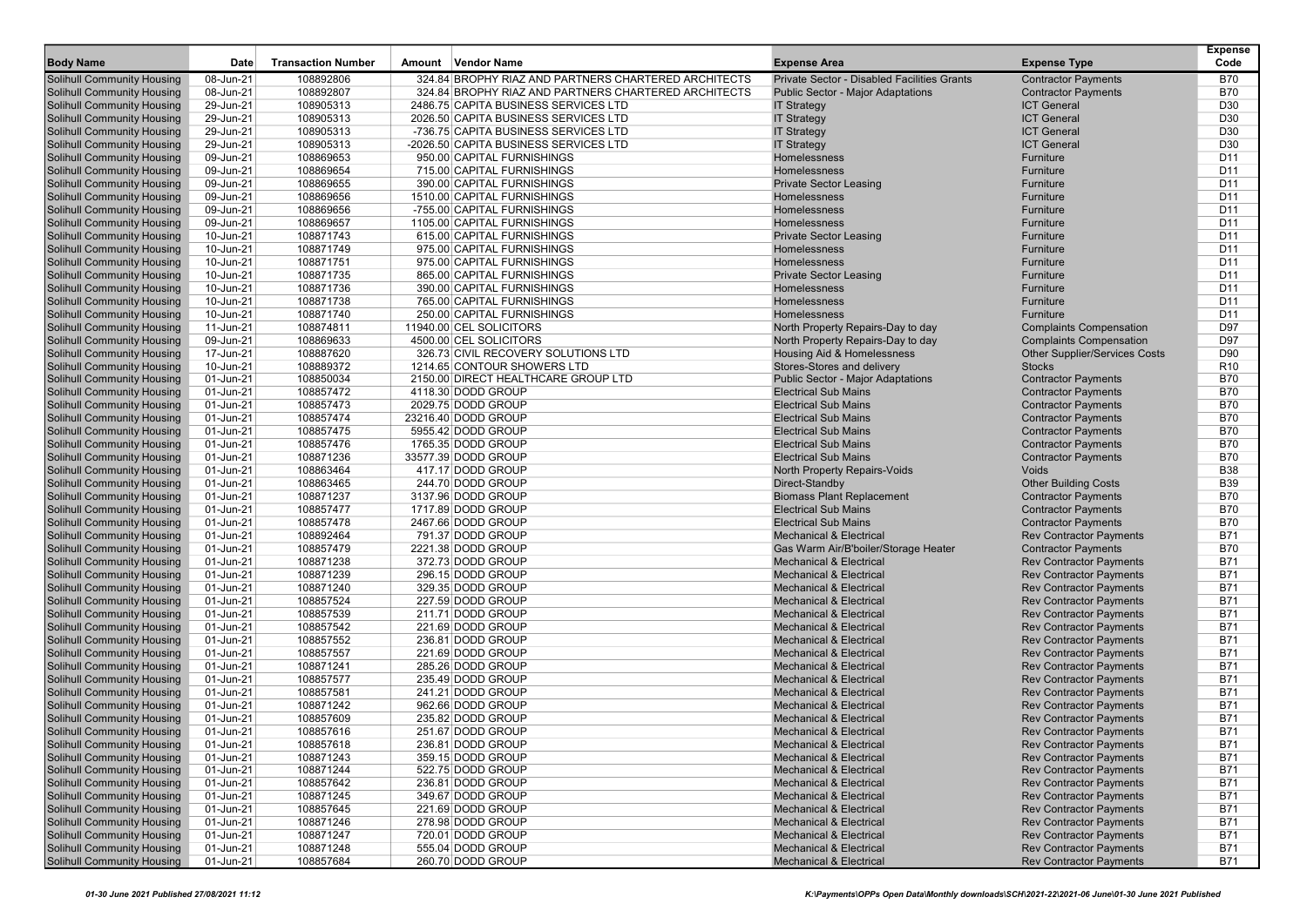| <b>Body Name</b>                                                       | Date                   | <b>Transaction Number</b> | Vendor Name<br>Amount                  | <b>Expense Area</b>                                                      | <b>Expense Type</b>                                              | <b>Expense</b><br>Code   |
|------------------------------------------------------------------------|------------------------|---------------------------|----------------------------------------|--------------------------------------------------------------------------|------------------------------------------------------------------|--------------------------|
|                                                                        |                        |                           |                                        |                                                                          |                                                                  |                          |
| Solihull Community Housing                                             | 01-Jun-21              | 108871249                 | 283.48 DODD GROUP                      | <b>Mechanical &amp; Electrical</b>                                       | <b>Rev Contractor Payments</b>                                   | <b>B71</b>               |
| Solihull Community Housing                                             | 01-Jun-21              | 108857686                 | 268.81 DODD GROUP                      | <b>Mechanical &amp; Electrical</b>                                       | <b>Rev Contractor Payments</b>                                   | <b>B71</b>               |
| <b>Solihull Community Housing</b>                                      | 01-Jun-21              | 108858477                 | 234.27 DODD GROUP                      | <b>Mechanical &amp; Electrical</b>                                       | <b>Rev Contractor Payments</b>                                   | <b>B71</b>               |
| <b>Solihull Community Housing</b>                                      | 01-Jun-21              | 108858483                 | 267.20 DODD GROUP                      | <b>Mechanical &amp; Electrical</b>                                       | <b>Rev Contractor Payments</b>                                   | <b>B71</b>               |
| <b>Solihull Community Housing</b>                                      | 01-Jun-21              | 108858492                 | 245.00 DODD GROUP                      | <b>Mechanical &amp; Electrical</b><br><b>Mechanical &amp; Electrical</b> | <b>Rev Contractor Payments</b>                                   | <b>B71</b><br><b>B71</b> |
| <b>Solihull Community Housing</b>                                      | 01-Jun-21              | 108871250                 | 326.09 DODD GROUP                      |                                                                          | <b>Rev Contractor Payments</b>                                   |                          |
| Solihull Community Housing                                             | 01-Jun-21              | 108871251<br>108871252    | 592.46 DODD GROUP                      | <b>Mechanical &amp; Electrical</b><br><b>Mechanical &amp; Electrical</b> | <b>Rev Contractor Payments</b>                                   | <b>B71</b><br><b>B71</b> |
| <b>Solihull Community Housing</b>                                      | 01-Jun-21              |                           | 324.09 DODD GROUP<br>278.32 DODD GROUP | <b>Mechanical &amp; Electrical</b>                                       | <b>Rev Contractor Payments</b>                                   | <b>B71</b>               |
| <b>Solihull Community Housing</b>                                      | 01-Jun-21              | 108871253<br>108871254    | 344.27 DODD GROUP                      | <b>Mechanical &amp; Electrical</b>                                       | <b>Rev Contractor Payments</b>                                   | <b>B71</b>               |
| <b>Solihull Community Housing</b><br><b>Solihull Community Housing</b> | 01-Jun-21<br>01-Jun-21 | 108858530                 | 236.81 DODD GROUP                      | <b>Mechanical &amp; Electrical</b>                                       | <b>Rev Contractor Payments</b><br><b>Rev Contractor Payments</b> | <b>B71</b>               |
|                                                                        |                        |                           | 301.27 DODD GROUP                      | <b>Mechanical &amp; Electrical</b>                                       |                                                                  | <b>B71</b>               |
| Solihull Community Housing<br><b>Solihull Community Housing</b>        | 01-Jun-21<br>01-Jun-21 | 108871255<br>108857694    | 236.81 DODD GROUP                      | <b>Mechanical &amp; Electrical</b>                                       | <b>Rev Contractor Payments</b><br><b>Rev Contractor Payments</b> | <b>B71</b>               |
| <b>Solihull Community Housing</b>                                      |                        |                           | 236.81 DODD GROUP                      | <b>Mechanical &amp; Electrical</b>                                       |                                                                  | <b>B71</b>               |
| <b>Solihull Community Housing</b>                                      | 01-Jun-21<br>01-Jun-21 | 108857705<br>108871256    | 790.46 DODD GROUP                      | <b>Mechanical &amp; Electrical</b>                                       | <b>Rev Contractor Payments</b><br><b>Rev Contractor Payments</b> | <b>B71</b>               |
|                                                                        |                        | 108871257                 |                                        |                                                                          |                                                                  | <b>B71</b>               |
| <b>Solihull Community Housing</b>                                      | 01-Jun-21              |                           | 315.94 DODD GROUP                      | <b>Mechanical &amp; Electrical</b>                                       | <b>Rev Contractor Payments</b>                                   |                          |
| Solihull Community Housing                                             | 01-Jun-21              | 108857736<br>108857737    | 236.81 DODD GROUP                      | <b>Mechanical &amp; Electrical</b><br><b>Mechanical &amp; Electrical</b> | <b>Rev Contractor Payments</b>                                   | <b>B71</b><br><b>B71</b> |
| <b>Solihull Community Housing</b>                                      | 01-Jun-21              |                           | 236.81 DODD GROUP                      |                                                                          | <b>Rev Contractor Payments</b>                                   |                          |
| <b>Solihull Community Housing</b>                                      | 01-Jun-21              | 108857738                 | 236.81 DODD GROUP                      | <b>Mechanical &amp; Electrical</b>                                       | <b>Rev Contractor Payments</b>                                   | <b>B71</b>               |
| <b>Solihull Community Housing</b>                                      | 01-Jun-21              | 108857749                 | 208.61 DODD GROUP                      | <b>Mechanical &amp; Electrical</b>                                       | <b>Rev Contractor Payments</b>                                   | <b>B71</b>               |
| <b>Solihull Community Housing</b>                                      | 01-Jun-21              | 108857768                 | 243.10 DODD GROUP                      | <b>Mechanical &amp; Electrical</b>                                       | <b>Rev Contractor Payments</b>                                   | <b>B71</b>               |
| Solihull Community Housing                                             | 01-Jun-21              | 108871258                 | 571.36 DODD GROUP                      | <b>Mechanical &amp; Electrical</b>                                       | <b>Rev Contractor Payments</b>                                   | <b>B71</b>               |
| <b>Solihull Community Housing</b>                                      | 01-Jun-21              | 108857779                 | 246.97 DODD GROUP                      | <b>Mechanical &amp; Electrical</b>                                       | <b>Rev Contractor Payments</b>                                   | <b>B71</b>               |
| <b>Solihull Community Housing</b>                                      | 01-Jun-21              | 108857785                 | 260.70 DODD GROUP                      | <b>Mechanical &amp; Electrical</b>                                       | <b>Rev Contractor Payments</b>                                   | <b>B71</b>               |
| <b>Solihull Community Housing</b>                                      | 01-Jun-21              | 108857787                 | 243.99 DODD GROUP                      | <b>Mechanical &amp; Electrical</b>                                       | <b>Rev Contractor Payments</b>                                   | <b>B71</b>               |
| <b>Solihull Community Housing</b>                                      | 01-Jun-21              | 108871259                 | 350.53 DODD GROUP                      | <b>Mechanical &amp; Electrical</b>                                       | <b>Rev Contractor Payments</b>                                   | <b>B71</b>               |
| Solihull Community Housing                                             | 01-Jun-21              | 108857814                 | 236.81 DODD GROUP                      | <b>Mechanical &amp; Electrical</b>                                       | <b>Rev Contractor Payments</b>                                   | <b>B71</b>               |
| <b>Solihull Community Housing</b>                                      | 01-Jun-21              | 108871260                 | 1381.92 DODD GROUP                     | <b>Mechanical &amp; Electrical</b>                                       | <b>Rev Contractor Payments</b>                                   | <b>B71</b>               |
| <b>Solihull Community Housing</b>                                      | 01-Jun-21              | 108858550                 | 211.71 DODD GROUP                      | <b>Mechanical &amp; Electrical</b>                                       | <b>Rev Contractor Payments</b>                                   | <b>B71</b>               |
| <b>Solihull Community Housing</b>                                      | 01-Jun-21              | 108858555                 | 228.87 DODD GROUP                      | <b>Mechanical &amp; Electrical</b>                                       | <b>Rev Contractor Payments</b>                                   | <b>B71</b>               |
| <b>Solihull Community Housing</b>                                      | 01-Jun-21              | 108858567                 | 226.79 DODD GROUP                      | <b>Mechanical &amp; Electrical</b>                                       | <b>Rev Contractor Payments</b>                                   | <b>B71</b>               |
| Solihull Community Housing                                             | 01-Jun-21              | 108871261                 | 449.30 DODD GROUP                      | <b>Mechanical &amp; Electrical</b>                                       | <b>Rev Contractor Payments</b>                                   | <b>B71</b>               |
| <b>Solihull Community Housing</b>                                      | 01-Jun-21              | 108858591                 | 260.23 DODD GROUP                      | <b>Mechanical &amp; Electrical</b>                                       | <b>Rev Contractor Payments</b>                                   | <b>B71</b>               |
| <b>Solihull Community Housing</b>                                      | 01-Jun-21              | 108858597                 | 236.81 DODD GROUP                      | <b>Mechanical &amp; Electrical</b>                                       | <b>Rev Contractor Payments</b>                                   | <b>B71</b>               |
| <b>Solihull Community Housing</b>                                      | 01-Jun-21              | 108858601                 | 268.51 DODD GROUP                      | <b>Mechanical &amp; Electrical</b>                                       | <b>Rev Contractor Payments</b>                                   | <b>B71</b>               |
| <b>Solihull Community Housing</b>                                      | 01-Jun-21              | 108858604                 | 236.81 DODD GROUP                      | <b>Mechanical &amp; Electrical</b>                                       | <b>Rev Contractor Payments</b>                                   | <b>B71</b>               |
| Solihull Community Housing                                             | 01-Jun-21              | 108871262                 | 397.41 DODD GROUP                      | <b>Mechanical &amp; Electrical</b>                                       | <b>Rev Contractor Payments</b>                                   | <b>B71</b>               |
| <b>Solihull Community Housing</b>                                      | 01-Jun-21              | 108858642                 | 236.81 DODD GROUP                      | <b>Mechanical &amp; Electrical</b>                                       | <b>Rev Contractor Payments</b>                                   | <b>B71</b>               |
| <b>Solihull Community Housing</b>                                      | 01-Jun-21              | 108858644                 | 236.81 DODD GROUP                      | <b>Mechanical &amp; Electrical</b>                                       | <b>Rev Contractor Payments</b>                                   | <b>B71</b>               |
| <b>Solihull Community Housing</b>                                      | 01-Jun-21              | 108858645                 | 258.48 DODD GROUP                      | <b>Mechanical &amp; Electrical</b>                                       | <b>Rev Contractor Payments</b>                                   | <b>B71</b>               |
| Solihull Community Housing                                             | 01-Jun-21              | 108858647                 | 268.28 DODD GROUP                      | <b>Mechanical &amp; Electrical</b>                                       | <b>Rev Contractor Payments</b>                                   | <b>B71</b>               |
| Solihull Community Housing                                             | 01-Jun-21              | 108892465                 | 583.65 DODD GROUP                      | <b>Mechanical &amp; Electrical</b>                                       | <b>Rev Contractor Payments</b>                                   | <b>B71</b>               |
| <b>Solihull Community Housing</b>                                      | 01-Jun-21              | 108857827                 | 236.81 DODD GROUP                      | <b>Mechanical &amp; Electrical</b>                                       | <b>Rev Contractor Payments</b>                                   | <b>B71</b>               |
| <b>Solihull Community Housing</b>                                      | 01-Jun-21              | 108858672                 | 236.81 DODD GROUP                      | <b>Mechanical &amp; Electrical</b>                                       | <b>Rev Contractor Payments</b>                                   | <b>B71</b>               |
| <b>Solihull Community Housing</b>                                      | 01-Jun-21              | 108871263                 | 243.84 DODD GROUP                      | <b>Mechanical &amp; Electrical</b>                                       | <b>Rev Contractor Payments</b>                                   | <b>B71</b>               |
| <b>Solihull Community Housing</b>                                      | 01-Jun-21              | 108871264                 | 1347.05 DODD GROUP                     | <b>Mechanical &amp; Electrical</b>                                       | <b>Rev Contractor Payments</b>                                   | <b>B71</b>               |
| Solihull Community Housing                                             | 01-Jun-21              | 108892466                 | 627.18 DODD GROUP                      | <b>Mechanical &amp; Electrical</b>                                       | <b>Rev Contractor Payments</b>                                   | <b>B71</b>               |
| <b>Solihull Community Housing</b>                                      | 01-Jun-21              | 108858128                 | 209.84 DODD GROUP                      | <b>Mechanical &amp; Electrical</b>                                       | <b>Rev Contractor Payments</b>                                   | <b>B71</b>               |
| <b>Solihull Community Housing</b>                                      | 01-Jun-21              | 108871265                 | 239.49 DODD GROUP                      | <b>Mechanical &amp; Electrical</b>                                       | <b>Rev Contractor Payments</b>                                   | <b>B71</b><br><b>B71</b> |
| <b>Solihull Community Housing</b>                                      | 01-Jun-21              | 108871267                 | 243.01 DODD GROUP                      | <b>Mechanical &amp; Electrical</b>                                       | <b>Rev Contractor Payments</b>                                   |                          |
| <b>Solihull Community Housing</b>                                      | 01-Jun-21              | 108858910                 | 241.60 DODD GROUP                      | North Property Repairs-Voids                                             | Voids                                                            | <b>B38</b>               |
| <b>Solihull Community Housing</b>                                      | 01-Jun-21              | 108858942                 | 369.45 DODD GROUP                      | North Property Repairs-Voids                                             | Voids                                                            | <b>B38</b>               |
| <b>Solihull Community Housing</b>                                      | 01-Jun-21              | 108858945                 | 251.73 DODD GROUP                      | North Property Repairs-Voids                                             | Voids                                                            | <b>B38</b>               |
| <b>Solihull Community Housing</b>                                      | 01-Jun-21              | 108858947                 | 283.59 DODD GROUP                      | North Property Repairs-Voids                                             | Voids                                                            | <b>B38</b>               |
| <b>Solihull Community Housing</b>                                      | 01-Jun-21              | 108858948                 | 227.74 DODD GROUP                      | North Property Repairs-Voids                                             | Voids                                                            | <b>B38</b>               |
| <b>Solihull Community Housing</b>                                      | 01-Jun-21              | 108858954                 | 233.62 DODD GROUP                      | North Property Repairs-Voids                                             | Voids                                                            | <b>B38</b>               |
| <b>Solihull Community Housing</b>                                      | 01-Jun-21              | 108858957                 | 267.14 DODD GROUP                      | North Property Repairs-Voids                                             | Voids                                                            | <b>B38</b>               |
| <b>Solihull Community Housing</b>                                      | 01-Jun-21              | 108858964                 | 399.82 DODD GROUP                      | North Property Repairs-Voids                                             | Voids                                                            | <b>B38</b>               |
| <b>Solihull Community Housing</b>                                      | 01-Jun-21              | 108858965                 | 220.89 DODD GROUP                      | North Property Repairs-Voids                                             | Voids                                                            | <b>B38</b>               |
| <b>Solihull Community Housing</b>                                      | 01-Jun-21              | 108858978                 | 359.26 DODD GROUP                      | North Property Repairs-Voids                                             | Voids                                                            | <b>B38</b>               |
| <b>Solihull Community Housing</b>                                      | $01$ -Jun-21           | 108858994                 | 380.95 DODD GROUP                      | North Property Repairs-Voids                                             | Voids                                                            | <b>B38</b>               |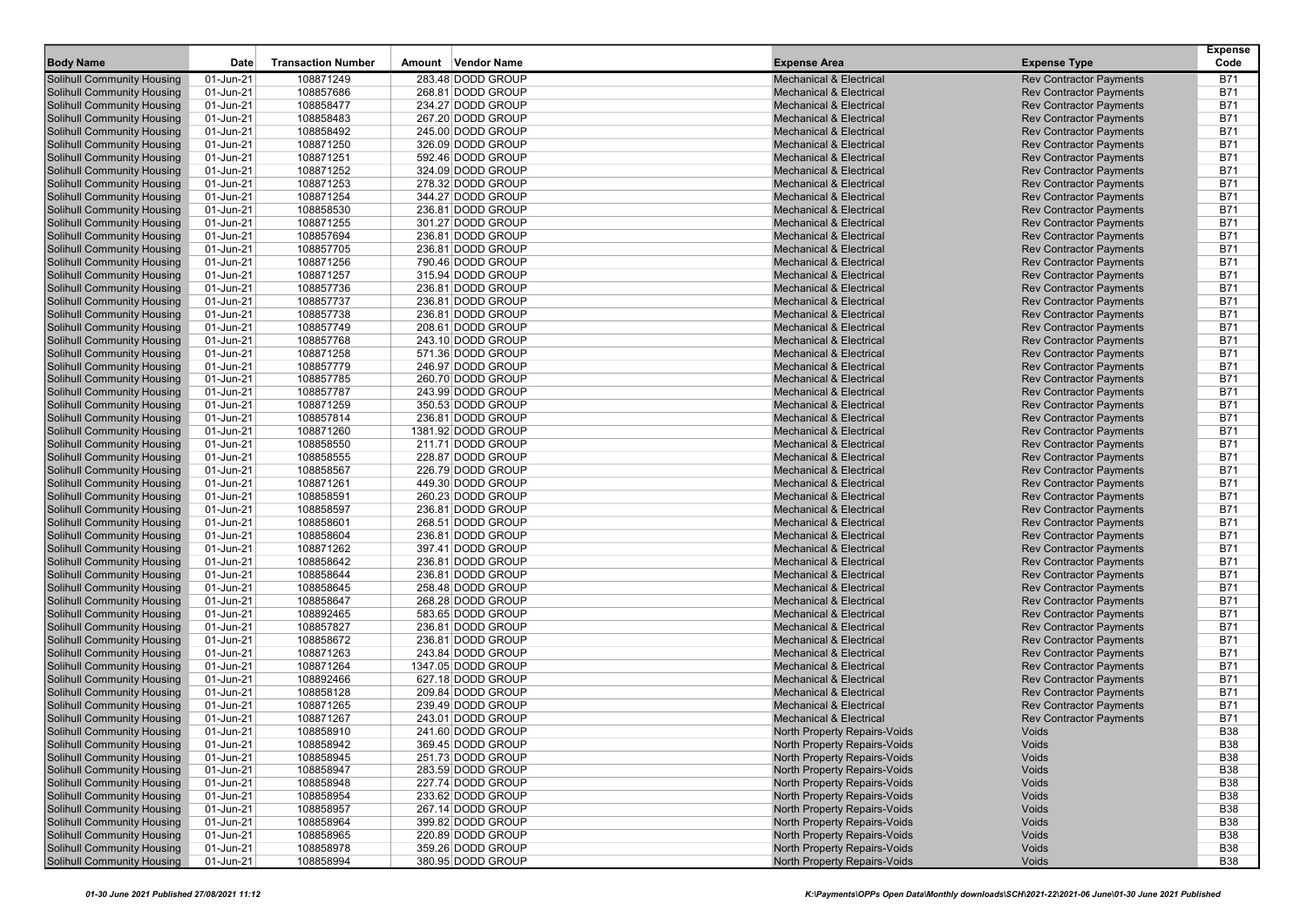| <b>Body Name</b>                                                       | Date                   | <b>Transaction Number</b> | Amount Vendor Name                                      | <b>Expense Area</b>                                                | <b>Expense Type</b>            | <b>Expense</b><br>Code             |
|------------------------------------------------------------------------|------------------------|---------------------------|---------------------------------------------------------|--------------------------------------------------------------------|--------------------------------|------------------------------------|
|                                                                        | 01-Jun-21              | 108858997                 | 356.40 DODD GROUP                                       |                                                                    | Voids                          | <b>B38</b>                         |
| Solihull Community Housing<br>Solihull Community Housing               |                        |                           | 370.35 DODD GROUP                                       | North Property Repairs-Voids                                       | <b>Voids</b>                   | <b>B38</b>                         |
| <b>Solihull Community Housing</b>                                      | 01-Jun-21<br>01-Jun-21 | 108859000<br>108871268    | 397.94 DODD GROUP                                       | North Property Repairs-Voids<br><b>Mechanical &amp; Electrical</b> | <b>Rev Contractor Payments</b> | B71                                |
| <b>Solihull Community Housing</b>                                      | 01-Jun-21              | 108871269                 | 368.17 DODD GROUP                                       | <b>Mechanical &amp; Electrical</b>                                 | <b>Rev Contractor Payments</b> | <b>B71</b>                         |
| <b>Solihull Community Housing</b>                                      | 01-Jun-21              | 108871272                 | 224.93 DODD GROUP                                       | <b>Mechanical &amp; Electrical</b>                                 | <b>Rev Contractor Payments</b> | <b>B71</b>                         |
| <b>Solihull Community Housing</b>                                      | 01-Jun-21              | 108871274                 | 410.36 DODD GROUP                                       | <b>Mechanical &amp; Electrical</b>                                 | <b>Rev Contractor Payments</b> | <b>B71</b>                         |
| <b>Solihull Community Housing</b>                                      | 01-Jun-21              | 108871275                 | 2221.38 DODD GROUP                                      | Gas Warm Air/B'boiler/Storage Heater                               | <b>Contractor Payments</b>     | <b>B70</b>                         |
| <b>Solihull Community Housing</b>                                      | 01-Jun-21              | 108871276                 | 411.17 DODD GROUP                                       | <b>Mechanical &amp; Electrical</b>                                 | <b>Rev Contractor Payments</b> | B71                                |
| <b>Solihull Community Housing</b>                                      | 01-Jun-21              | 108871277                 | 2221.38 DODD GROUP                                      | Gas Warm Air/B'boiler/Storage Heater                               | <b>Contractor Payments</b>     | <b>B70</b>                         |
| <b>Solihull Community Housing</b>                                      | 01-Jun-21              | 108871278                 | 2221.38 DODD GROUP                                      | Gas Warm Air/B'boiler/Storage Heater                               | <b>Contractor Payments</b>     | <b>B70</b>                         |
| <b>Solihull Community Housing</b>                                      | 01-Jun-21              | 108871279                 | 378.01 DODD GROUP                                       | <b>Mechanical &amp; Electrical</b>                                 | <b>Rev Contractor Payments</b> | <b>B71</b>                         |
| <b>Solihull Community Housing</b>                                      | 01-Jun-21              | 108871280                 | 210.82 DODD GROUP                                       | <b>Mechanical &amp; Electrical</b>                                 | <b>Rev Contractor Payments</b> | <b>B71</b>                         |
| <b>Solihull Community Housing</b>                                      | 01-Jun-21              | 108902917                 | 229.52 DODD GROUP                                       | <b>High Rise Window Replacement</b>                                | <b>Contractor Payments</b>     | <b>B70</b>                         |
| <b>Solihull Community Housing</b>                                      | 01-Jun-21              | 108858227                 | 3529.13 DODD GROUP                                      | Gas Warm Air/B'boiler/Storage Heater                               | <b>Contractor Payments</b>     | <b>B70</b>                         |
| <b>Solihull Community Housing</b>                                      | 01-Jun-21              | 108871281                 | 2221.38 DODD GROUP                                      | Gas Warm Air/B'boiler/Storage Heater                               | <b>Contractor Payments</b>     | <b>B70</b>                         |
| <b>Solihull Community Housing</b>                                      | 01-Jun-21              | 108871282                 | 2221.38 DODD GROUP                                      | Gas Warm Air/B'boiler/Storage Heater                               | <b>Contractor Payments</b>     | <b>B70</b>                         |
| Solihull Community Housing                                             | 01-Jun-21              | 108858229                 | 3529.13 DODD GROUP                                      | Gas Warm Air/B'boiler/Storage Heater                               | <b>Contractor Payments</b>     | <b>B70</b>                         |
| <b>Solihull Community Housing</b>                                      | 01-Jun-21              | 108871283                 | 221.80 DODD GROUP                                       | <b>Mechanical &amp; Electrical</b>                                 | <b>Rev Contractor Payments</b> | B71                                |
| <b>Solihull Community Housing</b>                                      | 01-Jun-21              | 108871284                 | 225.23 DODD GROUP                                       | <b>Mechanical &amp; Electrical</b>                                 | <b>Rev Contractor Payments</b> | <b>B71</b>                         |
| <b>Solihull Community Housing</b>                                      | 01-Jun-21              | 108858278                 | 241.23 DODD GROUP                                       | <b>Electrical Improvement Works</b>                                | <b>Contractor Payments</b>     | <b>B70</b>                         |
| <b>Solihull Community Housing</b>                                      | 01-Jun-21              | 108858279                 | 241.23 DODD GROUP                                       | <b>Electrical Improvement Works</b>                                | <b>Contractor Payments</b>     | <b>B70</b>                         |
| Solihull Community Housing                                             | 01-Jun-21              | 108858280                 | 241.23 DODD GROUP                                       | <b>Electrical Improvement Works</b>                                | <b>Contractor Payments</b>     | <b>B70</b>                         |
| <b>Solihull Community Housing</b>                                      | 01-Jun-21              | 108858292                 | 241.23 DODD GROUP                                       | <b>Electrical Improvement Works</b>                                | <b>Contractor Payments</b>     | <b>B70</b>                         |
| <b>Solihull Community Housing</b>                                      | 01-Jun-21              | 108859015                 | 219.49 DODD GROUP                                       | <b>Electrical Improvement Works</b>                                | <b>Contractor Payments</b>     | <b>B70</b>                         |
| <b>Solihull Community Housing</b>                                      | 01-Jun-21              | 108859026                 | 216.95 DODD GROUP                                       | <b>Electrical Improvement Works</b>                                | <b>Contractor Payments</b>     | <b>B70</b>                         |
| <b>Solihull Community Housing</b>                                      | 01-Jun-21              | 108859035                 | 216.95 DODD GROUP                                       | <b>Electrical Improvement Works</b>                                | <b>Contractor Payments</b>     | <b>B70</b>                         |
| Solihull Community Housing                                             | 01-Jun-21              | 108859048                 | 213.09 DODD GROUP                                       | <b>Electrical Improvement Works</b>                                | <b>Contractor Payments</b>     | <b>B70</b>                         |
| <b>Solihull Community Housing</b>                                      | 01-Jun-21              | 108859059                 | 241.23 DODD GROUP                                       | <b>Electrical Improvement Works</b>                                | <b>Contractor Payments</b>     | <b>B70</b>                         |
| <b>Solihull Community Housing</b>                                      | 01-Jun-21              | 108859063                 | 241.23 DODD GROUP                                       | <b>Electrical Improvement Works</b>                                | <b>Contractor Payments</b>     | <b>B70</b>                         |
| <b>Solihull Community Housing</b>                                      | 22-Jun-21              | 108893207                 | 4720.00 DODD GROUP                                      | Spandrel panels                                                    | <b>Contractor Payments</b>     | <b>B70</b>                         |
| <b>Solihull Community Housing</b>                                      | 01-Jun-21              | 108849464                 | 2515.80 DODD GROUP                                      | <b>Public Sector - Major Adaptations</b>                           | <b>Contractor Payments</b>     | <b>B70</b>                         |
| Solihull Community Housing                                             | 01-Jun-21              | 108849465                 | 3102.13 DODD GROUP                                      | <b>Public Sector - Major Adaptations</b>                           | <b>Contractor Payments</b>     | <b>B70</b>                         |
| <b>Solihull Community Housing</b>                                      | 01-Jun-21              | 108902920                 | 1537.85 DODD GROUP                                      | Private Sector - Disabled Facilities Grants                        | <b>Contractor Payments</b>     | <b>B70</b>                         |
| <b>Solihull Community Housing</b>                                      | 04-Jun-21              | 108861487                 | 1820.81 DODD GROUP                                      | <b>Feasibility Works</b>                                           | <b>Other Works</b>             | <b>B32</b>                         |
| <b>Solihull Community Housing</b>                                      | 01-Jun-21              | 108849466                 | 526.19 DODD GROUP                                       | <b>Mechanical &amp; Electrical</b>                                 | <b>Rev Contractor Payments</b> | <b>B71</b>                         |
| <b>Solihull Community Housing</b>                                      | 01-Jun-21              | 108859197                 | 4920.33 DODD GROUP                                      | <b>Electrical Sub Mains</b>                                        | <b>Contractor Payments</b>     | <b>B70</b>                         |
| Solihull Community Housing                                             | 08-Jun-21              | 108864016                 | 272.03 DODD GROUP                                       | <b>Mechanical &amp; Electrical</b>                                 | <b>Rev Contractor Payments</b> | <b>B71</b>                         |
| <b>Solihull Community Housing</b>                                      | 01-Jun-21              | 108889333                 | 391.00 DOORFIT PRODUCTS LTD                             | Stores-Stores and delivery                                         | <b>Stocks</b>                  | R <sub>10</sub>                    |
| <b>Solihull Community Housing</b>                                      | 01-Jun-21              | 108896567                 | 391.00 DOORFIT PRODUCTS LTD                             | Stores-Stores and delivery                                         | <b>Stocks</b>                  | R <sub>10</sub>                    |
| <b>Solihull Community Housing</b>                                      | 01-Jun-21              | 108889334                 | 326.00 DOORFIT PRODUCTS LTD                             | Stores-Stores and delivery                                         | <b>Stocks</b>                  | R <sub>10</sub>                    |
| <b>Solihull Community Housing</b>                                      | 01-Jun-21              | 108873017                 | 51.90 DOORFIT PRODUCTS LTD                              | Stores-Stores and delivery                                         | <b>Stocks</b>                  | R <sub>10</sub>                    |
| Solihull Community Housing                                             | 01-Jun-21              | 108873017<br>108873017    | 193.85 DOORFIT PRODUCTS LTD                             | Stores-Stores and delivery                                         | <b>Stocks</b><br><b>Stocks</b> | R <sub>10</sub><br>R <sub>10</sub> |
| <b>Solihull Community Housing</b><br><b>Solihull Community Housing</b> | 01-Jun-21<br>01-Jun-21 | 108873631                 | 6.32 DOORFIT PRODUCTS LTD<br>73.90 DOORFIT PRODUCTS LTD | Stores-Stores and delivery<br>Stores-Stores and delivery           | <b>Stocks</b>                  | R <sub>10</sub>                    |
| <b>Solihull Community Housing</b>                                      | 01-Jun-21              | 108873631                 | 158.65 DOORFIT PRODUCTS LTD                             | Stores-Stores and delivery                                         | <b>Stocks</b>                  | R <sub>10</sub>                    |
| <b>Solihull Community Housing</b>                                      | 01-Jun-21              | 108873632                 | 193.85 DOORFIT PRODUCTS LTD                             | Stores-Stores and delivery                                         | <b>Stocks</b>                  | R <sub>10</sub>                    |
| Solihull Community Housing                                             | 01-Jun-21              | 108873632                 | 193.85 DOORFIT PRODUCTS LTD                             | Stores-Stores and delivery                                         | <b>Stocks</b>                  | R <sub>10</sub>                    |
| <b>Solihull Community Housing</b>                                      | 01-Jun-21              | 108873632                 | 239.90 DOORFIT PRODUCTS LTD                             | Stores-Stores and delivery                                         | <b>Stocks</b>                  | R <sub>10</sub>                    |
| <b>Solihull Community Housing</b>                                      | 03-Jun-21              | 108873635                 | 344.00 DOORFIT PRODUCTS LTD                             | Stores-Stores and delivery                                         | <b>Stocks</b>                  | R <sub>10</sub>                    |
| <b>Solihull Community Housing</b>                                      | 03-Jun-21              | 108873636                 | 326.00 DOORFIT PRODUCTS LTD                             | Stores-Stores and delivery                                         | <b>Stocks</b>                  | R <sub>10</sub>                    |
| <b>Solihull Community Housing</b>                                      | 03-Jun-21              | 108873636                 | 27.50 DOORFIT PRODUCTS LTD                              | Stores-Stores and delivery                                         | <b>Stocks</b>                  | R <sub>10</sub>                    |
| <b>Solihull Community Housing</b>                                      | 04-Jun-21              | 108889335                 | 12.54 DOORFIT PRODUCTS LTD                              | Stores-Stores and delivery                                         | <b>Stocks</b>                  | R <sub>10</sub>                    |
| <b>Solihull Community Housing</b>                                      | 04-Jun-21              | 108889335                 | 13.20 DOORFIT PRODUCTS LTD                              | Stores-Stores and delivery                                         | <b>Stocks</b>                  | R <sub>10</sub>                    |
| <b>Solihull Community Housing</b>                                      | 04-Jun-21              | 108889335                 | 13.20 DOORFIT PRODUCTS LTD                              | Stores-Stores and delivery                                         | <b>Stocks</b>                  | R <sub>10</sub>                    |
| <b>Solihull Community Housing</b>                                      | 04-Jun-21              | 108889335                 | 92.00 DOORFIT PRODUCTS LTD                              | Stores-Stores and delivery                                         | <b>Stocks</b>                  | R <sub>10</sub>                    |
| <b>Solihull Community Housing</b>                                      | 04-Jun-21              | 108889335                 | 8.84 DOORFIT PRODUCTS LTD                               | Stores-Stores and delivery                                         | <b>Stocks</b>                  | R <sub>10</sub>                    |
| <b>Solihull Community Housing</b>                                      | 04-Jun-21              | 108889335                 | 79.20 DOORFIT PRODUCTS LTD                              | Stores-Stores and delivery                                         | <b>Stocks</b>                  | R <sub>10</sub>                    |
| <b>Solihull Community Housing</b>                                      | 04-Jun-21              | 108889335                 | 103.80 DOORFIT PRODUCTS LTD                             | Stores-Stores and delivery                                         | <b>Stocks</b>                  | R <sub>10</sub>                    |
| <b>Solihull Community Housing</b>                                      | 04-Jun-21              | 108889335                 | 83.60 DOORFIT PRODUCTS LTD                              | Stores-Stores and delivery                                         | <b>Stocks</b>                  | R <sub>10</sub>                    |
| <b>Solihull Community Housing</b>                                      | 04-Jun-21              | 108889335                 | 98.20 DOORFIT PRODUCTS LTD                              | Stores-Stores and delivery                                         | <b>Stocks</b>                  | R <sub>10</sub>                    |
| <b>Solihull Community Housing</b>                                      | 04-Jun-21              | 108889335                 | 50.00 DOORFIT PRODUCTS LTD                              | Stores-Stores and delivery                                         | <b>Stocks</b>                  | <b>R10</b>                         |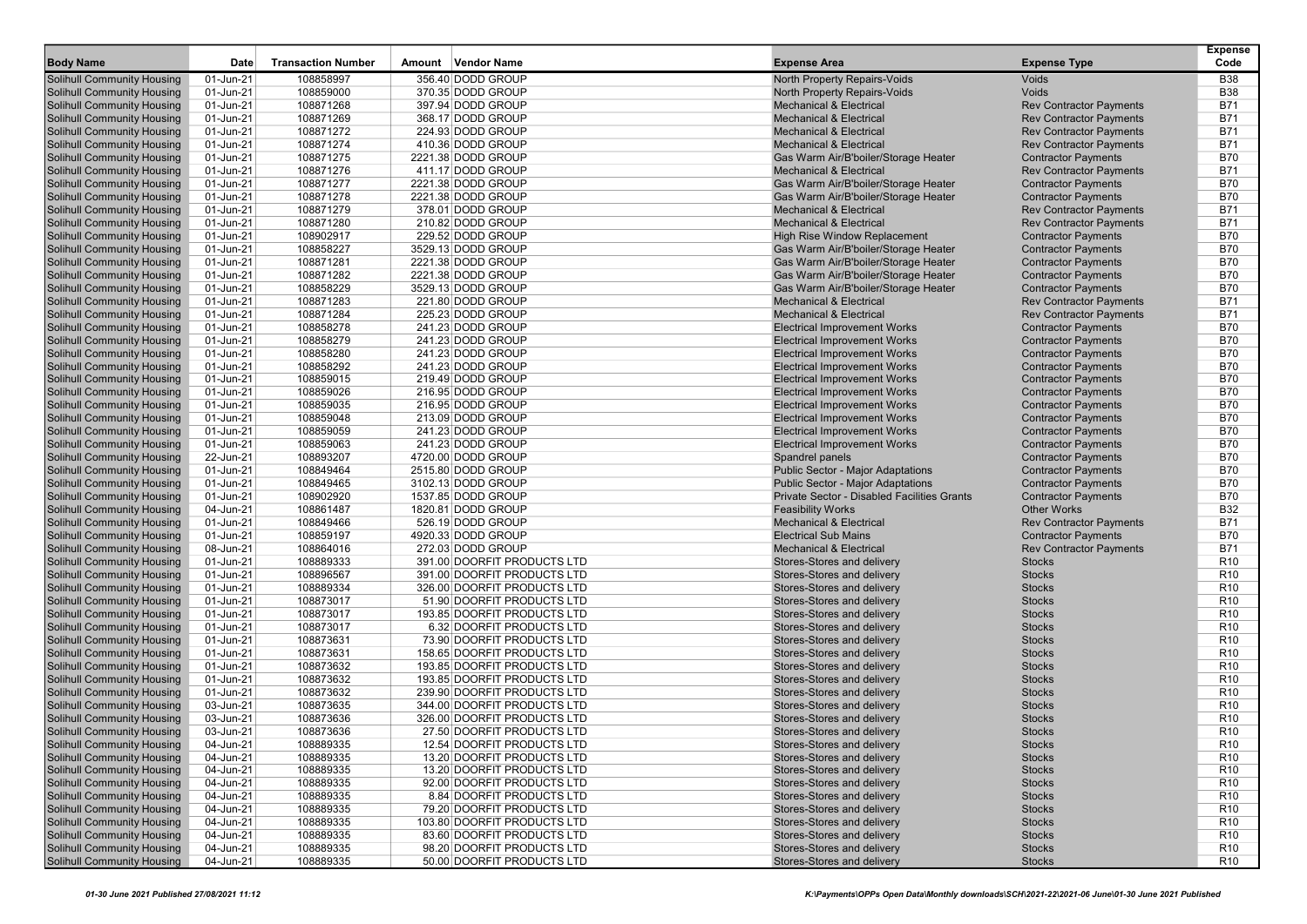|                                                                        | Date                   | <b>Transaction Number</b> | Amount Vendor Name                                                                    |                                                                      |                                                  | <b>Expense</b><br>Code             |
|------------------------------------------------------------------------|------------------------|---------------------------|---------------------------------------------------------------------------------------|----------------------------------------------------------------------|--------------------------------------------------|------------------------------------|
| <b>Body Name</b>                                                       |                        |                           |                                                                                       | <b>Expense Area</b>                                                  | <b>Expense Type</b>                              |                                    |
| <b>Solihull Community Housing</b>                                      | 11-Jun-21              | 108889338                 | 13.00 DOORFIT PRODUCTS LTD                                                            | Stores-Stores and delivery                                           | <b>Stocks</b>                                    | R <sub>10</sub>                    |
| <b>Solihull Community Housing</b>                                      | 11-Jun-21              | 108889338                 | 49.00 DOORFIT PRODUCTS LTD                                                            | Stores-Stores and delivery                                           | <b>Stocks</b>                                    | R <sub>10</sub>                    |
| <b>Solihull Community Housing</b>                                      | 11-Jun-21              | 108889338                 | 193.85 DOORFIT PRODUCTS LTD                                                           | Stores-Stores and delivery                                           | <b>Stocks</b>                                    | R <sub>10</sub>                    |
| <b>Solihull Community Housing</b>                                      | 11-Jun-21              | 108889338                 | 193.85 DOORFIT PRODUCTS LTD                                                           | Stores-Stores and delivery                                           | <b>Stocks</b>                                    | R <sub>10</sub>                    |
| <b>Solihull Community Housing</b><br><b>Solihull Community Housing</b> | 11-Jun-21              | 108889339<br>108889339    | 44.20 DOORFIT PRODUCTS LTD                                                            | Stores-Stores and delivery                                           | <b>Stocks</b>                                    | R <sub>10</sub>                    |
|                                                                        | 11-Jun-21              |                           | 479.80 DOORFIT PRODUCTS LTD                                                           | Stores-Stores and delivery<br>Stores-Stores and delivery             | <b>Stocks</b>                                    | R <sub>10</sub>                    |
| <b>Solihull Community Housing</b>                                      | 11-Jun-21              | 108889339                 | 27.25 DOORFIT PRODUCTS LTD<br>556.00 DORO CARE                                        |                                                                      | <b>Stocks</b>                                    | R <sub>10</sub><br>D <sub>18</sub> |
| <b>Solihull Community Housing</b><br><b>Solihull Community Housing</b> | 08-Jun-21              | 108864240<br>108865124    |                                                                                       | Safe and Sound Operational                                           | <b>Equipment Rental/Lease</b>                    | <b>B70</b>                         |
| <b>Solihull Community Housing</b>                                      | 08-Jun-21<br>01-Jun-21 | 108892680                 | 1000.00 DRAINTECH SERVICES (MIDLANDS) LTD<br>232.88 DRAINTECH SERVICES (MIDLANDS) LTD | <b>Retro fitting Sprinklers</b><br>North Property Repairs-Day to day | <b>Contractor Payments</b><br><b>Other Works</b> | <b>B32</b>                         |
| <b>Solihull Community Housing</b>                                      | 01-Jun-21              | 108892690                 | 465.75 DRAINTECH SERVICES (MIDLANDS) LTD                                              | North Property Repairs-Day to day                                    | <b>Other Works</b>                               | <b>B32</b>                         |
| <b>Solihull Community Housing</b>                                      | 07-Jun-21              | 108892711                 | 225.08 DRAINTECH SERVICES (MIDLANDS) LTD                                              | North Property Repairs-Day to day                                    | <b>Other Works</b>                               | <b>B32</b>                         |
| <b>Solihull Community Housing</b>                                      | 07-Jun-21              | 108892743                 | 299.59 DRAINTECH SERVICES (MIDLANDS) LTD                                              | North Property Repairs-Day to day                                    | <b>Other Works</b>                               | <b>B32</b>                         |
| <b>Solihull Community Housing</b>                                      | 01-Jun-21              | 108892744                 | 212.44 DRAINTECH SERVICES (MIDLANDS) LTD                                              | North Property Repairs-Day to day                                    | <b>Other Works</b>                               | <b>B32</b>                         |
| <b>Solihull Community Housing</b>                                      | 01-Jun-21              | 108892745                 | 386.74 DRAINTECH SERVICES (MIDLANDS) LTD                                              | North Property Repairs-Day to day                                    | <b>Other Works</b>                               | <b>B32</b>                         |
| <b>Solihull Community Housing</b>                                      | 11-Jun-21              | 108892746                 | 283.24 DRAINTECH SERVICES (MIDLANDS) LTD                                              | North Property Repairs-Day to day                                    | <b>Other Works</b>                               | <b>B32</b>                         |
| <b>Solihull Community Housing</b>                                      | 01-Jun-21              | 108892747                 | 283.24 DRAINTECH SERVICES (MIDLANDS) LTD                                              | North Property Repairs-Day to day                                    | <b>Other Works</b>                               | <b>B32</b>                         |
| <b>Solihull Community Housing</b>                                      | 01-Jun-21              | 108892748                 | 283.24 DRAINTECH SERVICES (MIDLANDS) LTD                                              | North Property Repairs-Day to day                                    | <b>Other Works</b>                               | <b>B32</b>                         |
| <b>Solihull Community Housing</b>                                      | 01-Jun-21              | 108859440                 | 295.53 DRAINTECH SERVICES (MIDLANDS) LTD                                              | North Property Repairs-Day to day                                    | <b>Other Works</b>                               | <b>B32</b>                         |
| <b>Solihull Community Housing</b>                                      | 01-Jun-21              | 108859441                 | 494.88 DRAINTECH SERVICES (MIDLANDS) LTD                                              | North Property Repairs-Day to day                                    | <b>Other Works</b>                               | <b>B32</b>                         |
| <b>Solihull Community Housing</b>                                      | 01-Jun-21              | 108859442                 | 566.50 DRAINTECH SERVICES (MIDLANDS) LTD                                              | North Property Repairs-Day to day                                    | <b>Other Works</b>                               | <b>B32</b>                         |
| <b>Solihull Community Housing</b>                                      | 01-Jun-21              | 108892749                 | 789.80 DRAINTECH SERVICES (MIDLANDS) LTD                                              | North Property Repairs-Day to day                                    | <b>Other Works</b>                               | <b>B32</b>                         |
| <b>Solihull Community Housing</b>                                      | 01-Jun-21              | 108859443                 | 238.32 DRAINTECH SERVICES (MIDLANDS) LTD                                              | North Property Repairs-Day to day                                    | <b>Other Works</b>                               | <b>B32</b>                         |
| <b>Solihull Community Housing</b>                                      | 01-Jun-21              | 108892750                 | 321.38 DRAINTECH SERVICES (MIDLANDS) LTD                                              | North Property Repairs-Day to day                                    | <b>Other Works</b>                               | <b>B32</b>                         |
| <b>Solihull Community Housing</b>                                      | 01-Jun-21              | 108892751                 | 212.44 DRAINTECH SERVICES (MIDLANDS) LTD                                              | North Property Repairs-Day to day                                    | <b>Other Works</b>                               | <b>B32</b>                         |
| <b>Solihull Community Housing</b>                                      | 07-Jun-21              | 108892753                 | 786.66 DRAINTECH SERVICES (MIDLANDS) LTD                                              | North Property Repairs-Day to day                                    | <b>Other Works</b>                               | <b>B32</b>                         |
| <b>Solihull Community Housing</b>                                      | 21-Jun-21              | 108890471                 | 2500.00 DRISCOLL KINGSTON SOLICITORS                                                  | North Property Repairs-Day to day                                    | <b>Complaints Compensation</b>                   | D97                                |
| <b>Solihull Community Housing</b>                                      | 17-Jun-21              | 108888112                 | 501.56 DWP                                                                            | <b>Payroll Deductions</b>                                            | <b>General Creditors</b>                         | S01                                |
| <b>Solihull Community Housing</b>                                      | 01-Jun-21              | 108889344                 | 7.46 E J GILBERT & SONS                                                               | Stores-Stores and delivery                                           | <b>Stocks</b>                                    | R <sub>10</sub>                    |
| <b>Solihull Community Housing</b>                                      | 01-Jun-21              | 108889344                 | 4.76 E J GILBERT & SONS                                                               | Stores-Stores and delivery                                           | <b>Stocks</b>                                    | R <sub>10</sub>                    |
| <b>Solihull Community Housing</b>                                      | 01-Jun-21              | 108889344                 | 19.31 E J GILBERT & SONS                                                              | Stores-Stores and delivery                                           | <b>Stocks</b>                                    | R <sub>10</sub>                    |
| <b>Solihull Community Housing</b>                                      | 01-Jun-21              | 108889344                 | 12.00 E J GILBERT & SONS                                                              | Stores-Stores and delivery                                           | <b>Stocks</b>                                    | R <sub>10</sub>                    |
| <b>Solihull Community Housing</b>                                      | 01-Jun-21              | 108889344                 | 259.40 E J GILBERT & SONS                                                             | Stores-Stores and delivery                                           | <b>Stocks</b>                                    | R <sub>10</sub>                    |
| <b>Solihull Community Housing</b>                                      | 01-Jun-21              | 108889344                 | 3.76 E J GILBERT & SONS                                                               | Stores-Stores and delivery                                           | <b>Stocks</b>                                    | R <sub>10</sub>                    |
| <b>Solihull Community Housing</b>                                      | 01-Jun-21              | 108889344                 | 75.24 E J GILBERT & SONS                                                              | Stores-Stores and delivery                                           | <b>Stocks</b>                                    | R <sub>10</sub>                    |
| <b>Solihull Community Housing</b>                                      | 24-Jun-21              | 108899588                 | 594.12 E.ON ENERGY                                                                    | <b>Private Sector Leasing</b>                                        | Electricity                                      | <b>B11</b>                         |
| <b>Solihull Community Housing</b>                                      | 25-Jun-21              | 108900963                 | 293.00 EDENRED                                                                        | <b>Balance Sheet</b>                                                 | <b>High Street Vouchers</b>                      | <b>R51</b>                         |
| <b>Solihull Community Housing</b>                                      | 04-Jun-21              | 108898657                 | 584.31 ENVIROCALL LTD                                                                 | North Property Repairs-Day to day                                    | <b>Internal Works</b>                            | <b>B31</b>                         |
| <b>Solihull Community Housing</b>                                      | 04-Jun-21              | 108898658                 | 934.31 ENVIROCALL LTD                                                                 | North Property Repairs-Day to day                                    | <b>Internal Works</b>                            | <b>B31</b>                         |
| <b>Solihull Community Housing</b>                                      | 01-Jun-21              | 108849982                 | 219.53 ENVIROCALL LTD                                                                 | North Property Repairs-Day to day                                    | <b>Internal Works</b>                            | <b>B31</b>                         |
| <b>Solihull Community Housing</b>                                      | 01-Jun-21              | 108887926                 | 484.18 ENVIROCALL LTD                                                                 | North Property Repairs-Day to day                                    | <b>Internal Works</b>                            | <b>B31</b>                         |
| <b>Solihull Community Housing</b>                                      | 01-Jun-21              | 108849994                 | 264.00 ENVIROCALL LTD                                                                 | North Property Repairs-Day to day                                    | <b>Internal Works</b>                            | <b>B31</b>                         |
| <b>Solihull Community Housing</b>                                      | 01-Jun-21              | 108850013                 | 217.88 ENVIROCALL LTD                                                                 | North Property Repairs-Day to day                                    | <b>Internal Works</b>                            | <b>B31</b>                         |
| <b>Solihull Community Housing</b>                                      | 01-Jun-21              | 108887939                 | 331.80 ENVIROCALL LTD                                                                 | North Property Repairs-Day to day                                    | <b>Internal Works</b>                            | <b>B31</b>                         |
| <b>Solihull Community Housing</b>                                      | 01-Jun-21              | 108898660                 | 327.48 ENVIROCALL LTD                                                                 | North Property Repairs-Day to day                                    | <b>Internal Works</b>                            | <b>B31</b>                         |
| <b>Solihull Community Housing</b>                                      | 07-Jun-21              | 108898679                 | 258.05 ENVIROCALL LTD                                                                 | North Property Repairs-Day to day                                    | <b>Internal Works</b>                            | <b>B31</b>                         |
| <b>Solihull Community Housing</b>                                      | 13-Jun-21              | 108898685                 | 1160.25 ENVIROCALL LTD                                                                | North Property Repairs-Day to day                                    | <b>Internal Works</b>                            | <b>B31</b>                         |
| <b>Solihull Community Housing</b>                                      | 09-Jun-21              | 108898687<br>108898706    | 326.82 ENVIROCALL LTD                                                                 | North Property Repairs-Day to day                                    | <b>Internal Works</b><br><b>Internal Works</b>   | <b>B31</b><br><b>B31</b>           |
| <b>Solihull Community Housing</b>                                      | 13-Jun-21              |                           | 252.44 ENVIROCALL LTD<br>452.82 ENVIROCALL LTD                                        | North Property Repairs-Day to day                                    | <b>Internal Works</b>                            | <b>B31</b>                         |
| <b>Solihull Community Housing</b><br><b>Solihull Community Housing</b> | 13-Jun-21<br>15-Jun-21 | 108898707<br>108882564    | 23118.66 ENVIRONMENTAL CONTRACTS LTD                                                  | North Property Repairs-Day to day<br>Stores-Stores and delivery      | <b>Waste Disposal</b>                            | E20                                |
| <b>Solihull Community Housing</b>                                      | 07-Jun-21              | 108862633                 | 256.50 EUROPEAN METAL RECYCLING LTD                                                   | Stores-Stores and delivery                                           | <b>Waste Disposal</b>                            | E20                                |
| <b>Solihull Community Housing</b>                                      | 10-Jun-21              | 108873557                 | 313.50 EUROPEAN METAL RECYCLING LTD                                                   | Stores-Stores and delivery                                           | <b>Waste Disposal</b>                            | E20                                |
| <b>Solihull Community Housing</b>                                      | 30-Jun-21              | 108908602                 | 399.00 EUROPEAN METAL RECYCLING LTD                                                   | Stores-Stores and delivery                                           | <b>Waste Disposal</b>                            | E20                                |
| <b>Solihull Community Housing</b>                                      | 09-Jun-21              | 108869630                 | 355.00 FAMILY CARE TRUST                                                              | <b>Private Sector Leasing</b>                                        | <b>Other Works</b>                               | <b>B32</b>                         |
| <b>Solihull Community Housing</b>                                      | 01-Jun-21              | 108892621                 | 841.25 FAMILY CARE TRUST                                                              | North Property Repairs-Day to day                                    | <b>External Structures</b>                       | <b>B33</b>                         |
| <b>Solihull Community Housing</b>                                      | 01-Jun-21              | 108859429                 | 264.50 FAMILY CARE TRUST                                                              | North Property Repairs-Voids                                         | Voids                                            | <b>B38</b>                         |
| <b>Solihull Community Housing</b>                                      | 01-Jun-21              | 108892622                 | 529.00 FAMILY CARE TRUST                                                              | North Property Repairs-Day to day                                    | <b>External Structures</b>                       | <b>B33</b>                         |
| <b>Solihull Community Housing</b>                                      | 01-Jun-21              | 108892624                 | 529.00 FAMILY CARE TRUST                                                              | North Property Repairs-Day to day                                    | <b>External Structures</b>                       | <b>B33</b>                         |
| <b>Solihull Community Housing</b>                                      | 01-Jun-21              | 108892625                 | 841.25 FAMILY CARE TRUST                                                              | North Property Repairs-Voids                                         | Voids                                            | <b>B38</b>                         |
| <b>Solihull Community Housing</b>                                      | 01-Jun-21              | 108892626                 | 529.00 FAMILY CARE TRUST                                                              | North Property Repairs-Voids                                         | Voids                                            | <b>B38</b>                         |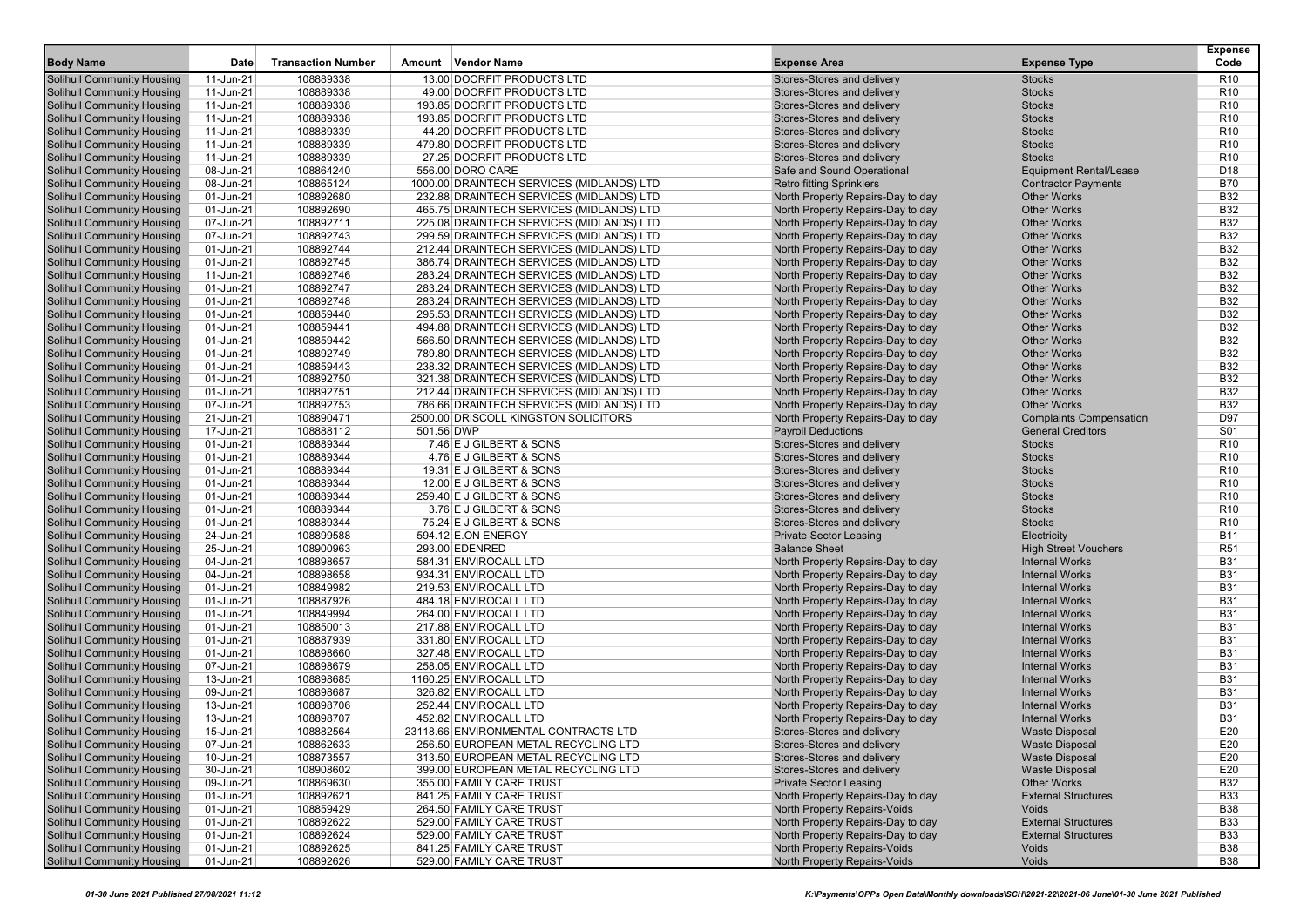|                                                                        |                        |                           |                                                                           |                                                                     |                                                              | <b>Expense</b>                     |
|------------------------------------------------------------------------|------------------------|---------------------------|---------------------------------------------------------------------------|---------------------------------------------------------------------|--------------------------------------------------------------|------------------------------------|
| <b>Body Name</b>                                                       | Date                   | <b>Transaction Number</b> | Amount Vendor Name                                                        | <b>Expense Area</b>                                                 | <b>Expense Type</b>                                          | Code                               |
| <b>Solihull Community Housing</b>                                      | 01-Jun-21              | 108892628                 | 396.75 FAMILY CARE TRUST                                                  | North Property Repairs-Voids                                        | Voids                                                        | <b>B38</b>                         |
| <b>Solihull Community Housing</b>                                      | 01-Jun-21              | 108892629                 | 841.25 FAMILY CARE TRUST                                                  | North Property Repairs-Day to day                                   | <b>Other Works</b>                                           | <b>B32</b>                         |
| <b>Solihull Community Housing</b>                                      | 01-Jun-21              | 108892630                 | 841.25 FAMILY CARE TRUST                                                  | North Property Repairs-Day to day                                   | <b>Other Works</b>                                           | <b>B32</b>                         |
| <b>Solihull Community Housing</b>                                      | 01-Jun-21              | 108892631                 | 264.50 FAMILY CARE TRUST                                                  | North Property Repairs-Voids                                        | Voids                                                        | <b>B38</b>                         |
| <b>Solihull Community Housing</b>                                      | 01-Jun-21              | 108892632                 | 661.25 FAMILY CARE TRUST                                                  | North Property Repairs-Voids                                        | Voids                                                        | <b>B38</b>                         |
| <b>Solihull Community Housing</b>                                      | 01-Jun-21              | 108892633                 | 396.75 FAMILY CARE TRUST                                                  | North Property Repairs-Voids                                        | Voids                                                        | <b>B38</b>                         |
| <b>Solihull Community Housing</b>                                      | 17-Jun-21              | 108887616                 | 2171.43 GABLES BED & BREAKFAST LTD                                        | Housing Aid & Homelessness                                          | <b>B&amp;B Accommodation</b>                                 | <b>B23</b>                         |
| <b>Solihull Community Housing</b>                                      | 08-Jun-21              | 108864046                 | 3029.08 GABLES BED & BREAKFAST LTD                                        | Housing Aid & Homelessness                                          | <b>B&amp;B Accommodation</b>                                 | <b>B23</b>                         |
| <b>Solihull Community Housing</b><br><b>Solihull Community Housing</b> | 08-Jun-21              | 108864046<br>108864047    | -1514.79 GABLES BED & BREAKFAST LTD<br>1400.00 GABLES BED & BREAKFAST LTD | Housing Aid & Homelessness<br><b>Housing Aid &amp; Homelessness</b> | <b>B&amp;B Accommodation</b><br><b>B&amp;B Accommodation</b> | <b>B23</b><br><b>B23</b>           |
| <b>Solihull Community Housing</b>                                      | 08-Jun-21<br>17-Jun-21 | 108887617                 | 1971.42 GABLES BED & BREAKFAST LTD                                        | Housing Aid & Homelessness                                          | <b>B&amp;B Accommodation</b>                                 | <b>B23</b>                         |
| <b>Solihull Community Housing</b>                                      | 22-Jun-21              | 108892893                 | 1485.71 GABLES BED & BREAKFAST LTD                                        | Housing Aid & Homelessness                                          | <b>B&amp;B Accommodation</b>                                 | <b>B23</b>                         |
| <b>Solihull Community Housing</b>                                      | 30-Jun-21              | 108910503                 | 1514.29 GABLES BED & BREAKFAST LTD                                        | Housing Aid & Homelessness                                          | <b>B&amp;B Accommodation</b>                                 | <b>B23</b>                         |
| <b>Solihull Community Housing</b>                                      | 01-Jun-21              | 108873646                 | 250.50 GENESIS DISPLAY LTD                                                | Stores-Stores and delivery                                          | <b>Stocks</b>                                                | R <sub>10</sub>                    |
| <b>Solihull Community Housing</b>                                      | 10-Jun-21              | 108871728                 | 253.00 GRANGE REMOVAL CO LTD                                              | Housing Aid & Homelessness                                          | <b>Other Supplier/Services Costs</b>                         | D90                                |
| <b>Solihull Community Housing</b>                                      | 11-Jun-21              | 108875725                 | 250.00 GROVE WEST PROPERTY CONSULTANTS                                    | North Property Repairs-Day to day                                   | <b>Complaints Compensation</b>                               | D97                                |
| <b>Solihull Community Housing</b>                                      | 11-Jun-21              | 108875724                 | 250.00 GROVE WEST PROPERTY CONSULTANTS                                    | North Property Repairs-Day to day                                   | <b>Complaints Compensation</b>                               | D97                                |
| <b>Solihull Community Housing</b>                                      | 01-Jun-21              | 108903105                 | 4498.00 HANDICARE ACCESSIBILITY LTD                                       | Private Sector - Disabled Facilities Grants                         | <b>Contractor Payments</b>                                   | <b>B70</b>                         |
| <b>Solihull Community Housing</b>                                      | 09-Jun-21              | 108869647                 | 2881.79 HI-SPEC FACILITIES SERVICES PLC                                   | <b>Endeavour House</b>                                              | Cleaning                                                     | <b>B50</b>                         |
| <b>Solihull Community Housing</b>                                      | 09-Jun-21              | 108869647                 | 1167.10 HI-SPEC FACILITIES SERVICES PLC                                   | <b>Endeavour House</b>                                              | <b>Other Premises Costs</b>                                  | <b>B90</b>                         |
| <b>Solihull Community Housing</b>                                      | 09-Jun-21              | 108869647                 | 183.40 HI-SPEC FACILITIES SERVICES PLC                                    | <b>CCTV</b>                                                         | Cleaning                                                     | <b>B50</b>                         |
| <b>Solihull Community Housing</b>                                      | 09-Jun-21              | 108869647                 | 183.40 HI-SPEC FACILITIES SERVICES PLC                                    | <b>Kingshurst Office</b>                                            | Cleaning                                                     | <b>B50</b>                         |
| <b>Solihull Community Housing</b>                                      | 09-Jun-21              | 108869647                 | 1076.25 HI-SPEC FACILITIES SERVICES PLC                                   | Business Support - MST Back Office Support                          | Cleaning                                                     | <b>B50</b>                         |
| <b>Solihull Community Housing</b>                                      | 07-Jun-21              | 108862720                 | 124006.00 HM REVENUE & CUSTOMS                                            | <b>VAT</b>                                                          | <b>Creditor: Government</b>                                  | S04                                |
| <b>Solihull Community Housing</b>                                      | 23-Jun-21              | 108896500                 | 3597.00 HM REVENUE & CUSTOMS                                              | <b>Central Administration</b>                                       | <b>Other Employee Costs</b>                                  | A90                                |
| <b>Solihull Community Housing</b>                                      | 11-Jun-21              | 108874884                 | 3779.00 HM REVENUE & CUSTOMS                                              | <b>Central Administration</b>                                       | <b>Other Employee Costs</b>                                  | A90                                |
| <b>Solihull Community Housing</b>                                      | 11-Jun-21              | 108875149                 | 6675.00 HM REVENUE & CUSTOMS                                              | <b>Property Acquisitions</b>                                        | <b>Contractor Payments</b>                                   | <b>B70</b>                         |
| <b>Solihull Community Housing</b>                                      | 11-Jun-21              | 108874888                 | 2175.00 HM REVENUE & CUSTOMS                                              | <b>Property Acquisitions</b>                                        | <b>Contractor Payments</b>                                   | <b>B70</b>                         |
| <b>Solihull Community Housing</b>                                      | 09-Jun-21              | 108868499                 | 1500.00 HQN LTD                                                           | <b>Central Administration</b>                                       | <b>Professional Fees</b>                                     | D <sub>50</sub>                    |
| <b>Solihull Community Housing</b>                                      | 15-Jun-21              | 108881553                 | 450.00 HQN LTD                                                            | Training                                                            | Training                                                     | A80                                |
| <b>Solihull Community Housing</b>                                      | 14-Jun-21              | 108892812                 | 997.79 HUNTLEY REFRIGERATION LTD                                          | <b>Endeavour House</b>                                              | <b>General Building Costs</b>                                | <b>B30</b>                         |
| <b>Solihull Community Housing</b>                                      | 08-Jun-21              | 108864041                 | 1110.00 JAMES ANDREWS RECRUITMENT SOLUTIONS LTD                           | <b>Housing Aid &amp; Homelessness</b>                               | Agency Staff (Funded Posts)                                  | A61                                |
| <b>Solihull Community Housing</b>                                      | 17-Jun-21              | 108887614                 | 1050.00 JAMES ANDREWS RECRUITMENT SOLUTIONS LTD                           | Housing Aid & Homelessness                                          | <b>Agency Staff (Funded Posts)</b>                           | A61                                |
| <b>Solihull Community Housing</b>                                      | 17-Jun-21              | 108887615                 | 1110.00 JAMES ANDREWS RECRUITMENT SOLUTIONS LTD                           | Housing Aid & Homelessness                                          | <b>Agency Staff (Funded Posts)</b>                           | A61                                |
| <b>Solihull Community Housing</b>                                      | 23-Jun-21              | 108896654                 | 1110.00 JAMES ANDREWS RECRUITMENT SOLUTIONS LTD                           | Housing Aid & Homelessness                                          | Agency Staff (Funded Posts)                                  | A61                                |
| <b>Solihull Community Housing</b>                                      | 11-Jun-21              | 108875729                 | 18400.00 JESSUP BROTHERS LTD                                              | New Build - Coleshill Heath School Extra Care                       | <b>Contractor Payments</b>                                   | <b>B70</b>                         |
| <b>Solihull Community Housing</b>                                      | 09-Jun-21              | 108869624                 | 229913.38 JESSUP BROTHERS LTD                                             | New Build - Wagon Lane                                              | <b>Contractor Payments</b>                                   | <b>B70</b>                         |
| <b>Solihull Community Housing</b>                                      | 09-Jun-21              | 108869624                 | 492.50 JESSUP BROTHERS LTD                                                | New Build - Brackleys Way                                           | <b>Contractor Payments</b>                                   | <b>B70</b>                         |
| <b>Solihull Community Housing</b>                                      | 09-Jun-21              | 108869624                 | 88419.41 JESSUP BROTHERS LTD                                              | New Build - Halifax Road                                            | <b>Contractor Payments</b>                                   | <b>B70</b>                         |
| <b>Solihull Community Housing</b>                                      | 09-Jun-21              | 108869624                 | 779.03 JESSUP BROTHERS LTD                                                | New Build - Willow Way                                              | <b>Contractor Payments</b>                                   | <b>B70</b>                         |
| <b>Solihull Community Housing</b>                                      | 01-Jun-21              | 108873018                 | 216.00 JEWSON LTD                                                         | Stores-Stores and delivery                                          | <b>Stocks</b>                                                | R <sub>10</sub>                    |
| <b>Solihull Community Housing</b>                                      | 01-Jun-21              | 108873019                 | 25.00 JEWSON LTD                                                          | Stores-Stores and delivery                                          | <b>Stocks</b>                                                | R <sub>10</sub>                    |
| <b>Solihull Community Housing</b>                                      | 01-Jun-21              | 108873019                 | 31.80 JEWSON LTD                                                          | Stores-Stores and delivery                                          | <b>Stocks</b>                                                | R <sub>10</sub>                    |
| <b>Solihull Community Housing</b><br><b>Solihull Community Housing</b> | 01-Jun-21<br>01-Jun-21 | 108873019<br>108873019    | 37.17 JEWSON LTD<br>19.60 JEWSON LTD                                      | Stores-Stores and delivery<br>Stores-Stores and delivery            | <b>Stocks</b><br><b>Stocks</b>                               | R <sub>10</sub><br>R <sub>10</sub> |
| <b>Solihull Community Housing</b>                                      | 01-Jun-21              | 108873019                 | 27.60 JEWSON LTD                                                          | Stores-Stores and delivery                                          | <b>Stocks</b>                                                | R <sub>10</sub>                    |
| <b>Solihull Community Housing</b>                                      | 01-Jun-21              | 108873019                 | 57.50 JEWSON LTD                                                          | Stores-Stores and delivery                                          | <b>Stocks</b>                                                | R <sub>10</sub>                    |
| <b>Solihull Community Housing</b>                                      | 01-Jun-21              | 108873019                 | 381.00 JEWSON LTD                                                         | Stores-Stores and delivery                                          | <b>Stocks</b>                                                | R <sub>10</sub>                    |
| <b>Solihull Community Housing</b>                                      | 01-Jun-21              | 108873019                 | 4.50 JEWSON LTD                                                           | Stores-Stores and delivery                                          | <b>Stocks</b>                                                | R <sub>10</sub>                    |
| <b>Solihull Community Housing</b>                                      | 01-Jun-21              | 108873019                 | 41.60 JEWSON LTD                                                          | Stores-Stores and delivery                                          | <b>Stocks</b>                                                | R <sub>10</sub>                    |
| <b>Solihull Community Housing</b>                                      | 01-Jun-21              | 108873019                 | 169.50 JEWSON LTD                                                         | Stores-Stores and delivery                                          | <b>Stocks</b>                                                | R <sub>10</sub>                    |
| <b>Solihull Community Housing</b>                                      | 01-Jun-21              | 108873019                 | 230.00 JEWSON LTD                                                         | Stores-Stores and delivery                                          | Stocks                                                       | R <sub>10</sub>                    |
| <b>Solihull Community Housing</b>                                      | 01-Jun-21              | 108873019                 | 67.00 JEWSON LTD                                                          | Stores-Stores and delivery                                          | <b>Stocks</b>                                                | R <sub>10</sub>                    |
| <b>Solihull Community Housing</b>                                      | 01-Jun-21              | 108873020                 | 14.20 JEWSON LTD                                                          | Stores-Stores and delivery                                          | <b>Stocks</b>                                                | R <sub>10</sub>                    |
| <b>Solihull Community Housing</b>                                      | 01-Jun-21              | 108873020                 | 14.50 JEWSON LTD                                                          | Stores-Stores and delivery                                          | <b>Stocks</b>                                                | R <sub>10</sub>                    |
| <b>Solihull Community Housing</b>                                      | 01-Jun-21              | 108873020                 | 13.40 JEWSON LTD                                                          | Stores-Stores and delivery                                          | <b>Stocks</b>                                                | R <sub>10</sub>                    |
| <b>Solihull Community Housing</b>                                      | 01-Jun-21              | 108873020                 | 79.65 JEWSON LTD                                                          | Stores-Stores and delivery                                          | <b>Stocks</b>                                                | R <sub>10</sub>                    |
| <b>Solihull Community Housing</b>                                      | 01-Jun-21              | 108873020                 | 368.20 JEWSON LTD                                                         | Stores-Stores and delivery                                          | <b>Stocks</b>                                                | R <sub>10</sub>                    |
| <b>Solihull Community Housing</b>                                      | 01-Jun-21              | 108873020                 | 214.20 JEWSON LTD                                                         | Stores-Stores and delivery                                          | <b>Stocks</b>                                                | R <sub>10</sub>                    |
| <b>Solihull Community Housing</b>                                      | 01-Jun-21              | 108873020                 | 92.05 JEWSON LTD                                                          | Stores-Stores and delivery                                          | <b>Stocks</b>                                                | R <sub>10</sub>                    |
| <b>Solihull Community Housing</b>                                      | 01-Jun-21              | 108873020                 | 136.08 JEWSON LTD                                                         | Stores-Stores and delivery                                          | <b>Stocks</b>                                                | <b>R10</b>                         |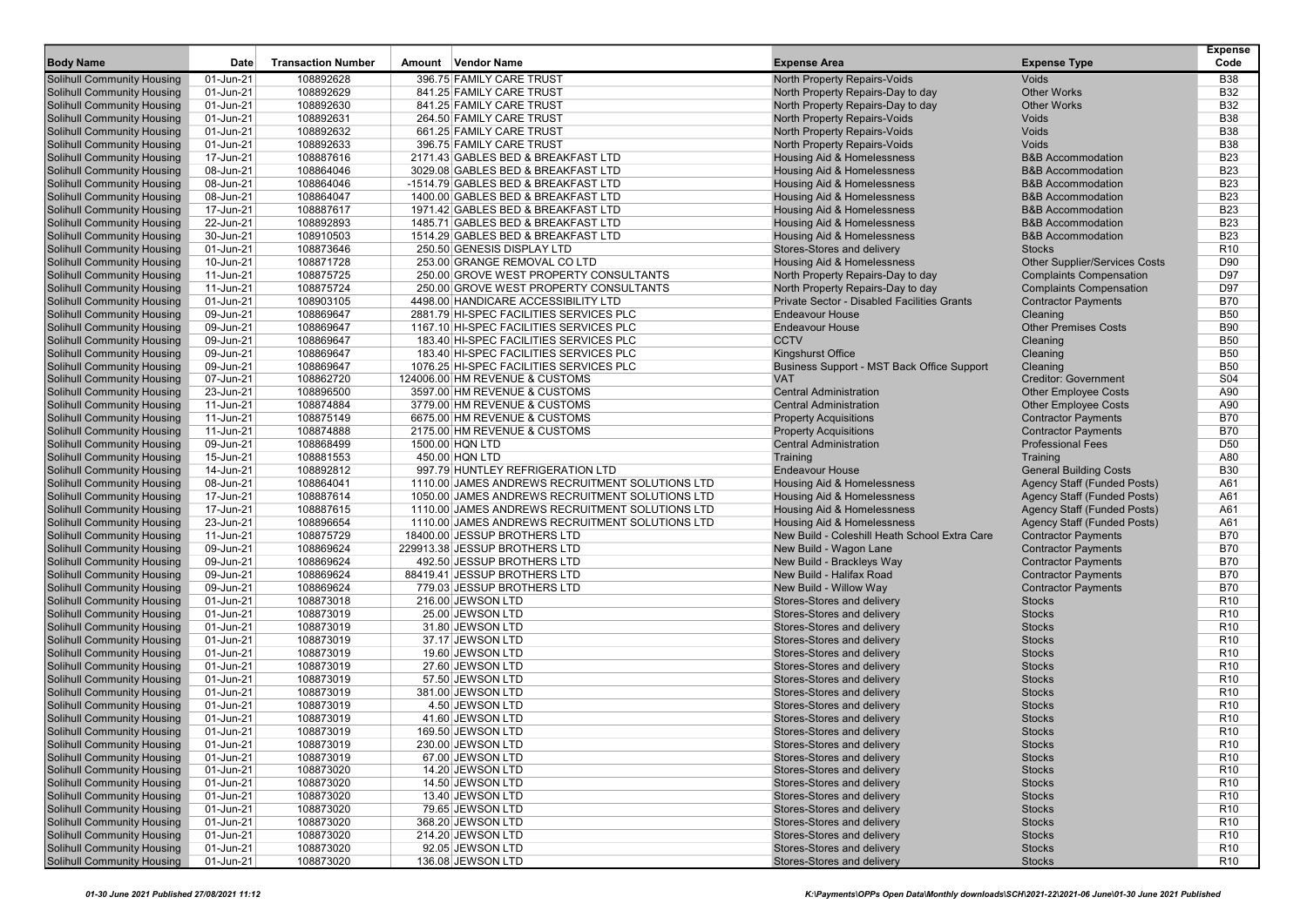| <b>Body Name</b>                                                       | Date                   | <b>Transaction Number</b> | Vendor Name<br>Amount                   | <b>Expense Area</b>                                      | <b>Expense Type</b>            | <b>Expense</b><br>Code             |
|------------------------------------------------------------------------|------------------------|---------------------------|-----------------------------------------|----------------------------------------------------------|--------------------------------|------------------------------------|
| <b>Solihull Community Housing</b>                                      | 01-Jun-21              | 108873020                 | 10.00 JEWSON LTD                        | Stores-Stores and delivery                               | <b>Stocks</b>                  | R <sub>10</sub>                    |
| <b>Solihull Community Housing</b>                                      | 01-Jun-21              | 108873020                 | 40.50 JEWSON LTD                        | Stores-Stores and delivery                               | <b>Stocks</b>                  | R <sub>10</sub>                    |
| <b>Solihull Community Housing</b>                                      | 01-Jun-21              | 108873020                 | 32.50 JEWSON LTD                        | Stores-Stores and delivery                               | <b>Stocks</b>                  | R <sub>10</sub>                    |
| <b>Solihull Community Housing</b>                                      | 01-Jun-21              | 108873020                 | 121.10 JEWSON LTD                       | Stores-Stores and delivery                               | <b>Stocks</b>                  | R <sub>10</sub>                    |
| <b>Solihull Community Housing</b>                                      | 01-Jun-21              | 108873020                 | 271.70 JEWSON LTD                       | Stores-Stores and delivery                               | <b>Stocks</b>                  | R <sub>10</sub>                    |
| <b>Solihull Community Housing</b>                                      | 01-Jun-21              | 108873020                 | 36.48 JEWSON LTD                        | Stores-Stores and delivery                               | <b>Stocks</b>                  | R <sub>10</sub>                    |
| <b>Solihull Community Housing</b>                                      | 01-Jun-21              | 108873020                 | 103.10 JEWSON LTD                       | Stores-Stores and delivery                               | <b>Stocks</b>                  | R <sub>10</sub>                    |
| <b>Solihull Community Housing</b>                                      | 01-Jun-21              | 108873020                 | 10.50 JEWSON LTD                        | Stores-Stores and delivery                               | <b>Stocks</b>                  | R <sub>10</sub>                    |
| <b>Solihull Community Housing</b>                                      | 01-Jun-21              | 108873020                 | 18.60 JEWSON LTD                        | Stores-Stores and delivery                               | <b>Stocks</b>                  | R <sub>10</sub>                    |
| <b>Solihull Community Housing</b>                                      | 01-Jun-21              | 108873020                 | 145.90 JEWSON LTD                       | Stores-Stores and delivery                               | <b>Stocks</b>                  | R <sub>10</sub>                    |
| <b>Solihull Community Housing</b>                                      | 01-Jun-21              | 108873020                 | 389.18 JEWSON LTD                       | Stores-Stores and delivery                               | <b>Stocks</b>                  | R <sub>10</sub>                    |
| <b>Solihull Community Housing</b>                                      | 01-Jun-21              | 108873021                 | 23.60 JEWSON LTD                        | Stores-Stores and delivery                               | <b>Stocks</b>                  | R <sub>10</sub>                    |
| <b>Solihull Community Housing</b>                                      | 01-Jun-21              | 108873021                 | 77.95 JEWSON LTD                        | Stores-Stores and delivery                               | <b>Stocks</b>                  | R <sub>10</sub>                    |
| <b>Solihull Community Housing</b>                                      | 01-Jun-21              | 108873021                 | 14.88 JEWSON LTD                        | Stores-Stores and delivery                               | <b>Stocks</b>                  | R <sub>10</sub>                    |
| <b>Solihull Community Housing</b>                                      | 01-Jun-21              | 108873021<br>108873021    | 4.15 JEWSON LTD                         | Stores-Stores and delivery                               | <b>Stocks</b>                  | R <sub>10</sub><br>R <sub>10</sub> |
| <b>Solihull Community Housing</b><br><b>Solihull Community Housing</b> | 01-Jun-21<br>01-Jun-21 | 108873021                 | 409.20 JEWSON LTD<br>96.50 JEWSON LTD   | Stores-Stores and delivery<br>Stores-Stores and delivery | <b>Stocks</b><br><b>Stocks</b> | R <sub>10</sub>                    |
| <b>Solihull Community Housing</b>                                      | 01-Jun-21              | 108873021                 | 16.50 JEWSON LTD                        | Stores-Stores and delivery                               | <b>Stocks</b>                  | R <sub>10</sub>                    |
| <b>Solihull Community Housing</b>                                      | 01-Jun-21              | 108873021                 | 7.89 JEWSON LTD                         | Stores-Stores and delivery                               | <b>Stocks</b>                  | R <sub>10</sub>                    |
| <b>Solihull Community Housing</b>                                      | 01-Jun-21              | 108873021                 | 1542.24 JEWSON LTD                      | Stores-Stores and delivery                               | <b>Stocks</b>                  | R <sub>10</sub>                    |
| <b>Solihull Community Housing</b>                                      | 01-Jun-21              | 108873021                 | 130.20 JEWSON LTD                       | Stores-Stores and delivery                               | <b>Stocks</b>                  | R <sub>10</sub>                    |
| <b>Solihull Community Housing</b>                                      | 01-Jun-21              | 108873021                 | 55.80 JEWSON LTD                        | Stores-Stores and delivery                               | <b>Stocks</b>                  | R <sub>10</sub>                    |
| <b>Solihull Community Housing</b>                                      | 01-Jun-21              | 108873021                 | 110.05 JEWSON LTD                       | Stores-Stores and delivery                               | <b>Stocks</b>                  | R <sub>10</sub>                    |
| <b>Solihull Community Housing</b>                                      | 01-Jun-21              | 108873021                 | 234.60 JEWSON LTD                       | Stores-Stores and delivery                               | <b>Stocks</b>                  | R <sub>10</sub>                    |
| <b>Solihull Community Housing</b>                                      | 01-Jun-21              | 108873021                 | 110.00 JEWSON LTD                       | Stores-Stores and delivery                               | <b>Stocks</b>                  | R <sub>10</sub>                    |
| <b>Solihull Community Housing</b>                                      | 01-Jun-21              | 108873021                 | 8.66 JEWSON LTD                         | Stores-Stores and delivery                               | <b>Stocks</b>                  | R <sub>10</sub>                    |
| <b>Solihull Community Housing</b>                                      | 01-Jun-21              | 108873021                 | 39.52 JEWSON LTD                        | Stores-Stores and delivery                               | <b>Stocks</b>                  | R <sub>10</sub>                    |
| <b>Solihull Community Housing</b>                                      | 01-Jun-21              | 108873021                 | 251.00 JEWSON LTD                       | Stores-Stores and delivery                               | <b>Stocks</b>                  | R <sub>10</sub>                    |
| <b>Solihull Community Housing</b>                                      | 01-Jun-21              | 108873025                 | 59.71 JEWSON LTD                        | Stores-Stores and delivery                               | <b>Stocks</b>                  | R <sub>10</sub>                    |
| <b>Solihull Community Housing</b>                                      | 01-Jun-21              | 108873025                 | 179.28 JEWSON LTD                       | Stores-Stores and delivery                               | <b>Stocks</b>                  | R <sub>10</sub>                    |
| <b>Solihull Community Housing</b>                                      | 01-Jun-21              | 108873027                 | 18.60 JEWSON LTD                        | Stores-Stores and delivery                               | <b>Stocks</b>                  | R <sub>10</sub>                    |
| <b>Solihull Community Housing</b>                                      | 01-Jun-21              | 108873027                 | 36.00 JEWSON LTD                        | Stores-Stores and delivery                               | <b>Stocks</b>                  | R <sub>10</sub>                    |
| <b>Solihull Community Housing</b>                                      | 01-Jun-21              | 108873027                 | 89.76 JEWSON LTD                        | Stores-Stores and delivery                               | <b>Stocks</b>                  | R <sub>10</sub>                    |
| <b>Solihull Community Housing</b><br><b>Solihull Community Housing</b> | 01-Jun-21<br>01-Jun-21 | 108873027<br>108873027    | 79.60 JEWSON LTD<br>79.60 JEWSON LTD    | Stores-Stores and delivery<br>Stores-Stores and delivery | <b>Stocks</b><br><b>Stocks</b> | R <sub>10</sub><br>R <sub>10</sub> |
| <b>Solihull Community Housing</b>                                      | 01-Jun-21              | 108873027                 | 116.00 JEWSON LTD                       | Stores-Stores and delivery                               | <b>Stocks</b>                  | R <sub>10</sub>                    |
| <b>Solihull Community Housing</b>                                      | 01-Jun-21              | 108873027                 | 10.20 JEWSON LTD                        | Stores-Stores and delivery                               | <b>Stocks</b>                  | R <sub>10</sub>                    |
| <b>Solihull Community Housing</b>                                      | 01-Jun-21              | 108873029                 | 28.30 JEWSON LTD                        | Stores-Stores and delivery                               | <b>Stocks</b>                  | R <sub>10</sub>                    |
| <b>Solihull Community Housing</b>                                      | 01-Jun-21              | 108873029                 | 76.80 JEWSON LTD                        | Stores-Stores and delivery                               | <b>Stocks</b>                  | R <sub>10</sub>                    |
| <b>Solihull Community Housing</b>                                      | 01-Jun-21              | 108873029                 | 20.55 JEWSON LTD                        | Stores-Stores and delivery                               | <b>Stocks</b>                  | R <sub>10</sub>                    |
| <b>Solihull Community Housing</b>                                      | 01-Jun-21              | 108873029                 | 624.20 JEWSON LTD                       | Stores-Stores and delivery                               | <b>Stocks</b>                  | R <sub>10</sub>                    |
| <b>Solihull Community Housing</b>                                      | 01-Jun-21              | 108873029                 | 193.00 JEWSON LTD                       | Stores-Stores and delivery                               | <b>Stocks</b>                  | R <sub>10</sub>                    |
| <b>Solihull Community Housing</b>                                      | 01-Jun-21              | 108873029                 | 287.36 JEWSON LTD                       | Stores-Stores and delivery                               | <b>Stocks</b>                  | R <sub>10</sub>                    |
| <b>Solihull Community Housing</b>                                      | 01-Jun-21              | 108873029                 | 59.30 JEWSON LTD                        | Stores-Stores and delivery                               | <b>Stocks</b>                  | R <sub>10</sub>                    |
| <b>Solihull Community Housing</b>                                      | 01-Jun-21              | 108873029                 | 47.10 JEWSON LTD                        | Stores-Stores and delivery                               | <b>Stocks</b>                  | R <sub>10</sub>                    |
| <b>Solihull Community Housing</b>                                      | 01-Jun-21              | 108873029                 | 960.00 JEWSON LTD                       | Stores-Stores and delivery                               | <b>Stocks</b>                  | R <sub>10</sub>                    |
| <b>Solihull Community Housing</b>                                      | 01-Jun-21              | 108873029                 | 528.00 JEWSON LTD                       | Stores-Stores and delivery                               | <b>Stocks</b>                  | R <sub>10</sub>                    |
| <b>Solihull Community Housing</b>                                      | 01-Jun-21              | 108873029                 | 234.30 JEWSON LTD                       | Stores-Stores and delivery                               | <b>Stocks</b>                  | R <sub>10</sub>                    |
| <b>Solihull Community Housing</b>                                      | 01-Jun-21              | 108873029                 | 19.35 JEWSON LTD                        | Stores-Stores and delivery                               | <b>Stocks</b>                  | R <sub>10</sub>                    |
| <b>Solihull Community Housing</b>                                      | 01-Jun-21              | 108873029                 | 27.00 JEWSON LTD                        | Stores-Stores and delivery                               | <b>Stocks</b>                  | R <sub>10</sub>                    |
| <b>Solihull Community Housing</b><br><b>Solihull Community Housing</b> | 01-Jun-21<br>01-Jun-21 | 108873030                 | -282.80 JEWSON LTD<br>302.96 JEWSON LTD | Stores-Stores and delivery<br>Stores-Stores and delivery | <b>Stocks</b><br><b>Stocks</b> | R <sub>10</sub><br>R <sub>10</sub> |
| <b>Solihull Community Housing</b>                                      | 01-Jun-21              | 108873032<br>108873033    |                                         |                                                          | <b>Stocks</b>                  | R <sub>10</sub>                    |
| <b>Solihull Community Housing</b>                                      | 01-Jun-21              | 108873033                 | 7.50 JEWSON LTD<br>160.80 JEWSON LTD    | Stores-Stores and delivery<br>Stores-Stores and delivery | <b>Stocks</b>                  | R <sub>10</sub>                    |
| <b>Solihull Community Housing</b>                                      | 01-Jun-21              | 108873033                 | 30.60 JEWSON LTD                        | Stores-Stores and delivery                               | <b>Stocks</b>                  | R <sub>10</sub>                    |
| <b>Solihull Community Housing</b>                                      | 01-Jun-21              | 108873033                 | 130.00 JEWSON LTD                       | Stores-Stores and delivery                               | <b>Stocks</b>                  | R <sub>10</sub>                    |
| <b>Solihull Community Housing</b>                                      | 01-Jun-21              | 108873033                 | 812.50 JEWSON LTD                       | Stores-Stores and delivery                               | <b>Stocks</b>                  | R <sub>10</sub>                    |
| <b>Solihull Community Housing</b>                                      | 01-Jun-21              | 108873033                 | 108.00 JEWSON LTD                       | Stores-Stores and delivery                               | <b>Stocks</b>                  | R <sub>10</sub>                    |
| <b>Solihull Community Housing</b>                                      | 01-Jun-21              | 108873033                 | 53.10 JEWSON LTD                        | Stores-Stores and delivery                               | <b>Stocks</b>                  | R <sub>10</sub>                    |
| <b>Solihull Community Housing</b>                                      | 01-Jun-21              | 108873033                 | 34.70 JEWSON LTD                        | Stores-Stores and delivery                               | <b>Stocks</b>                  | R <sub>10</sub>                    |
| <b>Solihull Community Housing</b>                                      | $01$ -Jun-21           | 108873033                 | 37.20 JEWSON LTD                        | Stores-Stores and delivery                               | <b>Stocks</b>                  | <b>R10</b>                         |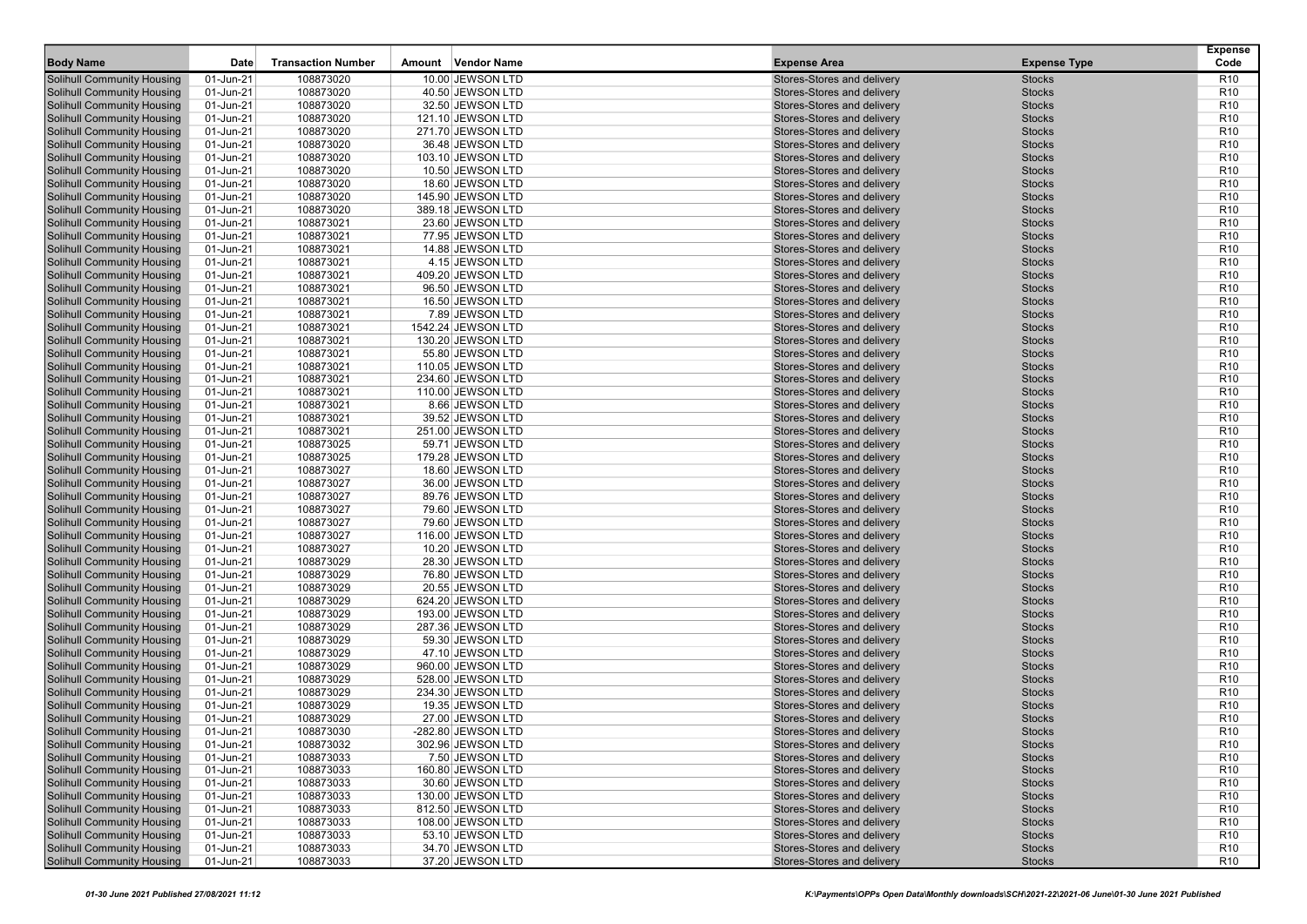| 108873036<br>365.40 JEWSON LTD<br>R <sub>10</sub><br><b>Solihull Community Housing</b><br>01-Jun-21<br>Stores-Stores and delivery<br><b>Stocks</b><br><b>Solihull Community Housing</b><br>01-Jun-21<br>108873036<br>85.95 JEWSON LTD<br>Stores-Stores and delivery<br><b>Stocks</b><br>R <sub>10</sub><br>108873036<br><b>Stocks</b><br>01-Jun-21<br>121.60 JEWSON LTD<br>Stores-Stores and delivery<br>R <sub>10</sub><br><b>Solihull Community Housing</b><br>108873037<br><b>Solihull Community Housing</b><br>01-Jun-21<br>171.30 JEWSON LTD<br>Stores-Stores and delivery<br><b>Stocks</b><br>R <sub>10</sub><br><b>Solihull Community Housing</b><br>01-Jun-21<br>108873037<br>Stores-Stores and delivery<br><b>Stocks</b><br>R <sub>10</sub><br>177.80 JEWSON LTD<br><b>Solihull Community Housing</b><br>01-Jun-21<br>108873037<br>Stores-Stores and delivery<br><b>Stocks</b><br>R <sub>10</sub><br>135.50 JEWSON LTD<br><b>Solihull Community Housing</b><br>01-Jun-21<br>108873037<br>269.64 JEWSON LTD<br>Stores-Stores and delivery<br><b>Stocks</b><br>R <sub>10</sub><br>108873037<br><b>Solihull Community Housing</b><br>01-Jun-21<br>16.50 JEWSON LTD<br>Stores-Stores and delivery<br><b>Stocks</b><br>R <sub>10</sub><br><b>Solihull Community Housing</b><br>108873037<br>01-Jun-21<br>205.00 JEWSON LTD<br>Stores-Stores and delivery<br><b>Stocks</b><br>R <sub>10</sub><br><b>Solihull Community Housing</b><br>01-Jun-21<br>108873037<br>Stores-Stores and delivery<br><b>Stocks</b><br>R <sub>10</sub><br>110.10 JEWSON LTD<br><b>Solihull Community Housing</b><br>01-Jun-21<br>108873037<br>Stores-Stores and delivery<br><b>Stocks</b><br>R <sub>10</sub><br>12.99 JEWSON LTD<br><b>Solihull Community Housing</b><br>01-Jun-21<br>108873038<br>43.68 JEWSON LTD<br>Stores-Stores and delivery<br><b>Stocks</b><br>R <sub>10</sub><br>108873038<br>01-Jun-21<br>31.90 JEWSON LTD<br>Stores-Stores and delivery<br><b>Stocks</b><br>R <sub>10</sub><br><b>Solihull Community Housing</b><br><b>Solihull Community Housing</b><br>01-Jun-21<br>108873038<br>8.50 JEWSON LTD<br>Stores-Stores and delivery<br><b>Stocks</b><br>R <sub>10</sub><br><b>Solihull Community Housing</b><br>01-Jun-21<br>108873038<br>Stores-Stores and delivery<br><b>Stocks</b><br>R <sub>10</sub><br>5.80 JEWSON LTD<br>108873038<br>R <sub>10</sub><br><b>Solihull Community Housing</b><br>01-Jun-21<br>7.20 JEWSON LTD<br>Stores-Stores and delivery<br><b>Stocks</b><br><b>Solihull Community Housing</b><br>01-Jun-21<br>108873038<br>115.00 JEWSON LTD<br>Stores-Stores and delivery<br><b>Stocks</b><br>R <sub>10</sub><br>108873038<br><b>Solihull Community Housing</b><br>01-Jun-21<br>5.60 JEWSON LTD<br>Stores-Stores and delivery<br><b>Stocks</b><br>R <sub>10</sub><br><b>Solihull Community Housing</b><br>01-Jun-21<br>108873040<br>161.55 JEWSON LTD<br>Stores-Stores and delivery<br><b>Stocks</b><br>R <sub>10</sub><br><b>Solihull Community Housing</b><br>01-Jun-21<br>108873040<br>Stores-Stores and delivery<br><b>Stocks</b><br>R <sub>10</sub><br>149.04 JEWSON LTD<br>108873042<br>R <sub>10</sub><br><b>Solihull Community Housing</b><br>01-Jun-21<br>Stores-Stores and delivery<br><b>Stocks</b><br>-365.40 JEWSON LTD<br><b>Solihull Community Housing</b><br>01-Jun-21<br>108873043<br>176.40 JEWSON LTD<br>Stores-Stores and delivery<br><b>Stocks</b><br>R <sub>10</sub><br>108873043<br>01-Jun-21<br>Stores-Stores and delivery<br><b>Stocks</b><br>R <sub>10</sub><br><b>Solihull Community Housing</b><br>193.00 JEWSON LTD<br><b>Solihull Community Housing</b><br>01-Jun-21<br>108873043<br>214.90 JEWSON LTD<br>Stores-Stores and delivery<br><b>Stocks</b><br>R <sub>10</sub><br><b>Solihull Community Housing</b><br>01-Jun-21<br>108873043<br>Stores-Stores and delivery<br><b>Stocks</b><br>R <sub>10</sub><br>239.40 JEWSON LTD<br>108873044<br>R <sub>10</sub><br><b>Solihull Community Housing</b><br>01-Jun-21<br>8.20 JEWSON LTD<br>Stores-Stores and delivery<br><b>Stocks</b><br><b>Solihull Community Housing</b><br>01-Jun-21<br>108873044<br>31.80 JEWSON LTD<br>Stores-Stores and delivery<br><b>Stocks</b><br>R <sub>10</sub><br>108873044<br><b>Solihull Community Housing</b><br>01-Jun-21<br>8.30 JEWSON LTD<br>Stores-Stores and delivery<br><b>Stocks</b><br>R <sub>10</sub><br><b>Solihull Community Housing</b><br>01-Jun-21<br>108873044<br>96.80 JEWSON LTD<br>Stores-Stores and delivery<br><b>Stocks</b><br>R <sub>10</sub><br><b>Solihull Community Housing</b><br>01-Jun-21<br>108873044<br>Stores-Stores and delivery<br><b>Stocks</b><br>R <sub>10</sub><br>20.52 JEWSON LTD<br>108873044<br>R <sub>10</sub><br><b>Solihull Community Housing</b><br>01-Jun-21<br>Stores-Stores and delivery<br><b>Stocks</b><br>15.50 JEWSON LTD<br><b>Solihull Community Housing</b><br>01-Jun-21<br>108873044<br>16.80 JEWSON LTD<br>Stores-Stores and delivery<br><b>Stocks</b><br>R <sub>10</sub><br>108873044<br>01-Jun-21<br>Stores-Stores and delivery<br><b>Stocks</b><br>R <sub>10</sub><br><b>Solihull Community Housing</b><br>17.30 JEWSON LTD<br><b>Solihull Community Housing</b><br>01-Jun-21<br>108873044<br>114.40 JEWSON LTD<br>Stores-Stores and delivery<br><b>Stocks</b><br>R <sub>10</sub><br><b>Solihull Community Housing</b><br>01-Jun-21<br>108873044<br>Stores-Stores and delivery<br><b>Stocks</b><br>R <sub>10</sub><br>194.40 JEWSON LTD<br>108873044<br>R <sub>10</sub><br><b>Solihull Community Housing</b><br>01-Jun-21<br>Stores-Stores and delivery<br><b>Stocks</b><br>234.30 JEWSON LTD<br><b>Solihull Community Housing</b><br>01-Jun-21<br>108873044<br>5.70 JEWSON LTD<br>Stores-Stores and delivery<br><b>Stocks</b><br>R <sub>10</sub><br>108873044<br><b>Solihull Community Housing</b><br>01-Jun-21<br>Stores-Stores and delivery<br><b>Stocks</b><br>R <sub>10</sub><br>91.00 JEWSON LTD<br><b>Solihull Community Housing</b><br>01-Jun-21<br>108873044<br>210.80 JEWSON LTD<br>Stores-Stores and delivery<br><b>Stocks</b><br>R <sub>10</sub><br><b>Solihull Community Housing</b><br>01-Jun-21<br>108873044<br>Stores-Stores and delivery<br><b>Stocks</b><br>R <sub>10</sub><br>6.10 JEWSON LTD<br>108873047<br>R <sub>10</sub><br><b>Solihull Community Housing</b><br>01-Jun-21<br>395.84 JEWSON LTD<br>Stores-Stores and delivery<br><b>Stocks</b><br><b>Solihull Community Housing</b><br>01-Jun-21<br>108873048<br>7.70 JEWSON LTD<br>Stores-Stores and delivery<br><b>Stocks</b><br>R <sub>10</sub><br>108873048<br>01-Jun-21<br>3.85 JEWSON LTD<br>Stores-Stores and delivery<br><b>Stocks</b><br>R <sub>10</sub><br><b>Solihull Community Housing</b><br><b>Solihull Community Housing</b><br>01-Jun-21<br>108873048<br>10.14 JEWSON LTD<br>Stores-Stores and delivery<br><b>Stocks</b><br>R <sub>10</sub><br><b>Solihull Community Housing</b><br>Stores-Stores and delivery<br><b>Stocks</b><br>R <sub>10</sub><br>01-Jun-21<br>108873048<br>249.80 JEWSON LTD<br>108873048<br>R <sub>10</sub><br><b>Solihull Community Housing</b><br>01-Jun-21<br>Stores-Stores and delivery<br><b>Stocks</b><br>11.60 JEWSON LTD<br><b>Solihull Community Housing</b><br>01-Jun-21<br>108873048<br>79.50 JEWSON LTD<br>Stores-Stores and delivery<br><b>Stocks</b><br>R <sub>10</sub><br><b>Solihull Community Housing</b><br>108873048<br>55.80 JEWSON LTD<br>Stores-Stores and delivery<br><b>Stocks</b><br>R <sub>10</sub><br>01-Jun-21<br><b>Solihull Community Housing</b><br>01-Jun-21<br>108873048<br>213.60 JEWSON LTD<br>Stores-Stores and delivery<br><b>Stocks</b><br>R <sub>10</sub><br>R <sub>10</sub><br><b>Solihull Community Housing</b><br>Stores-Stores and delivery<br><b>Stocks</b><br>01-Jun-21<br>108873048<br>378.80 JEWSON LTD<br>108873048<br>R <sub>10</sub><br><b>Solihull Community Housing</b><br>01-Jun-21<br>210.00 JEWSON LTD<br>Stores-Stores and delivery<br><b>Stocks</b><br><b>Solihull Community Housing</b><br>01-Jun-21<br>108873048<br><b>Stocks</b><br>R <sub>10</sub><br>91.20 JEWSON LTD<br>Stores-Stores and delivery<br><b>Solihull Community Housing</b><br>01-Jun-21<br>108873048<br><b>Stocks</b><br>R <sub>10</sub><br>8.65 JEWSON LTD<br>Stores-Stores and delivery<br><b>Solihull Community Housing</b><br>01-Jun-21<br>108873048<br>16.20 JEWSON LTD<br>Stores-Stores and delivery<br><b>Stocks</b><br>R <sub>10</sub><br><b>Solihull Community Housing</b><br>01-Jun-21<br>108873048<br>Stores-Stores and delivery<br><b>Stocks</b><br>R <sub>10</sub><br>111.00 JEWSON LTD<br><b>Solihull Community Housing</b><br>108873048<br>01-Jun-21<br>54.90 JEWSON LTD<br>Stores-Stores and delivery<br><b>Stocks</b><br>R <sub>10</sub><br><b>Solihull Community Housing</b><br>01-Jun-21<br>108873048<br>90.35 JEWSON LTD<br>Stores-Stores and delivery<br><b>Stocks</b><br>R <sub>10</sub><br><b>Solihull Community Housing</b><br>108873050<br>01-Jun-21<br>307.05 JEWSON LTD<br>Stores-Stores and delivery<br><b>Stocks</b><br>R <sub>10</sub><br><b>Solihull Community Housing</b><br>04-Jun-21<br>108873051<br>3.00 JEWSON LTD<br>Stores-Stores and delivery<br><b>Stocks</b><br>R <sub>10</sub><br><b>Solihull Community Housing</b><br>04-Jun-21<br>Stores-Stores and delivery<br><b>Stocks</b><br>R <sub>10</sub><br>108873051<br>178.80 JEWSON LTD<br><b>Solihull Community Housing</b><br>108873051<br>Stores-Stores and delivery<br><b>R10</b><br>$04$ -Jun-21<br>38.80 JEWSON LTD<br><b>Stocks</b> | <b>Body Name</b> | Date | <b>Transaction Number</b> | Vendor Name<br>Amount | <b>Expense Area</b> | <b>Expense Type</b> | <b>Expense</b><br>Code |
|------------------------------------------------------------------------------------------------------------------------------------------------------------------------------------------------------------------------------------------------------------------------------------------------------------------------------------------------------------------------------------------------------------------------------------------------------------------------------------------------------------------------------------------------------------------------------------------------------------------------------------------------------------------------------------------------------------------------------------------------------------------------------------------------------------------------------------------------------------------------------------------------------------------------------------------------------------------------------------------------------------------------------------------------------------------------------------------------------------------------------------------------------------------------------------------------------------------------------------------------------------------------------------------------------------------------------------------------------------------------------------------------------------------------------------------------------------------------------------------------------------------------------------------------------------------------------------------------------------------------------------------------------------------------------------------------------------------------------------------------------------------------------------------------------------------------------------------------------------------------------------------------------------------------------------------------------------------------------------------------------------------------------------------------------------------------------------------------------------------------------------------------------------------------------------------------------------------------------------------------------------------------------------------------------------------------------------------------------------------------------------------------------------------------------------------------------------------------------------------------------------------------------------------------------------------------------------------------------------------------------------------------------------------------------------------------------------------------------------------------------------------------------------------------------------------------------------------------------------------------------------------------------------------------------------------------------------------------------------------------------------------------------------------------------------------------------------------------------------------------------------------------------------------------------------------------------------------------------------------------------------------------------------------------------------------------------------------------------------------------------------------------------------------------------------------------------------------------------------------------------------------------------------------------------------------------------------------------------------------------------------------------------------------------------------------------------------------------------------------------------------------------------------------------------------------------------------------------------------------------------------------------------------------------------------------------------------------------------------------------------------------------------------------------------------------------------------------------------------------------------------------------------------------------------------------------------------------------------------------------------------------------------------------------------------------------------------------------------------------------------------------------------------------------------------------------------------------------------------------------------------------------------------------------------------------------------------------------------------------------------------------------------------------------------------------------------------------------------------------------------------------------------------------------------------------------------------------------------------------------------------------------------------------------------------------------------------------------------------------------------------------------------------------------------------------------------------------------------------------------------------------------------------------------------------------------------------------------------------------------------------------------------------------------------------------------------------------------------------------------------------------------------------------------------------------------------------------------------------------------------------------------------------------------------------------------------------------------------------------------------------------------------------------------------------------------------------------------------------------------------------------------------------------------------------------------------------------------------------------------------------------------------------------------------------------------------------------------------------------------------------------------------------------------------------------------------------------------------------------------------------------------------------------------------------------------------------------------------------------------------------------------------------------------------------------------------------------------------------------------------------------------------------------------------------------------------------------------------------------------------------------------------------------------------------------------------------------------------------------------------------------------------------------------------------------------------------------------------------------------------------------------------------------------------------------------------------------------------------------------------------------------------------------------------------------------------------------------------------------------------------------------------------------------------------------------------------------------------------------------------------------------------------------------------------------------------------------------------------------------------------------------------------------------------------------------------------------------------------------------------------------------------------------------------------------------------------------------------------------------------------------------------------------------------------------------------------------------------------------------------------------------------------------------------------------------------------------------------------------------------------------------------------------------------------------------------------------------------------------------------------------------------------------------------------------------------------------------------------------------------------------------------------------------------------------------------------------------------------------------------------------------------------------------------------------------------------------------------------------------------------------------------------------------------------------------------------------------------------------------------------------------------------------------------------------------------------------------------------------------------------------------------------------------------------------------------------------------------------------------------------------------------------------------------------------------------------------------------------------------------------------------------------------------------------------------------------------------------------------------------------------------------------------------------------------------------------------------------------------------------------------------------------------------------------------------------------------------------------------------------------------------------------------------------------------------------------------------------------------------------------------------------------------------------------------------------------------------------------------------------------------------------------------------------------------------------------------------------|------------------|------|---------------------------|-----------------------|---------------------|---------------------|------------------------|
|                                                                                                                                                                                                                                                                                                                                                                                                                                                                                                                                                                                                                                                                                                                                                                                                                                                                                                                                                                                                                                                                                                                                                                                                                                                                                                                                                                                                                                                                                                                                                                                                                                                                                                                                                                                                                                                                                                                                                                                                                                                                                                                                                                                                                                                                                                                                                                                                                                                                                                                                                                                                                                                                                                                                                                                                                                                                                                                                                                                                                                                                                                                                                                                                                                                                                                                                                                                                                                                                                                                                                                                                                                                                                                                                                                                                                                                                                                                                                                                                                                                                                                                                                                                                                                                                                                                                                                                                                                                                                                                                                                                                                                                                                                                                                                                                                                                                                                                                                                                                                                                                                                                                                                                                                                                                                                                                                                                                                                                                                                                                                                                                                                                                                                                                                                                                                                                                                                                                                                                                                                                                                                                                                                                                                                                                                                                                                                                                                                                                                                                                                                                                                                                                                                                                                                                                                                                                                                                                                                                                                                                                                                                                                                                                                                                                                                                                                                                                                                                                                                                                                                                                                                                                                                                                                                                                                                                                                                                                                                                                                                                                                                                                                                                                                                                                                                                                                                                                                                                                                                                                                                                                                                                                                                                                                                                                                                                                                                                                                                                                                                                                                                                                                                                                                                                                                                                                                                                                                                                                              |                  |      |                           |                       |                     |                     |                        |
|                                                                                                                                                                                                                                                                                                                                                                                                                                                                                                                                                                                                                                                                                                                                                                                                                                                                                                                                                                                                                                                                                                                                                                                                                                                                                                                                                                                                                                                                                                                                                                                                                                                                                                                                                                                                                                                                                                                                                                                                                                                                                                                                                                                                                                                                                                                                                                                                                                                                                                                                                                                                                                                                                                                                                                                                                                                                                                                                                                                                                                                                                                                                                                                                                                                                                                                                                                                                                                                                                                                                                                                                                                                                                                                                                                                                                                                                                                                                                                                                                                                                                                                                                                                                                                                                                                                                                                                                                                                                                                                                                                                                                                                                                                                                                                                                                                                                                                                                                                                                                                                                                                                                                                                                                                                                                                                                                                                                                                                                                                                                                                                                                                                                                                                                                                                                                                                                                                                                                                                                                                                                                                                                                                                                                                                                                                                                                                                                                                                                                                                                                                                                                                                                                                                                                                                                                                                                                                                                                                                                                                                                                                                                                                                                                                                                                                                                                                                                                                                                                                                                                                                                                                                                                                                                                                                                                                                                                                                                                                                                                                                                                                                                                                                                                                                                                                                                                                                                                                                                                                                                                                                                                                                                                                                                                                                                                                                                                                                                                                                                                                                                                                                                                                                                                                                                                                                                                                                                                                                                              |                  |      |                           |                       |                     |                     |                        |
|                                                                                                                                                                                                                                                                                                                                                                                                                                                                                                                                                                                                                                                                                                                                                                                                                                                                                                                                                                                                                                                                                                                                                                                                                                                                                                                                                                                                                                                                                                                                                                                                                                                                                                                                                                                                                                                                                                                                                                                                                                                                                                                                                                                                                                                                                                                                                                                                                                                                                                                                                                                                                                                                                                                                                                                                                                                                                                                                                                                                                                                                                                                                                                                                                                                                                                                                                                                                                                                                                                                                                                                                                                                                                                                                                                                                                                                                                                                                                                                                                                                                                                                                                                                                                                                                                                                                                                                                                                                                                                                                                                                                                                                                                                                                                                                                                                                                                                                                                                                                                                                                                                                                                                                                                                                                                                                                                                                                                                                                                                                                                                                                                                                                                                                                                                                                                                                                                                                                                                                                                                                                                                                                                                                                                                                                                                                                                                                                                                                                                                                                                                                                                                                                                                                                                                                                                                                                                                                                                                                                                                                                                                                                                                                                                                                                                                                                                                                                                                                                                                                                                                                                                                                                                                                                                                                                                                                                                                                                                                                                                                                                                                                                                                                                                                                                                                                                                                                                                                                                                                                                                                                                                                                                                                                                                                                                                                                                                                                                                                                                                                                                                                                                                                                                                                                                                                                                                                                                                                                                              |                  |      |                           |                       |                     |                     |                        |
|                                                                                                                                                                                                                                                                                                                                                                                                                                                                                                                                                                                                                                                                                                                                                                                                                                                                                                                                                                                                                                                                                                                                                                                                                                                                                                                                                                                                                                                                                                                                                                                                                                                                                                                                                                                                                                                                                                                                                                                                                                                                                                                                                                                                                                                                                                                                                                                                                                                                                                                                                                                                                                                                                                                                                                                                                                                                                                                                                                                                                                                                                                                                                                                                                                                                                                                                                                                                                                                                                                                                                                                                                                                                                                                                                                                                                                                                                                                                                                                                                                                                                                                                                                                                                                                                                                                                                                                                                                                                                                                                                                                                                                                                                                                                                                                                                                                                                                                                                                                                                                                                                                                                                                                                                                                                                                                                                                                                                                                                                                                                                                                                                                                                                                                                                                                                                                                                                                                                                                                                                                                                                                                                                                                                                                                                                                                                                                                                                                                                                                                                                                                                                                                                                                                                                                                                                                                                                                                                                                                                                                                                                                                                                                                                                                                                                                                                                                                                                                                                                                                                                                                                                                                                                                                                                                                                                                                                                                                                                                                                                                                                                                                                                                                                                                                                                                                                                                                                                                                                                                                                                                                                                                                                                                                                                                                                                                                                                                                                                                                                                                                                                                                                                                                                                                                                                                                                                                                                                                                                              |                  |      |                           |                       |                     |                     |                        |
|                                                                                                                                                                                                                                                                                                                                                                                                                                                                                                                                                                                                                                                                                                                                                                                                                                                                                                                                                                                                                                                                                                                                                                                                                                                                                                                                                                                                                                                                                                                                                                                                                                                                                                                                                                                                                                                                                                                                                                                                                                                                                                                                                                                                                                                                                                                                                                                                                                                                                                                                                                                                                                                                                                                                                                                                                                                                                                                                                                                                                                                                                                                                                                                                                                                                                                                                                                                                                                                                                                                                                                                                                                                                                                                                                                                                                                                                                                                                                                                                                                                                                                                                                                                                                                                                                                                                                                                                                                                                                                                                                                                                                                                                                                                                                                                                                                                                                                                                                                                                                                                                                                                                                                                                                                                                                                                                                                                                                                                                                                                                                                                                                                                                                                                                                                                                                                                                                                                                                                                                                                                                                                                                                                                                                                                                                                                                                                                                                                                                                                                                                                                                                                                                                                                                                                                                                                                                                                                                                                                                                                                                                                                                                                                                                                                                                                                                                                                                                                                                                                                                                                                                                                                                                                                                                                                                                                                                                                                                                                                                                                                                                                                                                                                                                                                                                                                                                                                                                                                                                                                                                                                                                                                                                                                                                                                                                                                                                                                                                                                                                                                                                                                                                                                                                                                                                                                                                                                                                                                                              |                  |      |                           |                       |                     |                     |                        |
|                                                                                                                                                                                                                                                                                                                                                                                                                                                                                                                                                                                                                                                                                                                                                                                                                                                                                                                                                                                                                                                                                                                                                                                                                                                                                                                                                                                                                                                                                                                                                                                                                                                                                                                                                                                                                                                                                                                                                                                                                                                                                                                                                                                                                                                                                                                                                                                                                                                                                                                                                                                                                                                                                                                                                                                                                                                                                                                                                                                                                                                                                                                                                                                                                                                                                                                                                                                                                                                                                                                                                                                                                                                                                                                                                                                                                                                                                                                                                                                                                                                                                                                                                                                                                                                                                                                                                                                                                                                                                                                                                                                                                                                                                                                                                                                                                                                                                                                                                                                                                                                                                                                                                                                                                                                                                                                                                                                                                                                                                                                                                                                                                                                                                                                                                                                                                                                                                                                                                                                                                                                                                                                                                                                                                                                                                                                                                                                                                                                                                                                                                                                                                                                                                                                                                                                                                                                                                                                                                                                                                                                                                                                                                                                                                                                                                                                                                                                                                                                                                                                                                                                                                                                                                                                                                                                                                                                                                                                                                                                                                                                                                                                                                                                                                                                                                                                                                                                                                                                                                                                                                                                                                                                                                                                                                                                                                                                                                                                                                                                                                                                                                                                                                                                                                                                                                                                                                                                                                                                                              |                  |      |                           |                       |                     |                     |                        |
|                                                                                                                                                                                                                                                                                                                                                                                                                                                                                                                                                                                                                                                                                                                                                                                                                                                                                                                                                                                                                                                                                                                                                                                                                                                                                                                                                                                                                                                                                                                                                                                                                                                                                                                                                                                                                                                                                                                                                                                                                                                                                                                                                                                                                                                                                                                                                                                                                                                                                                                                                                                                                                                                                                                                                                                                                                                                                                                                                                                                                                                                                                                                                                                                                                                                                                                                                                                                                                                                                                                                                                                                                                                                                                                                                                                                                                                                                                                                                                                                                                                                                                                                                                                                                                                                                                                                                                                                                                                                                                                                                                                                                                                                                                                                                                                                                                                                                                                                                                                                                                                                                                                                                                                                                                                                                                                                                                                                                                                                                                                                                                                                                                                                                                                                                                                                                                                                                                                                                                                                                                                                                                                                                                                                                                                                                                                                                                                                                                                                                                                                                                                                                                                                                                                                                                                                                                                                                                                                                                                                                                                                                                                                                                                                                                                                                                                                                                                                                                                                                                                                                                                                                                                                                                                                                                                                                                                                                                                                                                                                                                                                                                                                                                                                                                                                                                                                                                                                                                                                                                                                                                                                                                                                                                                                                                                                                                                                                                                                                                                                                                                                                                                                                                                                                                                                                                                                                                                                                                                                              |                  |      |                           |                       |                     |                     |                        |
|                                                                                                                                                                                                                                                                                                                                                                                                                                                                                                                                                                                                                                                                                                                                                                                                                                                                                                                                                                                                                                                                                                                                                                                                                                                                                                                                                                                                                                                                                                                                                                                                                                                                                                                                                                                                                                                                                                                                                                                                                                                                                                                                                                                                                                                                                                                                                                                                                                                                                                                                                                                                                                                                                                                                                                                                                                                                                                                                                                                                                                                                                                                                                                                                                                                                                                                                                                                                                                                                                                                                                                                                                                                                                                                                                                                                                                                                                                                                                                                                                                                                                                                                                                                                                                                                                                                                                                                                                                                                                                                                                                                                                                                                                                                                                                                                                                                                                                                                                                                                                                                                                                                                                                                                                                                                                                                                                                                                                                                                                                                                                                                                                                                                                                                                                                                                                                                                                                                                                                                                                                                                                                                                                                                                                                                                                                                                                                                                                                                                                                                                                                                                                                                                                                                                                                                                                                                                                                                                                                                                                                                                                                                                                                                                                                                                                                                                                                                                                                                                                                                                                                                                                                                                                                                                                                                                                                                                                                                                                                                                                                                                                                                                                                                                                                                                                                                                                                                                                                                                                                                                                                                                                                                                                                                                                                                                                                                                                                                                                                                                                                                                                                                                                                                                                                                                                                                                                                                                                                                                              |                  |      |                           |                       |                     |                     |                        |
|                                                                                                                                                                                                                                                                                                                                                                                                                                                                                                                                                                                                                                                                                                                                                                                                                                                                                                                                                                                                                                                                                                                                                                                                                                                                                                                                                                                                                                                                                                                                                                                                                                                                                                                                                                                                                                                                                                                                                                                                                                                                                                                                                                                                                                                                                                                                                                                                                                                                                                                                                                                                                                                                                                                                                                                                                                                                                                                                                                                                                                                                                                                                                                                                                                                                                                                                                                                                                                                                                                                                                                                                                                                                                                                                                                                                                                                                                                                                                                                                                                                                                                                                                                                                                                                                                                                                                                                                                                                                                                                                                                                                                                                                                                                                                                                                                                                                                                                                                                                                                                                                                                                                                                                                                                                                                                                                                                                                                                                                                                                                                                                                                                                                                                                                                                                                                                                                                                                                                                                                                                                                                                                                                                                                                                                                                                                                                                                                                                                                                                                                                                                                                                                                                                                                                                                                                                                                                                                                                                                                                                                                                                                                                                                                                                                                                                                                                                                                                                                                                                                                                                                                                                                                                                                                                                                                                                                                                                                                                                                                                                                                                                                                                                                                                                                                                                                                                                                                                                                                                                                                                                                                                                                                                                                                                                                                                                                                                                                                                                                                                                                                                                                                                                                                                                                                                                                                                                                                                                                                              |                  |      |                           |                       |                     |                     |                        |
|                                                                                                                                                                                                                                                                                                                                                                                                                                                                                                                                                                                                                                                                                                                                                                                                                                                                                                                                                                                                                                                                                                                                                                                                                                                                                                                                                                                                                                                                                                                                                                                                                                                                                                                                                                                                                                                                                                                                                                                                                                                                                                                                                                                                                                                                                                                                                                                                                                                                                                                                                                                                                                                                                                                                                                                                                                                                                                                                                                                                                                                                                                                                                                                                                                                                                                                                                                                                                                                                                                                                                                                                                                                                                                                                                                                                                                                                                                                                                                                                                                                                                                                                                                                                                                                                                                                                                                                                                                                                                                                                                                                                                                                                                                                                                                                                                                                                                                                                                                                                                                                                                                                                                                                                                                                                                                                                                                                                                                                                                                                                                                                                                                                                                                                                                                                                                                                                                                                                                                                                                                                                                                                                                                                                                                                                                                                                                                                                                                                                                                                                                                                                                                                                                                                                                                                                                                                                                                                                                                                                                                                                                                                                                                                                                                                                                                                                                                                                                                                                                                                                                                                                                                                                                                                                                                                                                                                                                                                                                                                                                                                                                                                                                                                                                                                                                                                                                                                                                                                                                                                                                                                                                                                                                                                                                                                                                                                                                                                                                                                                                                                                                                                                                                                                                                                                                                                                                                                                                                                                              |                  |      |                           |                       |                     |                     |                        |
|                                                                                                                                                                                                                                                                                                                                                                                                                                                                                                                                                                                                                                                                                                                                                                                                                                                                                                                                                                                                                                                                                                                                                                                                                                                                                                                                                                                                                                                                                                                                                                                                                                                                                                                                                                                                                                                                                                                                                                                                                                                                                                                                                                                                                                                                                                                                                                                                                                                                                                                                                                                                                                                                                                                                                                                                                                                                                                                                                                                                                                                                                                                                                                                                                                                                                                                                                                                                                                                                                                                                                                                                                                                                                                                                                                                                                                                                                                                                                                                                                                                                                                                                                                                                                                                                                                                                                                                                                                                                                                                                                                                                                                                                                                                                                                                                                                                                                                                                                                                                                                                                                                                                                                                                                                                                                                                                                                                                                                                                                                                                                                                                                                                                                                                                                                                                                                                                                                                                                                                                                                                                                                                                                                                                                                                                                                                                                                                                                                                                                                                                                                                                                                                                                                                                                                                                                                                                                                                                                                                                                                                                                                                                                                                                                                                                                                                                                                                                                                                                                                                                                                                                                                                                                                                                                                                                                                                                                                                                                                                                                                                                                                                                                                                                                                                                                                                                                                                                                                                                                                                                                                                                                                                                                                                                                                                                                                                                                                                                                                                                                                                                                                                                                                                                                                                                                                                                                                                                                                                                              |                  |      |                           |                       |                     |                     |                        |
|                                                                                                                                                                                                                                                                                                                                                                                                                                                                                                                                                                                                                                                                                                                                                                                                                                                                                                                                                                                                                                                                                                                                                                                                                                                                                                                                                                                                                                                                                                                                                                                                                                                                                                                                                                                                                                                                                                                                                                                                                                                                                                                                                                                                                                                                                                                                                                                                                                                                                                                                                                                                                                                                                                                                                                                                                                                                                                                                                                                                                                                                                                                                                                                                                                                                                                                                                                                                                                                                                                                                                                                                                                                                                                                                                                                                                                                                                                                                                                                                                                                                                                                                                                                                                                                                                                                                                                                                                                                                                                                                                                                                                                                                                                                                                                                                                                                                                                                                                                                                                                                                                                                                                                                                                                                                                                                                                                                                                                                                                                                                                                                                                                                                                                                                                                                                                                                                                                                                                                                                                                                                                                                                                                                                                                                                                                                                                                                                                                                                                                                                                                                                                                                                                                                                                                                                                                                                                                                                                                                                                                                                                                                                                                                                                                                                                                                                                                                                                                                                                                                                                                                                                                                                                                                                                                                                                                                                                                                                                                                                                                                                                                                                                                                                                                                                                                                                                                                                                                                                                                                                                                                                                                                                                                                                                                                                                                                                                                                                                                                                                                                                                                                                                                                                                                                                                                                                                                                                                                                                              |                  |      |                           |                       |                     |                     |                        |
|                                                                                                                                                                                                                                                                                                                                                                                                                                                                                                                                                                                                                                                                                                                                                                                                                                                                                                                                                                                                                                                                                                                                                                                                                                                                                                                                                                                                                                                                                                                                                                                                                                                                                                                                                                                                                                                                                                                                                                                                                                                                                                                                                                                                                                                                                                                                                                                                                                                                                                                                                                                                                                                                                                                                                                                                                                                                                                                                                                                                                                                                                                                                                                                                                                                                                                                                                                                                                                                                                                                                                                                                                                                                                                                                                                                                                                                                                                                                                                                                                                                                                                                                                                                                                                                                                                                                                                                                                                                                                                                                                                                                                                                                                                                                                                                                                                                                                                                                                                                                                                                                                                                                                                                                                                                                                                                                                                                                                                                                                                                                                                                                                                                                                                                                                                                                                                                                                                                                                                                                                                                                                                                                                                                                                                                                                                                                                                                                                                                                                                                                                                                                                                                                                                                                                                                                                                                                                                                                                                                                                                                                                                                                                                                                                                                                                                                                                                                                                                                                                                                                                                                                                                                                                                                                                                                                                                                                                                                                                                                                                                                                                                                                                                                                                                                                                                                                                                                                                                                                                                                                                                                                                                                                                                                                                                                                                                                                                                                                                                                                                                                                                                                                                                                                                                                                                                                                                                                                                                                                              |                  |      |                           |                       |                     |                     |                        |
|                                                                                                                                                                                                                                                                                                                                                                                                                                                                                                                                                                                                                                                                                                                                                                                                                                                                                                                                                                                                                                                                                                                                                                                                                                                                                                                                                                                                                                                                                                                                                                                                                                                                                                                                                                                                                                                                                                                                                                                                                                                                                                                                                                                                                                                                                                                                                                                                                                                                                                                                                                                                                                                                                                                                                                                                                                                                                                                                                                                                                                                                                                                                                                                                                                                                                                                                                                                                                                                                                                                                                                                                                                                                                                                                                                                                                                                                                                                                                                                                                                                                                                                                                                                                                                                                                                                                                                                                                                                                                                                                                                                                                                                                                                                                                                                                                                                                                                                                                                                                                                                                                                                                                                                                                                                                                                                                                                                                                                                                                                                                                                                                                                                                                                                                                                                                                                                                                                                                                                                                                                                                                                                                                                                                                                                                                                                                                                                                                                                                                                                                                                                                                                                                                                                                                                                                                                                                                                                                                                                                                                                                                                                                                                                                                                                                                                                                                                                                                                                                                                                                                                                                                                                                                                                                                                                                                                                                                                                                                                                                                                                                                                                                                                                                                                                                                                                                                                                                                                                                                                                                                                                                                                                                                                                                                                                                                                                                                                                                                                                                                                                                                                                                                                                                                                                                                                                                                                                                                                                                              |                  |      |                           |                       |                     |                     |                        |
|                                                                                                                                                                                                                                                                                                                                                                                                                                                                                                                                                                                                                                                                                                                                                                                                                                                                                                                                                                                                                                                                                                                                                                                                                                                                                                                                                                                                                                                                                                                                                                                                                                                                                                                                                                                                                                                                                                                                                                                                                                                                                                                                                                                                                                                                                                                                                                                                                                                                                                                                                                                                                                                                                                                                                                                                                                                                                                                                                                                                                                                                                                                                                                                                                                                                                                                                                                                                                                                                                                                                                                                                                                                                                                                                                                                                                                                                                                                                                                                                                                                                                                                                                                                                                                                                                                                                                                                                                                                                                                                                                                                                                                                                                                                                                                                                                                                                                                                                                                                                                                                                                                                                                                                                                                                                                                                                                                                                                                                                                                                                                                                                                                                                                                                                                                                                                                                                                                                                                                                                                                                                                                                                                                                                                                                                                                                                                                                                                                                                                                                                                                                                                                                                                                                                                                                                                                                                                                                                                                                                                                                                                                                                                                                                                                                                                                                                                                                                                                                                                                                                                                                                                                                                                                                                                                                                                                                                                                                                                                                                                                                                                                                                                                                                                                                                                                                                                                                                                                                                                                                                                                                                                                                                                                                                                                                                                                                                                                                                                                                                                                                                                                                                                                                                                                                                                                                                                                                                                                                                              |                  |      |                           |                       |                     |                     |                        |
|                                                                                                                                                                                                                                                                                                                                                                                                                                                                                                                                                                                                                                                                                                                                                                                                                                                                                                                                                                                                                                                                                                                                                                                                                                                                                                                                                                                                                                                                                                                                                                                                                                                                                                                                                                                                                                                                                                                                                                                                                                                                                                                                                                                                                                                                                                                                                                                                                                                                                                                                                                                                                                                                                                                                                                                                                                                                                                                                                                                                                                                                                                                                                                                                                                                                                                                                                                                                                                                                                                                                                                                                                                                                                                                                                                                                                                                                                                                                                                                                                                                                                                                                                                                                                                                                                                                                                                                                                                                                                                                                                                                                                                                                                                                                                                                                                                                                                                                                                                                                                                                                                                                                                                                                                                                                                                                                                                                                                                                                                                                                                                                                                                                                                                                                                                                                                                                                                                                                                                                                                                                                                                                                                                                                                                                                                                                                                                                                                                                                                                                                                                                                                                                                                                                                                                                                                                                                                                                                                                                                                                                                                                                                                                                                                                                                                                                                                                                                                                                                                                                                                                                                                                                                                                                                                                                                                                                                                                                                                                                                                                                                                                                                                                                                                                                                                                                                                                                                                                                                                                                                                                                                                                                                                                                                                                                                                                                                                                                                                                                                                                                                                                                                                                                                                                                                                                                                                                                                                                                                              |                  |      |                           |                       |                     |                     |                        |
|                                                                                                                                                                                                                                                                                                                                                                                                                                                                                                                                                                                                                                                                                                                                                                                                                                                                                                                                                                                                                                                                                                                                                                                                                                                                                                                                                                                                                                                                                                                                                                                                                                                                                                                                                                                                                                                                                                                                                                                                                                                                                                                                                                                                                                                                                                                                                                                                                                                                                                                                                                                                                                                                                                                                                                                                                                                                                                                                                                                                                                                                                                                                                                                                                                                                                                                                                                                                                                                                                                                                                                                                                                                                                                                                                                                                                                                                                                                                                                                                                                                                                                                                                                                                                                                                                                                                                                                                                                                                                                                                                                                                                                                                                                                                                                                                                                                                                                                                                                                                                                                                                                                                                                                                                                                                                                                                                                                                                                                                                                                                                                                                                                                                                                                                                                                                                                                                                                                                                                                                                                                                                                                                                                                                                                                                                                                                                                                                                                                                                                                                                                                                                                                                                                                                                                                                                                                                                                                                                                                                                                                                                                                                                                                                                                                                                                                                                                                                                                                                                                                                                                                                                                                                                                                                                                                                                                                                                                                                                                                                                                                                                                                                                                                                                                                                                                                                                                                                                                                                                                                                                                                                                                                                                                                                                                                                                                                                                                                                                                                                                                                                                                                                                                                                                                                                                                                                                                                                                                                                              |                  |      |                           |                       |                     |                     |                        |
|                                                                                                                                                                                                                                                                                                                                                                                                                                                                                                                                                                                                                                                                                                                                                                                                                                                                                                                                                                                                                                                                                                                                                                                                                                                                                                                                                                                                                                                                                                                                                                                                                                                                                                                                                                                                                                                                                                                                                                                                                                                                                                                                                                                                                                                                                                                                                                                                                                                                                                                                                                                                                                                                                                                                                                                                                                                                                                                                                                                                                                                                                                                                                                                                                                                                                                                                                                                                                                                                                                                                                                                                                                                                                                                                                                                                                                                                                                                                                                                                                                                                                                                                                                                                                                                                                                                                                                                                                                                                                                                                                                                                                                                                                                                                                                                                                                                                                                                                                                                                                                                                                                                                                                                                                                                                                                                                                                                                                                                                                                                                                                                                                                                                                                                                                                                                                                                                                                                                                                                                                                                                                                                                                                                                                                                                                                                                                                                                                                                                                                                                                                                                                                                                                                                                                                                                                                                                                                                                                                                                                                                                                                                                                                                                                                                                                                                                                                                                                                                                                                                                                                                                                                                                                                                                                                                                                                                                                                                                                                                                                                                                                                                                                                                                                                                                                                                                                                                                                                                                                                                                                                                                                                                                                                                                                                                                                                                                                                                                                                                                                                                                                                                                                                                                                                                                                                                                                                                                                                                                              |                  |      |                           |                       |                     |                     |                        |
|                                                                                                                                                                                                                                                                                                                                                                                                                                                                                                                                                                                                                                                                                                                                                                                                                                                                                                                                                                                                                                                                                                                                                                                                                                                                                                                                                                                                                                                                                                                                                                                                                                                                                                                                                                                                                                                                                                                                                                                                                                                                                                                                                                                                                                                                                                                                                                                                                                                                                                                                                                                                                                                                                                                                                                                                                                                                                                                                                                                                                                                                                                                                                                                                                                                                                                                                                                                                                                                                                                                                                                                                                                                                                                                                                                                                                                                                                                                                                                                                                                                                                                                                                                                                                                                                                                                                                                                                                                                                                                                                                                                                                                                                                                                                                                                                                                                                                                                                                                                                                                                                                                                                                                                                                                                                                                                                                                                                                                                                                                                                                                                                                                                                                                                                                                                                                                                                                                                                                                                                                                                                                                                                                                                                                                                                                                                                                                                                                                                                                                                                                                                                                                                                                                                                                                                                                                                                                                                                                                                                                                                                                                                                                                                                                                                                                                                                                                                                                                                                                                                                                                                                                                                                                                                                                                                                                                                                                                                                                                                                                                                                                                                                                                                                                                                                                                                                                                                                                                                                                                                                                                                                                                                                                                                                                                                                                                                                                                                                                                                                                                                                                                                                                                                                                                                                                                                                                                                                                                                                              |                  |      |                           |                       |                     |                     |                        |
|                                                                                                                                                                                                                                                                                                                                                                                                                                                                                                                                                                                                                                                                                                                                                                                                                                                                                                                                                                                                                                                                                                                                                                                                                                                                                                                                                                                                                                                                                                                                                                                                                                                                                                                                                                                                                                                                                                                                                                                                                                                                                                                                                                                                                                                                                                                                                                                                                                                                                                                                                                                                                                                                                                                                                                                                                                                                                                                                                                                                                                                                                                                                                                                                                                                                                                                                                                                                                                                                                                                                                                                                                                                                                                                                                                                                                                                                                                                                                                                                                                                                                                                                                                                                                                                                                                                                                                                                                                                                                                                                                                                                                                                                                                                                                                                                                                                                                                                                                                                                                                                                                                                                                                                                                                                                                                                                                                                                                                                                                                                                                                                                                                                                                                                                                                                                                                                                                                                                                                                                                                                                                                                                                                                                                                                                                                                                                                                                                                                                                                                                                                                                                                                                                                                                                                                                                                                                                                                                                                                                                                                                                                                                                                                                                                                                                                                                                                                                                                                                                                                                                                                                                                                                                                                                                                                                                                                                                                                                                                                                                                                                                                                                                                                                                                                                                                                                                                                                                                                                                                                                                                                                                                                                                                                                                                                                                                                                                                                                                                                                                                                                                                                                                                                                                                                                                                                                                                                                                                                                              |                  |      |                           |                       |                     |                     |                        |
|                                                                                                                                                                                                                                                                                                                                                                                                                                                                                                                                                                                                                                                                                                                                                                                                                                                                                                                                                                                                                                                                                                                                                                                                                                                                                                                                                                                                                                                                                                                                                                                                                                                                                                                                                                                                                                                                                                                                                                                                                                                                                                                                                                                                                                                                                                                                                                                                                                                                                                                                                                                                                                                                                                                                                                                                                                                                                                                                                                                                                                                                                                                                                                                                                                                                                                                                                                                                                                                                                                                                                                                                                                                                                                                                                                                                                                                                                                                                                                                                                                                                                                                                                                                                                                                                                                                                                                                                                                                                                                                                                                                                                                                                                                                                                                                                                                                                                                                                                                                                                                                                                                                                                                                                                                                                                                                                                                                                                                                                                                                                                                                                                                                                                                                                                                                                                                                                                                                                                                                                                                                                                                                                                                                                                                                                                                                                                                                                                                                                                                                                                                                                                                                                                                                                                                                                                                                                                                                                                                                                                                                                                                                                                                                                                                                                                                                                                                                                                                                                                                                                                                                                                                                                                                                                                                                                                                                                                                                                                                                                                                                                                                                                                                                                                                                                                                                                                                                                                                                                                                                                                                                                                                                                                                                                                                                                                                                                                                                                                                                                                                                                                                                                                                                                                                                                                                                                                                                                                                                                              |                  |      |                           |                       |                     |                     |                        |
|                                                                                                                                                                                                                                                                                                                                                                                                                                                                                                                                                                                                                                                                                                                                                                                                                                                                                                                                                                                                                                                                                                                                                                                                                                                                                                                                                                                                                                                                                                                                                                                                                                                                                                                                                                                                                                                                                                                                                                                                                                                                                                                                                                                                                                                                                                                                                                                                                                                                                                                                                                                                                                                                                                                                                                                                                                                                                                                                                                                                                                                                                                                                                                                                                                                                                                                                                                                                                                                                                                                                                                                                                                                                                                                                                                                                                                                                                                                                                                                                                                                                                                                                                                                                                                                                                                                                                                                                                                                                                                                                                                                                                                                                                                                                                                                                                                                                                                                                                                                                                                                                                                                                                                                                                                                                                                                                                                                                                                                                                                                                                                                                                                                                                                                                                                                                                                                                                                                                                                                                                                                                                                                                                                                                                                                                                                                                                                                                                                                                                                                                                                                                                                                                                                                                                                                                                                                                                                                                                                                                                                                                                                                                                                                                                                                                                                                                                                                                                                                                                                                                                                                                                                                                                                                                                                                                                                                                                                                                                                                                                                                                                                                                                                                                                                                                                                                                                                                                                                                                                                                                                                                                                                                                                                                                                                                                                                                                                                                                                                                                                                                                                                                                                                                                                                                                                                                                                                                                                                                                              |                  |      |                           |                       |                     |                     |                        |
|                                                                                                                                                                                                                                                                                                                                                                                                                                                                                                                                                                                                                                                                                                                                                                                                                                                                                                                                                                                                                                                                                                                                                                                                                                                                                                                                                                                                                                                                                                                                                                                                                                                                                                                                                                                                                                                                                                                                                                                                                                                                                                                                                                                                                                                                                                                                                                                                                                                                                                                                                                                                                                                                                                                                                                                                                                                                                                                                                                                                                                                                                                                                                                                                                                                                                                                                                                                                                                                                                                                                                                                                                                                                                                                                                                                                                                                                                                                                                                                                                                                                                                                                                                                                                                                                                                                                                                                                                                                                                                                                                                                                                                                                                                                                                                                                                                                                                                                                                                                                                                                                                                                                                                                                                                                                                                                                                                                                                                                                                                                                                                                                                                                                                                                                                                                                                                                                                                                                                                                                                                                                                                                                                                                                                                                                                                                                                                                                                                                                                                                                                                                                                                                                                                                                                                                                                                                                                                                                                                                                                                                                                                                                                                                                                                                                                                                                                                                                                                                                                                                                                                                                                                                                                                                                                                                                                                                                                                                                                                                                                                                                                                                                                                                                                                                                                                                                                                                                                                                                                                                                                                                                                                                                                                                                                                                                                                                                                                                                                                                                                                                                                                                                                                                                                                                                                                                                                                                                                                                                              |                  |      |                           |                       |                     |                     |                        |
|                                                                                                                                                                                                                                                                                                                                                                                                                                                                                                                                                                                                                                                                                                                                                                                                                                                                                                                                                                                                                                                                                                                                                                                                                                                                                                                                                                                                                                                                                                                                                                                                                                                                                                                                                                                                                                                                                                                                                                                                                                                                                                                                                                                                                                                                                                                                                                                                                                                                                                                                                                                                                                                                                                                                                                                                                                                                                                                                                                                                                                                                                                                                                                                                                                                                                                                                                                                                                                                                                                                                                                                                                                                                                                                                                                                                                                                                                                                                                                                                                                                                                                                                                                                                                                                                                                                                                                                                                                                                                                                                                                                                                                                                                                                                                                                                                                                                                                                                                                                                                                                                                                                                                                                                                                                                                                                                                                                                                                                                                                                                                                                                                                                                                                                                                                                                                                                                                                                                                                                                                                                                                                                                                                                                                                                                                                                                                                                                                                                                                                                                                                                                                                                                                                                                                                                                                                                                                                                                                                                                                                                                                                                                                                                                                                                                                                                                                                                                                                                                                                                                                                                                                                                                                                                                                                                                                                                                                                                                                                                                                                                                                                                                                                                                                                                                                                                                                                                                                                                                                                                                                                                                                                                                                                                                                                                                                                                                                                                                                                                                                                                                                                                                                                                                                                                                                                                                                                                                                                                                              |                  |      |                           |                       |                     |                     |                        |
|                                                                                                                                                                                                                                                                                                                                                                                                                                                                                                                                                                                                                                                                                                                                                                                                                                                                                                                                                                                                                                                                                                                                                                                                                                                                                                                                                                                                                                                                                                                                                                                                                                                                                                                                                                                                                                                                                                                                                                                                                                                                                                                                                                                                                                                                                                                                                                                                                                                                                                                                                                                                                                                                                                                                                                                                                                                                                                                                                                                                                                                                                                                                                                                                                                                                                                                                                                                                                                                                                                                                                                                                                                                                                                                                                                                                                                                                                                                                                                                                                                                                                                                                                                                                                                                                                                                                                                                                                                                                                                                                                                                                                                                                                                                                                                                                                                                                                                                                                                                                                                                                                                                                                                                                                                                                                                                                                                                                                                                                                                                                                                                                                                                                                                                                                                                                                                                                                                                                                                                                                                                                                                                                                                                                                                                                                                                                                                                                                                                                                                                                                                                                                                                                                                                                                                                                                                                                                                                                                                                                                                                                                                                                                                                                                                                                                                                                                                                                                                                                                                                                                                                                                                                                                                                                                                                                                                                                                                                                                                                                                                                                                                                                                                                                                                                                                                                                                                                                                                                                                                                                                                                                                                                                                                                                                                                                                                                                                                                                                                                                                                                                                                                                                                                                                                                                                                                                                                                                                                                                              |                  |      |                           |                       |                     |                     |                        |
|                                                                                                                                                                                                                                                                                                                                                                                                                                                                                                                                                                                                                                                                                                                                                                                                                                                                                                                                                                                                                                                                                                                                                                                                                                                                                                                                                                                                                                                                                                                                                                                                                                                                                                                                                                                                                                                                                                                                                                                                                                                                                                                                                                                                                                                                                                                                                                                                                                                                                                                                                                                                                                                                                                                                                                                                                                                                                                                                                                                                                                                                                                                                                                                                                                                                                                                                                                                                                                                                                                                                                                                                                                                                                                                                                                                                                                                                                                                                                                                                                                                                                                                                                                                                                                                                                                                                                                                                                                                                                                                                                                                                                                                                                                                                                                                                                                                                                                                                                                                                                                                                                                                                                                                                                                                                                                                                                                                                                                                                                                                                                                                                                                                                                                                                                                                                                                                                                                                                                                                                                                                                                                                                                                                                                                                                                                                                                                                                                                                                                                                                                                                                                                                                                                                                                                                                                                                                                                                                                                                                                                                                                                                                                                                                                                                                                                                                                                                                                                                                                                                                                                                                                                                                                                                                                                                                                                                                                                                                                                                                                                                                                                                                                                                                                                                                                                                                                                                                                                                                                                                                                                                                                                                                                                                                                                                                                                                                                                                                                                                                                                                                                                                                                                                                                                                                                                                                                                                                                                                                              |                  |      |                           |                       |                     |                     |                        |
|                                                                                                                                                                                                                                                                                                                                                                                                                                                                                                                                                                                                                                                                                                                                                                                                                                                                                                                                                                                                                                                                                                                                                                                                                                                                                                                                                                                                                                                                                                                                                                                                                                                                                                                                                                                                                                                                                                                                                                                                                                                                                                                                                                                                                                                                                                                                                                                                                                                                                                                                                                                                                                                                                                                                                                                                                                                                                                                                                                                                                                                                                                                                                                                                                                                                                                                                                                                                                                                                                                                                                                                                                                                                                                                                                                                                                                                                                                                                                                                                                                                                                                                                                                                                                                                                                                                                                                                                                                                                                                                                                                                                                                                                                                                                                                                                                                                                                                                                                                                                                                                                                                                                                                                                                                                                                                                                                                                                                                                                                                                                                                                                                                                                                                                                                                                                                                                                                                                                                                                                                                                                                                                                                                                                                                                                                                                                                                                                                                                                                                                                                                                                                                                                                                                                                                                                                                                                                                                                                                                                                                                                                                                                                                                                                                                                                                                                                                                                                                                                                                                                                                                                                                                                                                                                                                                                                                                                                                                                                                                                                                                                                                                                                                                                                                                                                                                                                                                                                                                                                                                                                                                                                                                                                                                                                                                                                                                                                                                                                                                                                                                                                                                                                                                                                                                                                                                                                                                                                                                                              |                  |      |                           |                       |                     |                     |                        |
|                                                                                                                                                                                                                                                                                                                                                                                                                                                                                                                                                                                                                                                                                                                                                                                                                                                                                                                                                                                                                                                                                                                                                                                                                                                                                                                                                                                                                                                                                                                                                                                                                                                                                                                                                                                                                                                                                                                                                                                                                                                                                                                                                                                                                                                                                                                                                                                                                                                                                                                                                                                                                                                                                                                                                                                                                                                                                                                                                                                                                                                                                                                                                                                                                                                                                                                                                                                                                                                                                                                                                                                                                                                                                                                                                                                                                                                                                                                                                                                                                                                                                                                                                                                                                                                                                                                                                                                                                                                                                                                                                                                                                                                                                                                                                                                                                                                                                                                                                                                                                                                                                                                                                                                                                                                                                                                                                                                                                                                                                                                                                                                                                                                                                                                                                                                                                                                                                                                                                                                                                                                                                                                                                                                                                                                                                                                                                                                                                                                                                                                                                                                                                                                                                                                                                                                                                                                                                                                                                                                                                                                                                                                                                                                                                                                                                                                                                                                                                                                                                                                                                                                                                                                                                                                                                                                                                                                                                                                                                                                                                                                                                                                                                                                                                                                                                                                                                                                                                                                                                                                                                                                                                                                                                                                                                                                                                                                                                                                                                                                                                                                                                                                                                                                                                                                                                                                                                                                                                                                                              |                  |      |                           |                       |                     |                     |                        |
|                                                                                                                                                                                                                                                                                                                                                                                                                                                                                                                                                                                                                                                                                                                                                                                                                                                                                                                                                                                                                                                                                                                                                                                                                                                                                                                                                                                                                                                                                                                                                                                                                                                                                                                                                                                                                                                                                                                                                                                                                                                                                                                                                                                                                                                                                                                                                                                                                                                                                                                                                                                                                                                                                                                                                                                                                                                                                                                                                                                                                                                                                                                                                                                                                                                                                                                                                                                                                                                                                                                                                                                                                                                                                                                                                                                                                                                                                                                                                                                                                                                                                                                                                                                                                                                                                                                                                                                                                                                                                                                                                                                                                                                                                                                                                                                                                                                                                                                                                                                                                                                                                                                                                                                                                                                                                                                                                                                                                                                                                                                                                                                                                                                                                                                                                                                                                                                                                                                                                                                                                                                                                                                                                                                                                                                                                                                                                                                                                                                                                                                                                                                                                                                                                                                                                                                                                                                                                                                                                                                                                                                                                                                                                                                                                                                                                                                                                                                                                                                                                                                                                                                                                                                                                                                                                                                                                                                                                                                                                                                                                                                                                                                                                                                                                                                                                                                                                                                                                                                                                                                                                                                                                                                                                                                                                                                                                                                                                                                                                                                                                                                                                                                                                                                                                                                                                                                                                                                                                                                                              |                  |      |                           |                       |                     |                     |                        |
|                                                                                                                                                                                                                                                                                                                                                                                                                                                                                                                                                                                                                                                                                                                                                                                                                                                                                                                                                                                                                                                                                                                                                                                                                                                                                                                                                                                                                                                                                                                                                                                                                                                                                                                                                                                                                                                                                                                                                                                                                                                                                                                                                                                                                                                                                                                                                                                                                                                                                                                                                                                                                                                                                                                                                                                                                                                                                                                                                                                                                                                                                                                                                                                                                                                                                                                                                                                                                                                                                                                                                                                                                                                                                                                                                                                                                                                                                                                                                                                                                                                                                                                                                                                                                                                                                                                                                                                                                                                                                                                                                                                                                                                                                                                                                                                                                                                                                                                                                                                                                                                                                                                                                                                                                                                                                                                                                                                                                                                                                                                                                                                                                                                                                                                                                                                                                                                                                                                                                                                                                                                                                                                                                                                                                                                                                                                                                                                                                                                                                                                                                                                                                                                                                                                                                                                                                                                                                                                                                                                                                                                                                                                                                                                                                                                                                                                                                                                                                                                                                                                                                                                                                                                                                                                                                                                                                                                                                                                                                                                                                                                                                                                                                                                                                                                                                                                                                                                                                                                                                                                                                                                                                                                                                                                                                                                                                                                                                                                                                                                                                                                                                                                                                                                                                                                                                                                                                                                                                                                                              |                  |      |                           |                       |                     |                     |                        |
|                                                                                                                                                                                                                                                                                                                                                                                                                                                                                                                                                                                                                                                                                                                                                                                                                                                                                                                                                                                                                                                                                                                                                                                                                                                                                                                                                                                                                                                                                                                                                                                                                                                                                                                                                                                                                                                                                                                                                                                                                                                                                                                                                                                                                                                                                                                                                                                                                                                                                                                                                                                                                                                                                                                                                                                                                                                                                                                                                                                                                                                                                                                                                                                                                                                                                                                                                                                                                                                                                                                                                                                                                                                                                                                                                                                                                                                                                                                                                                                                                                                                                                                                                                                                                                                                                                                                                                                                                                                                                                                                                                                                                                                                                                                                                                                                                                                                                                                                                                                                                                                                                                                                                                                                                                                                                                                                                                                                                                                                                                                                                                                                                                                                                                                                                                                                                                                                                                                                                                                                                                                                                                                                                                                                                                                                                                                                                                                                                                                                                                                                                                                                                                                                                                                                                                                                                                                                                                                                                                                                                                                                                                                                                                                                                                                                                                                                                                                                                                                                                                                                                                                                                                                                                                                                                                                                                                                                                                                                                                                                                                                                                                                                                                                                                                                                                                                                                                                                                                                                                                                                                                                                                                                                                                                                                                                                                                                                                                                                                                                                                                                                                                                                                                                                                                                                                                                                                                                                                                                                              |                  |      |                           |                       |                     |                     |                        |
|                                                                                                                                                                                                                                                                                                                                                                                                                                                                                                                                                                                                                                                                                                                                                                                                                                                                                                                                                                                                                                                                                                                                                                                                                                                                                                                                                                                                                                                                                                                                                                                                                                                                                                                                                                                                                                                                                                                                                                                                                                                                                                                                                                                                                                                                                                                                                                                                                                                                                                                                                                                                                                                                                                                                                                                                                                                                                                                                                                                                                                                                                                                                                                                                                                                                                                                                                                                                                                                                                                                                                                                                                                                                                                                                                                                                                                                                                                                                                                                                                                                                                                                                                                                                                                                                                                                                                                                                                                                                                                                                                                                                                                                                                                                                                                                                                                                                                                                                                                                                                                                                                                                                                                                                                                                                                                                                                                                                                                                                                                                                                                                                                                                                                                                                                                                                                                                                                                                                                                                                                                                                                                                                                                                                                                                                                                                                                                                                                                                                                                                                                                                                                                                                                                                                                                                                                                                                                                                                                                                                                                                                                                                                                                                                                                                                                                                                                                                                                                                                                                                                                                                                                                                                                                                                                                                                                                                                                                                                                                                                                                                                                                                                                                                                                                                                                                                                                                                                                                                                                                                                                                                                                                                                                                                                                                                                                                                                                                                                                                                                                                                                                                                                                                                                                                                                                                                                                                                                                                                                              |                  |      |                           |                       |                     |                     |                        |
|                                                                                                                                                                                                                                                                                                                                                                                                                                                                                                                                                                                                                                                                                                                                                                                                                                                                                                                                                                                                                                                                                                                                                                                                                                                                                                                                                                                                                                                                                                                                                                                                                                                                                                                                                                                                                                                                                                                                                                                                                                                                                                                                                                                                                                                                                                                                                                                                                                                                                                                                                                                                                                                                                                                                                                                                                                                                                                                                                                                                                                                                                                                                                                                                                                                                                                                                                                                                                                                                                                                                                                                                                                                                                                                                                                                                                                                                                                                                                                                                                                                                                                                                                                                                                                                                                                                                                                                                                                                                                                                                                                                                                                                                                                                                                                                                                                                                                                                                                                                                                                                                                                                                                                                                                                                                                                                                                                                                                                                                                                                                                                                                                                                                                                                                                                                                                                                                                                                                                                                                                                                                                                                                                                                                                                                                                                                                                                                                                                                                                                                                                                                                                                                                                                                                                                                                                                                                                                                                                                                                                                                                                                                                                                                                                                                                                                                                                                                                                                                                                                                                                                                                                                                                                                                                                                                                                                                                                                                                                                                                                                                                                                                                                                                                                                                                                                                                                                                                                                                                                                                                                                                                                                                                                                                                                                                                                                                                                                                                                                                                                                                                                                                                                                                                                                                                                                                                                                                                                                                                              |                  |      |                           |                       |                     |                     |                        |
|                                                                                                                                                                                                                                                                                                                                                                                                                                                                                                                                                                                                                                                                                                                                                                                                                                                                                                                                                                                                                                                                                                                                                                                                                                                                                                                                                                                                                                                                                                                                                                                                                                                                                                                                                                                                                                                                                                                                                                                                                                                                                                                                                                                                                                                                                                                                                                                                                                                                                                                                                                                                                                                                                                                                                                                                                                                                                                                                                                                                                                                                                                                                                                                                                                                                                                                                                                                                                                                                                                                                                                                                                                                                                                                                                                                                                                                                                                                                                                                                                                                                                                                                                                                                                                                                                                                                                                                                                                                                                                                                                                                                                                                                                                                                                                                                                                                                                                                                                                                                                                                                                                                                                                                                                                                                                                                                                                                                                                                                                                                                                                                                                                                                                                                                                                                                                                                                                                                                                                                                                                                                                                                                                                                                                                                                                                                                                                                                                                                                                                                                                                                                                                                                                                                                                                                                                                                                                                                                                                                                                                                                                                                                                                                                                                                                                                                                                                                                                                                                                                                                                                                                                                                                                                                                                                                                                                                                                                                                                                                                                                                                                                                                                                                                                                                                                                                                                                                                                                                                                                                                                                                                                                                                                                                                                                                                                                                                                                                                                                                                                                                                                                                                                                                                                                                                                                                                                                                                                                                                              |                  |      |                           |                       |                     |                     |                        |
|                                                                                                                                                                                                                                                                                                                                                                                                                                                                                                                                                                                                                                                                                                                                                                                                                                                                                                                                                                                                                                                                                                                                                                                                                                                                                                                                                                                                                                                                                                                                                                                                                                                                                                                                                                                                                                                                                                                                                                                                                                                                                                                                                                                                                                                                                                                                                                                                                                                                                                                                                                                                                                                                                                                                                                                                                                                                                                                                                                                                                                                                                                                                                                                                                                                                                                                                                                                                                                                                                                                                                                                                                                                                                                                                                                                                                                                                                                                                                                                                                                                                                                                                                                                                                                                                                                                                                                                                                                                                                                                                                                                                                                                                                                                                                                                                                                                                                                                                                                                                                                                                                                                                                                                                                                                                                                                                                                                                                                                                                                                                                                                                                                                                                                                                                                                                                                                                                                                                                                                                                                                                                                                                                                                                                                                                                                                                                                                                                                                                                                                                                                                                                                                                                                                                                                                                                                                                                                                                                                                                                                                                                                                                                                                                                                                                                                                                                                                                                                                                                                                                                                                                                                                                                                                                                                                                                                                                                                                                                                                                                                                                                                                                                                                                                                                                                                                                                                                                                                                                                                                                                                                                                                                                                                                                                                                                                                                                                                                                                                                                                                                                                                                                                                                                                                                                                                                                                                                                                                                                              |                  |      |                           |                       |                     |                     |                        |
|                                                                                                                                                                                                                                                                                                                                                                                                                                                                                                                                                                                                                                                                                                                                                                                                                                                                                                                                                                                                                                                                                                                                                                                                                                                                                                                                                                                                                                                                                                                                                                                                                                                                                                                                                                                                                                                                                                                                                                                                                                                                                                                                                                                                                                                                                                                                                                                                                                                                                                                                                                                                                                                                                                                                                                                                                                                                                                                                                                                                                                                                                                                                                                                                                                                                                                                                                                                                                                                                                                                                                                                                                                                                                                                                                                                                                                                                                                                                                                                                                                                                                                                                                                                                                                                                                                                                                                                                                                                                                                                                                                                                                                                                                                                                                                                                                                                                                                                                                                                                                                                                                                                                                                                                                                                                                                                                                                                                                                                                                                                                                                                                                                                                                                                                                                                                                                                                                                                                                                                                                                                                                                                                                                                                                                                                                                                                                                                                                                                                                                                                                                                                                                                                                                                                                                                                                                                                                                                                                                                                                                                                                                                                                                                                                                                                                                                                                                                                                                                                                                                                                                                                                                                                                                                                                                                                                                                                                                                                                                                                                                                                                                                                                                                                                                                                                                                                                                                                                                                                                                                                                                                                                                                                                                                                                                                                                                                                                                                                                                                                                                                                                                                                                                                                                                                                                                                                                                                                                                                                              |                  |      |                           |                       |                     |                     |                        |
|                                                                                                                                                                                                                                                                                                                                                                                                                                                                                                                                                                                                                                                                                                                                                                                                                                                                                                                                                                                                                                                                                                                                                                                                                                                                                                                                                                                                                                                                                                                                                                                                                                                                                                                                                                                                                                                                                                                                                                                                                                                                                                                                                                                                                                                                                                                                                                                                                                                                                                                                                                                                                                                                                                                                                                                                                                                                                                                                                                                                                                                                                                                                                                                                                                                                                                                                                                                                                                                                                                                                                                                                                                                                                                                                                                                                                                                                                                                                                                                                                                                                                                                                                                                                                                                                                                                                                                                                                                                                                                                                                                                                                                                                                                                                                                                                                                                                                                                                                                                                                                                                                                                                                                                                                                                                                                                                                                                                                                                                                                                                                                                                                                                                                                                                                                                                                                                                                                                                                                                                                                                                                                                                                                                                                                                                                                                                                                                                                                                                                                                                                                                                                                                                                                                                                                                                                                                                                                                                                                                                                                                                                                                                                                                                                                                                                                                                                                                                                                                                                                                                                                                                                                                                                                                                                                                                                                                                                                                                                                                                                                                                                                                                                                                                                                                                                                                                                                                                                                                                                                                                                                                                                                                                                                                                                                                                                                                                                                                                                                                                                                                                                                                                                                                                                                                                                                                                                                                                                                                                              |                  |      |                           |                       |                     |                     |                        |
|                                                                                                                                                                                                                                                                                                                                                                                                                                                                                                                                                                                                                                                                                                                                                                                                                                                                                                                                                                                                                                                                                                                                                                                                                                                                                                                                                                                                                                                                                                                                                                                                                                                                                                                                                                                                                                                                                                                                                                                                                                                                                                                                                                                                                                                                                                                                                                                                                                                                                                                                                                                                                                                                                                                                                                                                                                                                                                                                                                                                                                                                                                                                                                                                                                                                                                                                                                                                                                                                                                                                                                                                                                                                                                                                                                                                                                                                                                                                                                                                                                                                                                                                                                                                                                                                                                                                                                                                                                                                                                                                                                                                                                                                                                                                                                                                                                                                                                                                                                                                                                                                                                                                                                                                                                                                                                                                                                                                                                                                                                                                                                                                                                                                                                                                                                                                                                                                                                                                                                                                                                                                                                                                                                                                                                                                                                                                                                                                                                                                                                                                                                                                                                                                                                                                                                                                                                                                                                                                                                                                                                                                                                                                                                                                                                                                                                                                                                                                                                                                                                                                                                                                                                                                                                                                                                                                                                                                                                                                                                                                                                                                                                                                                                                                                                                                                                                                                                                                                                                                                                                                                                                                                                                                                                                                                                                                                                                                                                                                                                                                                                                                                                                                                                                                                                                                                                                                                                                                                                                                              |                  |      |                           |                       |                     |                     |                        |
|                                                                                                                                                                                                                                                                                                                                                                                                                                                                                                                                                                                                                                                                                                                                                                                                                                                                                                                                                                                                                                                                                                                                                                                                                                                                                                                                                                                                                                                                                                                                                                                                                                                                                                                                                                                                                                                                                                                                                                                                                                                                                                                                                                                                                                                                                                                                                                                                                                                                                                                                                                                                                                                                                                                                                                                                                                                                                                                                                                                                                                                                                                                                                                                                                                                                                                                                                                                                                                                                                                                                                                                                                                                                                                                                                                                                                                                                                                                                                                                                                                                                                                                                                                                                                                                                                                                                                                                                                                                                                                                                                                                                                                                                                                                                                                                                                                                                                                                                                                                                                                                                                                                                                                                                                                                                                                                                                                                                                                                                                                                                                                                                                                                                                                                                                                                                                                                                                                                                                                                                                                                                                                                                                                                                                                                                                                                                                                                                                                                                                                                                                                                                                                                                                                                                                                                                                                                                                                                                                                                                                                                                                                                                                                                                                                                                                                                                                                                                                                                                                                                                                                                                                                                                                                                                                                                                                                                                                                                                                                                                                                                                                                                                                                                                                                                                                                                                                                                                                                                                                                                                                                                                                                                                                                                                                                                                                                                                                                                                                                                                                                                                                                                                                                                                                                                                                                                                                                                                                                                                              |                  |      |                           |                       |                     |                     |                        |
|                                                                                                                                                                                                                                                                                                                                                                                                                                                                                                                                                                                                                                                                                                                                                                                                                                                                                                                                                                                                                                                                                                                                                                                                                                                                                                                                                                                                                                                                                                                                                                                                                                                                                                                                                                                                                                                                                                                                                                                                                                                                                                                                                                                                                                                                                                                                                                                                                                                                                                                                                                                                                                                                                                                                                                                                                                                                                                                                                                                                                                                                                                                                                                                                                                                                                                                                                                                                                                                                                                                                                                                                                                                                                                                                                                                                                                                                                                                                                                                                                                                                                                                                                                                                                                                                                                                                                                                                                                                                                                                                                                                                                                                                                                                                                                                                                                                                                                                                                                                                                                                                                                                                                                                                                                                                                                                                                                                                                                                                                                                                                                                                                                                                                                                                                                                                                                                                                                                                                                                                                                                                                                                                                                                                                                                                                                                                                                                                                                                                                                                                                                                                                                                                                                                                                                                                                                                                                                                                                                                                                                                                                                                                                                                                                                                                                                                                                                                                                                                                                                                                                                                                                                                                                                                                                                                                                                                                                                                                                                                                                                                                                                                                                                                                                                                                                                                                                                                                                                                                                                                                                                                                                                                                                                                                                                                                                                                                                                                                                                                                                                                                                                                                                                                                                                                                                                                                                                                                                                                                              |                  |      |                           |                       |                     |                     |                        |
|                                                                                                                                                                                                                                                                                                                                                                                                                                                                                                                                                                                                                                                                                                                                                                                                                                                                                                                                                                                                                                                                                                                                                                                                                                                                                                                                                                                                                                                                                                                                                                                                                                                                                                                                                                                                                                                                                                                                                                                                                                                                                                                                                                                                                                                                                                                                                                                                                                                                                                                                                                                                                                                                                                                                                                                                                                                                                                                                                                                                                                                                                                                                                                                                                                                                                                                                                                                                                                                                                                                                                                                                                                                                                                                                                                                                                                                                                                                                                                                                                                                                                                                                                                                                                                                                                                                                                                                                                                                                                                                                                                                                                                                                                                                                                                                                                                                                                                                                                                                                                                                                                                                                                                                                                                                                                                                                                                                                                                                                                                                                                                                                                                                                                                                                                                                                                                                                                                                                                                                                                                                                                                                                                                                                                                                                                                                                                                                                                                                                                                                                                                                                                                                                                                                                                                                                                                                                                                                                                                                                                                                                                                                                                                                                                                                                                                                                                                                                                                                                                                                                                                                                                                                                                                                                                                                                                                                                                                                                                                                                                                                                                                                                                                                                                                                                                                                                                                                                                                                                                                                                                                                                                                                                                                                                                                                                                                                                                                                                                                                                                                                                                                                                                                                                                                                                                                                                                                                                                                                                              |                  |      |                           |                       |                     |                     |                        |
|                                                                                                                                                                                                                                                                                                                                                                                                                                                                                                                                                                                                                                                                                                                                                                                                                                                                                                                                                                                                                                                                                                                                                                                                                                                                                                                                                                                                                                                                                                                                                                                                                                                                                                                                                                                                                                                                                                                                                                                                                                                                                                                                                                                                                                                                                                                                                                                                                                                                                                                                                                                                                                                                                                                                                                                                                                                                                                                                                                                                                                                                                                                                                                                                                                                                                                                                                                                                                                                                                                                                                                                                                                                                                                                                                                                                                                                                                                                                                                                                                                                                                                                                                                                                                                                                                                                                                                                                                                                                                                                                                                                                                                                                                                                                                                                                                                                                                                                                                                                                                                                                                                                                                                                                                                                                                                                                                                                                                                                                                                                                                                                                                                                                                                                                                                                                                                                                                                                                                                                                                                                                                                                                                                                                                                                                                                                                                                                                                                                                                                                                                                                                                                                                                                                                                                                                                                                                                                                                                                                                                                                                                                                                                                                                                                                                                                                                                                                                                                                                                                                                                                                                                                                                                                                                                                                                                                                                                                                                                                                                                                                                                                                                                                                                                                                                                                                                                                                                                                                                                                                                                                                                                                                                                                                                                                                                                                                                                                                                                                                                                                                                                                                                                                                                                                                                                                                                                                                                                                                                              |                  |      |                           |                       |                     |                     |                        |
|                                                                                                                                                                                                                                                                                                                                                                                                                                                                                                                                                                                                                                                                                                                                                                                                                                                                                                                                                                                                                                                                                                                                                                                                                                                                                                                                                                                                                                                                                                                                                                                                                                                                                                                                                                                                                                                                                                                                                                                                                                                                                                                                                                                                                                                                                                                                                                                                                                                                                                                                                                                                                                                                                                                                                                                                                                                                                                                                                                                                                                                                                                                                                                                                                                                                                                                                                                                                                                                                                                                                                                                                                                                                                                                                                                                                                                                                                                                                                                                                                                                                                                                                                                                                                                                                                                                                                                                                                                                                                                                                                                                                                                                                                                                                                                                                                                                                                                                                                                                                                                                                                                                                                                                                                                                                                                                                                                                                                                                                                                                                                                                                                                                                                                                                                                                                                                                                                                                                                                                                                                                                                                                                                                                                                                                                                                                                                                                                                                                                                                                                                                                                                                                                                                                                                                                                                                                                                                                                                                                                                                                                                                                                                                                                                                                                                                                                                                                                                                                                                                                                                                                                                                                                                                                                                                                                                                                                                                                                                                                                                                                                                                                                                                                                                                                                                                                                                                                                                                                                                                                                                                                                                                                                                                                                                                                                                                                                                                                                                                                                                                                                                                                                                                                                                                                                                                                                                                                                                                                                              |                  |      |                           |                       |                     |                     |                        |
|                                                                                                                                                                                                                                                                                                                                                                                                                                                                                                                                                                                                                                                                                                                                                                                                                                                                                                                                                                                                                                                                                                                                                                                                                                                                                                                                                                                                                                                                                                                                                                                                                                                                                                                                                                                                                                                                                                                                                                                                                                                                                                                                                                                                                                                                                                                                                                                                                                                                                                                                                                                                                                                                                                                                                                                                                                                                                                                                                                                                                                                                                                                                                                                                                                                                                                                                                                                                                                                                                                                                                                                                                                                                                                                                                                                                                                                                                                                                                                                                                                                                                                                                                                                                                                                                                                                                                                                                                                                                                                                                                                                                                                                                                                                                                                                                                                                                                                                                                                                                                                                                                                                                                                                                                                                                                                                                                                                                                                                                                                                                                                                                                                                                                                                                                                                                                                                                                                                                                                                                                                                                                                                                                                                                                                                                                                                                                                                                                                                                                                                                                                                                                                                                                                                                                                                                                                                                                                                                                                                                                                                                                                                                                                                                                                                                                                                                                                                                                                                                                                                                                                                                                                                                                                                                                                                                                                                                                                                                                                                                                                                                                                                                                                                                                                                                                                                                                                                                                                                                                                                                                                                                                                                                                                                                                                                                                                                                                                                                                                                                                                                                                                                                                                                                                                                                                                                                                                                                                                                                              |                  |      |                           |                       |                     |                     |                        |
|                                                                                                                                                                                                                                                                                                                                                                                                                                                                                                                                                                                                                                                                                                                                                                                                                                                                                                                                                                                                                                                                                                                                                                                                                                                                                                                                                                                                                                                                                                                                                                                                                                                                                                                                                                                                                                                                                                                                                                                                                                                                                                                                                                                                                                                                                                                                                                                                                                                                                                                                                                                                                                                                                                                                                                                                                                                                                                                                                                                                                                                                                                                                                                                                                                                                                                                                                                                                                                                                                                                                                                                                                                                                                                                                                                                                                                                                                                                                                                                                                                                                                                                                                                                                                                                                                                                                                                                                                                                                                                                                                                                                                                                                                                                                                                                                                                                                                                                                                                                                                                                                                                                                                                                                                                                                                                                                                                                                                                                                                                                                                                                                                                                                                                                                                                                                                                                                                                                                                                                                                                                                                                                                                                                                                                                                                                                                                                                                                                                                                                                                                                                                                                                                                                                                                                                                                                                                                                                                                                                                                                                                                                                                                                                                                                                                                                                                                                                                                                                                                                                                                                                                                                                                                                                                                                                                                                                                                                                                                                                                                                                                                                                                                                                                                                                                                                                                                                                                                                                                                                                                                                                                                                                                                                                                                                                                                                                                                                                                                                                                                                                                                                                                                                                                                                                                                                                                                                                                                                                                              |                  |      |                           |                       |                     |                     |                        |
|                                                                                                                                                                                                                                                                                                                                                                                                                                                                                                                                                                                                                                                                                                                                                                                                                                                                                                                                                                                                                                                                                                                                                                                                                                                                                                                                                                                                                                                                                                                                                                                                                                                                                                                                                                                                                                                                                                                                                                                                                                                                                                                                                                                                                                                                                                                                                                                                                                                                                                                                                                                                                                                                                                                                                                                                                                                                                                                                                                                                                                                                                                                                                                                                                                                                                                                                                                                                                                                                                                                                                                                                                                                                                                                                                                                                                                                                                                                                                                                                                                                                                                                                                                                                                                                                                                                                                                                                                                                                                                                                                                                                                                                                                                                                                                                                                                                                                                                                                                                                                                                                                                                                                                                                                                                                                                                                                                                                                                                                                                                                                                                                                                                                                                                                                                                                                                                                                                                                                                                                                                                                                                                                                                                                                                                                                                                                                                                                                                                                                                                                                                                                                                                                                                                                                                                                                                                                                                                                                                                                                                                                                                                                                                                                                                                                                                                                                                                                                                                                                                                                                                                                                                                                                                                                                                                                                                                                                                                                                                                                                                                                                                                                                                                                                                                                                                                                                                                                                                                                                                                                                                                                                                                                                                                                                                                                                                                                                                                                                                                                                                                                                                                                                                                                                                                                                                                                                                                                                                                                              |                  |      |                           |                       |                     |                     |                        |
|                                                                                                                                                                                                                                                                                                                                                                                                                                                                                                                                                                                                                                                                                                                                                                                                                                                                                                                                                                                                                                                                                                                                                                                                                                                                                                                                                                                                                                                                                                                                                                                                                                                                                                                                                                                                                                                                                                                                                                                                                                                                                                                                                                                                                                                                                                                                                                                                                                                                                                                                                                                                                                                                                                                                                                                                                                                                                                                                                                                                                                                                                                                                                                                                                                                                                                                                                                                                                                                                                                                                                                                                                                                                                                                                                                                                                                                                                                                                                                                                                                                                                                                                                                                                                                                                                                                                                                                                                                                                                                                                                                                                                                                                                                                                                                                                                                                                                                                                                                                                                                                                                                                                                                                                                                                                                                                                                                                                                                                                                                                                                                                                                                                                                                                                                                                                                                                                                                                                                                                                                                                                                                                                                                                                                                                                                                                                                                                                                                                                                                                                                                                                                                                                                                                                                                                                                                                                                                                                                                                                                                                                                                                                                                                                                                                                                                                                                                                                                                                                                                                                                                                                                                                                                                                                                                                                                                                                                                                                                                                                                                                                                                                                                                                                                                                                                                                                                                                                                                                                                                                                                                                                                                                                                                                                                                                                                                                                                                                                                                                                                                                                                                                                                                                                                                                                                                                                                                                                                                                                              |                  |      |                           |                       |                     |                     |                        |
|                                                                                                                                                                                                                                                                                                                                                                                                                                                                                                                                                                                                                                                                                                                                                                                                                                                                                                                                                                                                                                                                                                                                                                                                                                                                                                                                                                                                                                                                                                                                                                                                                                                                                                                                                                                                                                                                                                                                                                                                                                                                                                                                                                                                                                                                                                                                                                                                                                                                                                                                                                                                                                                                                                                                                                                                                                                                                                                                                                                                                                                                                                                                                                                                                                                                                                                                                                                                                                                                                                                                                                                                                                                                                                                                                                                                                                                                                                                                                                                                                                                                                                                                                                                                                                                                                                                                                                                                                                                                                                                                                                                                                                                                                                                                                                                                                                                                                                                                                                                                                                                                                                                                                                                                                                                                                                                                                                                                                                                                                                                                                                                                                                                                                                                                                                                                                                                                                                                                                                                                                                                                                                                                                                                                                                                                                                                                                                                                                                                                                                                                                                                                                                                                                                                                                                                                                                                                                                                                                                                                                                                                                                                                                                                                                                                                                                                                                                                                                                                                                                                                                                                                                                                                                                                                                                                                                                                                                                                                                                                                                                                                                                                                                                                                                                                                                                                                                                                                                                                                                                                                                                                                                                                                                                                                                                                                                                                                                                                                                                                                                                                                                                                                                                                                                                                                                                                                                                                                                                                                              |                  |      |                           |                       |                     |                     |                        |
|                                                                                                                                                                                                                                                                                                                                                                                                                                                                                                                                                                                                                                                                                                                                                                                                                                                                                                                                                                                                                                                                                                                                                                                                                                                                                                                                                                                                                                                                                                                                                                                                                                                                                                                                                                                                                                                                                                                                                                                                                                                                                                                                                                                                                                                                                                                                                                                                                                                                                                                                                                                                                                                                                                                                                                                                                                                                                                                                                                                                                                                                                                                                                                                                                                                                                                                                                                                                                                                                                                                                                                                                                                                                                                                                                                                                                                                                                                                                                                                                                                                                                                                                                                                                                                                                                                                                                                                                                                                                                                                                                                                                                                                                                                                                                                                                                                                                                                                                                                                                                                                                                                                                                                                                                                                                                                                                                                                                                                                                                                                                                                                                                                                                                                                                                                                                                                                                                                                                                                                                                                                                                                                                                                                                                                                                                                                                                                                                                                                                                                                                                                                                                                                                                                                                                                                                                                                                                                                                                                                                                                                                                                                                                                                                                                                                                                                                                                                                                                                                                                                                                                                                                                                                                                                                                                                                                                                                                                                                                                                                                                                                                                                                                                                                                                                                                                                                                                                                                                                                                                                                                                                                                                                                                                                                                                                                                                                                                                                                                                                                                                                                                                                                                                                                                                                                                                                                                                                                                                                                              |                  |      |                           |                       |                     |                     |                        |
|                                                                                                                                                                                                                                                                                                                                                                                                                                                                                                                                                                                                                                                                                                                                                                                                                                                                                                                                                                                                                                                                                                                                                                                                                                                                                                                                                                                                                                                                                                                                                                                                                                                                                                                                                                                                                                                                                                                                                                                                                                                                                                                                                                                                                                                                                                                                                                                                                                                                                                                                                                                                                                                                                                                                                                                                                                                                                                                                                                                                                                                                                                                                                                                                                                                                                                                                                                                                                                                                                                                                                                                                                                                                                                                                                                                                                                                                                                                                                                                                                                                                                                                                                                                                                                                                                                                                                                                                                                                                                                                                                                                                                                                                                                                                                                                                                                                                                                                                                                                                                                                                                                                                                                                                                                                                                                                                                                                                                                                                                                                                                                                                                                                                                                                                                                                                                                                                                                                                                                                                                                                                                                                                                                                                                                                                                                                                                                                                                                                                                                                                                                                                                                                                                                                                                                                                                                                                                                                                                                                                                                                                                                                                                                                                                                                                                                                                                                                                                                                                                                                                                                                                                                                                                                                                                                                                                                                                                                                                                                                                                                                                                                                                                                                                                                                                                                                                                                                                                                                                                                                                                                                                                                                                                                                                                                                                                                                                                                                                                                                                                                                                                                                                                                                                                                                                                                                                                                                                                                                                              |                  |      |                           |                       |                     |                     |                        |
|                                                                                                                                                                                                                                                                                                                                                                                                                                                                                                                                                                                                                                                                                                                                                                                                                                                                                                                                                                                                                                                                                                                                                                                                                                                                                                                                                                                                                                                                                                                                                                                                                                                                                                                                                                                                                                                                                                                                                                                                                                                                                                                                                                                                                                                                                                                                                                                                                                                                                                                                                                                                                                                                                                                                                                                                                                                                                                                                                                                                                                                                                                                                                                                                                                                                                                                                                                                                                                                                                                                                                                                                                                                                                                                                                                                                                                                                                                                                                                                                                                                                                                                                                                                                                                                                                                                                                                                                                                                                                                                                                                                                                                                                                                                                                                                                                                                                                                                                                                                                                                                                                                                                                                                                                                                                                                                                                                                                                                                                                                                                                                                                                                                                                                                                                                                                                                                                                                                                                                                                                                                                                                                                                                                                                                                                                                                                                                                                                                                                                                                                                                                                                                                                                                                                                                                                                                                                                                                                                                                                                                                                                                                                                                                                                                                                                                                                                                                                                                                                                                                                                                                                                                                                                                                                                                                                                                                                                                                                                                                                                                                                                                                                                                                                                                                                                                                                                                                                                                                                                                                                                                                                                                                                                                                                                                                                                                                                                                                                                                                                                                                                                                                                                                                                                                                                                                                                                                                                                                                                              |                  |      |                           |                       |                     |                     |                        |
|                                                                                                                                                                                                                                                                                                                                                                                                                                                                                                                                                                                                                                                                                                                                                                                                                                                                                                                                                                                                                                                                                                                                                                                                                                                                                                                                                                                                                                                                                                                                                                                                                                                                                                                                                                                                                                                                                                                                                                                                                                                                                                                                                                                                                                                                                                                                                                                                                                                                                                                                                                                                                                                                                                                                                                                                                                                                                                                                                                                                                                                                                                                                                                                                                                                                                                                                                                                                                                                                                                                                                                                                                                                                                                                                                                                                                                                                                                                                                                                                                                                                                                                                                                                                                                                                                                                                                                                                                                                                                                                                                                                                                                                                                                                                                                                                                                                                                                                                                                                                                                                                                                                                                                                                                                                                                                                                                                                                                                                                                                                                                                                                                                                                                                                                                                                                                                                                                                                                                                                                                                                                                                                                                                                                                                                                                                                                                                                                                                                                                                                                                                                                                                                                                                                                                                                                                                                                                                                                                                                                                                                                                                                                                                                                                                                                                                                                                                                                                                                                                                                                                                                                                                                                                                                                                                                                                                                                                                                                                                                                                                                                                                                                                                                                                                                                                                                                                                                                                                                                                                                                                                                                                                                                                                                                                                                                                                                                                                                                                                                                                                                                                                                                                                                                                                                                                                                                                                                                                                                                              |                  |      |                           |                       |                     |                     |                        |
|                                                                                                                                                                                                                                                                                                                                                                                                                                                                                                                                                                                                                                                                                                                                                                                                                                                                                                                                                                                                                                                                                                                                                                                                                                                                                                                                                                                                                                                                                                                                                                                                                                                                                                                                                                                                                                                                                                                                                                                                                                                                                                                                                                                                                                                                                                                                                                                                                                                                                                                                                                                                                                                                                                                                                                                                                                                                                                                                                                                                                                                                                                                                                                                                                                                                                                                                                                                                                                                                                                                                                                                                                                                                                                                                                                                                                                                                                                                                                                                                                                                                                                                                                                                                                                                                                                                                                                                                                                                                                                                                                                                                                                                                                                                                                                                                                                                                                                                                                                                                                                                                                                                                                                                                                                                                                                                                                                                                                                                                                                                                                                                                                                                                                                                                                                                                                                                                                                                                                                                                                                                                                                                                                                                                                                                                                                                                                                                                                                                                                                                                                                                                                                                                                                                                                                                                                                                                                                                                                                                                                                                                                                                                                                                                                                                                                                                                                                                                                                                                                                                                                                                                                                                                                                                                                                                                                                                                                                                                                                                                                                                                                                                                                                                                                                                                                                                                                                                                                                                                                                                                                                                                                                                                                                                                                                                                                                                                                                                                                                                                                                                                                                                                                                                                                                                                                                                                                                                                                                                                              |                  |      |                           |                       |                     |                     |                        |
|                                                                                                                                                                                                                                                                                                                                                                                                                                                                                                                                                                                                                                                                                                                                                                                                                                                                                                                                                                                                                                                                                                                                                                                                                                                                                                                                                                                                                                                                                                                                                                                                                                                                                                                                                                                                                                                                                                                                                                                                                                                                                                                                                                                                                                                                                                                                                                                                                                                                                                                                                                                                                                                                                                                                                                                                                                                                                                                                                                                                                                                                                                                                                                                                                                                                                                                                                                                                                                                                                                                                                                                                                                                                                                                                                                                                                                                                                                                                                                                                                                                                                                                                                                                                                                                                                                                                                                                                                                                                                                                                                                                                                                                                                                                                                                                                                                                                                                                                                                                                                                                                                                                                                                                                                                                                                                                                                                                                                                                                                                                                                                                                                                                                                                                                                                                                                                                                                                                                                                                                                                                                                                                                                                                                                                                                                                                                                                                                                                                                                                                                                                                                                                                                                                                                                                                                                                                                                                                                                                                                                                                                                                                                                                                                                                                                                                                                                                                                                                                                                                                                                                                                                                                                                                                                                                                                                                                                                                                                                                                                                                                                                                                                                                                                                                                                                                                                                                                                                                                                                                                                                                                                                                                                                                                                                                                                                                                                                                                                                                                                                                                                                                                                                                                                                                                                                                                                                                                                                                                                              |                  |      |                           |                       |                     |                     |                        |
|                                                                                                                                                                                                                                                                                                                                                                                                                                                                                                                                                                                                                                                                                                                                                                                                                                                                                                                                                                                                                                                                                                                                                                                                                                                                                                                                                                                                                                                                                                                                                                                                                                                                                                                                                                                                                                                                                                                                                                                                                                                                                                                                                                                                                                                                                                                                                                                                                                                                                                                                                                                                                                                                                                                                                                                                                                                                                                                                                                                                                                                                                                                                                                                                                                                                                                                                                                                                                                                                                                                                                                                                                                                                                                                                                                                                                                                                                                                                                                                                                                                                                                                                                                                                                                                                                                                                                                                                                                                                                                                                                                                                                                                                                                                                                                                                                                                                                                                                                                                                                                                                                                                                                                                                                                                                                                                                                                                                                                                                                                                                                                                                                                                                                                                                                                                                                                                                                                                                                                                                                                                                                                                                                                                                                                                                                                                                                                                                                                                                                                                                                                                                                                                                                                                                                                                                                                                                                                                                                                                                                                                                                                                                                                                                                                                                                                                                                                                                                                                                                                                                                                                                                                                                                                                                                                                                                                                                                                                                                                                                                                                                                                                                                                                                                                                                                                                                                                                                                                                                                                                                                                                                                                                                                                                                                                                                                                                                                                                                                                                                                                                                                                                                                                                                                                                                                                                                                                                                                                                                              |                  |      |                           |                       |                     |                     |                        |
|                                                                                                                                                                                                                                                                                                                                                                                                                                                                                                                                                                                                                                                                                                                                                                                                                                                                                                                                                                                                                                                                                                                                                                                                                                                                                                                                                                                                                                                                                                                                                                                                                                                                                                                                                                                                                                                                                                                                                                                                                                                                                                                                                                                                                                                                                                                                                                                                                                                                                                                                                                                                                                                                                                                                                                                                                                                                                                                                                                                                                                                                                                                                                                                                                                                                                                                                                                                                                                                                                                                                                                                                                                                                                                                                                                                                                                                                                                                                                                                                                                                                                                                                                                                                                                                                                                                                                                                                                                                                                                                                                                                                                                                                                                                                                                                                                                                                                                                                                                                                                                                                                                                                                                                                                                                                                                                                                                                                                                                                                                                                                                                                                                                                                                                                                                                                                                                                                                                                                                                                                                                                                                                                                                                                                                                                                                                                                                                                                                                                                                                                                                                                                                                                                                                                                                                                                                                                                                                                                                                                                                                                                                                                                                                                                                                                                                                                                                                                                                                                                                                                                                                                                                                                                                                                                                                                                                                                                                                                                                                                                                                                                                                                                                                                                                                                                                                                                                                                                                                                                                                                                                                                                                                                                                                                                                                                                                                                                                                                                                                                                                                                                                                                                                                                                                                                                                                                                                                                                                                                              |                  |      |                           |                       |                     |                     |                        |
|                                                                                                                                                                                                                                                                                                                                                                                                                                                                                                                                                                                                                                                                                                                                                                                                                                                                                                                                                                                                                                                                                                                                                                                                                                                                                                                                                                                                                                                                                                                                                                                                                                                                                                                                                                                                                                                                                                                                                                                                                                                                                                                                                                                                                                                                                                                                                                                                                                                                                                                                                                                                                                                                                                                                                                                                                                                                                                                                                                                                                                                                                                                                                                                                                                                                                                                                                                                                                                                                                                                                                                                                                                                                                                                                                                                                                                                                                                                                                                                                                                                                                                                                                                                                                                                                                                                                                                                                                                                                                                                                                                                                                                                                                                                                                                                                                                                                                                                                                                                                                                                                                                                                                                                                                                                                                                                                                                                                                                                                                                                                                                                                                                                                                                                                                                                                                                                                                                                                                                                                                                                                                                                                                                                                                                                                                                                                                                                                                                                                                                                                                                                                                                                                                                                                                                                                                                                                                                                                                                                                                                                                                                                                                                                                                                                                                                                                                                                                                                                                                                                                                                                                                                                                                                                                                                                                                                                                                                                                                                                                                                                                                                                                                                                                                                                                                                                                                                                                                                                                                                                                                                                                                                                                                                                                                                                                                                                                                                                                                                                                                                                                                                                                                                                                                                                                                                                                                                                                                                                                              |                  |      |                           |                       |                     |                     |                        |
|                                                                                                                                                                                                                                                                                                                                                                                                                                                                                                                                                                                                                                                                                                                                                                                                                                                                                                                                                                                                                                                                                                                                                                                                                                                                                                                                                                                                                                                                                                                                                                                                                                                                                                                                                                                                                                                                                                                                                                                                                                                                                                                                                                                                                                                                                                                                                                                                                                                                                                                                                                                                                                                                                                                                                                                                                                                                                                                                                                                                                                                                                                                                                                                                                                                                                                                                                                                                                                                                                                                                                                                                                                                                                                                                                                                                                                                                                                                                                                                                                                                                                                                                                                                                                                                                                                                                                                                                                                                                                                                                                                                                                                                                                                                                                                                                                                                                                                                                                                                                                                                                                                                                                                                                                                                                                                                                                                                                                                                                                                                                                                                                                                                                                                                                                                                                                                                                                                                                                                                                                                                                                                                                                                                                                                                                                                                                                                                                                                                                                                                                                                                                                                                                                                                                                                                                                                                                                                                                                                                                                                                                                                                                                                                                                                                                                                                                                                                                                                                                                                                                                                                                                                                                                                                                                                                                                                                                                                                                                                                                                                                                                                                                                                                                                                                                                                                                                                                                                                                                                                                                                                                                                                                                                                                                                                                                                                                                                                                                                                                                                                                                                                                                                                                                                                                                                                                                                                                                                                                                              |                  |      |                           |                       |                     |                     |                        |
|                                                                                                                                                                                                                                                                                                                                                                                                                                                                                                                                                                                                                                                                                                                                                                                                                                                                                                                                                                                                                                                                                                                                                                                                                                                                                                                                                                                                                                                                                                                                                                                                                                                                                                                                                                                                                                                                                                                                                                                                                                                                                                                                                                                                                                                                                                                                                                                                                                                                                                                                                                                                                                                                                                                                                                                                                                                                                                                                                                                                                                                                                                                                                                                                                                                                                                                                                                                                                                                                                                                                                                                                                                                                                                                                                                                                                                                                                                                                                                                                                                                                                                                                                                                                                                                                                                                                                                                                                                                                                                                                                                                                                                                                                                                                                                                                                                                                                                                                                                                                                                                                                                                                                                                                                                                                                                                                                                                                                                                                                                                                                                                                                                                                                                                                                                                                                                                                                                                                                                                                                                                                                                                                                                                                                                                                                                                                                                                                                                                                                                                                                                                                                                                                                                                                                                                                                                                                                                                                                                                                                                                                                                                                                                                                                                                                                                                                                                                                                                                                                                                                                                                                                                                                                                                                                                                                                                                                                                                                                                                                                                                                                                                                                                                                                                                                                                                                                                                                                                                                                                                                                                                                                                                                                                                                                                                                                                                                                                                                                                                                                                                                                                                                                                                                                                                                                                                                                                                                                                                                              |                  |      |                           |                       |                     |                     |                        |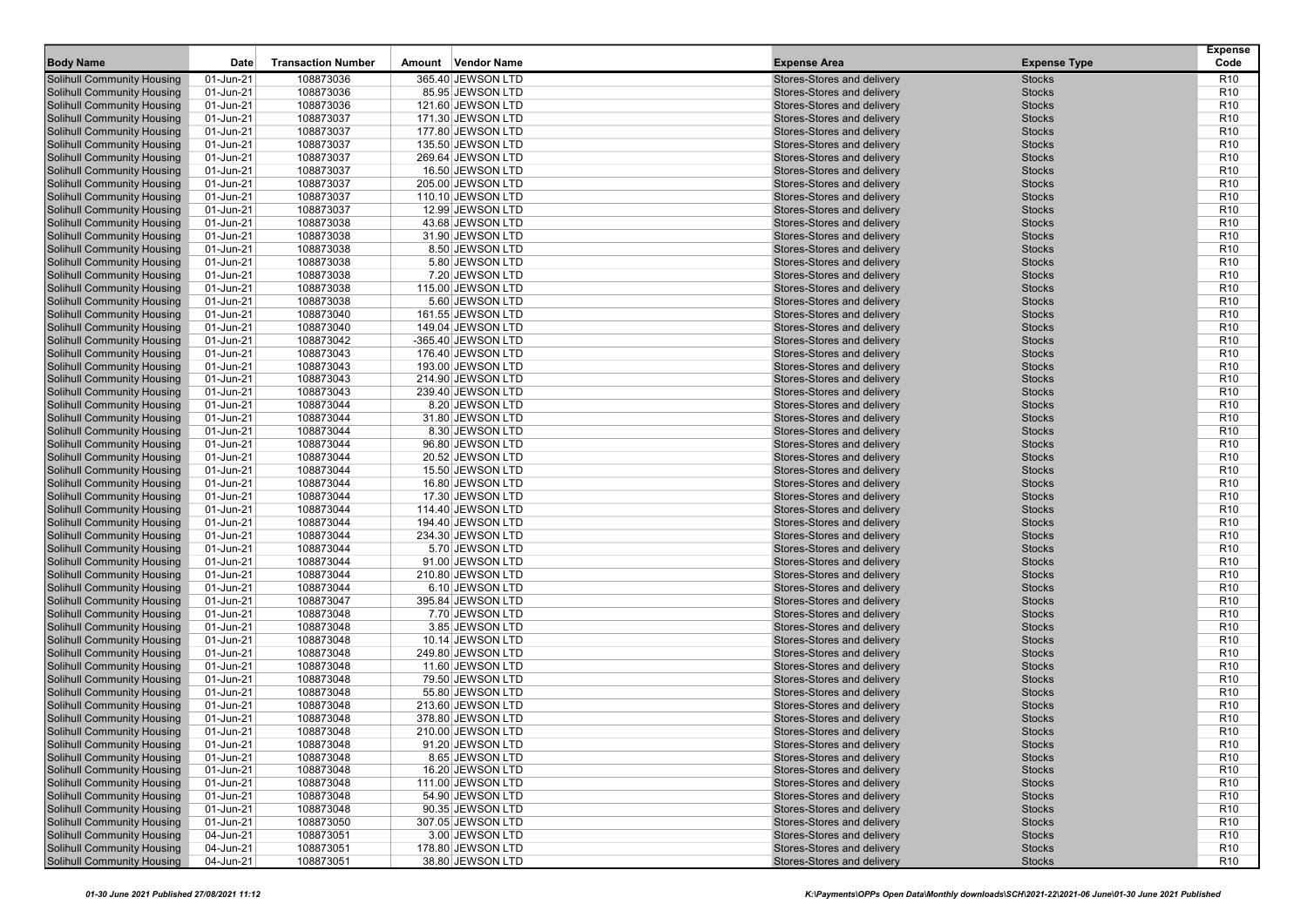|                                                                        |                        |                           |                                      |                                                          |                                | <b>Expense</b>                     |
|------------------------------------------------------------------------|------------------------|---------------------------|--------------------------------------|----------------------------------------------------------|--------------------------------|------------------------------------|
| <b>Body Name</b>                                                       | <b>Date</b>            | <b>Transaction Number</b> | Vendor Name<br>Amount                | <b>Expense Area</b>                                      | <b>Expense Type</b>            | Code                               |
| <b>Solihull Community Housing</b>                                      | 04-Jun-21              | 108873051                 | 27.00 JEWSON LTD                     | Stores-Stores and delivery                               | <b>Stocks</b>                  | R10                                |
| <b>Solihull Community Housing</b>                                      | 04-Jun-21              | 108873051                 | 207.50 JEWSON LTD                    | Stores-Stores and delivery                               | <b>Stocks</b>                  | R <sub>10</sub>                    |
| <b>Solihull Community Housing</b>                                      | 04-Jun-21              | 108873051                 | 98.40 JEWSON LTD                     | Stores-Stores and delivery                               | <b>Stocks</b>                  | R <sub>10</sub>                    |
| <b>Solihull Community Housing</b>                                      | 04-Jun-21              | 108873051                 | 5.50 JEWSON LTD                      | Stores-Stores and delivery                               | <b>Stocks</b>                  | R <sub>10</sub>                    |
| <b>Solihull Community Housing</b>                                      | 04-Jun-21              | 108873051                 | 106.80 JEWSON LTD                    | Stores-Stores and delivery                               | <b>Stocks</b>                  | R <sub>10</sub>                    |
| <b>Solihull Community Housing</b>                                      | 04-Jun-21              | 108873051                 | 189.60 JEWSON LTD                    | Stores-Stores and delivery                               | <b>Stocks</b>                  | R <sub>10</sub>                    |
| <b>Solihull Community Housing</b>                                      | 04-Jun-21              | 108873051                 | 287.36 JEWSON LTD                    | Stores-Stores and delivery                               | <b>Stocks</b>                  | R <sub>10</sub>                    |
| <b>Solihull Community Housing</b>                                      | 04-Jun-21              | 108873051                 | 61.65 JEWSON LTD                     | Stores-Stores and delivery                               | <b>Stocks</b>                  | R <sub>10</sub>                    |
| <b>Solihull Community Housing</b>                                      | 04-Jun-21              | 108873051                 | 9.70 JEWSON LTD                      | Stores-Stores and delivery                               | <b>Stocks</b>                  | R <sub>10</sub>                    |
| <b>Solihull Community Housing</b>                                      | 04-Jun-21              | 108873051                 | 137.80 JEWSON LTD                    | Stores-Stores and delivery                               | <b>Stocks</b>                  | R <sub>10</sub>                    |
| <b>Solihull Community Housing</b>                                      | 04-Jun-21              | 108873051                 | 107.50 JEWSON LTD                    | Stores-Stores and delivery                               | <b>Stocks</b>                  | R <sub>10</sub>                    |
| <b>Solihull Community Housing</b>                                      | 04-Jun-21              | 108873051                 | 0.60 JEWSON LTD                      | Stores-Stores and delivery                               | <b>Stocks</b>                  | R <sub>10</sub>                    |
| <b>Solihull Community Housing</b>                                      | 04-Jun-21              | 108873051                 | 7.20 JEWSON LTD                      | Stores-Stores and delivery                               | <b>Stocks</b>                  | R <sub>10</sub>                    |
| <b>Solihull Community Housing</b>                                      | 04-Jun-21              | 108873051                 | 9.00 JEWSON LTD                      | Stores-Stores and delivery                               | <b>Stocks</b>                  | R <sub>10</sub>                    |
| <b>Solihull Community Housing</b>                                      | 04-Jun-21              | 108873051                 | 16.35 JEWSON LTD                     | Stores-Stores and delivery                               | <b>Stocks</b>                  | R <sub>10</sub>                    |
| <b>Solihull Community Housing</b>                                      | 04-Jun-21              | 108873051                 | 67.00 JEWSON LTD                     | Stores-Stores and delivery                               | <b>Stocks</b>                  | R <sub>10</sub>                    |
| <b>Solihull Community Housing</b>                                      | 04-Jun-21              | 108873051                 | 3.00 JEWSON LTD                      | Stores-Stores and delivery                               | <b>Stocks</b>                  | R <sub>10</sub>                    |
| <b>Solihull Community Housing</b>                                      | 04-Jun-21              | 108873052                 | 33.80 JEWSON LTD                     | Stores-Stores and delivery                               | <b>Stocks</b>                  | R <sub>10</sub>                    |
| <b>Solihull Community Housing</b>                                      | 04-Jun-21              | 108873052                 | 108.00 JEWSON LTD                    | Stores-Stores and delivery                               | <b>Stocks</b>                  | R <sub>10</sub>                    |
| <b>Solihull Community Housing</b>                                      | 04-Jun-21              | 108873052                 | 12.00 JEWSON LTD                     | Stores-Stores and delivery                               | <b>Stocks</b>                  | R <sub>10</sub>                    |
| <b>Solihull Community Housing</b>                                      | 04-Jun-21              | 108873052                 | 246.96 JEWSON LTD                    | Stores-Stores and delivery                               | <b>Stocks</b>                  | R <sub>10</sub>                    |
| <b>Solihull Community Housing</b>                                      | 04-Jun-21              | 108873052                 | 29.00 JEWSON LTD                     | Stores-Stores and delivery                               | <b>Stocks</b>                  | R <sub>10</sub>                    |
| <b>Solihull Community Housing</b>                                      | 04-Jun-21              | 108873052                 | 52.90 JEWSON LTD                     | Stores-Stores and delivery                               | <b>Stocks</b>                  | R <sub>10</sub>                    |
| <b>Solihull Community Housing</b>                                      | 04-Jun-21              | 108873052                 | 344.00 JEWSON LTD                    | Stores-Stores and delivery                               | <b>Stocks</b>                  | R <sub>10</sub>                    |
| <b>Solihull Community Housing</b>                                      | 04-Jun-21              | 108873052                 | 23.80 JEWSON LTD                     | Stores-Stores and delivery                               | <b>Stocks</b>                  | R <sub>10</sub>                    |
| <b>Solihull Community Housing</b>                                      | 10-Jun-21              | 108896573                 | 577.08 JEWSON LTD                    | Stores-Stores and delivery                               | <b>Stocks</b>                  | R <sub>10</sub><br>R <sub>10</sub> |
| <b>Solihull Community Housing</b><br><b>Solihull Community Housing</b> | 04-Jun-21<br>04-Jun-21 | 108873054<br>108873054    | 936.08 JEWSON LTD                    | Stores-Stores and delivery<br>Stores-Stores and delivery | <b>Stocks</b><br><b>Stocks</b> | R <sub>10</sub>                    |
| <b>Solihull Community Housing</b>                                      | 04-Jun-21              | 108873054                 | 11.20 JEWSON LTD<br>35.20 JEWSON LTD | Stores-Stores and delivery                               | <b>Stocks</b>                  | R <sub>10</sub>                    |
| <b>Solihull Community Housing</b>                                      | 04-Jun-21              | 108873054                 | 79.20 JEWSON LTD                     | Stores-Stores and delivery                               | <b>Stocks</b>                  | R <sub>10</sub>                    |
| <b>Solihull Community Housing</b>                                      | 04-Jun-21              | 108873054                 | 6.00 JEWSON LTD                      | Stores-Stores and delivery                               | <b>Stocks</b>                  | R <sub>10</sub>                    |
| <b>Solihull Community Housing</b>                                      | 04-Jun-21              | 108873054                 | 55.80 JEWSON LTD                     | Stores-Stores and delivery                               | <b>Stocks</b>                  | R <sub>10</sub>                    |
| <b>Solihull Community Housing</b>                                      | 04-Jun-21              | 108873054                 | 378.80 JEWSON LTD                    | Stores-Stores and delivery                               | <b>Stocks</b>                  | R <sub>10</sub>                    |
| <b>Solihull Community Housing</b>                                      | 04-Jun-21              | 108873054                 | 34.40 JEWSON LTD                     | Stores-Stores and delivery                               | <b>Stocks</b>                  | R <sub>10</sub>                    |
| <b>Solihull Community Housing</b>                                      | 04-Jun-21              | 108873054                 | 174.90 JEWSON LTD                    | Stores-Stores and delivery                               | <b>Stocks</b>                  | R <sub>10</sub>                    |
| <b>Solihull Community Housing</b>                                      | 04-Jun-21              | 108873054                 | 86.60 JEWSON LTD                     | Stores-Stores and delivery                               | <b>Stocks</b>                  | R <sub>10</sub>                    |
| <b>Solihull Community Housing</b>                                      | 04-Jun-21              | 108873054                 | 22.80 JEWSON LTD                     | Stores-Stores and delivery                               | <b>Stocks</b>                  | R <sub>10</sub>                    |
| <b>Solihull Community Housing</b>                                      | 04-Jun-21              | 108873054                 | 37.20 JEWSON LTD                     | Stores-Stores and delivery                               | <b>Stocks</b>                  | R <sub>10</sub>                    |
| <b>Solihull Community Housing</b>                                      | 04-Jun-21              | 108873054                 | 145.90 JEWSON LTD                    | Stores-Stores and delivery                               | <b>Stocks</b>                  | R <sub>10</sub>                    |
| <b>Solihull Community Housing</b>                                      | 04-Jun-21              | 108873054                 | 42.60 JEWSON LTD                     | Stores-Stores and delivery                               | <b>Stocks</b>                  | R <sub>10</sub>                    |
| <b>Solihull Community Housing</b>                                      | 10-Jun-21              | 108896574                 | 28.20 JEWSON LTD                     | Stores-Stores and delivery                               | <b>Stocks</b>                  | R <sub>10</sub>                    |
| <b>Solihull Community Housing</b>                                      | 10-Jun-21              | 108896574                 | 7.00 JEWSON LTD                      | Stores-Stores and delivery                               | <b>Stocks</b>                  | R <sub>10</sub>                    |
| <b>Solihull Community Housing</b>                                      | 10-Jun-21              | 108896574                 | 22.00 JEWSON LTD                     | Stores-Stores and delivery                               | <b>Stocks</b>                  | R <sub>10</sub>                    |
| <b>Solihull Community Housing</b>                                      | 10-Jun-21              | 108896574                 | 337.05 JEWSON LTD                    | Stores-Stores and delivery                               | <b>Stocks</b>                  | R <sub>10</sub>                    |
| <b>Solihull Community Housing</b>                                      | 10-Jun-21              | 108896574                 | 34.25 JEWSON LTD                     | Stores-Stores and delivery                               | <b>Stocks</b>                  | R <sub>10</sub>                    |
| <b>Solihull Community Housing</b>                                      | 10-Jun-21              | 108896574                 | 85.20 JEWSON LTD                     | Stores-Stores and delivery                               | <b>Stocks</b>                  | R <sub>10</sub>                    |
| <b>Solihull Community Housing</b>                                      | 10-Jun-21              | 108896574                 | 27.60 JEWSON LTD                     | Stores-Stores and delivery                               | <b>Stocks</b>                  | R <sub>10</sub>                    |
| <b>Solihull Community Housing</b>                                      | 10-Jun-21              | 108896574                 | 47.10 JEWSON LTD                     | Stores-Stores and delivery                               | <b>Stocks</b>                  | R <sub>10</sub>                    |
| <b>Solihull Community Housing</b>                                      | 10-Jun-21              | 108896574                 | 194.40 JEWSON LTD                    | Stores-Stores and delivery                               | <b>Stocks</b>                  | R <sub>10</sub>                    |
| <b>Solihull Community Housing</b>                                      | 10-Jun-21              | 108896574                 | 126.90 JEWSON LTD                    | Stores-Stores and delivery                               | <b>Stocks</b>                  | R <sub>10</sub>                    |
| <b>Solihull Community Housing</b>                                      | 10-Jun-21              | 108889347                 | 374.10 JEWSON LTD                    | Stores-Stores and delivery                               | <b>Stocks</b>                  | R <sub>10</sub>                    |
| <b>Solihull Community Housing</b>                                      | 10-Jun-21              | 108889347                 | 356.16 JEWSON LTD                    | Stores-Stores and delivery                               | Stocks                         | R <sub>10</sub>                    |
| <b>Solihull Community Housing</b>                                      | 10-Jun-21              | 108889348                 | 34.40 JEWSON LTD                     | Stores-Stores and delivery                               | <b>Stocks</b>                  | R <sub>10</sub>                    |
| <b>Solihull Community Housing</b>                                      | 10-Jun-21              | 108889348                 | 26.60 JEWSON LTD                     | Stores-Stores and delivery                               | <b>Stocks</b>                  | R <sub>10</sub>                    |
| <b>Solihull Community Housing</b>                                      | 10-Jun-21              | 108889348                 | 81.00 JEWSON LTD                     | Stores-Stores and delivery                               | <b>Stocks</b>                  | R <sub>10</sub>                    |
| <b>Solihull Community Housing</b>                                      | 10-Jun-21              | 108889348                 | 129.63 JEWSON LTD                    | Stores-Stores and delivery                               | <b>Stocks</b>                  | R <sub>10</sub>                    |
| <b>Solihull Community Housing</b>                                      | 10-Jun-21              | 108889348                 | 416.20 JEWSON LTD                    | Stores-Stores and delivery                               | <b>Stocks</b>                  | R <sub>10</sub>                    |
| <b>Solihull Community Housing</b>                                      | 10-Jun-21              | 108889348                 | 682.00 JEWSON LTD                    | Stores-Stores and delivery                               | <b>Stocks</b>                  | R <sub>10</sub>                    |
| <b>Solihull Community Housing</b>                                      | 10-Jun-21              | 108889348                 | 71.70 JEWSON LTD                     | Stores-Stores and delivery                               | <b>Stocks</b>                  | R <sub>10</sub>                    |
| <b>Solihull Community Housing</b>                                      | 10-Jun-21              | 108889348                 | 624.20 JEWSON LTD                    | Stores-Stores and delivery                               | <b>Stocks</b>                  | R <sub>10</sub>                    |
| <b>Solihull Community Housing</b>                                      | $10$ -Jun-21           | 108889348                 | 261.90 JEWSON LTD                    | Stores-Stores and delivery                               | <b>Stocks</b>                  | <b>R10</b>                         |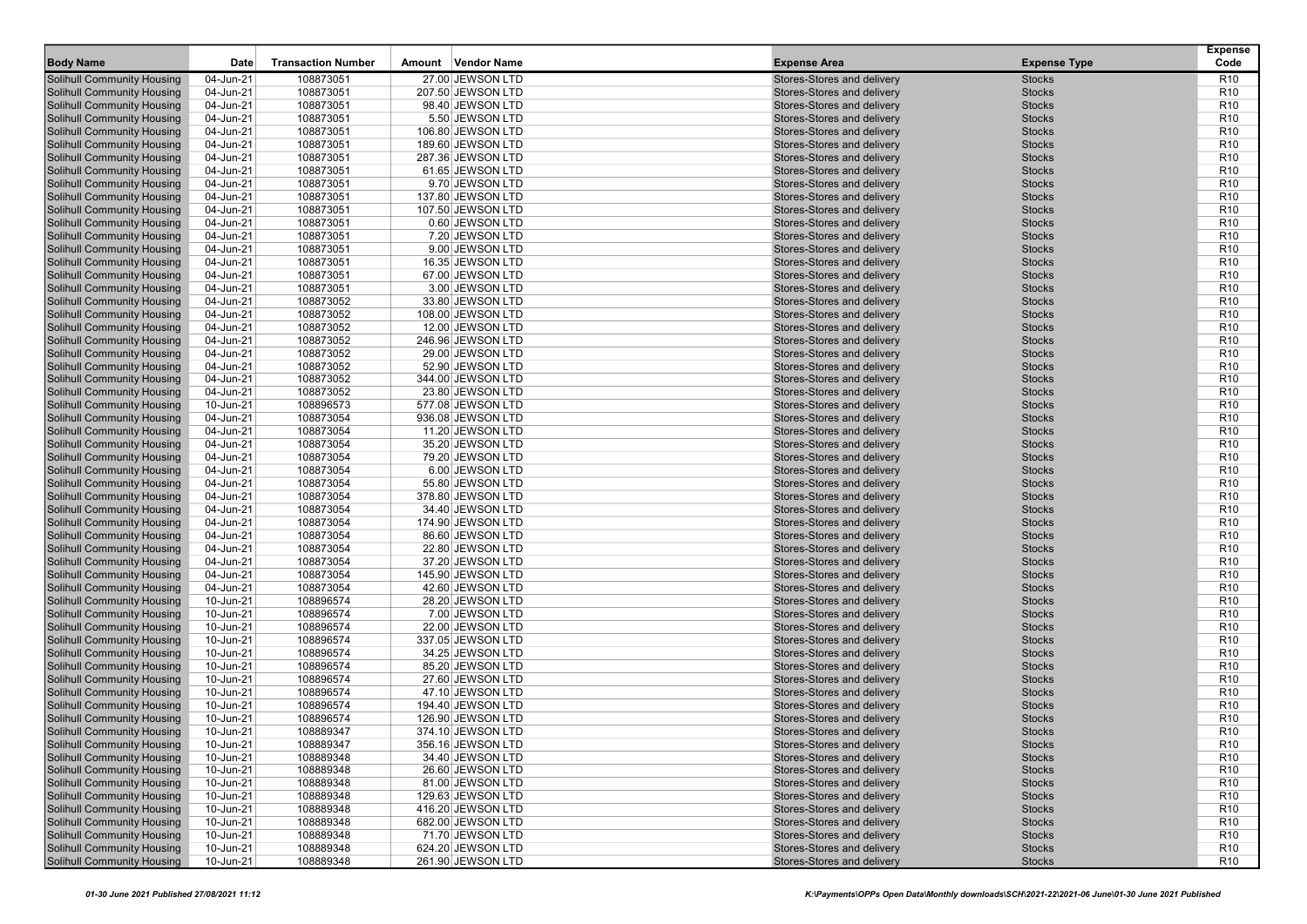| <b>Body Name</b>                                                       | Date                   | <b>Transaction Number</b> | Vendor Name<br>Amount                 | <b>Expense Area</b>                                      | <b>Expense Type</b>            | <b>Expense</b><br>Code             |
|------------------------------------------------------------------------|------------------------|---------------------------|---------------------------------------|----------------------------------------------------------|--------------------------------|------------------------------------|
| <b>Solihull Community Housing</b>                                      | 10-Jun-21              | 108889348                 | 23.30 JEWSON LTD                      | Stores-Stores and delivery                               | <b>Stocks</b>                  | R <sub>10</sub>                    |
| <b>Solihull Community Housing</b>                                      | 10-Jun-21              | 108889348                 | 12.55 JEWSON LTD                      | Stores-Stores and delivery                               | <b>Stocks</b>                  | R <sub>10</sub>                    |
| <b>Solihull Community Housing</b>                                      | 10-Jun-21              | 108889348                 | 18.95 JEWSON LTD                      | Stores-Stores and delivery                               | <b>Stocks</b>                  | R <sub>10</sub>                    |
| <b>Solihull Community Housing</b>                                      | 10-Jun-21              | 108889348                 | 528.00 JEWSON LTD                     | Stores-Stores and delivery                               | <b>Stocks</b>                  | R <sub>10</sub>                    |
| <b>Solihull Community Housing</b>                                      | 10-Jun-21              | 108889348                 | 73.45 JEWSON LTD                      | Stores-Stores and delivery                               | <b>Stocks</b>                  | R <sub>10</sub>                    |
| <b>Solihull Community Housing</b>                                      | 10-Jun-21              | 108889348                 | 55.80 JEWSON LTD                      | Stores-Stores and delivery                               | <b>Stocks</b>                  | R <sub>10</sub>                    |
| <b>Solihull Community Housing</b>                                      | 10-Jun-21              | 108889349                 | 179.52 JEWSON LTD                     | Stores-Stores and delivery                               | <b>Stocks</b>                  | R <sub>10</sub>                    |
| <b>Solihull Community Housing</b>                                      | 10-Jun-21              | 108889349                 | 85.95 JEWSON LTD                      | Stores-Stores and delivery                               | <b>Stocks</b>                  | R <sub>10</sub>                    |
| <b>Solihull Community Housing</b>                                      | 10-Jun-21              | 108889349                 | 127.41 JEWSON LTD                     | Stores-Stores and delivery                               | <b>Stocks</b>                  | R <sub>10</sub>                    |
| <b>Solihull Community Housing</b>                                      | 10-Jun-21              | 108889349                 | 176.40 JEWSON LTD                     | Stores-Stores and delivery                               | <b>Stocks</b>                  | R <sub>10</sub>                    |
| <b>Solihull Community Housing</b>                                      | 10-Jun-21              | 108889349                 | 61.65 JEWSON LTD                      | Stores-Stores and delivery                               | <b>Stocks</b>                  | R <sub>10</sub>                    |
| <b>Solihull Community Housing</b>                                      | 10-Jun-21              | 108889349                 | 287.70 JEWSON LTD                     | Stores-Stores and delivery                               | <b>Stocks</b>                  | R <sub>10</sub>                    |
| <b>Solihull Community Housing</b>                                      | 10-Jun-21              | 108889349                 | 59.30 JEWSON LTD                      | Stores-Stores and delivery                               | <b>Stocks</b>                  | R <sub>10</sub>                    |
| <b>Solihull Community Housing</b>                                      | 04-Jun-21              | 108873057                 | 33.50 JEWSON LTD                      | Stores-Stores and delivery                               | <b>Stocks</b>                  | R <sub>10</sub>                    |
| <b>Solihull Community Housing</b>                                      | 04-Jun-21              | 108873057                 | 36.09 JEWSON LTD                      | Stores-Stores and delivery                               | <b>Stocks</b>                  | R <sub>10</sub>                    |
| <b>Solihull Community Housing</b>                                      | 04-Jun-21              | 108873057                 | 959.80 JEWSON LTD                     | Stores-Stores and delivery                               | <b>Stocks</b>                  | R <sub>10</sub>                    |
| <b>Solihull Community Housing</b>                                      | 04-Jun-21              | 108873057<br>108873057    | 85.00 JEWSON LTD                      | Stores-Stores and delivery                               | <b>Stocks</b>                  | R <sub>10</sub><br>R <sub>10</sub> |
| <b>Solihull Community Housing</b><br><b>Solihull Community Housing</b> | 04-Jun-21              |                           | 19.14 JEWSON LTD                      | Stores-Stores and delivery<br>Stores-Stores and delivery | <b>Stocks</b><br><b>Stocks</b> | R <sub>10</sub>                    |
| <b>Solihull Community Housing</b>                                      | 04-Jun-21<br>04-Jun-21 | 108873058<br>108873058    | 31.80 JEWSON LTD                      | Stores-Stores and delivery                               | <b>Stocks</b>                  | R <sub>10</sub>                    |
| <b>Solihull Community Housing</b>                                      |                        | 108873058                 | 62.70 JEWSON LTD<br>562.50 JEWSON LTD | Stores-Stores and delivery                               | <b>Stocks</b>                  | R <sub>10</sub>                    |
| <b>Solihull Community Housing</b>                                      | 04-Jun-21<br>04-Jun-21 | 108873058                 | 48.40 JEWSON LTD                      | Stores-Stores and delivery                               | <b>Stocks</b>                  | R <sub>10</sub>                    |
| <b>Solihull Community Housing</b>                                      | 04-Jun-21              | 108873058                 | 58.00 JEWSON LTD                      | Stores-Stores and delivery                               | <b>Stocks</b>                  | R <sub>10</sub>                    |
| <b>Solihull Community Housing</b>                                      | 04-Jun-21              | 108873058                 | 20.20 JEWSON LTD                      | Stores-Stores and delivery                               | <b>Stocks</b>                  | R <sub>10</sub>                    |
| <b>Solihull Community Housing</b>                                      | 04-Jun-21              | 108873058                 | 21.90 JEWSON LTD                      | Stores-Stores and delivery                               | <b>Stocks</b>                  | R <sub>10</sub>                    |
| <b>Solihull Community Housing</b>                                      | 04-Jun-21              | 108873058                 | 20.85 JEWSON LTD                      | Stores-Stores and delivery                               | <b>Stocks</b>                  | R <sub>10</sub>                    |
| <b>Solihull Community Housing</b>                                      | 04-Jun-21              | 108873058                 | 65.20 JEWSON LTD                      | Stores-Stores and delivery                               | <b>Stocks</b>                  | R <sub>10</sub>                    |
| <b>Solihull Community Housing</b>                                      | 04-Jun-21              | 108873058                 | 51.40 JEWSON LTD                      | Stores-Stores and delivery                               | <b>Stocks</b>                  | R <sub>10</sub>                    |
| <b>Solihull Community Housing</b>                                      | 04-Jun-21              | 108873059                 | 385.50 JEWSON LTD                     | Stores-Stores and delivery                               | <b>Stocks</b>                  | R <sub>10</sub>                    |
| <b>Solihull Community Housing</b>                                      | 04-Jun-21              | 108873061                 | 38.18 JEWSON LTD                      | Stores-Stores and delivery                               | <b>Stocks</b>                  | R <sub>10</sub>                    |
| <b>Solihull Community Housing</b>                                      | 04-Jun-21              | 108873061                 | 46.10 JEWSON LTD                      | Stores-Stores and delivery                               | <b>Stocks</b>                  | R <sub>10</sub>                    |
| <b>Solihull Community Housing</b>                                      | 04-Jun-21              | 108873061                 | 109.08 JEWSON LTD                     | Stores-Stores and delivery                               | <b>Stocks</b>                  | R <sub>10</sub>                    |
| <b>Solihull Community Housing</b>                                      | 04-Jun-21              | 108873061                 | 878.75 JEWSON LTD                     | Stores-Stores and delivery                               | <b>Stocks</b>                  | R <sub>10</sub>                    |
| <b>Solihull Community Housing</b>                                      | 10-Jun-21              | 108889350                 | 163.80 JEWSON LTD                     | Stores-Stores and delivery                               | <b>Stocks</b>                  | R <sub>10</sub>                    |
| <b>Solihull Community Housing</b>                                      | 10-Jun-21              | 108889350                 | 4.05 JEWSON LTD                       | Stores-Stores and delivery                               | <b>Stocks</b>                  | R <sub>10</sub>                    |
| <b>Solihull Community Housing</b>                                      | 10-Jun-21              | 108889350                 | 12.00 JEWSON LTD                      | Stores-Stores and delivery                               | <b>Stocks</b>                  | R <sub>10</sub>                    |
| <b>Solihull Community Housing</b>                                      | 10-Jun-21              | 108889350                 | 63.00 JEWSON LTD                      | Stores-Stores and delivery                               | <b>Stocks</b>                  | R <sub>10</sub>                    |
| <b>Solihull Community Housing</b>                                      | 10-Jun-21              | 108889350                 | 234.30 JEWSON LTD                     | Stores-Stores and delivery                               | <b>Stocks</b>                  | R <sub>10</sub>                    |
| <b>Solihull Community Housing</b>                                      | 10-Jun-21              | 108889350                 | 381.00 JEWSON LTD                     | Stores-Stores and delivery                               | <b>Stocks</b>                  | R <sub>10</sub>                    |
| <b>Solihull Community Housing</b>                                      | 10-Jun-21              | 108889350                 | 230.00 JEWSON LTD                     | Stores-Stores and delivery                               | <b>Stocks</b>                  | R <sub>10</sub>                    |
| <b>Solihull Community Housing</b>                                      | 10-Jun-21              | 108889350                 | 152.05 JEWSON LTD                     | Stores-Stores and delivery                               | <b>Stocks</b>                  | R <sub>10</sub>                    |
| <b>Solihull Community Housing</b>                                      | 10-Jun-21              | 108889350                 | 27.80 JEWSON LTD                      | Stores-Stores and delivery                               | <b>Stocks</b>                  | R <sub>10</sub>                    |
| <b>Solihull Community Housing</b>                                      | 11-Jun-21              | 108889353                 | 14.50 JEWSON LTD                      | Stores-Stores and delivery                               | <b>Stocks</b>                  | R <sub>10</sub>                    |
| <b>Solihull Community Housing</b>                                      | 11-Jun-21              | 108889353                 | 6.00 JEWSON LTD                       | Stores-Stores and delivery                               | <b>Stocks</b>                  | R <sub>10</sub>                    |
| <b>Solihull Community Housing</b>                                      | 11-Jun-21              | 108889353                 | 37.80 JEWSON LTD                      | Stores-Stores and delivery                               | <b>Stocks</b>                  | R <sub>10</sub>                    |
| <b>Solihull Community Housing</b>                                      | 11-Jun-21              | 108889353                 | 3.33 JEWSON LTD                       | Stores-Stores and delivery                               | <b>Stocks</b>                  | R <sub>10</sub>                    |
| <b>Solihull Community Housing</b>                                      | 11-Jun-21              | 108889353                 | 23.10 JEWSON LTD                      | Stores-Stores and delivery                               | <b>Stocks</b>                  | R <sub>10</sub>                    |
| <b>Solihull Community Housing</b>                                      | 11-Jun-21              | 108889353                 | 160.80 JEWSON LTD                     | Stores-Stores and delivery                               | <b>Stocks</b>                  | R <sub>10</sub>                    |
| <b>Solihull Community Housing</b>                                      | 11-Jun-21              | 108889353                 | 62.11 JEWSON LTD                      | Stores-Stores and delivery                               | <b>Stocks</b>                  | R <sub>10</sub>                    |
| <b>Solihull Community Housing</b>                                      | 11-Jun-21              | 108889353                 | 19.83 JEWSON LTD                      | Stores-Stores and delivery                               | <b>Stocks</b>                  | R <sub>10</sub>                    |
| <b>Solihull Community Housing</b>                                      | 11-Jun-21              | 108889353                 | 559.44 JEWSON LTD                     | Stores-Stores and delivery                               | <b>Stocks</b>                  | R <sub>10</sub>                    |
| <b>Solihull Community Housing</b><br><b>Solihull Community Housing</b> | 11-Jun-21              | 108889353<br>108889353    | 440.00 JEWSON LTD                     | Stores-Stores and delivery                               | <b>Stocks</b><br><b>Stocks</b> | R <sub>10</sub><br>R <sub>10</sub> |
| <b>Solihull Community Housing</b>                                      | 11-Jun-21<br>11-Jun-21 | 108889353                 | 960.00 JEWSON LTD<br>2.00 JEWSON LTD  | Stores-Stores and delivery<br>Stores-Stores and delivery | <b>Stocks</b>                  | R <sub>10</sub>                    |
| <b>Solihull Community Housing</b>                                      | 11-Jun-21              | 108889353                 | 21.00 JEWSON LTD                      | Stores-Stores and delivery                               | <b>Stocks</b>                  | R <sub>10</sub>                    |
| <b>Solihull Community Housing</b>                                      | 11-Jun-21              | 108889353                 | 182.04 JEWSON LTD                     | Stores-Stores and delivery                               | <b>Stocks</b>                  | R <sub>10</sub>                    |
| <b>Solihull Community Housing</b>                                      | 10-Jun-21              | 108889354                 | 1367.50 JEWSON LTD                    | Stores-Stores and delivery                               | <b>Stocks</b>                  | R <sub>10</sub>                    |
| <b>Solihull Community Housing</b>                                      | 10-Jun-21              | 108889355                 | 306.10 JEWSON LTD                     | Stores-Stores and delivery                               | <b>Stocks</b>                  | R <sub>10</sub>                    |
| <b>Solihull Community Housing</b>                                      | 16-Jun-21              | 108896575                 | 28.30 JEWSON LTD                      | Stores-Stores and delivery                               | <b>Stocks</b>                  | R <sub>10</sub>                    |
| <b>Solihull Community Housing</b>                                      | 16-Jun-21              | 108896575                 | 22.00 JEWSON LTD                      | Stores-Stores and delivery                               | <b>Stocks</b>                  | R <sub>10</sub>                    |
| <b>Solihull Community Housing</b>                                      | $16$ -Jun-21           | 108896575                 | 62.00 JEWSON LTD                      | Stores-Stores and delivery                               | <b>Stocks</b>                  | <b>R10</b>                         |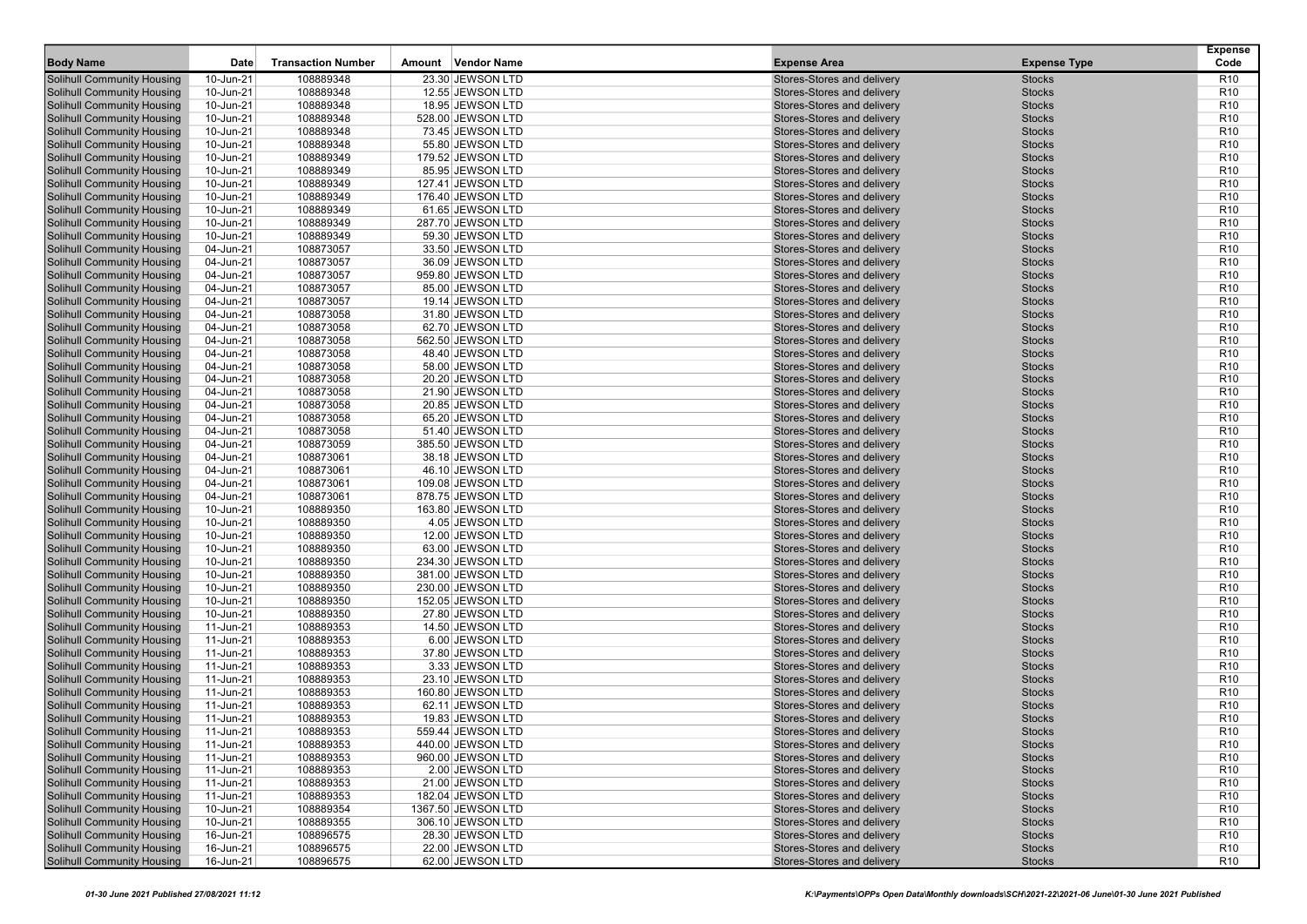| <b>Body Name</b>                                                       | Date                   | <b>Transaction Number</b> | Vendor Name<br>Amount                | <b>Expense Area</b>                                      | <b>Expense Type</b>            | <b>Expense</b><br>Code             |
|------------------------------------------------------------------------|------------------------|---------------------------|--------------------------------------|----------------------------------------------------------|--------------------------------|------------------------------------|
| <b>Solihull Community Housing</b>                                      | 16-Jun-21              | 108896575                 | 184.10 JEWSON LTD                    | Stores-Stores and delivery                               | <b>Stocks</b>                  | R <sub>10</sub>                    |
| <b>Solihull Community Housing</b>                                      | 16-Jun-21              | 108896575                 | 368.20 JEWSON LTD                    | Stores-Stores and delivery                               | <b>Stocks</b>                  | R <sub>10</sub>                    |
| <b>Solihull Community Housing</b>                                      | 16-Jun-21              | 108896575                 | 8.80 JEWSON LTD                      | Stores-Stores and delivery                               | <b>Stocks</b>                  | R <sub>10</sub>                    |
| <b>Solihull Community Housing</b>                                      | 16-Jun-21              | 108896575                 | 4.15 JEWSON LTD                      | Stores-Stores and delivery                               | <b>Stocks</b>                  | R <sub>10</sub>                    |
| <b>Solihull Community Housing</b>                                      | 16-Jun-21              | 108896575                 | 213.60 JEWSON LTD                    | Stores-Stores and delivery                               | <b>Stocks</b>                  | R <sub>10</sub>                    |
| <b>Solihull Community Housing</b>                                      | 16-Jun-21              | 108896575                 | 53.10 JEWSON LTD                     | Stores-Stores and delivery                               | <b>Stocks</b>                  | R <sub>10</sub>                    |
| <b>Solihull Community Housing</b>                                      | 16-Jun-21              | 108896575                 | 13.60 JEWSON LTD                     | Stores-Stores and delivery                               | <b>Stocks</b>                  | R <sub>10</sub>                    |
| <b>Solihull Community Housing</b>                                      | 16-Jun-21              | 108896575                 | 70.00 JEWSON LTD                     | Stores-Stores and delivery                               | <b>Stocks</b>                  | R <sub>10</sub>                    |
| <b>Solihull Community Housing</b>                                      | 16-Jun-21              | 108896575                 | 55.40 JEWSON LTD                     | Stores-Stores and delivery                               | <b>Stocks</b>                  | R <sub>10</sub>                    |
| <b>Solihull Community Housing</b>                                      | 16-Jun-21              | 108896575                 | 65.60 JEWSON LTD                     | Stores-Stores and delivery                               | <b>Stocks</b>                  | R <sub>10</sub>                    |
| <b>Solihull Community Housing</b>                                      | 16-Jun-21              | 108896575                 | 8.25 JEWSON LTD                      | Stores-Stores and delivery                               | <b>Stocks</b>                  | R <sub>10</sub>                    |
| <b>Solihull Community Housing</b>                                      | 16-Jun-21              | 108896575                 | 120.00 JEWSON LTD                    | Stores-Stores and delivery                               | <b>Stocks</b>                  | R <sub>10</sub>                    |
| <b>Solihull Community Housing</b>                                      | 16-Jun-21              | 108896575                 | 198.50 JEWSON LTD                    | Stores-Stores and delivery                               | <b>Stocks</b>                  | R <sub>10</sub>                    |
| <b>Solihull Community Housing</b>                                      | 16-Jun-21              | 108896575                 | 145.35 JEWSON LTD                    | Stores-Stores and delivery                               | <b>Stocks</b>                  | R <sub>10</sub>                    |
| <b>Solihull Community Housing</b>                                      | 16-Jun-21              | 108896575                 | 139.62 JEWSON LTD                    | Stores-Stores and delivery                               | <b>Stocks</b>                  | R <sub>10</sub>                    |
| <b>Solihull Community Housing</b>                                      | 16-Jun-21              | 108896575                 | 234.60 JEWSON LTD                    | Stores-Stores and delivery                               | <b>Stocks</b>                  | R <sub>10</sub>                    |
| <b>Solihull Community Housing</b><br><b>Solihull Community Housing</b> | 16-Jun-21<br>16-Jun-21 | 108896575<br>108896575    | 10.20 JEWSON LTD<br>40.35 JEWSON LTD | Stores-Stores and delivery<br>Stores-Stores and delivery | <b>Stocks</b><br><b>Stocks</b> | R <sub>10</sub><br>R <sub>10</sub> |
| <b>Solihull Community Housing</b>                                      | 16-Jun-21              | 108896575                 | 110.00 JEWSON LTD                    | Stores-Stores and delivery                               | <b>Stocks</b>                  | R <sub>10</sub>                    |
| <b>Solihull Community Housing</b>                                      | 16-Jun-21              | 108896575                 | 46.38 JEWSON LTD                     | Stores-Stores and delivery                               | <b>Stocks</b>                  | R <sub>10</sub>                    |
| <b>Solihull Community Housing</b>                                      | 16-Jun-21              | 108896575                 | 67.00 JEWSON LTD                     | Stores-Stores and delivery                               | <b>Stocks</b>                  | R <sub>10</sub>                    |
| <b>Solihull Community Housing</b>                                      | 16-Jun-21              | 108896575                 | 116.40 JEWSON LTD                    | Stores-Stores and delivery                               | <b>Stocks</b>                  | R <sub>10</sub>                    |
| <b>Solihull Community Housing</b>                                      | 16-Jun-21              | 108896575                 | 19.35 JEWSON LTD                     | Stores-Stores and delivery                               | <b>Stocks</b>                  | R <sub>10</sub>                    |
| <b>Solihull Community Housing</b>                                      | 16-Jun-21              | 108896575                 | 38.25 JEWSON LTD                     | Stores-Stores and delivery                               | <b>Stocks</b>                  | R <sub>10</sub>                    |
| <b>Solihull Community Housing</b>                                      | 16-Jun-21              | 108896576                 | 980.00 JEWSON LTD                    | Stores-Stores and delivery                               | <b>Stocks</b>                  | R <sub>10</sub>                    |
| <b>Solihull Community Housing</b>                                      | 16-Jun-21              | 108896576                 | 853.10 JEWSON LTD                    | Stores-Stores and delivery                               | <b>Stocks</b>                  | R <sub>10</sub>                    |
| <b>Solihull Community Housing</b>                                      | 16-Jun-21              | 108896576                 | 1820.00 JEWSON LTD                   | Stores-Stores and delivery                               | <b>Stocks</b>                  | R <sub>10</sub>                    |
| <b>Solihull Community Housing</b>                                      | 16-Jun-21              | 108896576                 | 90.00 JEWSON LTD                     | Stores-Stores and delivery                               | <b>Stocks</b>                  | R <sub>10</sub>                    |
| <b>Solihull Community Housing</b>                                      | 16-Jun-21              | 108896576                 | 893.80 JEWSON LTD                    | Stores-Stores and delivery                               | <b>Stocks</b>                  | R <sub>10</sub>                    |
| <b>Solihull Community Housing</b>                                      | 10-Jun-21              | 108889356                 | 35.50 JEWSON LTD                     | Stores-Stores and delivery                               | <b>Stocks</b>                  | R <sub>10</sub>                    |
| <b>Solihull Community Housing</b>                                      | 10-Jun-21              | 108889356                 | 28.20 JEWSON LTD                     | Stores-Stores and delivery                               | <b>Stocks</b>                  | R <sub>10</sub>                    |
| <b>Solihull Community Housing</b>                                      | 10-Jun-21              | 108889356                 | 7.70 JEWSON LTD                      | Stores-Stores and delivery                               | <b>Stocks</b>                  | R <sub>10</sub>                    |
| <b>Solihull Community Housing</b>                                      | 10-Jun-21              | 108889356                 | 8.40 JEWSON LTD                      | Stores-Stores and delivery                               | <b>Stocks</b>                  | R <sub>10</sub>                    |
| <b>Solihull Community Housing</b>                                      | 10-Jun-21              | 108889356                 | 31.90 JEWSON LTD                     | Stores-Stores and delivery                               | <b>Stocks</b>                  | R <sub>10</sub>                    |
| <b>Solihull Community Housing</b>                                      | 10-Jun-21              | 108889356                 | 435.50 JEWSON LTD                    | Stores-Stores and delivery                               | <b>Stocks</b>                  | R <sub>10</sub>                    |
| <b>Solihull Community Housing</b>                                      | 10-Jun-21              | 108889356                 | 177.60 JEWSON LTD                    | Stores-Stores and delivery                               | <b>Stocks</b>                  | R <sub>10</sub>                    |
| <b>Solihull Community Housing</b>                                      | 10-Jun-21              | 108889356                 | 49.30 JEWSON LTD                     | Stores-Stores and delivery                               | <b>Stocks</b>                  | R <sub>10</sub>                    |
| <b>Solihull Community Housing</b>                                      | 10-Jun-21              | 108889356                 | 56.00 JEWSON LTD                     | Stores-Stores and delivery                               | <b>Stocks</b>                  | R <sub>10</sub>                    |
| <b>Solihull Community Housing</b>                                      | 10-Jun-21              | 108889356                 | 171.30 JEWSON LTD                    | Stores-Stores and delivery                               | <b>Stocks</b>                  | R <sub>10</sub>                    |
| <b>Solihull Community Housing</b>                                      | 10-Jun-21              | 108889356                 | 99.20 JEWSON LTD                     | Stores-Stores and delivery                               | <b>Stocks</b>                  | R <sub>10</sub>                    |
| <b>Solihull Community Housing</b>                                      | 10-Jun-21              | 108889356                 | 271.70 JEWSON LTD                    | Stores-Stores and delivery                               | <b>Stocks</b>                  | R <sub>10</sub>                    |
| <b>Solihull Community Housing</b>                                      | 10-Jun-21              | 108889356                 | 79.20 JEWSON LTD                     | Stores-Stores and delivery                               | <b>Stocks</b>                  | R <sub>10</sub>                    |
| <b>Solihull Community Housing</b>                                      | 10-Jun-21              | 108889356                 | 210.80 JEWSON LTD                    | Stores-Stores and delivery                               | <b>Stocks</b>                  | R <sub>10</sub>                    |
| <b>Solihull Community Housing</b>                                      | 10-Jun-21              | 108889356                 | 62.40 JEWSON LTD                     | Stores-Stores and delivery                               | <b>Stocks</b>                  | R <sub>10</sub>                    |
| <b>Solihull Community Housing</b>                                      | 10-Jun-21              | 108889356                 | 62.00 JEWSON LTD                     | Stores-Stores and delivery                               | <b>Stocks</b>                  | R <sub>10</sub>                    |
| <b>Solihull Community Housing</b><br><b>Solihull Community Housing</b> | 11-Jun-21              | 108889357                 | 164.21 JEWSON LTD                    | Stores-Stores and delivery                               | <b>Stocks</b>                  | R <sub>10</sub><br>R <sub>10</sub> |
| <b>Solihull Community Housing</b>                                      | 11-Jun-21              | 108889357<br>108889357    | 591.62 JEWSON LTD                    | Stores-Stores and delivery                               | <b>Stocks</b>                  | R <sub>10</sub>                    |
| <b>Solihull Community Housing</b>                                      | 11-Jun-21<br>11-Jun-21 | 108889357                 | 34.25 JEWSON LTD<br>35.00 JEWSON LTD | Stores-Stores and delivery<br>Stores-Stores and delivery | <b>Stocks</b><br><b>Stocks</b> | R <sub>10</sub>                    |
| <b>Solihull Community Housing</b>                                      | 11-Jun-21              | 108889358                 | 89.70 JEWSON LTD                     | Stores-Stores and delivery                               | <b>Stocks</b>                  | R <sub>10</sub>                    |
| <b>Solihull Community Housing</b>                                      | 11-Jun-21              | 108889358                 | 87.21 JEWSON LTD                     | Stores-Stores and delivery                               | <b>Stocks</b>                  | R <sub>10</sub>                    |
| <b>Solihull Community Housing</b>                                      | 11-Jun-21              | 108889358                 | 177.80 JEWSON LTD                    | Stores-Stores and delivery                               | <b>Stocks</b>                  | R <sub>10</sub>                    |
| <b>Solihull Community Housing</b>                                      | 11-Jun-21              | 108889358                 | 64.00 JEWSON LTD                     | Stores-Stores and delivery                               | <b>Stocks</b>                  | R <sub>10</sub>                    |
| <b>Solihull Community Housing</b>                                      | 11-Jun-21              | 108889358                 | 16.00 JEWSON LTD                     | Stores-Stores and delivery                               | <b>Stocks</b>                  | R <sub>10</sub>                    |
| <b>Solihull Community Housing</b>                                      | 11-Jun-21              | 108889358                 | 111.20 JEWSON LTD                    | Stores-Stores and delivery                               | <b>Stocks</b>                  | R <sub>10</sub>                    |
| <b>Solihull Community Housing</b>                                      | 11-Jun-21              | 108889360                 | 425.20 JEWSON LTD                    | Stores-Stores and delivery                               | <b>Stocks</b>                  | R <sub>10</sub>                    |
| <b>Solihull Community Housing</b>                                      | 11-Jun-21              | 108889360                 | 107.50 JEWSON LTD                    | Stores-Stores and delivery                               | <b>Stocks</b>                  | R <sub>10</sub>                    |
| <b>Solihull Community Housing</b>                                      | 11-Jun-21              | 108889360                 | 194.40 JEWSON LTD                    | Stores-Stores and delivery                               | <b>Stocks</b>                  | R <sub>10</sub>                    |
| <b>Solihull Community Housing</b>                                      | 11-Jun-21              | 108889360                 | 62.70 JEWSON LTD                     | Stores-Stores and delivery                               | <b>Stocks</b>                  | R <sub>10</sub>                    |
| <b>Solihull Community Housing</b>                                      | 11-Jun-21              | 108889360                 | 73.45 JEWSON LTD                     | Stores-Stores and delivery                               | <b>Stocks</b>                  | R <sub>10</sub>                    |
| <b>Solihull Community Housing</b>                                      | $11$ -Jun-21           | 108889360                 | 347.95 JEWSON LTD                    | Stores-Stores and delivery                               | <b>Stocks</b>                  | <b>R10</b>                         |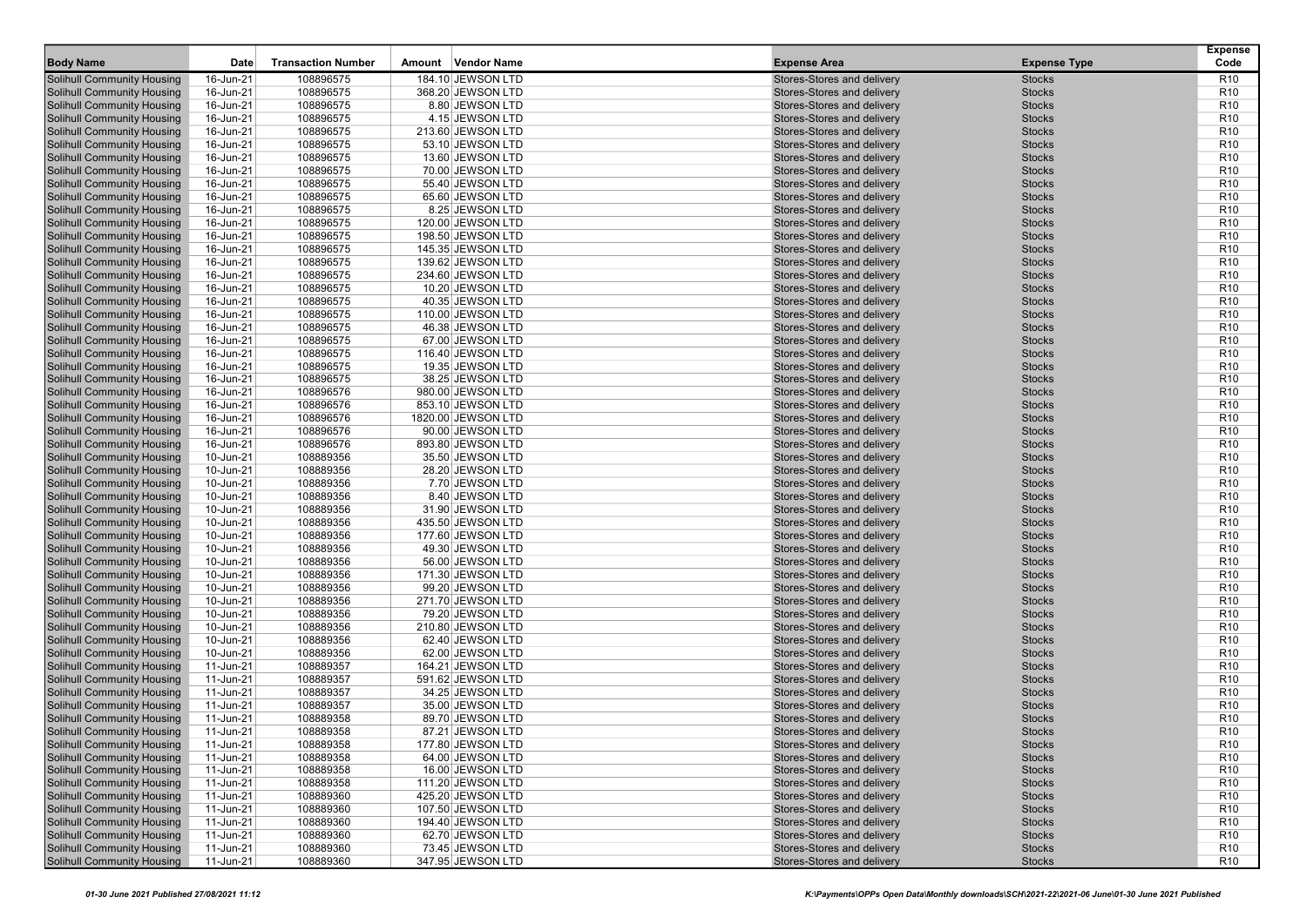| <b>Body Name</b>                                                       | Date                   | <b>Transaction Number</b> | Vendor Name<br>Amount                  | <b>Expense Area</b>                                      | <b>Expense Type</b>            | <b>Expense</b><br>Code             |
|------------------------------------------------------------------------|------------------------|---------------------------|----------------------------------------|----------------------------------------------------------|--------------------------------|------------------------------------|
| <b>Solihull Community Housing</b>                                      | 11-Jun-21              | 108889362                 | 8.70 JEWSON LTD                        | Stores-Stores and delivery                               | <b>Stocks</b>                  | R <sub>10</sub>                    |
| <b>Solihull Community Housing</b>                                      | 11-Jun-21              | 108889362                 | 256.00 JEWSON LTD                      | Stores-Stores and delivery                               | <b>Stocks</b>                  | R <sub>10</sub>                    |
| <b>Solihull Community Housing</b>                                      | 16-Jun-21              | 108896578                 | 99.50 JEWSON LTD                       | Stores-Stores and delivery                               | <b>Stocks</b>                  | R <sub>10</sub>                    |
| <b>Solihull Community Housing</b>                                      | 16-Jun-21              | 108896578                 | 53.00 JEWSON LTD                       | Stores-Stores and delivery                               | <b>Stocks</b>                  | R <sub>10</sub>                    |
| <b>Solihull Community Housing</b>                                      | 16-Jun-21              | 108896578                 | 22.32 JEWSON LTD                       | Stores-Stores and delivery                               | <b>Stocks</b>                  | R <sub>10</sub>                    |
| <b>Solihull Community Housing</b>                                      | 16-Jun-21              | 108896578                 | 28.96 JEWSON LTD                       | Stores-Stores and delivery                               | <b>Stocks</b>                  | R <sub>10</sub>                    |
| <b>Solihull Community Housing</b>                                      | 16-Jun-21              | 108896578                 | 7.95 JEWSON LTD                        | Stores-Stores and delivery                               | <b>Stocks</b>                  | R <sub>10</sub>                    |
| <b>Solihull Community Housing</b>                                      | 16-Jun-21              | 108896578                 | 14.80 JEWSON LTD                       | Stores-Stores and delivery                               | <b>Stocks</b>                  | R <sub>10</sub>                    |
| <b>Solihull Community Housing</b>                                      | 16-Jun-21              | 108896578                 | 41.70 JEWSON LTD                       | Stores-Stores and delivery                               | <b>Stocks</b>                  | R <sub>10</sub>                    |
| <b>Solihull Community Housing</b>                                      | 16-Jun-21              | 108896578                 | 120.00 JEWSON LTD                      | Stores-Stores and delivery                               | <b>Stocks</b>                  | R <sub>10</sub>                    |
| <b>Solihull Community Housing</b>                                      | 16-Jun-21              | 108896578                 | 16.20 JEWSON LTD                       | Stores-Stores and delivery                               | <b>Stocks</b>                  | R <sub>10</sub>                    |
| <b>Solihull Community Housing</b>                                      | 16-Jun-21              | 108896578                 | 76.50 JEWSON LTD                       | Stores-Stores and delivery                               | <b>Stocks</b>                  | R <sub>10</sub>                    |
| <b>Solihull Community Housing</b>                                      | 16-Jun-21              | 108896579                 | 633.60 JEWSON LTD                      | Stores-Stores and delivery                               | <b>Stocks</b>                  | R <sub>10</sub>                    |
| <b>Solihull Community Housing</b>                                      | 22-Jun-21              | 108901340                 | 18.60 JEWSON LTD                       | Stores-Stores and delivery                               | <b>Stocks</b>                  | R <sub>10</sub>                    |
| <b>Solihull Community Housing</b>                                      | 22-Jun-21              | 108901340                 | 143.90 JEWSON LTD                      | Stores-Stores and delivery                               | <b>Stocks</b>                  | R <sub>10</sub>                    |
| <b>Solihull Community Housing</b>                                      | 22-Jun-21              | 108901340                 | 9.50 JEWSON LTD                        | Stores-Stores and delivery                               | <b>Stocks</b>                  | R <sub>10</sub>                    |
| <b>Solihull Community Housing</b>                                      | 22-Jun-21              | 108901340                 | 8.10 JEWSON LTD                        | Stores-Stores and delivery                               | <b>Stocks</b>                  | R <sub>10</sub>                    |
| <b>Solihull Community Housing</b>                                      | 22-Jun-21              | 108901340                 | 58.00 JEWSON LTD                       | Stores-Stores and delivery                               | <b>Stocks</b>                  | R <sub>10</sub>                    |
| <b>Solihull Community Housing</b>                                      | 22-Jun-21              | 108901340                 | 246.96 JEWSON LTD                      | Stores-Stores and delivery                               | <b>Stocks</b>                  | R <sub>10</sub>                    |
| <b>Solihull Community Housing</b>                                      | 22-Jun-21              | 108901340                 | 10.38 JEWSON LTD                       | Stores-Stores and delivery                               | <b>Stocks</b>                  | R <sub>10</sub>                    |
| <b>Solihull Community Housing</b>                                      | 22-Jun-21              | 108901340                 | 7.20 JEWSON LTD                        | Stores-Stores and delivery                               | <b>Stocks</b>                  | R <sub>10</sub>                    |
| <b>Solihull Community Housing</b>                                      | 22-Jun-21              | 108901340                 | 133.68 JEWSON LTD                      | Stores-Stores and delivery                               | <b>Stocks</b>                  | R <sub>10</sub>                    |
| <b>Solihull Community Housing</b>                                      | 22-Jun-21              | 108901340                 | 54.90 JEWSON LTD                       | Stores-Stores and delivery                               | <b>Stocks</b>                  | R <sub>10</sub>                    |
| <b>Solihull Community Housing</b>                                      | 22-Jun-21              | 108901340                 | 145.90 JEWSON LTD                      | Stores-Stores and delivery                               | <b>Stocks</b>                  | R <sub>10</sub>                    |
| <b>Solihull Community Housing</b>                                      | 22-Jun-21              | 108901340                 | 45.60 JEWSON LTD                       | Stores-Stores and delivery                               | <b>Stocks</b>                  | R <sub>10</sub>                    |
| <b>Solihull Community Housing</b>                                      | 16-Jun-21              | 108896586                 | 24.24 JEWSON LTD                       | Stores-Stores and delivery                               | <b>Stocks</b>                  | R <sub>10</sub>                    |
| <b>Solihull Community Housing</b><br><b>Solihull Community Housing</b> | 16-Jun-21              | 108896586                 | 261.25 JEWSON LTD                      | Stores-Stores and delivery                               | <b>Stocks</b>                  | R <sub>10</sub>                    |
|                                                                        | 22-Jun-21              | 108901342                 | 8.40 JEWSON LTD                        | Stores-Stores and delivery                               | <b>Stocks</b>                  | R <sub>10</sub>                    |
| <b>Solihull Community Housing</b><br><b>Solihull Community Housing</b> | 22-Jun-21<br>22-Jun-21 | 108901342<br>108901342    | 9.00 JEWSON LTD                        | Stores-Stores and delivery<br>Stores-Stores and delivery | <b>Stocks</b><br><b>Stocks</b> | R <sub>10</sub><br>R <sub>10</sub> |
| <b>Solihull Community Housing</b>                                      | 22-Jun-21              | 108901342                 | 113.85 JEWSON LTD<br>142.95 JEWSON LTD | Stores-Stores and delivery                               | <b>Stocks</b>                  | R <sub>10</sub>                    |
| <b>Solihull Community Housing</b>                                      | 22-Jun-21              | 108901342                 | 6.61 JEWSON LTD                        | Stores-Stores and delivery                               | <b>Stocks</b>                  | R <sub>10</sub>                    |
| <b>Solihull Community Housing</b>                                      | 22-Jun-21              | 108901342                 | 32.61 JEWSON LTD                       | Stores-Stores and delivery                               | <b>Stocks</b>                  | R <sub>10</sub>                    |
| <b>Solihull Community Housing</b>                                      | 22-Jun-21              | 108901342                 | 230.00 JEWSON LTD                      | Stores-Stores and delivery                               | <b>Stocks</b>                  | R <sub>10</sub>                    |
| <b>Solihull Community Housing</b>                                      | 22-Jun-21              | 108901342                 | 3.00 JEWSON LTD                        | Stores-Stores and delivery                               | <b>Stocks</b>                  | R <sub>10</sub>                    |
| <b>Solihull Community Housing</b>                                      | 22-Jun-21              | 108901344                 | 28.30 JEWSON LTD                       | Stores-Stores and delivery                               | <b>Stocks</b>                  | R <sub>10</sub>                    |
| <b>Solihull Community Housing</b>                                      | 22-Jun-21              | 108901344                 | 3.50 JEWSON LTD                        | Stores-Stores and delivery                               | <b>Stocks</b>                  | R <sub>10</sub>                    |
| <b>Solihull Community Housing</b>                                      | 22-Jun-21              | 108901344                 | 206.50 JEWSON LTD                      | Stores-Stores and delivery                               | <b>Stocks</b>                  | R <sub>10</sub>                    |
| <b>Solihull Community Housing</b>                                      | 22-Jun-21              | 108901344                 | 160.80 JEWSON LTD                      | Stores-Stores and delivery                               | <b>Stocks</b>                  | R <sub>10</sub>                    |
| <b>Solihull Community Housing</b>                                      | 22-Jun-21              | 108901344                 | 10.00 JEWSON LTD                       | Stores-Stores and delivery                               | <b>Stocks</b>                  | R <sub>10</sub>                    |
| <b>Solihull Community Housing</b>                                      | 22-Jun-21              | 108901344                 | 12.90 JEWSON LTD                       | Stores-Stores and delivery                               | <b>Stocks</b>                  | R <sub>10</sub>                    |
| <b>Solihull Community Housing</b>                                      | 22-Jun-21              | 108901344                 | 15.00 JEWSON LTD                       | Stores-Stores and delivery                               | <b>Stocks</b>                  | R <sub>10</sub>                    |
| <b>Solihull Community Housing</b>                                      | 22-Jun-21              | 108901344                 | 211.00 JEWSON LTD                      | Stores-Stores and delivery                               | <b>Stocks</b>                  | R <sub>10</sub>                    |
| <b>Solihull Community Housing</b>                                      | 22-Jun-21              | 108901344                 | 34.70 JEWSON LTD                       | Stores-Stores and delivery                               | <b>Stocks</b>                  | R <sub>10</sub>                    |
| <b>Solihull Community Housing</b>                                      | 22-Jun-21              | 108901344                 | 165.40 JEWSON LTD                      | Stores-Stores and delivery                               | <b>Stocks</b>                  | R <sub>10</sub>                    |
| <b>Solihull Community Housing</b>                                      | 22-Jun-21              | 108901344                 | 15.00 JEWSON LTD                       | Stores-Stores and delivery                               | <b>Stocks</b>                  | R <sub>10</sub>                    |
| <b>Solihull Community Housing</b>                                      | 22-Jun-21              | 108901344                 | 245.00 JEWSON LTD                      | Stores-Stores and delivery                               | <b>Stocks</b>                  | R <sub>10</sub>                    |
| <b>Solihull Community Housing</b>                                      | 22-Jun-21              | 108901346                 | 68.80 JEWSON LTD                       | Stores-Stores and delivery                               | <b>Stocks</b>                  | R <sub>10</sub>                    |
| <b>Solihull Community Housing</b>                                      | 22-Jun-21              | 108901346                 | 28.20 JEWSON LTD                       | Stores-Stores and delivery                               | <b>Stocks</b>                  | R <sub>10</sub>                    |
| <b>Solihull Community Housing</b>                                      | 22-Jun-21              | 108901346                 | 85.50 JEWSON LTD                       | Stores-Stores and delivery                               | <b>Stocks</b>                  | R <sub>10</sub>                    |
| <b>Solihull Community Housing</b>                                      | 22-Jun-21              | 108901346                 | 108.20 JEWSON LTD                      | Stores-Stores and delivery                               | <b>Stocks</b>                  | R <sub>10</sub>                    |
| <b>Solihull Community Housing</b>                                      | 22-Jun-21              | 108901346                 | 149.50 JEWSON LTD                      | Stores-Stores and delivery                               | <b>Stocks</b>                  | R <sub>10</sub>                    |
| <b>Solihull Community Housing</b>                                      | 22-Jun-21              | 108901346                 | 163.80 JEWSON LTD                      | Stores-Stores and delivery                               | <b>Stocks</b>                  | R <sub>10</sub>                    |
| <b>Solihull Community Housing</b>                                      | 22-Jun-21              | 108901346                 | 122.20 JEWSON LTD                      | Stores-Stores and delivery                               | <b>Stocks</b>                  | R <sub>10</sub>                    |
| <b>Solihull Community Housing</b>                                      | 22-Jun-21              | 108901346                 | 111.60 JEWSON LTD                      | Stores-Stores and delivery                               | <b>Stocks</b>                  | R <sub>10</sub>                    |
| <b>Solihull Community Housing</b>                                      | 22-Jun-21              | 108901346                 | 116.00 JEWSON LTD                      | Stores-Stores and delivery                               | <b>Stocks</b>                  | R <sub>10</sub>                    |
| <b>Solihull Community Housing</b>                                      | 22-Jun-21              | 108901346                 | 99.20 JEWSON LTD                       | Stores-Stores and delivery                               | <b>Stocks</b>                  | R <sub>10</sub>                    |
| <b>Solihull Community Housing</b>                                      | 22-Jun-21              | 108901346                 | 136.08 JEWSON LTD                      | Stores-Stores and delivery                               | <b>Stocks</b>                  | R <sub>10</sub>                    |
| <b>Solihull Community Housing</b>                                      | 22-Jun-21              | 108901346                 | 7.20 JEWSON LTD                        | Stores-Stores and delivery<br>Stores-Stores and delivery | <b>Stocks</b>                  | R <sub>10</sub>                    |
| <b>Solihull Community Housing</b><br><b>Solihull Community Housing</b> | 22-Jun-21<br>22-Jun-21 | 108901346<br>108901346    | 28.20 JEWSON LTD<br>154.40 JEWSON LTD  | Stores-Stores and delivery                               | <b>Stocks</b><br><b>Stocks</b> | R <sub>10</sub><br><b>R10</b>      |
|                                                                        |                        |                           |                                        |                                                          |                                |                                    |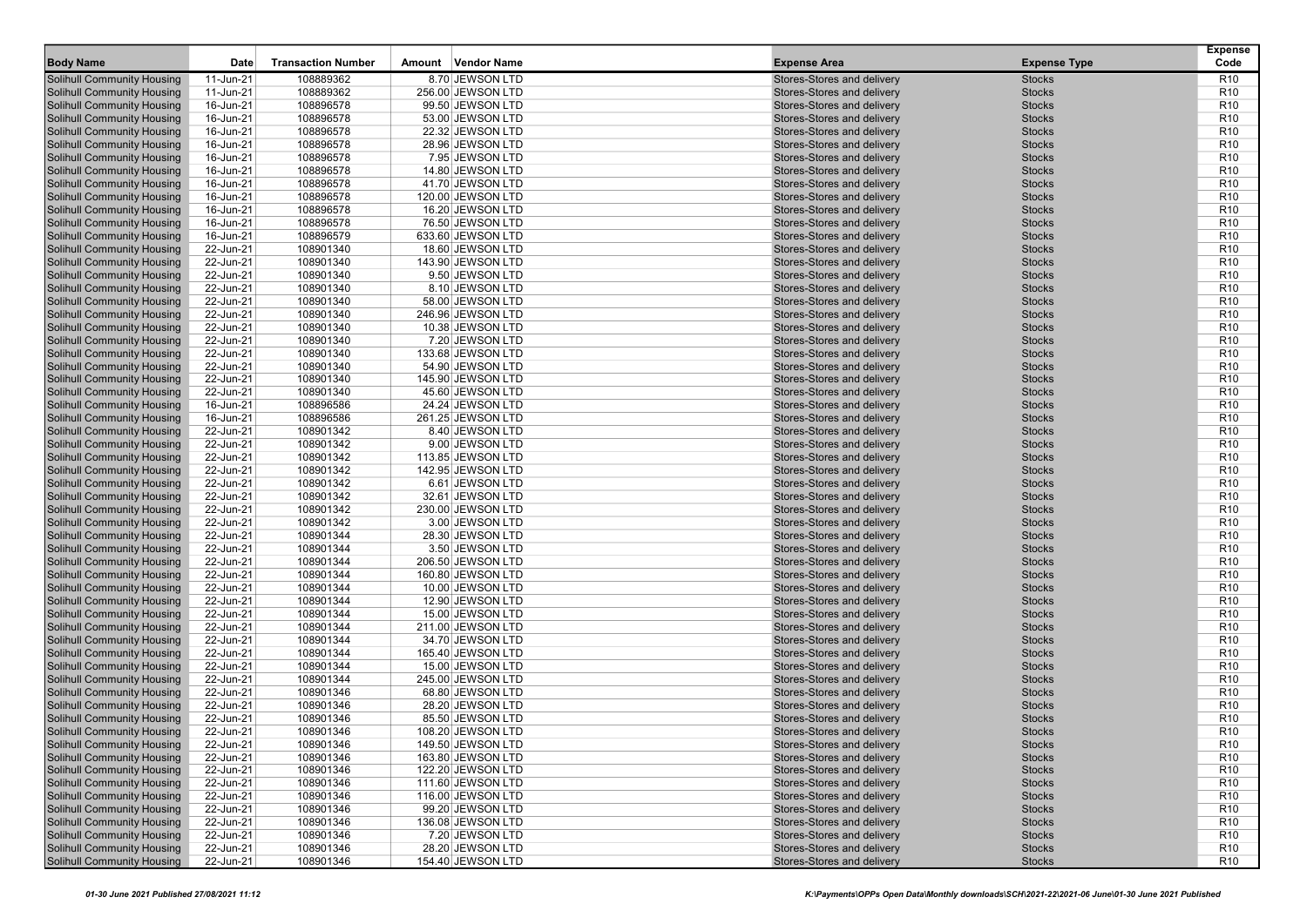| <b>Body Name</b>                                                       | Date                   | <b>Transaction Number</b> | Amount Vendor Name                     | <b>Expense Area</b>                                      | <b>Expense Type</b>            | <b>Expense</b><br>Code             |
|------------------------------------------------------------------------|------------------------|---------------------------|----------------------------------------|----------------------------------------------------------|--------------------------------|------------------------------------|
| <b>Solihull Community Housing</b>                                      | 22-Jun-21              | 108901346                 | 194.40 JEWSON LTD                      | Stores-Stores and delivery                               | <b>Stocks</b>                  | R <sub>10</sub>                    |
| <b>Solihull Community Housing</b>                                      | 22-Jun-21              | 108901346                 | 174.90 JEWSON LTD                      | Stores-Stores and delivery                               | <b>Stocks</b>                  | R <sub>10</sub>                    |
| <b>Solihull Community Housing</b>                                      | 22-Jun-21              | 108901346                 | 86.60 JEWSON LTD                       | Stores-Stores and delivery                               | <b>Stocks</b>                  | R <sub>10</sub>                    |
| <b>Solihull Community Housing</b>                                      | 22-Jun-21              | 108901346                 | 40.05 JEWSON LTD                       | Stores-Stores and delivery                               | <b>Stocks</b>                  | R <sub>10</sub>                    |
| <b>Solihull Community Housing</b>                                      | 22-Jun-21              | 108901346                 | 210.80 JEWSON LTD                      | Stores-Stores and delivery                               | <b>Stocks</b>                  | R <sub>10</sub>                    |
| <b>Solihull Community Housing</b>                                      | 22-Jun-21              | 108901346                 | 92.76 JEWSON LTD                       | Stores-Stores and delivery                               | <b>Stocks</b>                  | R <sub>10</sub>                    |
| <b>Solihull Community Housing</b>                                      | 22-Jun-21              | 108901346                 | 67.00 JEWSON LTD                       | Stores-Stores and delivery                               | <b>Stocks</b>                  | R <sub>10</sub>                    |
| <b>Solihull Community Housing</b>                                      | 22-Jun-21              | 108901346                 | 412.80 JEWSON LTD                      | Stores-Stores and delivery                               | <b>Stocks</b>                  | R <sub>10</sub>                    |
| <b>Solihull Community Housing</b>                                      | 22-Jun-21              | 108901346                 | 97.24 JEWSON LTD                       | Stores-Stores and delivery                               | <b>Stocks</b>                  | R <sub>10</sub>                    |
| <b>Solihull Community Housing</b>                                      | 22-Jun-21              | 108901348                 | 25.00 JEWSON LTD                       | Stores-Stores and delivery                               | <b>Stocks</b>                  | R <sub>10</sub>                    |
| <b>Solihull Community Housing</b>                                      | 22-Jun-21              | 108901348                 | 95.16 JEWSON LTD                       | Stores-Stores and delivery                               | <b>Stocks</b>                  | R <sub>10</sub>                    |
| <b>Solihull Community Housing</b>                                      | 22-Jun-21              | 108901348                 | 12.60 JEWSON LTD                       | Stores-Stores and delivery                               | <b>Stocks</b>                  | R <sub>10</sub>                    |
| <b>Solihull Community Housing</b>                                      | 22-Jun-21              | 108901348                 | 409.20 JEWSON LTD                      | Stores-Stores and delivery                               | <b>Stocks</b>                  | R <sub>10</sub>                    |
| <b>Solihull Community Housing</b>                                      | 22-Jun-21              | 108901348                 | 74.25 JEWSON LTD                       | Stores-Stores and delivery                               | <b>Stocks</b>                  | R <sub>10</sub>                    |
| <b>Solihull Community Housing</b>                                      | 22-Jun-21              | 108901348                 | 85.95 JEWSON LTD                       | Stores-Stores and delivery                               | <b>Stocks</b>                  | R <sub>10</sub>                    |
| <b>Solihull Community Housing</b>                                      | 22-Jun-21              | 108901348                 | 176.40 JEWSON LTD                      | Stores-Stores and delivery                               | <b>Stocks</b>                  | R <sub>10</sub>                    |
| <b>Solihull Community Housing</b>                                      | 22-Jun-21              | 108901348                 | 96.50 JEWSON LTD                       | Stores-Stores and delivery                               | <b>Stocks</b>                  | R <sub>10</sub>                    |
| <b>Solihull Community Housing</b>                                      | 22-Jun-21              | 108901348                 | 214.90 JEWSON LTD                      | Stores-Stores and delivery                               | <b>Stocks</b>                  | R <sub>10</sub>                    |
| <b>Solihull Community Housing</b>                                      | 22-Jun-21              | 108901348                 | 9.80 JEWSON LTD                        | Stores-Stores and delivery                               | <b>Stocks</b>                  | R <sub>10</sub>                    |
| <b>Solihull Community Housing</b>                                      | 22-Jun-21              | 108901348                 | 274.00 JEWSON LTD                      | Stores-Stores and delivery                               | <b>Stocks</b>                  | R <sub>10</sub>                    |
| <b>Solihull Community Housing</b>                                      | 22-Jun-21              | 108901348                 | 20.76 JEWSON LTD                       | Stores-Stores and delivery                               | <b>Stocks</b>                  | R <sub>10</sub>                    |
| <b>Solihull Community Housing</b>                                      | 22-Jun-21              | 108901348                 | 118.60 JEWSON LTD                      | Stores-Stores and delivery                               | <b>Stocks</b>                  | R <sub>10</sub>                    |
| <b>Solihull Community Housing</b>                                      | 22-Jun-21              | 108901348                 | 130.20 JEWSON LTD                      | Stores-Stores and delivery                               | <b>Stocks</b>                  | R <sub>10</sub>                    |
| <b>Solihull Community Housing</b>                                      | 22-Jun-21              | 108901348                 | 27.90 JEWSON LTD                       | Stores-Stores and delivery                               | <b>Stocks</b>                  | R <sub>10</sub>                    |
| <b>Solihull Community Housing</b>                                      | 22-Jun-21              | 108901348                 | 640.00 JEWSON LTD                      | Stores-Stores and delivery                               | <b>Stocks</b>                  | R <sub>10</sub>                    |
| <b>Solihull Community Housing</b>                                      | 22-Jun-21              | 108901348                 | 108.00 JEWSON LTD                      | Stores-Stores and delivery                               | <b>Stocks</b>                  | R <sub>10</sub>                    |
| <b>Solihull Community Housing</b>                                      | 22-Jun-21              | 108901348                 | 2539.00 JEWSON LTD                     | Stores-Stores and delivery                               | <b>Stocks</b>                  | R <sub>10</sub>                    |
| <b>Solihull Community Housing</b>                                      | 22-Jun-21              | 108901348                 | 22.80 JEWSON LTD                       | Stores-Stores and delivery                               | <b>Stocks</b>                  | R <sub>10</sub>                    |
| <b>Solihull Community Housing</b>                                      | 22-Jun-21              | 108901349                 | 164.21 JEWSON LTD                      | Stores-Stores and delivery                               | <b>Stocks</b>                  | R <sub>10</sub>                    |
| <b>Solihull Community Housing</b>                                      | 22-Jun-21              | 108901349                 | 573.70 JEWSON LTD                      | Stores-Stores and delivery                               | <b>Stocks</b>                  | R <sub>10</sub>                    |
| <b>Solihull Community Housing</b>                                      | 22-Jun-21              | 108901349                 | 475.00 JEWSON LTD                      | Stores-Stores and delivery                               | <b>Stocks</b>                  | R <sub>10</sub>                    |
| <b>Solihull Community Housing</b>                                      | 01-Jun-21<br>01-Jun-21 | 108873062<br>108873062    | 295.95 JEWSON LTD<br>192.95 JEWSON LTD | Stores-Stores and delivery<br>Stores-Stores and delivery | <b>Stocks</b><br><b>Stocks</b> | R <sub>10</sub><br>R <sub>10</sub> |
| <b>Solihull Community Housing</b><br><b>Solihull Community Housing</b> | 22-Jun-21              | 108894611                 | 225.00 JLA TOTAL CARE LTD              | Saxon Court                                              | <b>Other Premises Costs</b>    | <b>B90</b>                         |
| <b>Solihull Community Housing</b>                                      | 22-Jun-21              | 108894612                 | 225.00 JLA TOTAL CARE LTD              | Saxon Court                                              | <b>Other Premises Costs</b>    | <b>B90</b>                         |
| <b>Solihull Community Housing</b>                                      | 22-Jun-21              | 108894610                 | 225.00 JLA TOTAL CARE LTD              | Saxon Court                                              | <b>Other Premises Costs</b>    | <b>B90</b>                         |
| <b>Solihull Community Housing</b>                                      | 22-Jun-21              | 108894613                 | 225.00 JLA TOTAL CARE LTD              | Saxon Court                                              | <b>Other Premises Costs</b>    | <b>B90</b>                         |
| <b>Solihull Community Housing</b>                                      | 03-Jun-21              | 108854471                 | 783.00 JOHN ROWAN & PARTNERS           | <b>Retro fitting Sprinklers</b>                          | <b>Contractor Payments</b>     | <b>B70</b>                         |
| <b>Solihull Community Housing</b>                                      | 08-Jun-21              | 108864042                 | 783.09 KARTER THOMAS LTD               | <b>Estate Mgmt Team</b>                                  | <b>Agency Staff</b>            | A60                                |
| <b>Solihull Community Housing</b>                                      | 07-Jun-21              | 108863068                 | 388.50 KARTER THOMAS LTD               | <b>Estate Mgmt Team</b>                                  | <b>Agency Staff</b>            | A60                                |
| <b>Solihull Community Housing</b>                                      | 10-Jun-21              | 108871729                 | 314.37 KARTER THOMAS LTD               | <b>Estate Mgmt Team</b>                                  | <b>Agency Staff</b>            | A60                                |
| <b>Solihull Community Housing</b>                                      | 17-Jun-21              | 108887655                 | 392.07 KARTER THOMAS LTD               | <b>Estate Mgmt Team</b>                                  | <b>Agency Staff</b>            | A60                                |
| <b>Solihull Community Housing</b>                                      | 23-Jun-21              | 108896483                 | 491.19 KARTER THOMAS LTD               | <b>Estate Mgmt Team</b>                                  | <b>Agency Staff</b>            | A60                                |
| <b>Solihull Community Housing</b>                                      | 10-Jun-21              | 108871734                 | 260.37 KILLGERM CHEMICALS LTD          | Anti Graffiti Team                                       | <b>Contractor Payments</b>     | <b>B70</b>                         |
| <b>Solihull Community Housing</b>                                      | 01-Jun-21              | 108867464                 | 420.00 L&M DOMESTIC SCAFFOLDING LTD    | North Property Repairs-Day to day                        | <b>External Structures</b>     | <b>B33</b>                         |
| <b>Solihull Community Housing</b>                                      | 01-Jun-21              | 108867465                 | 420.00 L&M DOMESTIC SCAFFOLDING LTD    | North Property Repairs-Day to day                        | <b>External Structures</b>     | <b>B33</b>                         |
| <b>Solihull Community Housing</b>                                      | 01-Jun-21              | 108867466                 | 520.00 L&M DOMESTIC SCAFFOLDING LTD    | North Property Repairs-Day to day                        | <b>External Structures</b>     | <b>B33</b>                         |
| <b>Solihull Community Housing</b>                                      | 01-Jun-21              | 108867467                 | 320.00 L&M DOMESTIC SCAFFOLDING LTD    | North Property Repairs-Day to day                        | <b>External Structures</b>     | <b>B33</b>                         |
| <b>Solihull Community Housing</b>                                      | 01-Jun-21              | 108867468                 | 420.00 L&M DOMESTIC SCAFFOLDING LTD    | North Property Repairs-Day to day                        | <b>External Structures</b>     | <b>B33</b>                         |
| <b>Solihull Community Housing</b>                                      | 01-Jun-21              | 108867469                 | 420.00 L&M DOMESTIC SCAFFOLDING LTD    | North Property Repairs-Day to day                        | <b>External Structures</b>     | <b>B33</b>                         |
| <b>Solihull Community Housing</b>                                      | 01-Jun-21              | 108867470                 | 320.00 L&M DOMESTIC SCAFFOLDING LTD    | North Property Repairs-Day to day                        | <b>External Structures</b>     | <b>B33</b>                         |
| <b>Solihull Community Housing</b>                                      | 01-Jun-21              | 108867471                 | 420.00 L&M DOMESTIC SCAFFOLDING LTD    | North Property Repairs-Day to day                        | <b>External Structures</b>     | <b>B33</b>                         |
| <b>Solihull Community Housing</b>                                      | 01-Jun-21              | 108867472                 | 420.00 L&M DOMESTIC SCAFFOLDING LTD    | North Property Repairs-Day to day                        | <b>External Structures</b>     | <b>B33</b>                         |
| <b>Solihull Community Housing</b>                                      | 01-Jun-21              | 108867473                 | 420.00 L&M DOMESTIC SCAFFOLDING LTD    | North Property Repairs-Day to day                        | <b>External Structures</b>     | <b>B33</b>                         |
| <b>Solihull Community Housing</b>                                      | 01-Jun-21              | 108867474                 | 770.00 L&M DOMESTIC SCAFFOLDING LTD    | North Property Repairs-Day to day                        | <b>External Structures</b>     | <b>B33</b>                         |
| <b>Solihull Community Housing</b>                                      | 01-Jun-21              | 108867475                 | 420.00 L&M DOMESTIC SCAFFOLDING LTD    | North Property Repairs-Day to day                        | <b>External Structures</b>     | <b>B33</b>                         |
| <b>Solihull Community Housing</b>                                      | 01-Jun-21              | 108867476                 | 420.00 L&M DOMESTIC SCAFFOLDING LTD    | North Property Repairs-Day to day                        | <b>External Structures</b>     | <b>B33</b>                         |
| <b>Solihull Community Housing</b>                                      | 01-Jun-21              | 108867477                 | 420.00 L&M DOMESTIC SCAFFOLDING LTD    | North Property Repairs-Day to day                        | <b>External Structures</b>     | <b>B33</b>                         |
| <b>Solihull Community Housing</b>                                      | 01-Jun-21              | 108867478                 | 320.00 L&M DOMESTIC SCAFFOLDING LTD    | North Property Repairs-Day to day                        | <b>External Structures</b>     | <b>B33</b>                         |
| <b>Solihull Community Housing</b>                                      | 01-Jun-21              | 108867479                 | 420.00 L&M DOMESTIC SCAFFOLDING LTD    | North Property Repairs-Day to day                        | <b>External Structures</b>     | <b>B33</b>                         |
| <b>Solihull Community Housing</b>                                      | 01-Jun-21              | 108867480                 | 420.00 L&M DOMESTIC SCAFFOLDING LTD    | North Property Repairs-Day to day                        | <b>External Structures</b>     | <b>B33</b>                         |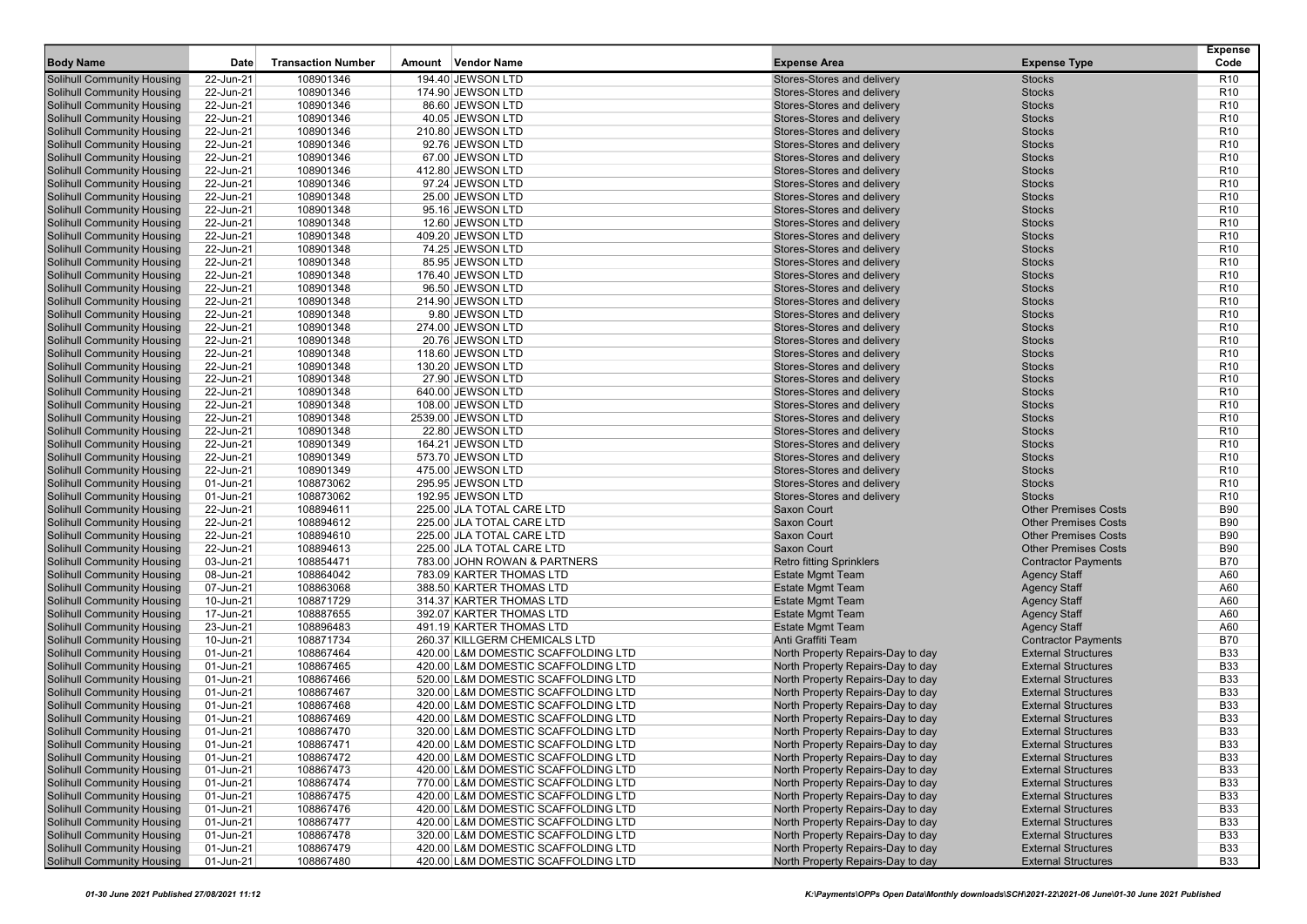|                                                                        |                        |                           |                                                                            |                                                                        |                                                          | <b>Expense</b>           |
|------------------------------------------------------------------------|------------------------|---------------------------|----------------------------------------------------------------------------|------------------------------------------------------------------------|----------------------------------------------------------|--------------------------|
| <b>Body Name</b>                                                       | <b>Date</b>            | <b>Transaction Number</b> | Amount Vendor Name                                                         | <b>Expense Area</b>                                                    | <b>Expense Type</b>                                      | Code                     |
| Solihull Community Housing                                             | 01-Jun-21              | 108867481                 | 420.00 L&M DOMESTIC SCAFFOLDING LTD                                        | North Property Repairs-Day to day                                      | <b>External Structures</b>                               | <b>B33</b>               |
| Solihull Community Housing                                             | 01-Jun-21              | 108903118                 | 420.00 L&M DOMESTIC SCAFFOLDING LTD                                        | North Property Repairs-Day to day                                      | <b>External Structures</b>                               | <b>B33</b>               |
| <b>Solihull Community Housing</b>                                      | 01-Jun-21              | 108903119                 | 770.00 L&M DOMESTIC SCAFFOLDING LTD                                        | North Property Repairs-Day to day                                      | <b>External Structures</b>                               | <b>B33</b>               |
| <b>Solihull Community Housing</b>                                      | 01-Jun-21              | 108903120                 | 320.00 L&M DOMESTIC SCAFFOLDING LTD                                        | North Property Repairs-Day to day                                      | <b>External Structures</b>                               | <b>B33</b>               |
| <b>Solihull Community Housing</b>                                      | 01-Jun-21              | 108903121                 | 770.00 L&M DOMESTIC SCAFFOLDING LTD                                        | North Property Repairs-Day to day                                      | <b>External Structures</b>                               | <b>B33</b>               |
| <b>Solihull Community Housing</b>                                      | 01-Jun-21              | 108903122                 | 320.00 L&M DOMESTIC SCAFFOLDING LTD                                        | North Property Repairs-Day to day                                      | <b>External Structures</b>                               | <b>B33</b>               |
| <b>Solihull Community Housing</b>                                      | 01-Jun-21              | 108903123                 | 420.00 L&M DOMESTIC SCAFFOLDING LTD                                        | North Property Repairs-Day to day                                      | <b>External Structures</b>                               | <b>B33</b>               |
| <b>Solihull Community Housing</b>                                      | 01-Jun-21              | 108903124                 | 420.00 L&M DOMESTIC SCAFFOLDING LTD                                        | North Property Repairs-Day to day                                      | <b>External Structures</b>                               | <b>B33</b>               |
| <b>Solihull Community Housing</b>                                      | 01-Jun-21              | 108903125                 | 420.00 L&M DOMESTIC SCAFFOLDING LTD                                        | North Property Repairs-Day to day                                      | <b>External Structures</b>                               | <b>B33</b>               |
| <b>Solihull Community Housing</b>                                      | 01-Jun-21              | 108903126                 | 420.00 L&M DOMESTIC SCAFFOLDING LTD                                        | North Property Repairs-Day to day                                      | <b>External Structures</b>                               | <b>B33</b><br><b>B33</b> |
| <b>Solihull Community Housing</b>                                      | 01-Jun-21              | 108903128                 | 420.00 L&M DOMESTIC SCAFFOLDING LTD                                        | North Property Repairs-Day to day                                      | <b>External Structures</b>                               |                          |
| <b>Solihull Community Housing</b><br><b>Solihull Community Housing</b> | 01-Jun-21<br>01-Jun-21 | 108903129<br>108903130    | 420.00 L&M DOMESTIC SCAFFOLDING LTD                                        | North Property Repairs-Day to day                                      | <b>External Structures</b><br><b>External Structures</b> | <b>B33</b><br><b>B33</b> |
|                                                                        |                        |                           | 420.00 L&M DOMESTIC SCAFFOLDING LTD                                        | North Property Repairs-Day to day                                      |                                                          |                          |
| <b>Solihull Community Housing</b>                                      | 01-Jun-21              | 108903131<br>108903132    | 840.00 L&M DOMESTIC SCAFFOLDING LTD                                        | North Property Repairs-Day to day                                      | <b>External Structures</b>                               | <b>B33</b><br><b>B33</b> |
| <b>Solihull Community Housing</b>                                      | 01-Jun-21              | 108903117                 | 420.00 L&M DOMESTIC SCAFFOLDING LTD                                        | North Property Repairs-Day to day                                      | <b>External Structures</b><br><b>External Structures</b> | <b>B33</b>               |
| <b>Solihull Community Housing</b>                                      | 01-Jun-21              |                           | 420.00 L&M DOMESTIC SCAFFOLDING LTD                                        | North Property Repairs-Day to day                                      | <b>External Structures</b>                               | <b>B33</b>               |
| Solihull Community Housing                                             | 01-Jun-21              | 108903133<br>108903134    | 420.00 L&M DOMESTIC SCAFFOLDING LTD                                        | North Property Repairs-Day to day                                      | <b>External Structures</b>                               | <b>B33</b>               |
| <b>Solihull Community Housing</b>                                      | 01-Jun-21              |                           | 520.00 L&M DOMESTIC SCAFFOLDING LTD                                        | North Property Repairs-Day to day                                      |                                                          | <b>B33</b>               |
| <b>Solihull Community Housing</b>                                      | 01-Jun-21              | 108903135<br>108903136    | 770.00 L&M DOMESTIC SCAFFOLDING LTD<br>520.00 L&M DOMESTIC SCAFFOLDING LTD | North Property Repairs-Day to day                                      | <b>External Structures</b><br><b>External Structures</b> | <b>B33</b>               |
| <b>Solihull Community Housing</b>                                      | 01-Jun-21              | 108903137                 |                                                                            | North Property Repairs-Day to day                                      | <b>External Structures</b>                               | <b>B33</b>               |
| <b>Solihull Community Housing</b>                                      | 01-Jun-21              |                           | 420.00 L&M DOMESTIC SCAFFOLDING LTD                                        | North Property Repairs-Day to day                                      | <b>External Structures</b>                               | <b>B33</b>               |
| Solihull Community Housing<br><b>Solihull Community Housing</b>        | 01-Jun-21<br>01-Jun-21 | 108903138<br>108903139    | 420.00 L&M DOMESTIC SCAFFOLDING LTD<br>420.00 L&M DOMESTIC SCAFFOLDING LTD | North Property Repairs-Day to day                                      | <b>External Structures</b>                               | <b>B33</b>               |
|                                                                        | 01-Jun-21              | 108903141                 | 440.00 L&M DOMESTIC SCAFFOLDING LTD                                        | North Property Repairs-Day to day                                      | <b>External Structures</b>                               | <b>B33</b>               |
| <b>Solihull Community Housing</b><br><b>Solihull Community Housing</b> | 01-Jun-21              | 108903142                 | 740.00 L&M DOMESTIC SCAFFOLDING LTD                                        | North Property Repairs-Day to day<br>North Property Repairs-Day to day | <b>External Structures</b>                               | <b>B33</b>               |
| <b>Solihull Community Housing</b>                                      | 01-Jun-21              | 108903143                 | 420.00 L&M DOMESTIC SCAFFOLDING LTD                                        | North Property Repairs-Day to day                                      | <b>External Structures</b>                               | <b>B33</b>               |
| Solihull Community Housing                                             | 07-Jun-21              | 108862639                 | 565.75 LEX AUTOLEASE LTD                                                   | <b>Client - Fleet Management</b>                                       | <b>Vehicle Hire</b>                                      | C30                      |
| <b>Solihull Community Housing</b>                                      | 29-Jun-21              | 108904910                 | 565.75 LEX AUTOLEASE LTD                                                   | <b>Client - Fleet Management</b>                                       | <b>Vehicle Hire</b>                                      | C <sub>30</sub>          |
| <b>Solihull Community Housing</b>                                      | 17-Jun-21              | 108887648                 | 27982.56 LEX AUTOLEASE LTD                                                 | <b>Client - Fleet Management</b>                                       | <b>Vehicle Hire</b>                                      | C <sub>30</sub>          |
| <b>Solihull Community Housing</b>                                      | 11-Jun-21              | 108874810                 | 2071.00 LIBERATA UK LIMITED                                                | <b>Income Collection Team</b>                                          | <b>Court Fees</b>                                        | D <sub>54</sub>          |
| <b>Solihull Community Housing</b>                                      | 11-Jun-21              | 108874881                 | 975.00 LIBERATA UK LIMITED                                                 | <b>Income Collection Team</b>                                          | <b>Court Fees</b>                                        | D <sub>54</sub>          |
| Solihull Community Housing                                             | 01-Jun-21              | 108898720                 | 890.00 M&P PRESERVATION                                                    | North Property Repairs-Voids                                           | Voids                                                    | <b>B38</b>               |
| <b>Solihull Community Housing</b>                                      | 01-Jun-21              | 108898721                 | 3700.00 M&P PRESERVATION                                                   | North Property Repairs-Voids                                           | Voids                                                    | <b>B38</b>               |
| <b>Solihull Community Housing</b>                                      | 01-Jun-21              | 108898722                 | 930.00 M&P PRESERVATION                                                    | North Property Repairs-Day to day                                      | <b>Internal Works</b>                                    | <b>B31</b>               |
| <b>Solihull Community Housing</b>                                      | 15-Jun-21              | 108881475                 | 720.00 M3 HOUSING                                                          | <b>Public Sector - Major Adaptations</b>                               | <b>Contractor Payments</b>                               | <b>B70</b>               |
| <b>Solihull Community Housing</b>                                      | 15-Jun-21              | 108881476                 | 1905.00 M3 HOUSING                                                         | Kitchens                                                               | <b>Contractor Payments</b>                               | <b>B70</b>               |
| Solihull Community Housing                                             | 23-Jun-21              | 108896484                 | 22790.90 MAN COMMERCIAL PROTECTION LTD                                     | <b>CCTV</b>                                                            | Security                                                 | <b>B43</b>               |
| <b>Solihull Community Housing</b>                                      | 09-Jun-21              | 108869651                 | 1583.33 MAXKING LTD                                                        | <b>Biomass System</b>                                                  | <b>Biomass Plant Room Management S</b>                   | <b>B46</b>               |
| <b>Solihull Community Housing</b>                                      | 09-Jun-21              | 108869650                 | 1583.33 MAXKING LTD                                                        | <b>Biomass System</b>                                                  | <b>Biomass Plant Room Management S</b>                   | <b>B46</b>               |
| <b>Solihull Community Housing</b>                                      | 09-Jun-21              | 108869648                 | 1583.33 MAXKING LTD                                                        | <b>Biomass System</b>                                                  | <b>Biomass Plant Room Management S</b>                   | <b>B46</b>               |
| <b>Solihull Community Housing</b>                                      | 11-Jun-21              | 108875718                 | 2761.50 MAXKING LTD                                                        | <b>Biomass System</b>                                                  | <b>Biomass Plant Room Management S</b>                   | <b>B46</b>               |
| Solihull Community Housing                                             | 22-Jun-21              | 108893209                 | 600.00 MIDDLEMARCH ENVIROMENTAL LTD                                        | <b>Feasibility Works</b>                                               | <b>Contractor Payments</b>                               | <b>B70</b>               |
| <b>Solihull Community Housing</b>                                      | 15-Jun-21              | 108892843                 | 1223.38 MITIE PROPERTY SERVICES (UK) LTD                                   | <b>Planned Maintenance</b>                                             | <b>Planned Works</b>                                     | <b>B36</b>               |
| <b>Solihull Community Housing</b>                                      | 15-Jun-21              | 108892844                 | 1148.42 MITIE PROPERTY SERVICES (UK) LTD                                   | <b>Planned Maintenance</b>                                             | <b>Planned Works</b>                                     | <b>B36</b>               |
| <b>Solihull Community Housing</b>                                      | 16-Jun-21              | 108892845                 | 1148.42 MITIE PROPERTY SERVICES (UK) LTD                                   | <b>Planned Maintenance</b>                                             | <b>Planned Works</b>                                     | <b>B36</b>               |
| <b>Solihull Community Housing</b>                                      | 16-Jun-21              | 108892846                 | 1148.42 MITIE PROPERTY SERVICES (UK) LTD                                   | <b>Planned Maintenance</b>                                             | <b>Planned Works</b>                                     | <b>B36</b>               |
| Solihull Community Housing                                             | 16-Jun-21              | 108892847                 | 1148.42 MITIE PROPERTY SERVICES (UK) LTD                                   | <b>Planned Maintenance</b>                                             | <b>Planned Works</b>                                     | <b>B36</b>               |
| <b>Solihull Community Housing</b>                                      | 16-Jun-21              | 108892848                 | 1148.42 MITIE PROPERTY SERVICES (UK) LTD                                   | <b>Planned Maintenance</b>                                             | <b>Planned Works</b>                                     | <b>B36</b>               |
| <b>Solihull Community Housing</b>                                      | 02-Jun-21              | 108853416                 | 130050.00 MOBYSOFT LTD                                                     | <b>IT Services</b>                                                     | <b>ICT Software</b>                                      | D31                      |
| <b>Solihull Community Housing</b>                                      | 07-Jun-21              | 108862469                 | 1748.00 MORGAN LAMBERT LTD                                                 | <b>Mechanical &amp; Electrical</b>                                     | <b>Utility Related Works</b>                             | <b>B34</b>               |
| <b>Solihull Community Housing</b>                                      | 14-Jun-21              | 108880532                 | 950.00 NARINDER MOND T/A SERVICECARE UK                                    | <b>Private Sector Leasing</b>                                          | Rents                                                    | <b>B22</b>               |
| <b>Solihull Community Housing</b>                                      | 01-Jun-21              | 108859467                 | 324.54 N-CAP FLOORING LTD                                                  | North Property Repairs-Day to day                                      | <b>Internal Works</b>                                    | <b>B31</b>               |
| <b>Solihull Community Housing</b>                                      | 01-Jun-21              | 108859468                 | 325.92 N-CAP FLOORING LTD                                                  | North Property Repairs-Day to day                                      | <b>Internal Works</b>                                    | <b>B31</b>               |
| <b>Solihull Community Housing</b>                                      | 01-Jun-21              | 108871723                 | 1487.16 N-CAP FLOORING LTD                                                 | North Property Repairs-Voids                                           | Voids                                                    | <b>B38</b>               |
| <b>Solihull Community Housing</b>                                      | 01-Jun-21              | 108892820                 | 1209.12 N-CAP FLOORING LTD                                                 | North Property Repairs-Voids                                           | Voids                                                    | <b>B38</b>               |
| <b>Solihull Community Housing</b>                                      | 01-Jun-21              | 108892821                 | 1281.84 N-CAP FLOORING LTD                                                 | North Property Repairs-Voids                                           | Voids                                                    | <b>B38</b>               |
| <b>Solihull Community Housing</b>                                      | 01-Jun-21              | 108892822                 | 288.48 N-CAP FLOORING LTD                                                  | North Property Repairs-Day to day                                      | <b>Internal Works</b>                                    | <b>B31</b>               |
| <b>Solihull Community Housing</b>                                      | 01-Jun-21              | 108892823                 | 225.45 N-CAP FLOORING LTD                                                  | North Property Repairs-Voids                                           | Voids                                                    | <b>B38</b>               |
| <b>Solihull Community Housing</b>                                      | 01-Jun-21              | 108892826                 | 906.84 N-CAP FLOORING LTD                                                  | North Property Repairs-Voids                                           | Voids                                                    | <b>B38</b>               |
| <b>Solihull Community Housing</b>                                      | 01-Jun-21              | 108892827                 | 288.48 N-CAP FLOORING LTD                                                  | North Property Repairs-Voids                                           | Voids                                                    | <b>B38</b>               |
| <b>Solihull Community Housing</b>                                      | $01$ -Jun-21           | 108871725                 | 851.88 N-CAP FLOORING LTD                                                  | North Property Repairs-Voids                                           | Voids                                                    | <b>B38</b>               |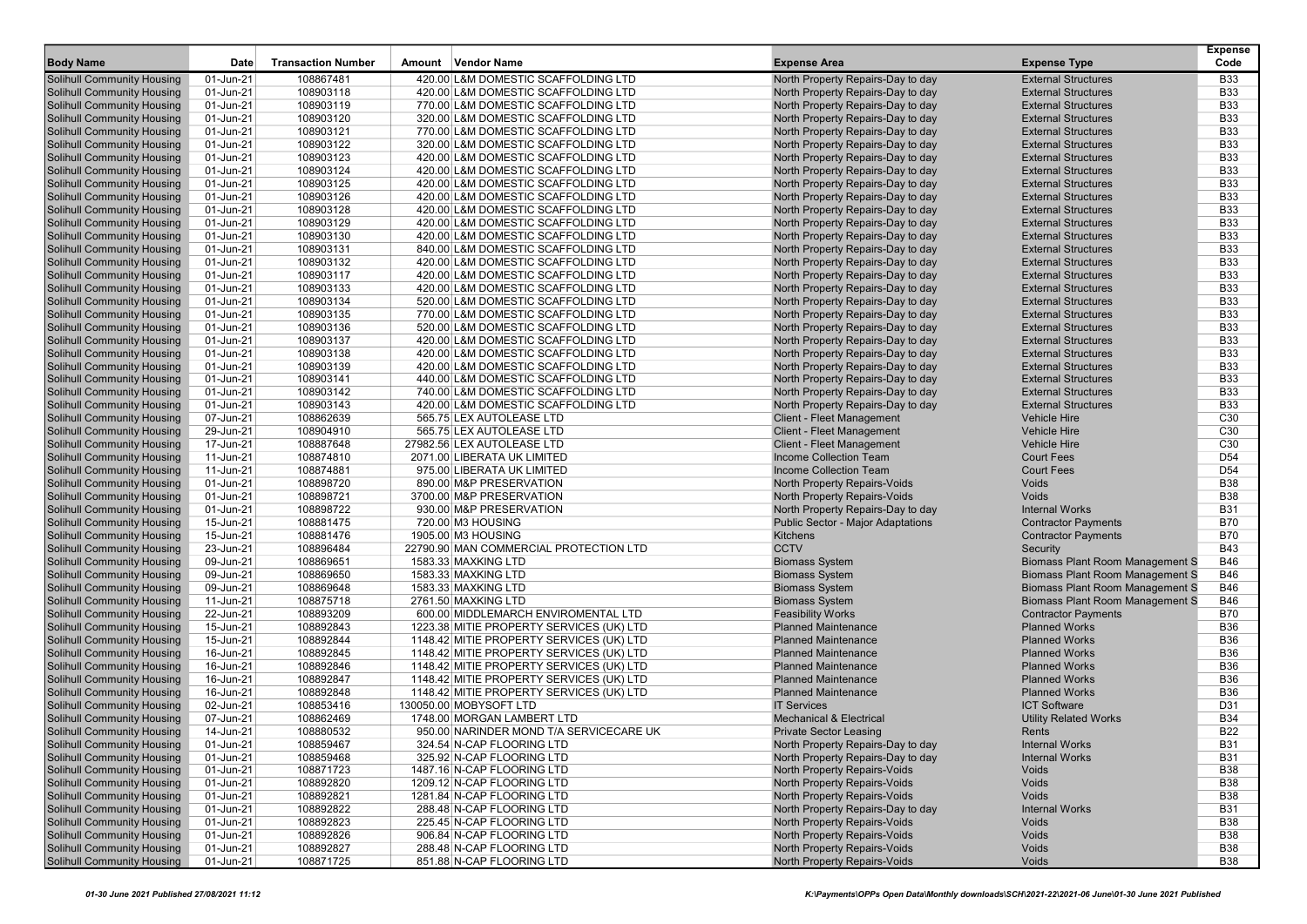| 01-Jun-21<br>108892828<br>549.60 N-CAP FLOORING LTD<br>Voids<br><b>B38</b><br><b>Solihull Community Housing</b><br>North Property Repairs-Voids<br><b>B38</b><br><b>Solihull Community Housing</b><br>01-Jun-21<br>108892829<br>274.80 N-CAP FLOORING LTD<br><b>North Property Repairs-Voids</b><br>Voids<br>108871726<br>Voids<br><b>B38</b><br><b>Solihull Community Housing</b><br>01-Jun-21<br>247.32 N-CAP FLOORING LTD<br>North Property Repairs-Voids<br>108892830<br><b>B38</b><br><b>Solihull Community Housing</b><br>01-Jun-21<br>2203.20 N-CAP FLOORING LTD<br>North Property Repairs-Voids<br>Voids<br>Voids<br><b>B38</b><br><b>Solihull Community Housing</b><br>01-Jun-21<br>108875197<br>367.20 N-CAP FLOORING LTD<br><b>North Property Repairs-Voids</b><br>108875198<br><b>B38</b><br><b>Solihull Community Housing</b><br>01-Jun-21<br>721.44 N-CAP FLOORING LTD<br>North Property Repairs-Voids<br>Voids<br>108875199<br><b>B38</b><br><b>Solihull Community Housing</b><br>03-Jun-21<br>288.48 N-CAP FLOORING LTD<br>North Property Repairs-Voids<br>Voids<br>108892832<br><b>B38</b><br><b>Solihull Community Housing</b><br>04-Jun-21<br>288.48 N-CAP FLOORING LTD<br>North Property Repairs-Voids<br>Voids<br><b>Solihull Community Housing</b><br>108892833<br><b>B38</b><br>04-Jun-21<br>824.40 N-CAP FLOORING LTD<br>North Property Repairs-Voids<br>Voids<br>Voids<br><b>B38</b><br>04-Jun-21<br>108892834<br>494.64 N-CAP FLOORING LTD<br><b>North Property Repairs-Voids</b><br>108892835<br><b>B31</b><br>04-Jun-21<br>349.65 N-CAP FLOORING LTD<br>North Property Repairs-Day to day<br><b>Internal Works</b><br><b>B38</b><br>04-Jun-21<br>108892836<br>240.48 N-CAP FLOORING LTD<br>North Property Repairs-Voids<br>Voids<br>108875200<br><b>B38</b><br>10-Jun-21<br>360.60 N-CAP FLOORING LTD<br>North Property Repairs-Voids<br>Voids<br>108875201<br>Voids<br><b>B38</b><br>10-Jun-21<br>1415.52 N-CAP FLOORING LTD<br>North Property Repairs-Voids<br><b>Voids</b><br><b>B38</b><br>11-Jun-21<br>108875203<br>252.51 N-CAP FLOORING LTD<br><b>North Property Repairs-Voids</b><br>108875204<br><b>Internal Works</b><br><b>B31</b><br>11-Jun-21<br>271.95 N-CAP FLOORING LTD<br>North Property Repairs-Day to day<br>108875205<br><b>B38</b><br>11-Jun-21<br>288.48 N-CAP FLOORING LTD<br>North Property Repairs-Voids<br>Voids<br>108903107<br><b>B31</b><br><b>Solihull Community Housing</b><br>15-Jun-21<br>289.14 N-CAP FLOORING LTD<br>North Property Repairs-Day to day<br><b>Internal Works</b><br><b>Solihull Community Housing</b><br>108903109<br><b>B38</b><br>15-Jun-21<br>360.60 N-CAP FLOORING LTD<br>North Property Repairs-Voids<br>Voids<br><b>B31</b><br><b>Solihull Community Housing</b><br>15-Jun-21<br>108903110<br>270.54 N-CAP FLOORING LTD<br><b>Internal Works</b><br>North Property Repairs-Day to day<br>108892838<br><b>B31</b><br><b>Solihull Community Housing</b><br>17-Jun-21<br>432.72 N-CAP FLOORING LTD<br>North Property Repairs-Day to day<br><b>Internal Works</b><br><b>B31</b><br><b>Solihull Community Housing</b><br>17-Jun-21<br>108892839<br>330.66 N-CAP FLOORING LTD<br>North Property Repairs-Day to day<br><b>Internal Works</b><br>108903111<br><b>B31</b><br><b>Solihull Community Housing</b><br>17-Jun-21<br>216.43 N-CAP FLOORING LTD<br>North Property Repairs-Day to day<br><b>Internal Works</b><br>108892842<br><b>B31</b><br><b>Solihull Community Housing</b><br>17-Jun-21<br>466.20 N-CAP FLOORING LTD<br>North Property Repairs-Day to day<br><b>Internal Works</b><br><b>B38</b><br><b>Solihull Community Housing</b><br>21-Jun-21<br>108903113<br>1044.24 N-CAP FLOORING LTD<br>North Property Repairs-Voids<br>Voids<br>108903114<br>Voids<br><b>B38</b><br><b>Solihull Community Housing</b><br>21-Jun-21<br>329.76 N-CAP FLOORING LTD<br><b>North Property Repairs-Voids</b><br><b>B38</b><br><b>Solihull Community Housing</b><br>23-Jun-21<br>108903115<br>288.48 N-CAP FLOORING LTD<br><b>North Property Repairs-Voids</b><br>Voids<br>108903116<br><b>B31</b><br><b>Solihull Community Housing</b><br>23-Jun-21<br>252.42 N-CAP FLOORING LTD<br>North Property Repairs-Day to day<br><b>Internal Works</b><br><b>Solihull Community Housing</b><br>108892758<br><b>B45</b><br>01-Jun-21<br>365.50 NERG LTD<br><b>Biomass System</b><br><b>Biomass Boilers</b><br><b>B45</b><br><b>Solihull Community Housing</b><br>01-Jun-21<br>108892759<br>365.50 NERG LTD<br><b>Biomass System</b><br><b>Biomass Boilers</b><br>108892760<br><b>Biomass System</b><br><b>Biomass Boilers</b><br><b>B45</b><br><b>Solihull Community Housing</b><br>01-Jun-21<br>445.50 NERG LTD<br><b>B45</b><br><b>Solihull Community Housing</b><br>01-Jun-21<br>108892761<br>247.50 NERG LTD<br><b>Biomass System</b><br><b>Biomass Boilers</b><br>108892762<br><b>Biomass Boilers</b><br><b>B45</b><br><b>Solihull Community Housing</b><br>01-Jun-21<br>322.50 NERG LTD<br><b>Biomass System</b><br>108892763<br><b>Biomass Boilers</b><br><b>B45</b><br><b>Solihull Community Housing</b><br>01-Jun-21<br>351.17 NERG LTD<br><b>Biomass System</b><br><b>B45</b><br><b>Solihull Community Housing</b><br>01-Jun-21<br>108892764<br><b>Biomass System</b><br><b>Biomass Boilers</b><br>477.85 NERG LTD<br>108892766<br><b>Biomass System</b><br><b>Biomass Boilers</b><br><b>B45</b><br><b>Solihull Community Housing</b><br>01-Jun-21<br>445.50 NERG LTD<br><b>B45</b><br><b>Solihull Community Housing</b><br>01-Jun-21<br>108892767<br>322.50 NERG LTD<br><b>Biomass System</b><br><b>Biomass Boilers</b><br>108892769<br><b>Biomass Boilers</b><br><b>B45</b><br><b>Solihull Community Housing</b><br>01-Jun-21<br>2042.75 NERG LTD<br><b>Biomass System</b><br><b>Solihull Community Housing</b><br>108892771<br><b>Biomass Boilers</b><br><b>B45</b><br>01-Jun-21<br>1690.85 NERG LTD<br><b>Biomass System</b><br><b>B45</b><br><b>Solihull Community Housing</b><br>01-Jun-21<br>108892772<br><b>Biomass System</b><br><b>Biomass Boilers</b><br>365.50 NERG LTD<br>108892773<br><b>Biomass Boilers</b><br><b>B45</b><br><b>Solihull Community Housing</b><br>01-Jun-21<br>365.50 NERG LTD<br><b>Biomass System</b><br><b>B45</b><br>01-Jun-21<br>108892774<br>365.50 NERG LTD<br><b>Biomass System</b><br><b>Biomass Boilers</b><br>108892775<br><b>Biomass Boilers</b><br><b>B45</b><br>01-Jun-21<br>365.50 NERG LTD<br><b>Biomass System</b><br>108892776<br><b>Biomass Boilers</b><br><b>B45</b><br>01-Jun-21<br>774.00 NERG LTD<br><b>Biomass System</b><br><b>B45</b><br>01-Jun-21<br>108892777<br><b>Biomass System</b><br><b>Biomass Boilers</b><br>322.50 NERG LTD<br>108892778<br><b>Biomass System</b><br><b>Biomass Boilers</b><br><b>B45</b><br>01-Jun-21<br>276.25 NERG LTD<br>01-Jun-21<br>108892779<br>580.50 NERG LTD<br><b>Biomass System</b><br><b>Biomass Boilers</b><br>B45<br>108892780<br><b>Biomass System</b><br><b>B45</b><br>01-Jun-21<br>1601.40 NERG LTD<br><b>Biomass Boilers</b><br><b>B45</b><br><b>Solihull Community Housing</b><br>01-Jun-21<br>108892782<br>130.00 NERG LTD<br><b>Biomass System</b><br><b>Biomass Boilers</b><br><b>B45</b><br><b>Solihull Community Housing</b><br>01-Jun-21<br>108892782<br><b>Biomass System</b><br><b>Biomass Boilers</b><br>130.00 NERG LTD<br><b>Solihull Community Housing</b><br>108892782<br><b>B45</b><br>01-Jun-21<br>130.00 NERG LTD<br><b>Biomass System</b><br><b>Biomass Boilers</b><br><b>Solihull Community Housing</b><br>01-Jun-21<br>108892782<br>130.00 NERG LTD<br><b>Biomass System</b><br><b>Biomass Boilers</b><br><b>B45</b><br><b>Solihull Community Housing</b><br>01-Jun-21<br>108892782<br>130.00 NERG LTD<br><b>Biomass System</b><br><b>B45</b><br><b>Biomass Boilers</b><br><b>Solihull Community Housing</b><br>108892782<br>130.00 NERG LTD<br><b>Biomass System</b><br><b>Biomass Boilers</b><br><b>B45</b><br>01-Jun-21<br><b>Solihull Community Housing</b><br>01-Jun-21<br>108892782<br>130.00 NERG LTD<br><b>Biomass System</b><br><b>Biomass Boilers</b><br><b>B45</b><br><b>Solihull Community Housing</b><br>108892782<br><b>Biomass System</b><br><b>Biomass Boilers</b><br><b>B45</b><br>01-Jun-21<br>130.00 NERG LTD<br><b>Biomass Boilers</b><br><b>B45</b><br><b>Solihull Community Housing</b><br>01-Jun-21<br>108892782<br>130.00 NERG LTD<br><b>Biomass System</b><br><b>Solihull Community Housing</b><br>01-Jun-21<br>108892782<br><b>Biomass System</b><br><b>Biomass Boilers</b><br><b>B45</b><br>130.00 NERG LTD<br><b>Solihull Community Housing</b><br>108892782<br>130.00 NERG LTD<br><b>Biomass System</b><br><b>Biomass Boilers</b><br>01-Jun-21<br><b>B45</b><br><b>B45</b><br><b>Solihull Community Housing</b><br>01-Jun-21<br>108892782<br><b>Biomass System</b><br><b>Biomass Boilers</b><br>130.00 NERG LTD<br><b>B45</b><br><b>Solihull Community Housing</b><br>01-Jun-21<br>108892782<br>130.00 NERG LTD<br><b>Biomass System</b><br><b>Biomass Boilers</b> | <b>Body Name</b>                  | Date | <b>Transaction Number</b> | Amount Vendor Name | <b>Expense Area</b> | <b>Expense Type</b> | <b>Expense</b><br>Code |
|-------------------------------------------------------------------------------------------------------------------------------------------------------------------------------------------------------------------------------------------------------------------------------------------------------------------------------------------------------------------------------------------------------------------------------------------------------------------------------------------------------------------------------------------------------------------------------------------------------------------------------------------------------------------------------------------------------------------------------------------------------------------------------------------------------------------------------------------------------------------------------------------------------------------------------------------------------------------------------------------------------------------------------------------------------------------------------------------------------------------------------------------------------------------------------------------------------------------------------------------------------------------------------------------------------------------------------------------------------------------------------------------------------------------------------------------------------------------------------------------------------------------------------------------------------------------------------------------------------------------------------------------------------------------------------------------------------------------------------------------------------------------------------------------------------------------------------------------------------------------------------------------------------------------------------------------------------------------------------------------------------------------------------------------------------------------------------------------------------------------------------------------------------------------------------------------------------------------------------------------------------------------------------------------------------------------------------------------------------------------------------------------------------------------------------------------------------------------------------------------------------------------------------------------------------------------------------------------------------------------------------------------------------------------------------------------------------------------------------------------------------------------------------------------------------------------------------------------------------------------------------------------------------------------------------------------------------------------------------------------------------------------------------------------------------------------------------------------------------------------------------------------------------------------------------------------------------------------------------------------------------------------------------------------------------------------------------------------------------------------------------------------------------------------------------------------------------------------------------------------------------------------------------------------------------------------------------------------------------------------------------------------------------------------------------------------------------------------------------------------------------------------------------------------------------------------------------------------------------------------------------------------------------------------------------------------------------------------------------------------------------------------------------------------------------------------------------------------------------------------------------------------------------------------------------------------------------------------------------------------------------------------------------------------------------------------------------------------------------------------------------------------------------------------------------------------------------------------------------------------------------------------------------------------------------------------------------------------------------------------------------------------------------------------------------------------------------------------------------------------------------------------------------------------------------------------------------------------------------------------------------------------------------------------------------------------------------------------------------------------------------------------------------------------------------------------------------------------------------------------------------------------------------------------------------------------------------------------------------------------------------------------------------------------------------------------------------------------------------------------------------------------------------------------------------------------------------------------------------------------------------------------------------------------------------------------------------------------------------------------------------------------------------------------------------------------------------------------------------------------------------------------------------------------------------------------------------------------------------------------------------------------------------------------------------------------------------------------------------------------------------------------------------------------------------------------------------------------------------------------------------------------------------------------------------------------------------------------------------------------------------------------------------------------------------------------------------------------------------------------------------------------------------------------------------------------------------------------------------------------------------------------------------------------------------------------------------------------------------------------------------------------------------------------------------------------------------------------------------------------------------------------------------------------------------------------------------------------------------------------------------------------------------------------------------------------------------------------------------------------------------------------------------------------------------------------------------------------------------------------------------------------------------------------------------------------------------------------------------------------------------------------------------------------------------------------------------------------------------------------------------------------------------------------------------------------------------------------------------------------------------------------------------------------------------------------------------------------------------------------------------------------------------------------------------------------------------------------------------------------------------------------------------------------------------------------------------------------------------------------------------------------------------------------------------------------------------------------------------------------------------------------------------------------------------------------------------------------------------------------------------------------------------------------------------------------------------------------------------------------------------------------------------------------------------------------------------------------------------------------------------------------------------------------------------------------------------------------------------------------------------------------------------------------------------------------------------------------------------------------------------------------------------------------------------------------------------------------------------------------------------------------------------------------------------------------------------------------------------------------------------------------------------------------------------------------------------------------------------------------------------|-----------------------------------|------|---------------------------|--------------------|---------------------|---------------------|------------------------|
|                                                                                                                                                                                                                                                                                                                                                                                                                                                                                                                                                                                                                                                                                                                                                                                                                                                                                                                                                                                                                                                                                                                                                                                                                                                                                                                                                                                                                                                                                                                                                                                                                                                                                                                                                                                                                                                                                                                                                                                                                                                                                                                                                                                                                                                                                                                                                                                                                                                                                                                                                                                                                                                                                                                                                                                                                                                                                                                                                                                                                                                                                                                                                                                                                                                                                                                                                                                                                                                                                                                                                                                                                                                                                                                                                                                                                                                                                                                                                                                                                                                                                                                                                                                                                                                                                                                                                                                                                                                                                                                                                                                                                                                                                                                                                                                                                                                                                                                                                                                                                                                                                                                                                                                                                                                                                                                                                                                                                                                                                                                                                                                                                                                                                                                                                                                                                                                                                                                                                                                                                                                                                                                                                                                                                                                                                                                                                                                                                                                                                                                                                                                                                                                                                                                                                                                                                                                                                                                                                                                                                                                                                                                                                                                                                                                                                                                                                                                                                                                                                                                                                                                                                                                                                                                                                                                                                                                                                                                                                                                                                                                                                                                                                                                                                                                                                                                                                                                                                                                                                                                                                                                                                                                                                                                                                                                                                                                                                                                                                                                                       |                                   |      |                           |                    |                     |                     |                        |
|                                                                                                                                                                                                                                                                                                                                                                                                                                                                                                                                                                                                                                                                                                                                                                                                                                                                                                                                                                                                                                                                                                                                                                                                                                                                                                                                                                                                                                                                                                                                                                                                                                                                                                                                                                                                                                                                                                                                                                                                                                                                                                                                                                                                                                                                                                                                                                                                                                                                                                                                                                                                                                                                                                                                                                                                                                                                                                                                                                                                                                                                                                                                                                                                                                                                                                                                                                                                                                                                                                                                                                                                                                                                                                                                                                                                                                                                                                                                                                                                                                                                                                                                                                                                                                                                                                                                                                                                                                                                                                                                                                                                                                                                                                                                                                                                                                                                                                                                                                                                                                                                                                                                                                                                                                                                                                                                                                                                                                                                                                                                                                                                                                                                                                                                                                                                                                                                                                                                                                                                                                                                                                                                                                                                                                                                                                                                                                                                                                                                                                                                                                                                                                                                                                                                                                                                                                                                                                                                                                                                                                                                                                                                                                                                                                                                                                                                                                                                                                                                                                                                                                                                                                                                                                                                                                                                                                                                                                                                                                                                                                                                                                                                                                                                                                                                                                                                                                                                                                                                                                                                                                                                                                                                                                                                                                                                                                                                                                                                                                                                       |                                   |      |                           |                    |                     |                     |                        |
|                                                                                                                                                                                                                                                                                                                                                                                                                                                                                                                                                                                                                                                                                                                                                                                                                                                                                                                                                                                                                                                                                                                                                                                                                                                                                                                                                                                                                                                                                                                                                                                                                                                                                                                                                                                                                                                                                                                                                                                                                                                                                                                                                                                                                                                                                                                                                                                                                                                                                                                                                                                                                                                                                                                                                                                                                                                                                                                                                                                                                                                                                                                                                                                                                                                                                                                                                                                                                                                                                                                                                                                                                                                                                                                                                                                                                                                                                                                                                                                                                                                                                                                                                                                                                                                                                                                                                                                                                                                                                                                                                                                                                                                                                                                                                                                                                                                                                                                                                                                                                                                                                                                                                                                                                                                                                                                                                                                                                                                                                                                                                                                                                                                                                                                                                                                                                                                                                                                                                                                                                                                                                                                                                                                                                                                                                                                                                                                                                                                                                                                                                                                                                                                                                                                                                                                                                                                                                                                                                                                                                                                                                                                                                                                                                                                                                                                                                                                                                                                                                                                                                                                                                                                                                                                                                                                                                                                                                                                                                                                                                                                                                                                                                                                                                                                                                                                                                                                                                                                                                                                                                                                                                                                                                                                                                                                                                                                                                                                                                                                                       |                                   |      |                           |                    |                     |                     |                        |
|                                                                                                                                                                                                                                                                                                                                                                                                                                                                                                                                                                                                                                                                                                                                                                                                                                                                                                                                                                                                                                                                                                                                                                                                                                                                                                                                                                                                                                                                                                                                                                                                                                                                                                                                                                                                                                                                                                                                                                                                                                                                                                                                                                                                                                                                                                                                                                                                                                                                                                                                                                                                                                                                                                                                                                                                                                                                                                                                                                                                                                                                                                                                                                                                                                                                                                                                                                                                                                                                                                                                                                                                                                                                                                                                                                                                                                                                                                                                                                                                                                                                                                                                                                                                                                                                                                                                                                                                                                                                                                                                                                                                                                                                                                                                                                                                                                                                                                                                                                                                                                                                                                                                                                                                                                                                                                                                                                                                                                                                                                                                                                                                                                                                                                                                                                                                                                                                                                                                                                                                                                                                                                                                                                                                                                                                                                                                                                                                                                                                                                                                                                                                                                                                                                                                                                                                                                                                                                                                                                                                                                                                                                                                                                                                                                                                                                                                                                                                                                                                                                                                                                                                                                                                                                                                                                                                                                                                                                                                                                                                                                                                                                                                                                                                                                                                                                                                                                                                                                                                                                                                                                                                                                                                                                                                                                                                                                                                                                                                                                                                       |                                   |      |                           |                    |                     |                     |                        |
|                                                                                                                                                                                                                                                                                                                                                                                                                                                                                                                                                                                                                                                                                                                                                                                                                                                                                                                                                                                                                                                                                                                                                                                                                                                                                                                                                                                                                                                                                                                                                                                                                                                                                                                                                                                                                                                                                                                                                                                                                                                                                                                                                                                                                                                                                                                                                                                                                                                                                                                                                                                                                                                                                                                                                                                                                                                                                                                                                                                                                                                                                                                                                                                                                                                                                                                                                                                                                                                                                                                                                                                                                                                                                                                                                                                                                                                                                                                                                                                                                                                                                                                                                                                                                                                                                                                                                                                                                                                                                                                                                                                                                                                                                                                                                                                                                                                                                                                                                                                                                                                                                                                                                                                                                                                                                                                                                                                                                                                                                                                                                                                                                                                                                                                                                                                                                                                                                                                                                                                                                                                                                                                                                                                                                                                                                                                                                                                                                                                                                                                                                                                                                                                                                                                                                                                                                                                                                                                                                                                                                                                                                                                                                                                                                                                                                                                                                                                                                                                                                                                                                                                                                                                                                                                                                                                                                                                                                                                                                                                                                                                                                                                                                                                                                                                                                                                                                                                                                                                                                                                                                                                                                                                                                                                                                                                                                                                                                                                                                                                                       |                                   |      |                           |                    |                     |                     |                        |
|                                                                                                                                                                                                                                                                                                                                                                                                                                                                                                                                                                                                                                                                                                                                                                                                                                                                                                                                                                                                                                                                                                                                                                                                                                                                                                                                                                                                                                                                                                                                                                                                                                                                                                                                                                                                                                                                                                                                                                                                                                                                                                                                                                                                                                                                                                                                                                                                                                                                                                                                                                                                                                                                                                                                                                                                                                                                                                                                                                                                                                                                                                                                                                                                                                                                                                                                                                                                                                                                                                                                                                                                                                                                                                                                                                                                                                                                                                                                                                                                                                                                                                                                                                                                                                                                                                                                                                                                                                                                                                                                                                                                                                                                                                                                                                                                                                                                                                                                                                                                                                                                                                                                                                                                                                                                                                                                                                                                                                                                                                                                                                                                                                                                                                                                                                                                                                                                                                                                                                                                                                                                                                                                                                                                                                                                                                                                                                                                                                                                                                                                                                                                                                                                                                                                                                                                                                                                                                                                                                                                                                                                                                                                                                                                                                                                                                                                                                                                                                                                                                                                                                                                                                                                                                                                                                                                                                                                                                                                                                                                                                                                                                                                                                                                                                                                                                                                                                                                                                                                                                                                                                                                                                                                                                                                                                                                                                                                                                                                                                                                       |                                   |      |                           |                    |                     |                     |                        |
|                                                                                                                                                                                                                                                                                                                                                                                                                                                                                                                                                                                                                                                                                                                                                                                                                                                                                                                                                                                                                                                                                                                                                                                                                                                                                                                                                                                                                                                                                                                                                                                                                                                                                                                                                                                                                                                                                                                                                                                                                                                                                                                                                                                                                                                                                                                                                                                                                                                                                                                                                                                                                                                                                                                                                                                                                                                                                                                                                                                                                                                                                                                                                                                                                                                                                                                                                                                                                                                                                                                                                                                                                                                                                                                                                                                                                                                                                                                                                                                                                                                                                                                                                                                                                                                                                                                                                                                                                                                                                                                                                                                                                                                                                                                                                                                                                                                                                                                                                                                                                                                                                                                                                                                                                                                                                                                                                                                                                                                                                                                                                                                                                                                                                                                                                                                                                                                                                                                                                                                                                                                                                                                                                                                                                                                                                                                                                                                                                                                                                                                                                                                                                                                                                                                                                                                                                                                                                                                                                                                                                                                                                                                                                                                                                                                                                                                                                                                                                                                                                                                                                                                                                                                                                                                                                                                                                                                                                                                                                                                                                                                                                                                                                                                                                                                                                                                                                                                                                                                                                                                                                                                                                                                                                                                                                                                                                                                                                                                                                                                                       |                                   |      |                           |                    |                     |                     |                        |
|                                                                                                                                                                                                                                                                                                                                                                                                                                                                                                                                                                                                                                                                                                                                                                                                                                                                                                                                                                                                                                                                                                                                                                                                                                                                                                                                                                                                                                                                                                                                                                                                                                                                                                                                                                                                                                                                                                                                                                                                                                                                                                                                                                                                                                                                                                                                                                                                                                                                                                                                                                                                                                                                                                                                                                                                                                                                                                                                                                                                                                                                                                                                                                                                                                                                                                                                                                                                                                                                                                                                                                                                                                                                                                                                                                                                                                                                                                                                                                                                                                                                                                                                                                                                                                                                                                                                                                                                                                                                                                                                                                                                                                                                                                                                                                                                                                                                                                                                                                                                                                                                                                                                                                                                                                                                                                                                                                                                                                                                                                                                                                                                                                                                                                                                                                                                                                                                                                                                                                                                                                                                                                                                                                                                                                                                                                                                                                                                                                                                                                                                                                                                                                                                                                                                                                                                                                                                                                                                                                                                                                                                                                                                                                                                                                                                                                                                                                                                                                                                                                                                                                                                                                                                                                                                                                                                                                                                                                                                                                                                                                                                                                                                                                                                                                                                                                                                                                                                                                                                                                                                                                                                                                                                                                                                                                                                                                                                                                                                                                                                       |                                   |      |                           |                    |                     |                     |                        |
|                                                                                                                                                                                                                                                                                                                                                                                                                                                                                                                                                                                                                                                                                                                                                                                                                                                                                                                                                                                                                                                                                                                                                                                                                                                                                                                                                                                                                                                                                                                                                                                                                                                                                                                                                                                                                                                                                                                                                                                                                                                                                                                                                                                                                                                                                                                                                                                                                                                                                                                                                                                                                                                                                                                                                                                                                                                                                                                                                                                                                                                                                                                                                                                                                                                                                                                                                                                                                                                                                                                                                                                                                                                                                                                                                                                                                                                                                                                                                                                                                                                                                                                                                                                                                                                                                                                                                                                                                                                                                                                                                                                                                                                                                                                                                                                                                                                                                                                                                                                                                                                                                                                                                                                                                                                                                                                                                                                                                                                                                                                                                                                                                                                                                                                                                                                                                                                                                                                                                                                                                                                                                                                                                                                                                                                                                                                                                                                                                                                                                                                                                                                                                                                                                                                                                                                                                                                                                                                                                                                                                                                                                                                                                                                                                                                                                                                                                                                                                                                                                                                                                                                                                                                                                                                                                                                                                                                                                                                                                                                                                                                                                                                                                                                                                                                                                                                                                                                                                                                                                                                                                                                                                                                                                                                                                                                                                                                                                                                                                                                                       |                                   |      |                           |                    |                     |                     |                        |
|                                                                                                                                                                                                                                                                                                                                                                                                                                                                                                                                                                                                                                                                                                                                                                                                                                                                                                                                                                                                                                                                                                                                                                                                                                                                                                                                                                                                                                                                                                                                                                                                                                                                                                                                                                                                                                                                                                                                                                                                                                                                                                                                                                                                                                                                                                                                                                                                                                                                                                                                                                                                                                                                                                                                                                                                                                                                                                                                                                                                                                                                                                                                                                                                                                                                                                                                                                                                                                                                                                                                                                                                                                                                                                                                                                                                                                                                                                                                                                                                                                                                                                                                                                                                                                                                                                                                                                                                                                                                                                                                                                                                                                                                                                                                                                                                                                                                                                                                                                                                                                                                                                                                                                                                                                                                                                                                                                                                                                                                                                                                                                                                                                                                                                                                                                                                                                                                                                                                                                                                                                                                                                                                                                                                                                                                                                                                                                                                                                                                                                                                                                                                                                                                                                                                                                                                                                                                                                                                                                                                                                                                                                                                                                                                                                                                                                                                                                                                                                                                                                                                                                                                                                                                                                                                                                                                                                                                                                                                                                                                                                                                                                                                                                                                                                                                                                                                                                                                                                                                                                                                                                                                                                                                                                                                                                                                                                                                                                                                                                                                       | <b>Solihull Community Housing</b> |      |                           |                    |                     |                     |                        |
|                                                                                                                                                                                                                                                                                                                                                                                                                                                                                                                                                                                                                                                                                                                                                                                                                                                                                                                                                                                                                                                                                                                                                                                                                                                                                                                                                                                                                                                                                                                                                                                                                                                                                                                                                                                                                                                                                                                                                                                                                                                                                                                                                                                                                                                                                                                                                                                                                                                                                                                                                                                                                                                                                                                                                                                                                                                                                                                                                                                                                                                                                                                                                                                                                                                                                                                                                                                                                                                                                                                                                                                                                                                                                                                                                                                                                                                                                                                                                                                                                                                                                                                                                                                                                                                                                                                                                                                                                                                                                                                                                                                                                                                                                                                                                                                                                                                                                                                                                                                                                                                                                                                                                                                                                                                                                                                                                                                                                                                                                                                                                                                                                                                                                                                                                                                                                                                                                                                                                                                                                                                                                                                                                                                                                                                                                                                                                                                                                                                                                                                                                                                                                                                                                                                                                                                                                                                                                                                                                                                                                                                                                                                                                                                                                                                                                                                                                                                                                                                                                                                                                                                                                                                                                                                                                                                                                                                                                                                                                                                                                                                                                                                                                                                                                                                                                                                                                                                                                                                                                                                                                                                                                                                                                                                                                                                                                                                                                                                                                                                                       | <b>Solihull Community Housing</b> |      |                           |                    |                     |                     |                        |
|                                                                                                                                                                                                                                                                                                                                                                                                                                                                                                                                                                                                                                                                                                                                                                                                                                                                                                                                                                                                                                                                                                                                                                                                                                                                                                                                                                                                                                                                                                                                                                                                                                                                                                                                                                                                                                                                                                                                                                                                                                                                                                                                                                                                                                                                                                                                                                                                                                                                                                                                                                                                                                                                                                                                                                                                                                                                                                                                                                                                                                                                                                                                                                                                                                                                                                                                                                                                                                                                                                                                                                                                                                                                                                                                                                                                                                                                                                                                                                                                                                                                                                                                                                                                                                                                                                                                                                                                                                                                                                                                                                                                                                                                                                                                                                                                                                                                                                                                                                                                                                                                                                                                                                                                                                                                                                                                                                                                                                                                                                                                                                                                                                                                                                                                                                                                                                                                                                                                                                                                                                                                                                                                                                                                                                                                                                                                                                                                                                                                                                                                                                                                                                                                                                                                                                                                                                                                                                                                                                                                                                                                                                                                                                                                                                                                                                                                                                                                                                                                                                                                                                                                                                                                                                                                                                                                                                                                                                                                                                                                                                                                                                                                                                                                                                                                                                                                                                                                                                                                                                                                                                                                                                                                                                                                                                                                                                                                                                                                                                                                       | <b>Solihull Community Housing</b> |      |                           |                    |                     |                     |                        |
|                                                                                                                                                                                                                                                                                                                                                                                                                                                                                                                                                                                                                                                                                                                                                                                                                                                                                                                                                                                                                                                                                                                                                                                                                                                                                                                                                                                                                                                                                                                                                                                                                                                                                                                                                                                                                                                                                                                                                                                                                                                                                                                                                                                                                                                                                                                                                                                                                                                                                                                                                                                                                                                                                                                                                                                                                                                                                                                                                                                                                                                                                                                                                                                                                                                                                                                                                                                                                                                                                                                                                                                                                                                                                                                                                                                                                                                                                                                                                                                                                                                                                                                                                                                                                                                                                                                                                                                                                                                                                                                                                                                                                                                                                                                                                                                                                                                                                                                                                                                                                                                                                                                                                                                                                                                                                                                                                                                                                                                                                                                                                                                                                                                                                                                                                                                                                                                                                                                                                                                                                                                                                                                                                                                                                                                                                                                                                                                                                                                                                                                                                                                                                                                                                                                                                                                                                                                                                                                                                                                                                                                                                                                                                                                                                                                                                                                                                                                                                                                                                                                                                                                                                                                                                                                                                                                                                                                                                                                                                                                                                                                                                                                                                                                                                                                                                                                                                                                                                                                                                                                                                                                                                                                                                                                                                                                                                                                                                                                                                                                                       | <b>Solihull Community Housing</b> |      |                           |                    |                     |                     |                        |
|                                                                                                                                                                                                                                                                                                                                                                                                                                                                                                                                                                                                                                                                                                                                                                                                                                                                                                                                                                                                                                                                                                                                                                                                                                                                                                                                                                                                                                                                                                                                                                                                                                                                                                                                                                                                                                                                                                                                                                                                                                                                                                                                                                                                                                                                                                                                                                                                                                                                                                                                                                                                                                                                                                                                                                                                                                                                                                                                                                                                                                                                                                                                                                                                                                                                                                                                                                                                                                                                                                                                                                                                                                                                                                                                                                                                                                                                                                                                                                                                                                                                                                                                                                                                                                                                                                                                                                                                                                                                                                                                                                                                                                                                                                                                                                                                                                                                                                                                                                                                                                                                                                                                                                                                                                                                                                                                                                                                                                                                                                                                                                                                                                                                                                                                                                                                                                                                                                                                                                                                                                                                                                                                                                                                                                                                                                                                                                                                                                                                                                                                                                                                                                                                                                                                                                                                                                                                                                                                                                                                                                                                                                                                                                                                                                                                                                                                                                                                                                                                                                                                                                                                                                                                                                                                                                                                                                                                                                                                                                                                                                                                                                                                                                                                                                                                                                                                                                                                                                                                                                                                                                                                                                                                                                                                                                                                                                                                                                                                                                                                       | <b>Solihull Community Housing</b> |      |                           |                    |                     |                     |                        |
|                                                                                                                                                                                                                                                                                                                                                                                                                                                                                                                                                                                                                                                                                                                                                                                                                                                                                                                                                                                                                                                                                                                                                                                                                                                                                                                                                                                                                                                                                                                                                                                                                                                                                                                                                                                                                                                                                                                                                                                                                                                                                                                                                                                                                                                                                                                                                                                                                                                                                                                                                                                                                                                                                                                                                                                                                                                                                                                                                                                                                                                                                                                                                                                                                                                                                                                                                                                                                                                                                                                                                                                                                                                                                                                                                                                                                                                                                                                                                                                                                                                                                                                                                                                                                                                                                                                                                                                                                                                                                                                                                                                                                                                                                                                                                                                                                                                                                                                                                                                                                                                                                                                                                                                                                                                                                                                                                                                                                                                                                                                                                                                                                                                                                                                                                                                                                                                                                                                                                                                                                                                                                                                                                                                                                                                                                                                                                                                                                                                                                                                                                                                                                                                                                                                                                                                                                                                                                                                                                                                                                                                                                                                                                                                                                                                                                                                                                                                                                                                                                                                                                                                                                                                                                                                                                                                                                                                                                                                                                                                                                                                                                                                                                                                                                                                                                                                                                                                                                                                                                                                                                                                                                                                                                                                                                                                                                                                                                                                                                                                                       | <b>Solihull Community Housing</b> |      |                           |                    |                     |                     |                        |
|                                                                                                                                                                                                                                                                                                                                                                                                                                                                                                                                                                                                                                                                                                                                                                                                                                                                                                                                                                                                                                                                                                                                                                                                                                                                                                                                                                                                                                                                                                                                                                                                                                                                                                                                                                                                                                                                                                                                                                                                                                                                                                                                                                                                                                                                                                                                                                                                                                                                                                                                                                                                                                                                                                                                                                                                                                                                                                                                                                                                                                                                                                                                                                                                                                                                                                                                                                                                                                                                                                                                                                                                                                                                                                                                                                                                                                                                                                                                                                                                                                                                                                                                                                                                                                                                                                                                                                                                                                                                                                                                                                                                                                                                                                                                                                                                                                                                                                                                                                                                                                                                                                                                                                                                                                                                                                                                                                                                                                                                                                                                                                                                                                                                                                                                                                                                                                                                                                                                                                                                                                                                                                                                                                                                                                                                                                                                                                                                                                                                                                                                                                                                                                                                                                                                                                                                                                                                                                                                                                                                                                                                                                                                                                                                                                                                                                                                                                                                                                                                                                                                                                                                                                                                                                                                                                                                                                                                                                                                                                                                                                                                                                                                                                                                                                                                                                                                                                                                                                                                                                                                                                                                                                                                                                                                                                                                                                                                                                                                                                                                       | <b>Solihull Community Housing</b> |      |                           |                    |                     |                     |                        |
|                                                                                                                                                                                                                                                                                                                                                                                                                                                                                                                                                                                                                                                                                                                                                                                                                                                                                                                                                                                                                                                                                                                                                                                                                                                                                                                                                                                                                                                                                                                                                                                                                                                                                                                                                                                                                                                                                                                                                                                                                                                                                                                                                                                                                                                                                                                                                                                                                                                                                                                                                                                                                                                                                                                                                                                                                                                                                                                                                                                                                                                                                                                                                                                                                                                                                                                                                                                                                                                                                                                                                                                                                                                                                                                                                                                                                                                                                                                                                                                                                                                                                                                                                                                                                                                                                                                                                                                                                                                                                                                                                                                                                                                                                                                                                                                                                                                                                                                                                                                                                                                                                                                                                                                                                                                                                                                                                                                                                                                                                                                                                                                                                                                                                                                                                                                                                                                                                                                                                                                                                                                                                                                                                                                                                                                                                                                                                                                                                                                                                                                                                                                                                                                                                                                                                                                                                                                                                                                                                                                                                                                                                                                                                                                                                                                                                                                                                                                                                                                                                                                                                                                                                                                                                                                                                                                                                                                                                                                                                                                                                                                                                                                                                                                                                                                                                                                                                                                                                                                                                                                                                                                                                                                                                                                                                                                                                                                                                                                                                                                                       | <b>Solihull Community Housing</b> |      |                           |                    |                     |                     |                        |
|                                                                                                                                                                                                                                                                                                                                                                                                                                                                                                                                                                                                                                                                                                                                                                                                                                                                                                                                                                                                                                                                                                                                                                                                                                                                                                                                                                                                                                                                                                                                                                                                                                                                                                                                                                                                                                                                                                                                                                                                                                                                                                                                                                                                                                                                                                                                                                                                                                                                                                                                                                                                                                                                                                                                                                                                                                                                                                                                                                                                                                                                                                                                                                                                                                                                                                                                                                                                                                                                                                                                                                                                                                                                                                                                                                                                                                                                                                                                                                                                                                                                                                                                                                                                                                                                                                                                                                                                                                                                                                                                                                                                                                                                                                                                                                                                                                                                                                                                                                                                                                                                                                                                                                                                                                                                                                                                                                                                                                                                                                                                                                                                                                                                                                                                                                                                                                                                                                                                                                                                                                                                                                                                                                                                                                                                                                                                                                                                                                                                                                                                                                                                                                                                                                                                                                                                                                                                                                                                                                                                                                                                                                                                                                                                                                                                                                                                                                                                                                                                                                                                                                                                                                                                                                                                                                                                                                                                                                                                                                                                                                                                                                                                                                                                                                                                                                                                                                                                                                                                                                                                                                                                                                                                                                                                                                                                                                                                                                                                                                                                       |                                   |      |                           |                    |                     |                     |                        |
|                                                                                                                                                                                                                                                                                                                                                                                                                                                                                                                                                                                                                                                                                                                                                                                                                                                                                                                                                                                                                                                                                                                                                                                                                                                                                                                                                                                                                                                                                                                                                                                                                                                                                                                                                                                                                                                                                                                                                                                                                                                                                                                                                                                                                                                                                                                                                                                                                                                                                                                                                                                                                                                                                                                                                                                                                                                                                                                                                                                                                                                                                                                                                                                                                                                                                                                                                                                                                                                                                                                                                                                                                                                                                                                                                                                                                                                                                                                                                                                                                                                                                                                                                                                                                                                                                                                                                                                                                                                                                                                                                                                                                                                                                                                                                                                                                                                                                                                                                                                                                                                                                                                                                                                                                                                                                                                                                                                                                                                                                                                                                                                                                                                                                                                                                                                                                                                                                                                                                                                                                                                                                                                                                                                                                                                                                                                                                                                                                                                                                                                                                                                                                                                                                                                                                                                                                                                                                                                                                                                                                                                                                                                                                                                                                                                                                                                                                                                                                                                                                                                                                                                                                                                                                                                                                                                                                                                                                                                                                                                                                                                                                                                                                                                                                                                                                                                                                                                                                                                                                                                                                                                                                                                                                                                                                                                                                                                                                                                                                                                                       |                                   |      |                           |                    |                     |                     |                        |
|                                                                                                                                                                                                                                                                                                                                                                                                                                                                                                                                                                                                                                                                                                                                                                                                                                                                                                                                                                                                                                                                                                                                                                                                                                                                                                                                                                                                                                                                                                                                                                                                                                                                                                                                                                                                                                                                                                                                                                                                                                                                                                                                                                                                                                                                                                                                                                                                                                                                                                                                                                                                                                                                                                                                                                                                                                                                                                                                                                                                                                                                                                                                                                                                                                                                                                                                                                                                                                                                                                                                                                                                                                                                                                                                                                                                                                                                                                                                                                                                                                                                                                                                                                                                                                                                                                                                                                                                                                                                                                                                                                                                                                                                                                                                                                                                                                                                                                                                                                                                                                                                                                                                                                                                                                                                                                                                                                                                                                                                                                                                                                                                                                                                                                                                                                                                                                                                                                                                                                                                                                                                                                                                                                                                                                                                                                                                                                                                                                                                                                                                                                                                                                                                                                                                                                                                                                                                                                                                                                                                                                                                                                                                                                                                                                                                                                                                                                                                                                                                                                                                                                                                                                                                                                                                                                                                                                                                                                                                                                                                                                                                                                                                                                                                                                                                                                                                                                                                                                                                                                                                                                                                                                                                                                                                                                                                                                                                                                                                                                                                       |                                   |      |                           |                    |                     |                     |                        |
|                                                                                                                                                                                                                                                                                                                                                                                                                                                                                                                                                                                                                                                                                                                                                                                                                                                                                                                                                                                                                                                                                                                                                                                                                                                                                                                                                                                                                                                                                                                                                                                                                                                                                                                                                                                                                                                                                                                                                                                                                                                                                                                                                                                                                                                                                                                                                                                                                                                                                                                                                                                                                                                                                                                                                                                                                                                                                                                                                                                                                                                                                                                                                                                                                                                                                                                                                                                                                                                                                                                                                                                                                                                                                                                                                                                                                                                                                                                                                                                                                                                                                                                                                                                                                                                                                                                                                                                                                                                                                                                                                                                                                                                                                                                                                                                                                                                                                                                                                                                                                                                                                                                                                                                                                                                                                                                                                                                                                                                                                                                                                                                                                                                                                                                                                                                                                                                                                                                                                                                                                                                                                                                                                                                                                                                                                                                                                                                                                                                                                                                                                                                                                                                                                                                                                                                                                                                                                                                                                                                                                                                                                                                                                                                                                                                                                                                                                                                                                                                                                                                                                                                                                                                                                                                                                                                                                                                                                                                                                                                                                                                                                                                                                                                                                                                                                                                                                                                                                                                                                                                                                                                                                                                                                                                                                                                                                                                                                                                                                                                                       |                                   |      |                           |                    |                     |                     |                        |
|                                                                                                                                                                                                                                                                                                                                                                                                                                                                                                                                                                                                                                                                                                                                                                                                                                                                                                                                                                                                                                                                                                                                                                                                                                                                                                                                                                                                                                                                                                                                                                                                                                                                                                                                                                                                                                                                                                                                                                                                                                                                                                                                                                                                                                                                                                                                                                                                                                                                                                                                                                                                                                                                                                                                                                                                                                                                                                                                                                                                                                                                                                                                                                                                                                                                                                                                                                                                                                                                                                                                                                                                                                                                                                                                                                                                                                                                                                                                                                                                                                                                                                                                                                                                                                                                                                                                                                                                                                                                                                                                                                                                                                                                                                                                                                                                                                                                                                                                                                                                                                                                                                                                                                                                                                                                                                                                                                                                                                                                                                                                                                                                                                                                                                                                                                                                                                                                                                                                                                                                                                                                                                                                                                                                                                                                                                                                                                                                                                                                                                                                                                                                                                                                                                                                                                                                                                                                                                                                                                                                                                                                                                                                                                                                                                                                                                                                                                                                                                                                                                                                                                                                                                                                                                                                                                                                                                                                                                                                                                                                                                                                                                                                                                                                                                                                                                                                                                                                                                                                                                                                                                                                                                                                                                                                                                                                                                                                                                                                                                                                       |                                   |      |                           |                    |                     |                     |                        |
|                                                                                                                                                                                                                                                                                                                                                                                                                                                                                                                                                                                                                                                                                                                                                                                                                                                                                                                                                                                                                                                                                                                                                                                                                                                                                                                                                                                                                                                                                                                                                                                                                                                                                                                                                                                                                                                                                                                                                                                                                                                                                                                                                                                                                                                                                                                                                                                                                                                                                                                                                                                                                                                                                                                                                                                                                                                                                                                                                                                                                                                                                                                                                                                                                                                                                                                                                                                                                                                                                                                                                                                                                                                                                                                                                                                                                                                                                                                                                                                                                                                                                                                                                                                                                                                                                                                                                                                                                                                                                                                                                                                                                                                                                                                                                                                                                                                                                                                                                                                                                                                                                                                                                                                                                                                                                                                                                                                                                                                                                                                                                                                                                                                                                                                                                                                                                                                                                                                                                                                                                                                                                                                                                                                                                                                                                                                                                                                                                                                                                                                                                                                                                                                                                                                                                                                                                                                                                                                                                                                                                                                                                                                                                                                                                                                                                                                                                                                                                                                                                                                                                                                                                                                                                                                                                                                                                                                                                                                                                                                                                                                                                                                                                                                                                                                                                                                                                                                                                                                                                                                                                                                                                                                                                                                                                                                                                                                                                                                                                                                                       |                                   |      |                           |                    |                     |                     |                        |
|                                                                                                                                                                                                                                                                                                                                                                                                                                                                                                                                                                                                                                                                                                                                                                                                                                                                                                                                                                                                                                                                                                                                                                                                                                                                                                                                                                                                                                                                                                                                                                                                                                                                                                                                                                                                                                                                                                                                                                                                                                                                                                                                                                                                                                                                                                                                                                                                                                                                                                                                                                                                                                                                                                                                                                                                                                                                                                                                                                                                                                                                                                                                                                                                                                                                                                                                                                                                                                                                                                                                                                                                                                                                                                                                                                                                                                                                                                                                                                                                                                                                                                                                                                                                                                                                                                                                                                                                                                                                                                                                                                                                                                                                                                                                                                                                                                                                                                                                                                                                                                                                                                                                                                                                                                                                                                                                                                                                                                                                                                                                                                                                                                                                                                                                                                                                                                                                                                                                                                                                                                                                                                                                                                                                                                                                                                                                                                                                                                                                                                                                                                                                                                                                                                                                                                                                                                                                                                                                                                                                                                                                                                                                                                                                                                                                                                                                                                                                                                                                                                                                                                                                                                                                                                                                                                                                                                                                                                                                                                                                                                                                                                                                                                                                                                                                                                                                                                                                                                                                                                                                                                                                                                                                                                                                                                                                                                                                                                                                                                                                       |                                   |      |                           |                    |                     |                     |                        |
|                                                                                                                                                                                                                                                                                                                                                                                                                                                                                                                                                                                                                                                                                                                                                                                                                                                                                                                                                                                                                                                                                                                                                                                                                                                                                                                                                                                                                                                                                                                                                                                                                                                                                                                                                                                                                                                                                                                                                                                                                                                                                                                                                                                                                                                                                                                                                                                                                                                                                                                                                                                                                                                                                                                                                                                                                                                                                                                                                                                                                                                                                                                                                                                                                                                                                                                                                                                                                                                                                                                                                                                                                                                                                                                                                                                                                                                                                                                                                                                                                                                                                                                                                                                                                                                                                                                                                                                                                                                                                                                                                                                                                                                                                                                                                                                                                                                                                                                                                                                                                                                                                                                                                                                                                                                                                                                                                                                                                                                                                                                                                                                                                                                                                                                                                                                                                                                                                                                                                                                                                                                                                                                                                                                                                                                                                                                                                                                                                                                                                                                                                                                                                                                                                                                                                                                                                                                                                                                                                                                                                                                                                                                                                                                                                                                                                                                                                                                                                                                                                                                                                                                                                                                                                                                                                                                                                                                                                                                                                                                                                                                                                                                                                                                                                                                                                                                                                                                                                                                                                                                                                                                                                                                                                                                                                                                                                                                                                                                                                                                                       |                                   |      |                           |                    |                     |                     |                        |
|                                                                                                                                                                                                                                                                                                                                                                                                                                                                                                                                                                                                                                                                                                                                                                                                                                                                                                                                                                                                                                                                                                                                                                                                                                                                                                                                                                                                                                                                                                                                                                                                                                                                                                                                                                                                                                                                                                                                                                                                                                                                                                                                                                                                                                                                                                                                                                                                                                                                                                                                                                                                                                                                                                                                                                                                                                                                                                                                                                                                                                                                                                                                                                                                                                                                                                                                                                                                                                                                                                                                                                                                                                                                                                                                                                                                                                                                                                                                                                                                                                                                                                                                                                                                                                                                                                                                                                                                                                                                                                                                                                                                                                                                                                                                                                                                                                                                                                                                                                                                                                                                                                                                                                                                                                                                                                                                                                                                                                                                                                                                                                                                                                                                                                                                                                                                                                                                                                                                                                                                                                                                                                                                                                                                                                                                                                                                                                                                                                                                                                                                                                                                                                                                                                                                                                                                                                                                                                                                                                                                                                                                                                                                                                                                                                                                                                                                                                                                                                                                                                                                                                                                                                                                                                                                                                                                                                                                                                                                                                                                                                                                                                                                                                                                                                                                                                                                                                                                                                                                                                                                                                                                                                                                                                                                                                                                                                                                                                                                                                                                       |                                   |      |                           |                    |                     |                     |                        |
|                                                                                                                                                                                                                                                                                                                                                                                                                                                                                                                                                                                                                                                                                                                                                                                                                                                                                                                                                                                                                                                                                                                                                                                                                                                                                                                                                                                                                                                                                                                                                                                                                                                                                                                                                                                                                                                                                                                                                                                                                                                                                                                                                                                                                                                                                                                                                                                                                                                                                                                                                                                                                                                                                                                                                                                                                                                                                                                                                                                                                                                                                                                                                                                                                                                                                                                                                                                                                                                                                                                                                                                                                                                                                                                                                                                                                                                                                                                                                                                                                                                                                                                                                                                                                                                                                                                                                                                                                                                                                                                                                                                                                                                                                                                                                                                                                                                                                                                                                                                                                                                                                                                                                                                                                                                                                                                                                                                                                                                                                                                                                                                                                                                                                                                                                                                                                                                                                                                                                                                                                                                                                                                                                                                                                                                                                                                                                                                                                                                                                                                                                                                                                                                                                                                                                                                                                                                                                                                                                                                                                                                                                                                                                                                                                                                                                                                                                                                                                                                                                                                                                                                                                                                                                                                                                                                                                                                                                                                                                                                                                                                                                                                                                                                                                                                                                                                                                                                                                                                                                                                                                                                                                                                                                                                                                                                                                                                                                                                                                                                                       |                                   |      |                           |                    |                     |                     |                        |
|                                                                                                                                                                                                                                                                                                                                                                                                                                                                                                                                                                                                                                                                                                                                                                                                                                                                                                                                                                                                                                                                                                                                                                                                                                                                                                                                                                                                                                                                                                                                                                                                                                                                                                                                                                                                                                                                                                                                                                                                                                                                                                                                                                                                                                                                                                                                                                                                                                                                                                                                                                                                                                                                                                                                                                                                                                                                                                                                                                                                                                                                                                                                                                                                                                                                                                                                                                                                                                                                                                                                                                                                                                                                                                                                                                                                                                                                                                                                                                                                                                                                                                                                                                                                                                                                                                                                                                                                                                                                                                                                                                                                                                                                                                                                                                                                                                                                                                                                                                                                                                                                                                                                                                                                                                                                                                                                                                                                                                                                                                                                                                                                                                                                                                                                                                                                                                                                                                                                                                                                                                                                                                                                                                                                                                                                                                                                                                                                                                                                                                                                                                                                                                                                                                                                                                                                                                                                                                                                                                                                                                                                                                                                                                                                                                                                                                                                                                                                                                                                                                                                                                                                                                                                                                                                                                                                                                                                                                                                                                                                                                                                                                                                                                                                                                                                                                                                                                                                                                                                                                                                                                                                                                                                                                                                                                                                                                                                                                                                                                                                       |                                   |      |                           |                    |                     |                     |                        |
|                                                                                                                                                                                                                                                                                                                                                                                                                                                                                                                                                                                                                                                                                                                                                                                                                                                                                                                                                                                                                                                                                                                                                                                                                                                                                                                                                                                                                                                                                                                                                                                                                                                                                                                                                                                                                                                                                                                                                                                                                                                                                                                                                                                                                                                                                                                                                                                                                                                                                                                                                                                                                                                                                                                                                                                                                                                                                                                                                                                                                                                                                                                                                                                                                                                                                                                                                                                                                                                                                                                                                                                                                                                                                                                                                                                                                                                                                                                                                                                                                                                                                                                                                                                                                                                                                                                                                                                                                                                                                                                                                                                                                                                                                                                                                                                                                                                                                                                                                                                                                                                                                                                                                                                                                                                                                                                                                                                                                                                                                                                                                                                                                                                                                                                                                                                                                                                                                                                                                                                                                                                                                                                                                                                                                                                                                                                                                                                                                                                                                                                                                                                                                                                                                                                                                                                                                                                                                                                                                                                                                                                                                                                                                                                                                                                                                                                                                                                                                                                                                                                                                                                                                                                                                                                                                                                                                                                                                                                                                                                                                                                                                                                                                                                                                                                                                                                                                                                                                                                                                                                                                                                                                                                                                                                                                                                                                                                                                                                                                                                                       |                                   |      |                           |                    |                     |                     |                        |
|                                                                                                                                                                                                                                                                                                                                                                                                                                                                                                                                                                                                                                                                                                                                                                                                                                                                                                                                                                                                                                                                                                                                                                                                                                                                                                                                                                                                                                                                                                                                                                                                                                                                                                                                                                                                                                                                                                                                                                                                                                                                                                                                                                                                                                                                                                                                                                                                                                                                                                                                                                                                                                                                                                                                                                                                                                                                                                                                                                                                                                                                                                                                                                                                                                                                                                                                                                                                                                                                                                                                                                                                                                                                                                                                                                                                                                                                                                                                                                                                                                                                                                                                                                                                                                                                                                                                                                                                                                                                                                                                                                                                                                                                                                                                                                                                                                                                                                                                                                                                                                                                                                                                                                                                                                                                                                                                                                                                                                                                                                                                                                                                                                                                                                                                                                                                                                                                                                                                                                                                                                                                                                                                                                                                                                                                                                                                                                                                                                                                                                                                                                                                                                                                                                                                                                                                                                                                                                                                                                                                                                                                                                                                                                                                                                                                                                                                                                                                                                                                                                                                                                                                                                                                                                                                                                                                                                                                                                                                                                                                                                                                                                                                                                                                                                                                                                                                                                                                                                                                                                                                                                                                                                                                                                                                                                                                                                                                                                                                                                                                       |                                   |      |                           |                    |                     |                     |                        |
|                                                                                                                                                                                                                                                                                                                                                                                                                                                                                                                                                                                                                                                                                                                                                                                                                                                                                                                                                                                                                                                                                                                                                                                                                                                                                                                                                                                                                                                                                                                                                                                                                                                                                                                                                                                                                                                                                                                                                                                                                                                                                                                                                                                                                                                                                                                                                                                                                                                                                                                                                                                                                                                                                                                                                                                                                                                                                                                                                                                                                                                                                                                                                                                                                                                                                                                                                                                                                                                                                                                                                                                                                                                                                                                                                                                                                                                                                                                                                                                                                                                                                                                                                                                                                                                                                                                                                                                                                                                                                                                                                                                                                                                                                                                                                                                                                                                                                                                                                                                                                                                                                                                                                                                                                                                                                                                                                                                                                                                                                                                                                                                                                                                                                                                                                                                                                                                                                                                                                                                                                                                                                                                                                                                                                                                                                                                                                                                                                                                                                                                                                                                                                                                                                                                                                                                                                                                                                                                                                                                                                                                                                                                                                                                                                                                                                                                                                                                                                                                                                                                                                                                                                                                                                                                                                                                                                                                                                                                                                                                                                                                                                                                                                                                                                                                                                                                                                                                                                                                                                                                                                                                                                                                                                                                                                                                                                                                                                                                                                                                                       |                                   |      |                           |                    |                     |                     |                        |
|                                                                                                                                                                                                                                                                                                                                                                                                                                                                                                                                                                                                                                                                                                                                                                                                                                                                                                                                                                                                                                                                                                                                                                                                                                                                                                                                                                                                                                                                                                                                                                                                                                                                                                                                                                                                                                                                                                                                                                                                                                                                                                                                                                                                                                                                                                                                                                                                                                                                                                                                                                                                                                                                                                                                                                                                                                                                                                                                                                                                                                                                                                                                                                                                                                                                                                                                                                                                                                                                                                                                                                                                                                                                                                                                                                                                                                                                                                                                                                                                                                                                                                                                                                                                                                                                                                                                                                                                                                                                                                                                                                                                                                                                                                                                                                                                                                                                                                                                                                                                                                                                                                                                                                                                                                                                                                                                                                                                                                                                                                                                                                                                                                                                                                                                                                                                                                                                                                                                                                                                                                                                                                                                                                                                                                                                                                                                                                                                                                                                                                                                                                                                                                                                                                                                                                                                                                                                                                                                                                                                                                                                                                                                                                                                                                                                                                                                                                                                                                                                                                                                                                                                                                                                                                                                                                                                                                                                                                                                                                                                                                                                                                                                                                                                                                                                                                                                                                                                                                                                                                                                                                                                                                                                                                                                                                                                                                                                                                                                                                                                       |                                   |      |                           |                    |                     |                     |                        |
|                                                                                                                                                                                                                                                                                                                                                                                                                                                                                                                                                                                                                                                                                                                                                                                                                                                                                                                                                                                                                                                                                                                                                                                                                                                                                                                                                                                                                                                                                                                                                                                                                                                                                                                                                                                                                                                                                                                                                                                                                                                                                                                                                                                                                                                                                                                                                                                                                                                                                                                                                                                                                                                                                                                                                                                                                                                                                                                                                                                                                                                                                                                                                                                                                                                                                                                                                                                                                                                                                                                                                                                                                                                                                                                                                                                                                                                                                                                                                                                                                                                                                                                                                                                                                                                                                                                                                                                                                                                                                                                                                                                                                                                                                                                                                                                                                                                                                                                                                                                                                                                                                                                                                                                                                                                                                                                                                                                                                                                                                                                                                                                                                                                                                                                                                                                                                                                                                                                                                                                                                                                                                                                                                                                                                                                                                                                                                                                                                                                                                                                                                                                                                                                                                                                                                                                                                                                                                                                                                                                                                                                                                                                                                                                                                                                                                                                                                                                                                                                                                                                                                                                                                                                                                                                                                                                                                                                                                                                                                                                                                                                                                                                                                                                                                                                                                                                                                                                                                                                                                                                                                                                                                                                                                                                                                                                                                                                                                                                                                                                                       |                                   |      |                           |                    |                     |                     |                        |
|                                                                                                                                                                                                                                                                                                                                                                                                                                                                                                                                                                                                                                                                                                                                                                                                                                                                                                                                                                                                                                                                                                                                                                                                                                                                                                                                                                                                                                                                                                                                                                                                                                                                                                                                                                                                                                                                                                                                                                                                                                                                                                                                                                                                                                                                                                                                                                                                                                                                                                                                                                                                                                                                                                                                                                                                                                                                                                                                                                                                                                                                                                                                                                                                                                                                                                                                                                                                                                                                                                                                                                                                                                                                                                                                                                                                                                                                                                                                                                                                                                                                                                                                                                                                                                                                                                                                                                                                                                                                                                                                                                                                                                                                                                                                                                                                                                                                                                                                                                                                                                                                                                                                                                                                                                                                                                                                                                                                                                                                                                                                                                                                                                                                                                                                                                                                                                                                                                                                                                                                                                                                                                                                                                                                                                                                                                                                                                                                                                                                                                                                                                                                                                                                                                                                                                                                                                                                                                                                                                                                                                                                                                                                                                                                                                                                                                                                                                                                                                                                                                                                                                                                                                                                                                                                                                                                                                                                                                                                                                                                                                                                                                                                                                                                                                                                                                                                                                                                                                                                                                                                                                                                                                                                                                                                                                                                                                                                                                                                                                                                       |                                   |      |                           |                    |                     |                     |                        |
|                                                                                                                                                                                                                                                                                                                                                                                                                                                                                                                                                                                                                                                                                                                                                                                                                                                                                                                                                                                                                                                                                                                                                                                                                                                                                                                                                                                                                                                                                                                                                                                                                                                                                                                                                                                                                                                                                                                                                                                                                                                                                                                                                                                                                                                                                                                                                                                                                                                                                                                                                                                                                                                                                                                                                                                                                                                                                                                                                                                                                                                                                                                                                                                                                                                                                                                                                                                                                                                                                                                                                                                                                                                                                                                                                                                                                                                                                                                                                                                                                                                                                                                                                                                                                                                                                                                                                                                                                                                                                                                                                                                                                                                                                                                                                                                                                                                                                                                                                                                                                                                                                                                                                                                                                                                                                                                                                                                                                                                                                                                                                                                                                                                                                                                                                                                                                                                                                                                                                                                                                                                                                                                                                                                                                                                                                                                                                                                                                                                                                                                                                                                                                                                                                                                                                                                                                                                                                                                                                                                                                                                                                                                                                                                                                                                                                                                                                                                                                                                                                                                                                                                                                                                                                                                                                                                                                                                                                                                                                                                                                                                                                                                                                                                                                                                                                                                                                                                                                                                                                                                                                                                                                                                                                                                                                                                                                                                                                                                                                                                                       |                                   |      |                           |                    |                     |                     |                        |
|                                                                                                                                                                                                                                                                                                                                                                                                                                                                                                                                                                                                                                                                                                                                                                                                                                                                                                                                                                                                                                                                                                                                                                                                                                                                                                                                                                                                                                                                                                                                                                                                                                                                                                                                                                                                                                                                                                                                                                                                                                                                                                                                                                                                                                                                                                                                                                                                                                                                                                                                                                                                                                                                                                                                                                                                                                                                                                                                                                                                                                                                                                                                                                                                                                                                                                                                                                                                                                                                                                                                                                                                                                                                                                                                                                                                                                                                                                                                                                                                                                                                                                                                                                                                                                                                                                                                                                                                                                                                                                                                                                                                                                                                                                                                                                                                                                                                                                                                                                                                                                                                                                                                                                                                                                                                                                                                                                                                                                                                                                                                                                                                                                                                                                                                                                                                                                                                                                                                                                                                                                                                                                                                                                                                                                                                                                                                                                                                                                                                                                                                                                                                                                                                                                                                                                                                                                                                                                                                                                                                                                                                                                                                                                                                                                                                                                                                                                                                                                                                                                                                                                                                                                                                                                                                                                                                                                                                                                                                                                                                                                                                                                                                                                                                                                                                                                                                                                                                                                                                                                                                                                                                                                                                                                                                                                                                                                                                                                                                                                                                       |                                   |      |                           |                    |                     |                     |                        |
|                                                                                                                                                                                                                                                                                                                                                                                                                                                                                                                                                                                                                                                                                                                                                                                                                                                                                                                                                                                                                                                                                                                                                                                                                                                                                                                                                                                                                                                                                                                                                                                                                                                                                                                                                                                                                                                                                                                                                                                                                                                                                                                                                                                                                                                                                                                                                                                                                                                                                                                                                                                                                                                                                                                                                                                                                                                                                                                                                                                                                                                                                                                                                                                                                                                                                                                                                                                                                                                                                                                                                                                                                                                                                                                                                                                                                                                                                                                                                                                                                                                                                                                                                                                                                                                                                                                                                                                                                                                                                                                                                                                                                                                                                                                                                                                                                                                                                                                                                                                                                                                                                                                                                                                                                                                                                                                                                                                                                                                                                                                                                                                                                                                                                                                                                                                                                                                                                                                                                                                                                                                                                                                                                                                                                                                                                                                                                                                                                                                                                                                                                                                                                                                                                                                                                                                                                                                                                                                                                                                                                                                                                                                                                                                                                                                                                                                                                                                                                                                                                                                                                                                                                                                                                                                                                                                                                                                                                                                                                                                                                                                                                                                                                                                                                                                                                                                                                                                                                                                                                                                                                                                                                                                                                                                                                                                                                                                                                                                                                                                                       |                                   |      |                           |                    |                     |                     |                        |
|                                                                                                                                                                                                                                                                                                                                                                                                                                                                                                                                                                                                                                                                                                                                                                                                                                                                                                                                                                                                                                                                                                                                                                                                                                                                                                                                                                                                                                                                                                                                                                                                                                                                                                                                                                                                                                                                                                                                                                                                                                                                                                                                                                                                                                                                                                                                                                                                                                                                                                                                                                                                                                                                                                                                                                                                                                                                                                                                                                                                                                                                                                                                                                                                                                                                                                                                                                                                                                                                                                                                                                                                                                                                                                                                                                                                                                                                                                                                                                                                                                                                                                                                                                                                                                                                                                                                                                                                                                                                                                                                                                                                                                                                                                                                                                                                                                                                                                                                                                                                                                                                                                                                                                                                                                                                                                                                                                                                                                                                                                                                                                                                                                                                                                                                                                                                                                                                                                                                                                                                                                                                                                                                                                                                                                                                                                                                                                                                                                                                                                                                                                                                                                                                                                                                                                                                                                                                                                                                                                                                                                                                                                                                                                                                                                                                                                                                                                                                                                                                                                                                                                                                                                                                                                                                                                                                                                                                                                                                                                                                                                                                                                                                                                                                                                                                                                                                                                                                                                                                                                                                                                                                                                                                                                                                                                                                                                                                                                                                                                                                       |                                   |      |                           |                    |                     |                     |                        |
|                                                                                                                                                                                                                                                                                                                                                                                                                                                                                                                                                                                                                                                                                                                                                                                                                                                                                                                                                                                                                                                                                                                                                                                                                                                                                                                                                                                                                                                                                                                                                                                                                                                                                                                                                                                                                                                                                                                                                                                                                                                                                                                                                                                                                                                                                                                                                                                                                                                                                                                                                                                                                                                                                                                                                                                                                                                                                                                                                                                                                                                                                                                                                                                                                                                                                                                                                                                                                                                                                                                                                                                                                                                                                                                                                                                                                                                                                                                                                                                                                                                                                                                                                                                                                                                                                                                                                                                                                                                                                                                                                                                                                                                                                                                                                                                                                                                                                                                                                                                                                                                                                                                                                                                                                                                                                                                                                                                                                                                                                                                                                                                                                                                                                                                                                                                                                                                                                                                                                                                                                                                                                                                                                                                                                                                                                                                                                                                                                                                                                                                                                                                                                                                                                                                                                                                                                                                                                                                                                                                                                                                                                                                                                                                                                                                                                                                                                                                                                                                                                                                                                                                                                                                                                                                                                                                                                                                                                                                                                                                                                                                                                                                                                                                                                                                                                                                                                                                                                                                                                                                                                                                                                                                                                                                                                                                                                                                                                                                                                                                                       |                                   |      |                           |                    |                     |                     |                        |
|                                                                                                                                                                                                                                                                                                                                                                                                                                                                                                                                                                                                                                                                                                                                                                                                                                                                                                                                                                                                                                                                                                                                                                                                                                                                                                                                                                                                                                                                                                                                                                                                                                                                                                                                                                                                                                                                                                                                                                                                                                                                                                                                                                                                                                                                                                                                                                                                                                                                                                                                                                                                                                                                                                                                                                                                                                                                                                                                                                                                                                                                                                                                                                                                                                                                                                                                                                                                                                                                                                                                                                                                                                                                                                                                                                                                                                                                                                                                                                                                                                                                                                                                                                                                                                                                                                                                                                                                                                                                                                                                                                                                                                                                                                                                                                                                                                                                                                                                                                                                                                                                                                                                                                                                                                                                                                                                                                                                                                                                                                                                                                                                                                                                                                                                                                                                                                                                                                                                                                                                                                                                                                                                                                                                                                                                                                                                                                                                                                                                                                                                                                                                                                                                                                                                                                                                                                                                                                                                                                                                                                                                                                                                                                                                                                                                                                                                                                                                                                                                                                                                                                                                                                                                                                                                                                                                                                                                                                                                                                                                                                                                                                                                                                                                                                                                                                                                                                                                                                                                                                                                                                                                                                                                                                                                                                                                                                                                                                                                                                                                       |                                   |      |                           |                    |                     |                     |                        |
|                                                                                                                                                                                                                                                                                                                                                                                                                                                                                                                                                                                                                                                                                                                                                                                                                                                                                                                                                                                                                                                                                                                                                                                                                                                                                                                                                                                                                                                                                                                                                                                                                                                                                                                                                                                                                                                                                                                                                                                                                                                                                                                                                                                                                                                                                                                                                                                                                                                                                                                                                                                                                                                                                                                                                                                                                                                                                                                                                                                                                                                                                                                                                                                                                                                                                                                                                                                                                                                                                                                                                                                                                                                                                                                                                                                                                                                                                                                                                                                                                                                                                                                                                                                                                                                                                                                                                                                                                                                                                                                                                                                                                                                                                                                                                                                                                                                                                                                                                                                                                                                                                                                                                                                                                                                                                                                                                                                                                                                                                                                                                                                                                                                                                                                                                                                                                                                                                                                                                                                                                                                                                                                                                                                                                                                                                                                                                                                                                                                                                                                                                                                                                                                                                                                                                                                                                                                                                                                                                                                                                                                                                                                                                                                                                                                                                                                                                                                                                                                                                                                                                                                                                                                                                                                                                                                                                                                                                                                                                                                                                                                                                                                                                                                                                                                                                                                                                                                                                                                                                                                                                                                                                                                                                                                                                                                                                                                                                                                                                                                                       | <b>Solihull Community Housing</b> |      |                           |                    |                     |                     |                        |
|                                                                                                                                                                                                                                                                                                                                                                                                                                                                                                                                                                                                                                                                                                                                                                                                                                                                                                                                                                                                                                                                                                                                                                                                                                                                                                                                                                                                                                                                                                                                                                                                                                                                                                                                                                                                                                                                                                                                                                                                                                                                                                                                                                                                                                                                                                                                                                                                                                                                                                                                                                                                                                                                                                                                                                                                                                                                                                                                                                                                                                                                                                                                                                                                                                                                                                                                                                                                                                                                                                                                                                                                                                                                                                                                                                                                                                                                                                                                                                                                                                                                                                                                                                                                                                                                                                                                                                                                                                                                                                                                                                                                                                                                                                                                                                                                                                                                                                                                                                                                                                                                                                                                                                                                                                                                                                                                                                                                                                                                                                                                                                                                                                                                                                                                                                                                                                                                                                                                                                                                                                                                                                                                                                                                                                                                                                                                                                                                                                                                                                                                                                                                                                                                                                                                                                                                                                                                                                                                                                                                                                                                                                                                                                                                                                                                                                                                                                                                                                                                                                                                                                                                                                                                                                                                                                                                                                                                                                                                                                                                                                                                                                                                                                                                                                                                                                                                                                                                                                                                                                                                                                                                                                                                                                                                                                                                                                                                                                                                                                                                       | <b>Solihull Community Housing</b> |      |                           |                    |                     |                     |                        |
|                                                                                                                                                                                                                                                                                                                                                                                                                                                                                                                                                                                                                                                                                                                                                                                                                                                                                                                                                                                                                                                                                                                                                                                                                                                                                                                                                                                                                                                                                                                                                                                                                                                                                                                                                                                                                                                                                                                                                                                                                                                                                                                                                                                                                                                                                                                                                                                                                                                                                                                                                                                                                                                                                                                                                                                                                                                                                                                                                                                                                                                                                                                                                                                                                                                                                                                                                                                                                                                                                                                                                                                                                                                                                                                                                                                                                                                                                                                                                                                                                                                                                                                                                                                                                                                                                                                                                                                                                                                                                                                                                                                                                                                                                                                                                                                                                                                                                                                                                                                                                                                                                                                                                                                                                                                                                                                                                                                                                                                                                                                                                                                                                                                                                                                                                                                                                                                                                                                                                                                                                                                                                                                                                                                                                                                                                                                                                                                                                                                                                                                                                                                                                                                                                                                                                                                                                                                                                                                                                                                                                                                                                                                                                                                                                                                                                                                                                                                                                                                                                                                                                                                                                                                                                                                                                                                                                                                                                                                                                                                                                                                                                                                                                                                                                                                                                                                                                                                                                                                                                                                                                                                                                                                                                                                                                                                                                                                                                                                                                                                                       | <b>Solihull Community Housing</b> |      |                           |                    |                     |                     |                        |
|                                                                                                                                                                                                                                                                                                                                                                                                                                                                                                                                                                                                                                                                                                                                                                                                                                                                                                                                                                                                                                                                                                                                                                                                                                                                                                                                                                                                                                                                                                                                                                                                                                                                                                                                                                                                                                                                                                                                                                                                                                                                                                                                                                                                                                                                                                                                                                                                                                                                                                                                                                                                                                                                                                                                                                                                                                                                                                                                                                                                                                                                                                                                                                                                                                                                                                                                                                                                                                                                                                                                                                                                                                                                                                                                                                                                                                                                                                                                                                                                                                                                                                                                                                                                                                                                                                                                                                                                                                                                                                                                                                                                                                                                                                                                                                                                                                                                                                                                                                                                                                                                                                                                                                                                                                                                                                                                                                                                                                                                                                                                                                                                                                                                                                                                                                                                                                                                                                                                                                                                                                                                                                                                                                                                                                                                                                                                                                                                                                                                                                                                                                                                                                                                                                                                                                                                                                                                                                                                                                                                                                                                                                                                                                                                                                                                                                                                                                                                                                                                                                                                                                                                                                                                                                                                                                                                                                                                                                                                                                                                                                                                                                                                                                                                                                                                                                                                                                                                                                                                                                                                                                                                                                                                                                                                                                                                                                                                                                                                                                                                       | <b>Solihull Community Housing</b> |      |                           |                    |                     |                     |                        |
|                                                                                                                                                                                                                                                                                                                                                                                                                                                                                                                                                                                                                                                                                                                                                                                                                                                                                                                                                                                                                                                                                                                                                                                                                                                                                                                                                                                                                                                                                                                                                                                                                                                                                                                                                                                                                                                                                                                                                                                                                                                                                                                                                                                                                                                                                                                                                                                                                                                                                                                                                                                                                                                                                                                                                                                                                                                                                                                                                                                                                                                                                                                                                                                                                                                                                                                                                                                                                                                                                                                                                                                                                                                                                                                                                                                                                                                                                                                                                                                                                                                                                                                                                                                                                                                                                                                                                                                                                                                                                                                                                                                                                                                                                                                                                                                                                                                                                                                                                                                                                                                                                                                                                                                                                                                                                                                                                                                                                                                                                                                                                                                                                                                                                                                                                                                                                                                                                                                                                                                                                                                                                                                                                                                                                                                                                                                                                                                                                                                                                                                                                                                                                                                                                                                                                                                                                                                                                                                                                                                                                                                                                                                                                                                                                                                                                                                                                                                                                                                                                                                                                                                                                                                                                                                                                                                                                                                                                                                                                                                                                                                                                                                                                                                                                                                                                                                                                                                                                                                                                                                                                                                                                                                                                                                                                                                                                                                                                                                                                                                                       | <b>Solihull Community Housing</b> |      |                           |                    |                     |                     |                        |
|                                                                                                                                                                                                                                                                                                                                                                                                                                                                                                                                                                                                                                                                                                                                                                                                                                                                                                                                                                                                                                                                                                                                                                                                                                                                                                                                                                                                                                                                                                                                                                                                                                                                                                                                                                                                                                                                                                                                                                                                                                                                                                                                                                                                                                                                                                                                                                                                                                                                                                                                                                                                                                                                                                                                                                                                                                                                                                                                                                                                                                                                                                                                                                                                                                                                                                                                                                                                                                                                                                                                                                                                                                                                                                                                                                                                                                                                                                                                                                                                                                                                                                                                                                                                                                                                                                                                                                                                                                                                                                                                                                                                                                                                                                                                                                                                                                                                                                                                                                                                                                                                                                                                                                                                                                                                                                                                                                                                                                                                                                                                                                                                                                                                                                                                                                                                                                                                                                                                                                                                                                                                                                                                                                                                                                                                                                                                                                                                                                                                                                                                                                                                                                                                                                                                                                                                                                                                                                                                                                                                                                                                                                                                                                                                                                                                                                                                                                                                                                                                                                                                                                                                                                                                                                                                                                                                                                                                                                                                                                                                                                                                                                                                                                                                                                                                                                                                                                                                                                                                                                                                                                                                                                                                                                                                                                                                                                                                                                                                                                                                       | <b>Solihull Community Housing</b> |      |                           |                    |                     |                     |                        |
|                                                                                                                                                                                                                                                                                                                                                                                                                                                                                                                                                                                                                                                                                                                                                                                                                                                                                                                                                                                                                                                                                                                                                                                                                                                                                                                                                                                                                                                                                                                                                                                                                                                                                                                                                                                                                                                                                                                                                                                                                                                                                                                                                                                                                                                                                                                                                                                                                                                                                                                                                                                                                                                                                                                                                                                                                                                                                                                                                                                                                                                                                                                                                                                                                                                                                                                                                                                                                                                                                                                                                                                                                                                                                                                                                                                                                                                                                                                                                                                                                                                                                                                                                                                                                                                                                                                                                                                                                                                                                                                                                                                                                                                                                                                                                                                                                                                                                                                                                                                                                                                                                                                                                                                                                                                                                                                                                                                                                                                                                                                                                                                                                                                                                                                                                                                                                                                                                                                                                                                                                                                                                                                                                                                                                                                                                                                                                                                                                                                                                                                                                                                                                                                                                                                                                                                                                                                                                                                                                                                                                                                                                                                                                                                                                                                                                                                                                                                                                                                                                                                                                                                                                                                                                                                                                                                                                                                                                                                                                                                                                                                                                                                                                                                                                                                                                                                                                                                                                                                                                                                                                                                                                                                                                                                                                                                                                                                                                                                                                                                                       | <b>Solihull Community Housing</b> |      |                           |                    |                     |                     |                        |
|                                                                                                                                                                                                                                                                                                                                                                                                                                                                                                                                                                                                                                                                                                                                                                                                                                                                                                                                                                                                                                                                                                                                                                                                                                                                                                                                                                                                                                                                                                                                                                                                                                                                                                                                                                                                                                                                                                                                                                                                                                                                                                                                                                                                                                                                                                                                                                                                                                                                                                                                                                                                                                                                                                                                                                                                                                                                                                                                                                                                                                                                                                                                                                                                                                                                                                                                                                                                                                                                                                                                                                                                                                                                                                                                                                                                                                                                                                                                                                                                                                                                                                                                                                                                                                                                                                                                                                                                                                                                                                                                                                                                                                                                                                                                                                                                                                                                                                                                                                                                                                                                                                                                                                                                                                                                                                                                                                                                                                                                                                                                                                                                                                                                                                                                                                                                                                                                                                                                                                                                                                                                                                                                                                                                                                                                                                                                                                                                                                                                                                                                                                                                                                                                                                                                                                                                                                                                                                                                                                                                                                                                                                                                                                                                                                                                                                                                                                                                                                                                                                                                                                                                                                                                                                                                                                                                                                                                                                                                                                                                                                                                                                                                                                                                                                                                                                                                                                                                                                                                                                                                                                                                                                                                                                                                                                                                                                                                                                                                                                                                       |                                   |      |                           |                    |                     |                     |                        |
|                                                                                                                                                                                                                                                                                                                                                                                                                                                                                                                                                                                                                                                                                                                                                                                                                                                                                                                                                                                                                                                                                                                                                                                                                                                                                                                                                                                                                                                                                                                                                                                                                                                                                                                                                                                                                                                                                                                                                                                                                                                                                                                                                                                                                                                                                                                                                                                                                                                                                                                                                                                                                                                                                                                                                                                                                                                                                                                                                                                                                                                                                                                                                                                                                                                                                                                                                                                                                                                                                                                                                                                                                                                                                                                                                                                                                                                                                                                                                                                                                                                                                                                                                                                                                                                                                                                                                                                                                                                                                                                                                                                                                                                                                                                                                                                                                                                                                                                                                                                                                                                                                                                                                                                                                                                                                                                                                                                                                                                                                                                                                                                                                                                                                                                                                                                                                                                                                                                                                                                                                                                                                                                                                                                                                                                                                                                                                                                                                                                                                                                                                                                                                                                                                                                                                                                                                                                                                                                                                                                                                                                                                                                                                                                                                                                                                                                                                                                                                                                                                                                                                                                                                                                                                                                                                                                                                                                                                                                                                                                                                                                                                                                                                                                                                                                                                                                                                                                                                                                                                                                                                                                                                                                                                                                                                                                                                                                                                                                                                                                                       |                                   |      |                           |                    |                     |                     |                        |
|                                                                                                                                                                                                                                                                                                                                                                                                                                                                                                                                                                                                                                                                                                                                                                                                                                                                                                                                                                                                                                                                                                                                                                                                                                                                                                                                                                                                                                                                                                                                                                                                                                                                                                                                                                                                                                                                                                                                                                                                                                                                                                                                                                                                                                                                                                                                                                                                                                                                                                                                                                                                                                                                                                                                                                                                                                                                                                                                                                                                                                                                                                                                                                                                                                                                                                                                                                                                                                                                                                                                                                                                                                                                                                                                                                                                                                                                                                                                                                                                                                                                                                                                                                                                                                                                                                                                                                                                                                                                                                                                                                                                                                                                                                                                                                                                                                                                                                                                                                                                                                                                                                                                                                                                                                                                                                                                                                                                                                                                                                                                                                                                                                                                                                                                                                                                                                                                                                                                                                                                                                                                                                                                                                                                                                                                                                                                                                                                                                                                                                                                                                                                                                                                                                                                                                                                                                                                                                                                                                                                                                                                                                                                                                                                                                                                                                                                                                                                                                                                                                                                                                                                                                                                                                                                                                                                                                                                                                                                                                                                                                                                                                                                                                                                                                                                                                                                                                                                                                                                                                                                                                                                                                                                                                                                                                                                                                                                                                                                                                                                       |                                   |      |                           |                    |                     |                     |                        |
|                                                                                                                                                                                                                                                                                                                                                                                                                                                                                                                                                                                                                                                                                                                                                                                                                                                                                                                                                                                                                                                                                                                                                                                                                                                                                                                                                                                                                                                                                                                                                                                                                                                                                                                                                                                                                                                                                                                                                                                                                                                                                                                                                                                                                                                                                                                                                                                                                                                                                                                                                                                                                                                                                                                                                                                                                                                                                                                                                                                                                                                                                                                                                                                                                                                                                                                                                                                                                                                                                                                                                                                                                                                                                                                                                                                                                                                                                                                                                                                                                                                                                                                                                                                                                                                                                                                                                                                                                                                                                                                                                                                                                                                                                                                                                                                                                                                                                                                                                                                                                                                                                                                                                                                                                                                                                                                                                                                                                                                                                                                                                                                                                                                                                                                                                                                                                                                                                                                                                                                                                                                                                                                                                                                                                                                                                                                                                                                                                                                                                                                                                                                                                                                                                                                                                                                                                                                                                                                                                                                                                                                                                                                                                                                                                                                                                                                                                                                                                                                                                                                                                                                                                                                                                                                                                                                                                                                                                                                                                                                                                                                                                                                                                                                                                                                                                                                                                                                                                                                                                                                                                                                                                                                                                                                                                                                                                                                                                                                                                                                                       |                                   |      |                           |                    |                     |                     |                        |
|                                                                                                                                                                                                                                                                                                                                                                                                                                                                                                                                                                                                                                                                                                                                                                                                                                                                                                                                                                                                                                                                                                                                                                                                                                                                                                                                                                                                                                                                                                                                                                                                                                                                                                                                                                                                                                                                                                                                                                                                                                                                                                                                                                                                                                                                                                                                                                                                                                                                                                                                                                                                                                                                                                                                                                                                                                                                                                                                                                                                                                                                                                                                                                                                                                                                                                                                                                                                                                                                                                                                                                                                                                                                                                                                                                                                                                                                                                                                                                                                                                                                                                                                                                                                                                                                                                                                                                                                                                                                                                                                                                                                                                                                                                                                                                                                                                                                                                                                                                                                                                                                                                                                                                                                                                                                                                                                                                                                                                                                                                                                                                                                                                                                                                                                                                                                                                                                                                                                                                                                                                                                                                                                                                                                                                                                                                                                                                                                                                                                                                                                                                                                                                                                                                                                                                                                                                                                                                                                                                                                                                                                                                                                                                                                                                                                                                                                                                                                                                                                                                                                                                                                                                                                                                                                                                                                                                                                                                                                                                                                                                                                                                                                                                                                                                                                                                                                                                                                                                                                                                                                                                                                                                                                                                                                                                                                                                                                                                                                                                                                       |                                   |      |                           |                    |                     |                     |                        |
|                                                                                                                                                                                                                                                                                                                                                                                                                                                                                                                                                                                                                                                                                                                                                                                                                                                                                                                                                                                                                                                                                                                                                                                                                                                                                                                                                                                                                                                                                                                                                                                                                                                                                                                                                                                                                                                                                                                                                                                                                                                                                                                                                                                                                                                                                                                                                                                                                                                                                                                                                                                                                                                                                                                                                                                                                                                                                                                                                                                                                                                                                                                                                                                                                                                                                                                                                                                                                                                                                                                                                                                                                                                                                                                                                                                                                                                                                                                                                                                                                                                                                                                                                                                                                                                                                                                                                                                                                                                                                                                                                                                                                                                                                                                                                                                                                                                                                                                                                                                                                                                                                                                                                                                                                                                                                                                                                                                                                                                                                                                                                                                                                                                                                                                                                                                                                                                                                                                                                                                                                                                                                                                                                                                                                                                                                                                                                                                                                                                                                                                                                                                                                                                                                                                                                                                                                                                                                                                                                                                                                                                                                                                                                                                                                                                                                                                                                                                                                                                                                                                                                                                                                                                                                                                                                                                                                                                                                                                                                                                                                                                                                                                                                                                                                                                                                                                                                                                                                                                                                                                                                                                                                                                                                                                                                                                                                                                                                                                                                                                                       |                                   |      |                           |                    |                     |                     |                        |
|                                                                                                                                                                                                                                                                                                                                                                                                                                                                                                                                                                                                                                                                                                                                                                                                                                                                                                                                                                                                                                                                                                                                                                                                                                                                                                                                                                                                                                                                                                                                                                                                                                                                                                                                                                                                                                                                                                                                                                                                                                                                                                                                                                                                                                                                                                                                                                                                                                                                                                                                                                                                                                                                                                                                                                                                                                                                                                                                                                                                                                                                                                                                                                                                                                                                                                                                                                                                                                                                                                                                                                                                                                                                                                                                                                                                                                                                                                                                                                                                                                                                                                                                                                                                                                                                                                                                                                                                                                                                                                                                                                                                                                                                                                                                                                                                                                                                                                                                                                                                                                                                                                                                                                                                                                                                                                                                                                                                                                                                                                                                                                                                                                                                                                                                                                                                                                                                                                                                                                                                                                                                                                                                                                                                                                                                                                                                                                                                                                                                                                                                                                                                                                                                                                                                                                                                                                                                                                                                                                                                                                                                                                                                                                                                                                                                                                                                                                                                                                                                                                                                                                                                                                                                                                                                                                                                                                                                                                                                                                                                                                                                                                                                                                                                                                                                                                                                                                                                                                                                                                                                                                                                                                                                                                                                                                                                                                                                                                                                                                                                       |                                   |      |                           |                    |                     |                     |                        |
|                                                                                                                                                                                                                                                                                                                                                                                                                                                                                                                                                                                                                                                                                                                                                                                                                                                                                                                                                                                                                                                                                                                                                                                                                                                                                                                                                                                                                                                                                                                                                                                                                                                                                                                                                                                                                                                                                                                                                                                                                                                                                                                                                                                                                                                                                                                                                                                                                                                                                                                                                                                                                                                                                                                                                                                                                                                                                                                                                                                                                                                                                                                                                                                                                                                                                                                                                                                                                                                                                                                                                                                                                                                                                                                                                                                                                                                                                                                                                                                                                                                                                                                                                                                                                                                                                                                                                                                                                                                                                                                                                                                                                                                                                                                                                                                                                                                                                                                                                                                                                                                                                                                                                                                                                                                                                                                                                                                                                                                                                                                                                                                                                                                                                                                                                                                                                                                                                                                                                                                                                                                                                                                                                                                                                                                                                                                                                                                                                                                                                                                                                                                                                                                                                                                                                                                                                                                                                                                                                                                                                                                                                                                                                                                                                                                                                                                                                                                                                                                                                                                                                                                                                                                                                                                                                                                                                                                                                                                                                                                                                                                                                                                                                                                                                                                                                                                                                                                                                                                                                                                                                                                                                                                                                                                                                                                                                                                                                                                                                                                                       |                                   |      |                           |                    |                     |                     |                        |
|                                                                                                                                                                                                                                                                                                                                                                                                                                                                                                                                                                                                                                                                                                                                                                                                                                                                                                                                                                                                                                                                                                                                                                                                                                                                                                                                                                                                                                                                                                                                                                                                                                                                                                                                                                                                                                                                                                                                                                                                                                                                                                                                                                                                                                                                                                                                                                                                                                                                                                                                                                                                                                                                                                                                                                                                                                                                                                                                                                                                                                                                                                                                                                                                                                                                                                                                                                                                                                                                                                                                                                                                                                                                                                                                                                                                                                                                                                                                                                                                                                                                                                                                                                                                                                                                                                                                                                                                                                                                                                                                                                                                                                                                                                                                                                                                                                                                                                                                                                                                                                                                                                                                                                                                                                                                                                                                                                                                                                                                                                                                                                                                                                                                                                                                                                                                                                                                                                                                                                                                                                                                                                                                                                                                                                                                                                                                                                                                                                                                                                                                                                                                                                                                                                                                                                                                                                                                                                                                                                                                                                                                                                                                                                                                                                                                                                                                                                                                                                                                                                                                                                                                                                                                                                                                                                                                                                                                                                                                                                                                                                                                                                                                                                                                                                                                                                                                                                                                                                                                                                                                                                                                                                                                                                                                                                                                                                                                                                                                                                                                       |                                   |      |                           |                    |                     |                     |                        |
|                                                                                                                                                                                                                                                                                                                                                                                                                                                                                                                                                                                                                                                                                                                                                                                                                                                                                                                                                                                                                                                                                                                                                                                                                                                                                                                                                                                                                                                                                                                                                                                                                                                                                                                                                                                                                                                                                                                                                                                                                                                                                                                                                                                                                                                                                                                                                                                                                                                                                                                                                                                                                                                                                                                                                                                                                                                                                                                                                                                                                                                                                                                                                                                                                                                                                                                                                                                                                                                                                                                                                                                                                                                                                                                                                                                                                                                                                                                                                                                                                                                                                                                                                                                                                                                                                                                                                                                                                                                                                                                                                                                                                                                                                                                                                                                                                                                                                                                                                                                                                                                                                                                                                                                                                                                                                                                                                                                                                                                                                                                                                                                                                                                                                                                                                                                                                                                                                                                                                                                                                                                                                                                                                                                                                                                                                                                                                                                                                                                                                                                                                                                                                                                                                                                                                                                                                                                                                                                                                                                                                                                                                                                                                                                                                                                                                                                                                                                                                                                                                                                                                                                                                                                                                                                                                                                                                                                                                                                                                                                                                                                                                                                                                                                                                                                                                                                                                                                                                                                                                                                                                                                                                                                                                                                                                                                                                                                                                                                                                                                                       |                                   |      |                           |                    |                     |                     |                        |
|                                                                                                                                                                                                                                                                                                                                                                                                                                                                                                                                                                                                                                                                                                                                                                                                                                                                                                                                                                                                                                                                                                                                                                                                                                                                                                                                                                                                                                                                                                                                                                                                                                                                                                                                                                                                                                                                                                                                                                                                                                                                                                                                                                                                                                                                                                                                                                                                                                                                                                                                                                                                                                                                                                                                                                                                                                                                                                                                                                                                                                                                                                                                                                                                                                                                                                                                                                                                                                                                                                                                                                                                                                                                                                                                                                                                                                                                                                                                                                                                                                                                                                                                                                                                                                                                                                                                                                                                                                                                                                                                                                                                                                                                                                                                                                                                                                                                                                                                                                                                                                                                                                                                                                                                                                                                                                                                                                                                                                                                                                                                                                                                                                                                                                                                                                                                                                                                                                                                                                                                                                                                                                                                                                                                                                                                                                                                                                                                                                                                                                                                                                                                                                                                                                                                                                                                                                                                                                                                                                                                                                                                                                                                                                                                                                                                                                                                                                                                                                                                                                                                                                                                                                                                                                                                                                                                                                                                                                                                                                                                                                                                                                                                                                                                                                                                                                                                                                                                                                                                                                                                                                                                                                                                                                                                                                                                                                                                                                                                                                                                       |                                   |      |                           |                    |                     |                     |                        |
|                                                                                                                                                                                                                                                                                                                                                                                                                                                                                                                                                                                                                                                                                                                                                                                                                                                                                                                                                                                                                                                                                                                                                                                                                                                                                                                                                                                                                                                                                                                                                                                                                                                                                                                                                                                                                                                                                                                                                                                                                                                                                                                                                                                                                                                                                                                                                                                                                                                                                                                                                                                                                                                                                                                                                                                                                                                                                                                                                                                                                                                                                                                                                                                                                                                                                                                                                                                                                                                                                                                                                                                                                                                                                                                                                                                                                                                                                                                                                                                                                                                                                                                                                                                                                                                                                                                                                                                                                                                                                                                                                                                                                                                                                                                                                                                                                                                                                                                                                                                                                                                                                                                                                                                                                                                                                                                                                                                                                                                                                                                                                                                                                                                                                                                                                                                                                                                                                                                                                                                                                                                                                                                                                                                                                                                                                                                                                                                                                                                                                                                                                                                                                                                                                                                                                                                                                                                                                                                                                                                                                                                                                                                                                                                                                                                                                                                                                                                                                                                                                                                                                                                                                                                                                                                                                                                                                                                                                                                                                                                                                                                                                                                                                                                                                                                                                                                                                                                                                                                                                                                                                                                                                                                                                                                                                                                                                                                                                                                                                                                                       |                                   |      |                           |                    |                     |                     |                        |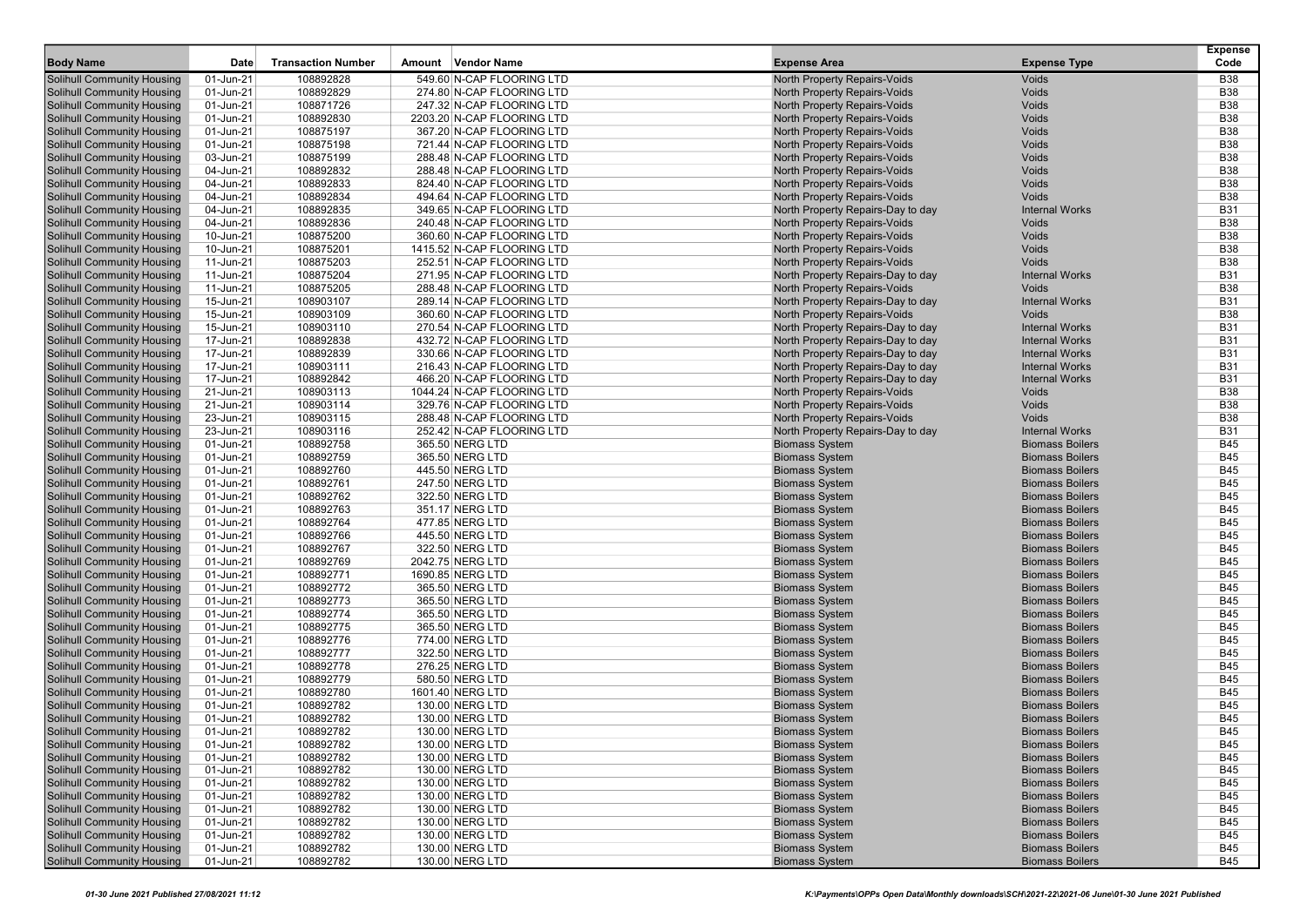|                                   |           |                           |                                                |                                            |                                | <b>Expense</b>  |
|-----------------------------------|-----------|---------------------------|------------------------------------------------|--------------------------------------------|--------------------------------|-----------------|
| <b>Body Name</b>                  | Date      | <b>Transaction Number</b> | Amount Vendor Name                             | <b>Expense Area</b>                        | <b>Expense Type</b>            | Code            |
| <b>Solihull Community Housing</b> | 01-Jun-21 | 108892783                 | 1171.20 NERG LTD                               | <b>Biomass System</b>                      | <b>Biomass Boilers</b>         | <b>B45</b>      |
| <b>Solihull Community Housing</b> | 01-Jun-21 | 108892784                 | 2513.20 NERG LTD                               | <b>Biomass System</b>                      | <b>Biomass Boilers</b>         | <b>B45</b>      |
| <b>Solihull Community Housing</b> | 01-Jun-21 | 108892785                 | 1756.80 NERG LTD                               | <b>Biomass System</b>                      | <b>Biomass Boilers</b>         | <b>B45</b>      |
| <b>Solihull Community Housing</b> | 01-Jun-21 | 108892786                 | 1903.20 NERG LTD                               | <b>Biomass System</b>                      | <b>Biomass Boilers</b>         | <b>B45</b>      |
| <b>Solihull Community Housing</b> | 01-Jun-21 | 108892787                 | 2498.56 NERG LTD                               | <b>Biomass System</b>                      | <b>Biomass Boilers</b>         | <b>B45</b>      |
| <b>Solihull Community Housing</b> | 01-Jun-21 | 108892788                 | 1908.08 NERG LTD                               | <b>Biomass System</b>                      | <b>Biomass Boilers</b>         | <b>B45</b>      |
| <b>Solihull Community Housing</b> | 01-Jun-21 | 108892789                 | 1366.40 NERG LTD                               | <b>Biomass System</b>                      | <b>Biomass Boilers</b>         | <b>B45</b>      |
| <b>Solihull Community Housing</b> | 01-Jun-21 | 108892790                 | 3020.72 NERG LTD                               | <b>Biomass System</b>                      | <b>Biomass Boilers</b>         | <b>B45</b>      |
| <b>Solihull Community Housing</b> | 01-Jun-21 | 108892791                 | 1466.44 NERG LTD                               | <b>Biomass System</b>                      | <b>Biomass Boilers</b>         | <b>B45</b>      |
| <b>Solihull Community Housing</b> | 01-Jun-21 | 108892792                 | 2227.72 NERG LTD                               | <b>Biomass System</b>                      | <b>Biomass Boilers</b>         | <b>B45</b>      |
| <b>Solihull Community Housing</b> | 01-Jun-21 | 108892793                 | 1468.88 NERG LTD                               | <b>Biomass System</b>                      | <b>Biomass Boilers</b>         | <b>B45</b>      |
| <b>Solihull Community Housing</b> | 01-Jun-21 | 108892794                 | 2630.32 NERG LTD                               | <b>Biomass System</b>                      | <b>Biomass Boilers</b>         | <b>B45</b>      |
| <b>Solihull Community Housing</b> | 01-Jun-21 | 108892795                 | 1098.00 NERG LTD                               | <b>Biomass System</b>                      | <b>Biomass Boilers</b>         | <b>B45</b>      |
| <b>Solihull Community Housing</b> | 01-Jun-21 | 108892796                 | 130.00 NERG LTD                                | <b>Biomass System</b>                      | <b>Biomass Boilers</b>         | <b>B45</b>      |
| <b>Solihull Community Housing</b> | 01-Jun-21 | 108892796                 | 130.00 NERG LTD                                | <b>Biomass System</b>                      | <b>Biomass Boilers</b>         | <b>B45</b>      |
| <b>Solihull Community Housing</b> | 01-Jun-21 | 108892796                 | 130.00 NERG LTD                                | <b>Biomass System</b>                      | <b>Biomass Boilers</b>         | <b>B45</b>      |
| <b>Solihull Community Housing</b> | 01-Jun-21 | 108892796                 | 130.00 NERG LTD                                | <b>Biomass System</b>                      | <b>Biomass Boilers</b>         | <b>B45</b>      |
| <b>Solihull Community Housing</b> | 01-Jun-21 | 108892796                 | 130.00 NERG LTD                                | <b>Biomass System</b>                      | <b>Biomass Boilers</b>         | <b>B45</b>      |
| <b>Solihull Community Housing</b> | 01-Jun-21 | 108892796                 | 130.00 NERG LTD                                | <b>Biomass System</b>                      | <b>Biomass Boilers</b>         | <b>B45</b>      |
| <b>Solihull Community Housing</b> | 01-Jun-21 | 108892796                 | 130.00 NERG LTD                                | <b>Biomass System</b>                      | <b>Biomass Boilers</b>         | <b>B45</b>      |
| <b>Solihull Community Housing</b> | 01-Jun-21 | 108892796                 | 130.00 NERG LTD                                | <b>Biomass System</b>                      | <b>Biomass Boilers</b>         | <b>B45</b>      |
| <b>Solihull Community Housing</b> | 01-Jun-21 | 108892796                 | 130.00 NERG LTD                                | <b>Biomass System</b>                      | <b>Biomass Boilers</b>         | <b>B45</b>      |
| <b>Solihull Community Housing</b> | 01-Jun-21 | 108892796                 | 130.00 NERG LTD                                | <b>Biomass System</b>                      | <b>Biomass Boilers</b>         | <b>B45</b>      |
| <b>Solihull Community Housing</b> | 01-Jun-21 | 108892796                 | 130.00 NERG LTD                                | <b>Biomass System</b>                      | <b>Biomass Boilers</b>         | <b>B45</b>      |
| <b>Solihull Community Housing</b> | 01-Jun-21 | 108892796                 | 130.00 NERG LTD                                | <b>Biomass System</b>                      | <b>Biomass Boilers</b>         | <b>B45</b>      |
| <b>Solihull Community Housing</b> | 01-Jun-21 | 108892796                 | 130.00 NERG LTD                                | <b>Biomass System</b>                      | <b>Biomass Boilers</b>         | <b>B45</b>      |
| <b>Solihull Community Housing</b> | 01-Jun-21 | 108892797                 | 3723.44 NERG LTD                               | <b>Biomass System</b>                      | <b>Biomass Boilers</b>         | <b>B45</b>      |
| <b>Solihull Community Housing</b> | 01-Jun-21 | 108892798                 | 1420.08 NERG LTD                               | <b>Biomass System</b>                      | <b>Biomass Boilers</b>         | <b>B45</b>      |
| <b>Solihull Community Housing</b> | 01-Jun-21 | 108892799                 | 2013.00 NERG LTD                               | <b>Biomass System</b>                      | <b>Biomass Boilers</b>         | <b>B45</b>      |
| <b>Solihull Community Housing</b> | 01-Jun-21 | 108892800                 | 2552.24 NERG LTD                               | <b>Biomass System</b>                      | <b>Biomass Boilers</b>         | <b>B45</b>      |
| <b>Solihull Community Housing</b> | 01-Jun-21 | 108892801                 | 1947.12 NERG LTD                               | <b>Biomass System</b>                      | <b>Biomass Boilers</b>         | <b>B45</b>      |
| <b>Solihull Community Housing</b> | 21-Jun-21 | 108901337                 | 293.44 NICHOLLS & CLARKE BUILDING PRODUCTS LTD | Stores-Stores and delivery                 | <b>Stocks</b>                  | R <sub>10</sub> |
| <b>Solihull Community Housing</b> | 21-Jun-21 | 108891051                 | 2000.00 NICHOLSON JONES SUTTON SOLICITORS LTD  | North Property Repairs-Day to day          | <b>Complaints Compensation</b> | D97             |
| <b>Solihull Community Housing</b> | 23-Jun-21 | 108896638                 | 476.16 NIYAA PEOPLE                            | <b>Mechanical &amp; Electrical</b>         | <b>Agency Staff</b>            | A60             |
| <b>Solihull Community Housing</b> | 23-Jun-21 | 108896636                 | 535.68 NIYAA PEOPLE                            | <b>Mechanical &amp; Electrical</b>         | <b>Agency Staff</b>            | A60             |
| <b>Solihull Community Housing</b> | 24-Jun-21 | 108898732                 | 606.90 NIYAA PEOPLE                            | North Property Repairs-Day to day          | Pay: APT & C                   | A10             |
| <b>Solihull Community Housing</b> | 23-Jun-21 | 108896632                 | 550.56 NIYAA PEOPLE                            | <b>Mechanical &amp; Electrical</b>         | <b>Agency Staff</b>            | A60             |
| <b>Solihull Community Housing</b> | 23-Jun-21 | 108896631                 | 550.56 NIYAA PEOPLE                            | <b>Mechanical &amp; Electrical</b>         | <b>Agency Staff</b>            | A60             |
| <b>Solihull Community Housing</b> | 08-Jun-21 | 108865507                 | 1199.52 NIYAA PEOPLE                           | Development Team / M & E                   | Other Income                   | 190             |
| <b>Solihull Community Housing</b> | 23-Jun-21 | 108896633                 | 550.56 NIYAA PEOPLE                            | <b>Mechanical &amp; Electrical</b>         | <b>Agency Staff</b>            | A60             |
| <b>Solihull Community Housing</b> | 23-Jun-21 | 108896629                 | 550.56 NIYAA PEOPLE                            | <b>Mechanical &amp; Electrical</b>         | <b>Agency Staff</b>            | A60             |
| <b>Solihull Community Housing</b> | 09-Jun-21 | 108869640                 | 2530.00 NIYAA PEOPLE                           | <b>IT Strategy</b>                         | ICT Services & Consultancy     | D38             |
| <b>Solihull Community Housing</b> | 09-Jun-21 | 108869684                 | 485.28 NIYAA PEOPLE                            | Anti Graffiti Team                         | <b>Agency Staff</b>            | A60             |
| <b>Solihull Community Housing</b> | 11-Jun-21 | 108875190                 | 759.00 NIYAA PEOPLE                            | Home Improvement Agency                    | <b>Agency Staff</b>            | A60             |
| <b>Solihull Community Housing</b> | 14-Jun-21 | 108880466                 | 738.89 NIYAA PEOPLE                            | North Property Repairs-Day to day          | <b>Agency Staff</b>            | A60             |
| <b>Solihull Community Housing</b> | 14-Jun-21 | 108880465                 | 738.89 NIYAA PEOPLE                            | North Property Repairs-Day to day          | <b>Agency Staff</b>            | A60             |
| <b>Solihull Community Housing</b> | 09-Jun-21 | 108869660                 | 416.50 NIYAA PEOPLE                            | <b>Capital Programmes</b>                  | Pay: APT & C                   | A10             |
| <b>Solihull Community Housing</b> | 14-Jun-21 | 108880473                 | 800.68 NIYAA PEOPLE                            | North Property Repairs-Day to day          | <b>Agency Staff</b>            | A60             |
| <b>Solihull Community Housing</b> | 14-Jun-21 | 108880474                 | 738.89 NIYAA PEOPLE                            | North Property Repairs-Day to day          | <b>Agency Staff</b>            | A60             |
| <b>Solihull Community Housing</b> | 14-Jun-21 | 108880467                 | 739.26 NIYAA PEOPLE                            | North Property Repairs-Day to day          | <b>Agency Staff</b>            | A60             |
| <b>Solihull Community Housing</b> | 14-Jun-21 | 108880468                 | 848.54 NIYAA PEOPLE                            | North Property Repairs-Day to day          | <b>Agency Staff</b>            | A60             |
| <b>Solihull Community Housing</b> | 14-Jun-21 | 108880468                 | -424.27 NIYAA PEOPLE                           | North Property Repairs-Day to day          | <b>Agency Staff</b>            | A60             |
| <b>Solihull Community Housing</b> | 23-Jun-21 | 108896623                 | 550.56 NIYAA PEOPLE                            | <b>Mechanical &amp; Electrical</b>         | <b>Agency Staff</b>            | A60             |
| <b>Solihull Community Housing</b> | 14-Jun-21 | 108880469                 | 688.94 NIYAA PEOPLE                            | North Property Repairs-Day to day          | <b>Agency Staff</b>            | A60             |
| <b>Solihull Community Housing</b> | 23-Jun-21 | 108896619                 | 187.24 NIYAA PEOPLE                            | <b>Mechanical &amp; Electrical</b>         | <b>Agency Staff</b>            | A60             |
| <b>Solihull Community Housing</b> | 23-Jun-21 | 108896619                 | 363.32 NIYAA PEOPLE                            | <b>Mechanical &amp; Electrical</b>         | <b>Agency Staff</b>            | A60             |
| <b>Solihull Community Housing</b> | 03-Jun-21 | 108854464                 | 687.82 NIYAA PEOPLE                            | North Property Repairs-Day to day          | Pay: APT & C                   | A10             |
| <b>Solihull Community Housing</b> | 02-Jun-21 | 108853432                 | 1100.75 NIYAA PEOPLE                           | <b>Capital Programmes</b>                  | <b>Agency Staff</b>            | A60             |
| <b>Solihull Community Housing</b> | 02-Jun-21 | 108853518                 | 521.40 NIYAA PEOPLE                            | Business Support - MST Back Office Support | <b>Agency Staff</b>            | A60             |
| <b>Solihull Community Housing</b> | 03-Jun-21 | 108854465                 | 623.93 NIYAA PEOPLE                            | North Property Repairs-Day to day          | <b>Agency Staff</b>            | A60             |
| <b>Solihull Community Housing</b> | 03-Jun-21 | 108854470                 | 739.26 NIYAA PEOPLE                            | North Property Repairs-Day to day          | <b>Agency Staff</b>            | A60             |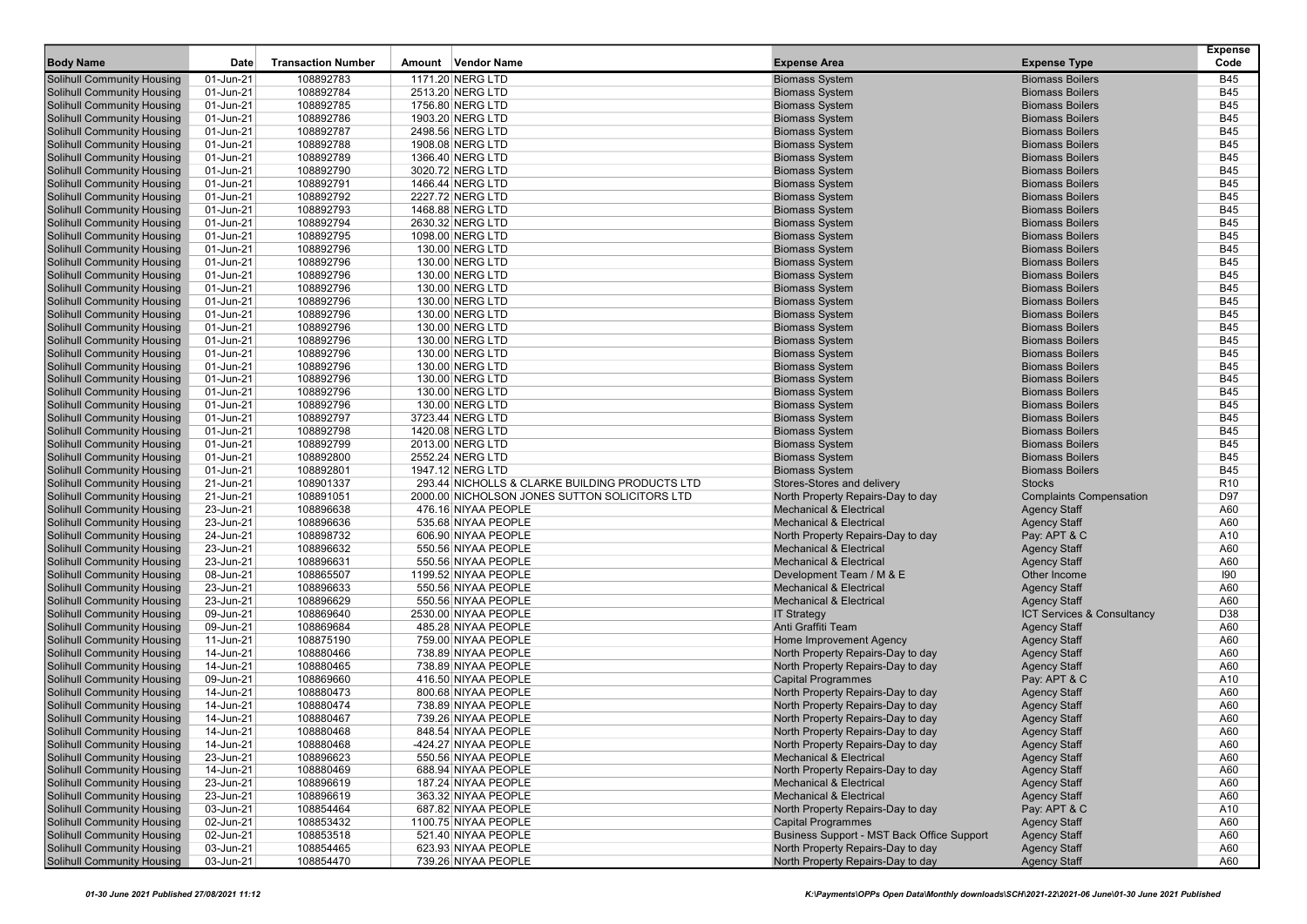| <b>Body Name</b>                                                       | Date                   | <b>Transaction Number</b> | Amount Vendor Name                          | <b>Expense Area</b>                                                    | <b>Expense Type</b>                        | <b>Expense</b><br>Code |
|------------------------------------------------------------------------|------------------------|---------------------------|---------------------------------------------|------------------------------------------------------------------------|--------------------------------------------|------------------------|
| <b>Solihull Community Housing</b>                                      | 03-Jun-21              | 108854467                 | 738.89 NIYAA PEOPLE                         | North Property Repairs-Day to day                                      | <b>Agency Staff</b>                        | A60                    |
| <b>Solihull Community Housing</b>                                      | 25-Jun-21              | 108901289                 | 608.65 NIYAA PEOPLE                         | Anti Graffiti Team                                                     | <b>Agency Staff</b>                        | A60                    |
| <b>Solihull Community Housing</b>                                      | 24-Jun-21              | 108898728                 | 1071.00 NIYAA PEOPLE                        | <b>Capital Programmes</b>                                              | Pay: APT & C                               | A10                    |
| <b>Solihull Community Housing</b>                                      | 03-Jun-21              | 108854468                 | 826.21 NIYAA PEOPLE                         | North Property Repairs-Day to day                                      | <b>Agency Staff</b>                        | A60                    |
| <b>Solihull Community Housing</b>                                      | 02-Jun-21              | 108853433                 | 3162.50 NIYAA PEOPLE                        | <b>IT Strategy</b>                                                     | ICT Services & Consultancy                 | D38                    |
| <b>Solihull Community Housing</b>                                      | 03-Jun-21              | 108854469                 | 800.68 NIYAA PEOPLE                         | North Property Repairs-Day to day                                      | <b>Agency Staff</b>                        | A60                    |
| <b>Solihull Community Housing</b>                                      | 23-Jun-21              | 108896655                 | 550.56 NIYAA PEOPLE                         | <b>Mechanical &amp; Electrical</b>                                     | <b>Agency Staff</b>                        | A60                    |
| <b>Solihull Community Housing</b>                                      | 21-Jun-21              | 108890482                 | 470.46 NIYAA PEOPLE                         | <b>Retro fitting Sprinklers</b>                                        | <b>Agency Staff</b>                        | A60                    |
| <b>Solihull Community Housing</b>                                      | 21-Jun-21              | 108890482                 | 702.88 NIYAA PEOPLE                         | <b>Retro fitting Sprinklers</b>                                        | <b>Agency Staff</b>                        | A60                    |
| <b>Solihull Community Housing</b>                                      | 08-Jun-21              | 108864318                 | 1188.81 NIYAA PEOPLE                        | Development Team / M & E                                               | Other Income                               | 190                    |
| <b>Solihull Community Housing</b>                                      | 02-Jun-21              | 108853524                 | 936.10 NIYAA PEOPLE                         | Home Improvement Agency                                                | <b>Agency Staff</b>                        | A60                    |
| <b>Solihull Community Housing</b>                                      | 03-Jun-21              | 108854466                 | 738.89 NIYAA PEOPLE                         | North Property Repairs-Day to day                                      | <b>Agency Staff</b>                        | A60                    |
| <b>Solihull Community Housing</b>                                      | 18-Jun-21              | 108889154                 | 658.44 NIYAA PEOPLE                         | North Property Repairs-Day to day                                      | <b>Agency Staff</b>                        | A60                    |
| <b>Solihull Community Housing</b>                                      | 08-Jun-21              | 108865509                 | 1035.30 NIYAA PEOPLE                        | <b>Retro fitting Sprinklers</b>                                        | <b>Agency Staff</b>                        | A60                    |
| <b>Solihull Community Housing</b>                                      | 11-Jun-21              | 108875716                 | 812.18 NIYAA PEOPLE                         | <b>MST Management</b>                                                  | <b>Agency Staff</b>                        | A60                    |
| <b>Solihull Community Housing</b>                                      | 09-Jun-21              | 108867483                 | 589.41 NIYAA PEOPLE                         | North Property Repairs-Day to day                                      | <b>Agency Staff</b>                        | A60                    |
| <b>Solihull Community Housing</b>                                      | 11-Jun-21              | 108875714                 | 1195.95 NIYAA PEOPLE                        | North Property Repairs-Day to day                                      | Pay: APT & C                               | A10                    |
| <b>Solihull Community Housing</b>                                      | 09-Jun-21              | 108867488                 | 589.12 NIYAA PEOPLE                         | North Property Repairs-Day to day                                      | <b>Agency Staff</b>                        | A60                    |
| <b>Solihull Community Housing</b>                                      | 09-Jun-21              | 108867484                 | 658.44 NIYAA PEOPLE                         | North Property Repairs-Day to day                                      | <b>Agency Staff</b>                        | A60                    |
| <b>Solihull Community Housing</b>                                      | 08-Jun-21              | 108864442                 | 2530.00 NIYAA PEOPLE                        | <b>IT Strategy</b>                                                     | ICT Services & Consultancy                 | D38                    |
| <b>Solihull Community Housing</b>                                      | 09-Jun-21              | 108867489                 | 589.12 NIYAA PEOPLE                         | North Property Repairs-Day to day                                      | <b>Agency Staff</b>                        | A60                    |
| <b>Solihull Community Housing</b>                                      | 09-Jun-21              | 108867482                 | 486.90 NIYAA PEOPLE                         | North Property Repairs-Day to day                                      | <b>Agency Staff</b>                        | A60                    |
| <b>Solihull Community Housing</b>                                      | 08-Jun-21              | 108864799                 | 862.75 NIYAA PEOPLE                         | Home Improvement Agency                                                | <b>Agency Staff</b>                        | A60                    |
| <b>Solihull Community Housing</b>                                      | 09-Jun-21              | 108867487                 | 708.98 NIYAA PEOPLE                         | North Property Repairs-Day to day                                      | <b>Agency Staff</b>                        | A60                    |
| <b>Solihull Community Housing</b>                                      | 08-Jun-21              | 108864800                 | 759.00 NIYAA PEOPLE                         | Home Improvement Agency                                                | <b>Agency Staff</b>                        | A60                    |
| <b>Solihull Community Housing</b>                                      | 08-Jun-21              | 108865505                 | 988.00 NIYAA PEOPLE                         | Development Team / M & E                                               | Other Income                               | 190                    |
| <b>Solihull Community Housing</b>                                      | 09-Jun-21              | 108867490                 | 623.93 NIYAA PEOPLE                         | North Property Repairs-Day to day                                      | <b>Agency Staff</b>                        | A60                    |
| <b>Solihull Community Housing</b>                                      | 08-Jun-21              | 108865510                 | 521.40 NIYAA PEOPLE                         | Business Support - MST Back Office Support                             | <b>Agency Staff</b>                        | A60                    |
| <b>Solihull Community Housing</b>                                      | 18-Jun-21              | 108889890                 | 550.56 NIYAA PEOPLE                         | <b>Mechanical &amp; Electrical</b>                                     | <b>Agency Staff</b>                        | A60                    |
| <b>Solihull Community Housing</b>                                      | 09-Jun-21              | 108867486                 | 549.29 NIYAA PEOPLE                         | North Property Repairs-Day to day                                      | <b>Agency Staff</b>                        | A60                    |
| <b>Solihull Community Housing</b>                                      | 09-Jun-21              | 108869639                 | 1756.17 NIYAA PEOPLE                        | <b>Retro fitting Sprinklers</b>                                        | <b>Agency Staff</b>                        | A60                    |
| <b>Solihull Community Housing</b>                                      | 09-Jun-21              | 108869636                 | 1467.18 NIYAA PEOPLE                        | <b>Retro fitting Sprinklers</b>                                        | <b>Agency Staff</b>                        | A60                    |
| <b>Solihull Community Housing</b>                                      | 09-Jun-21              | 108866478                 | 501.73 NIYAA PEOPLE                         | Anti Graffiti Team                                                     | <b>Agency Staff</b>                        | A60                    |
| <b>Solihull Community Housing</b>                                      | 17-Jun-21              | 108887653                 | 758.63 NIYAA PEOPLE                         | North Property Repairs-Day to day                                      | Pay: APT & C                               | A10                    |
| <b>Solihull Community Housing</b>                                      | 17-Jun-21              | 108887652                 | 821.10 NIYAA PEOPLE                         | <b>MST Management</b>                                                  | <b>Agency Staff</b>                        | A60                    |
| <b>Solihull Community Housing</b>                                      | 15-Jun-21              | 108882264                 | 1035.30 NIYAA PEOPLE                        | <b>Retro fitting Sprinklers</b>                                        | <b>Agency Staff</b>                        | A60                    |
| <b>Solihull Community Housing</b>                                      | 18-Jun-21              | 108889144                 | 782.55 NIYAA PEOPLE                         | North Property Repairs-Day to day                                      | <b>Agency Staff</b>                        | A60                    |
| <b>Solihull Community Housing</b>                                      | 18-Jun-21              | 108889385                 | 688.94 NIYAA PEOPLE                         | North Property Repairs-Day to day                                      | <b>Agency Staff</b>                        | A60                    |
| <b>Solihull Community Housing</b>                                      | 17-Jun-21              | 108887651                 | 1469.65 NIYAA PEOPLE                        | North Property Repairs-Day to day                                      | Pay: APT & C                               | A10                    |
| <b>Solihull Community Housing</b>                                      | 15-Jun-21              | 108882262                 | 643.06 NIYAA PEOPLE                         | Business Support - MST Back Office Support                             | <b>Agency Staff</b>                        | A60                    |
| <b>Solihull Community Housing</b>                                      | 18-Jun-21              | 108889395                 | 825.84 NIYAA PEOPLE                         | North Property Repairs-Day to day                                      | <b>Agency Staff</b>                        | A60                    |
| <b>Solihull Community Housing</b>                                      | 21-Jun-21              | 108890468                 | 3162.50 NIYAA PEOPLE                        | <b>IT Strategy</b><br>North Property Repairs-Day to day                | ICT Services & Consultancy                 | D38                    |
| <b>Solihull Community Housing</b>                                      | 18-Jun-21              | 108889388                 | 800.68 NIYAA PEOPLE                         |                                                                        | <b>Agency Staff</b>                        | A60                    |
| <b>Solihull Community Housing</b><br><b>Solihull Community Housing</b> | 15-Jun-21              | 108881892<br>108889382    | 1100.75 NIYAA PEOPLE<br>738.89 NIYAA PEOPLE | Home Improvement Agency                                                | <b>Agency Staff</b>                        | A60<br>A60             |
| <b>Solihull Community Housing</b>                                      | 18-Jun-21              | 108889383                 |                                             | North Property Repairs-Day to day                                      | <b>Agency Staff</b>                        | A60                    |
| <b>Solihull Community Housing</b>                                      | 18-Jun-21<br>18-Jun-21 | 108889393                 | 738.89 NIYAA PEOPLE<br>739.26 NIYAA PEOPLE  | North Property Repairs-Day to day<br>North Property Repairs-Day to day | <b>Agency Staff</b>                        | A60                    |
| <b>Solihull Community Housing</b>                                      | 17-Jun-21              | 108888207                 | 1202.20 NIYAA PEOPLE                        | Development Team / M & E                                               | <b>Agency Staff</b>                        | A60                    |
| <b>Solihull Community Housing</b>                                      | 15-Jun-21              | 108881891                 | 936.10 NIYAA PEOPLE                         | Home Improvement Agency                                                | <b>Agency Staff</b><br><b>Agency Staff</b> | A60                    |
| <b>Solihull Community Housing</b>                                      | 18-Jun-21              | 108889391                 | 586.16 NIYAA PEOPLE                         | North Property Repairs-Day to day                                      | <b>Agency Staff</b>                        | A60                    |
| <b>Solihull Community Housing</b>                                      | 22-Jun-21              | 108892864                 | 1035.30 NIYAA PEOPLE                        | <b>Retro fitting Sprinklers</b>                                        | <b>Agency Staff</b>                        | A60                    |
| <b>Solihull Community Housing</b>                                      | 22-Jun-21              | 108892862                 | 1778.40 NIYAA PEOPLE                        | Retro fitting Sprinklers                                               | <b>Agency Staff</b>                        | A60                    |
| <b>Solihull Community Housing</b>                                      | 22-Jun-21              | 108892863                 | 1733.94 NIYAA PEOPLE                        | <b>Retro fitting Sprinklers</b>                                        | <b>Agency Staff</b>                        | A60                    |
| <b>Solihull Community Housing</b>                                      | 28-Jun-21              | 108902479                 | 830.03 NIYAA PEOPLE                         | <b>MST Management</b>                                                  | <b>Agency Staff</b>                        | A60                    |
| <b>Solihull Community Housing</b>                                      | 22-Jun-21              | 108893215                 | 936.10 NIYAA PEOPLE                         | Home Improvement Agency                                                | <b>Agency Staff</b>                        | A60                    |
| <b>Solihull Community Housing</b>                                      | 21-Jun-21              | 108891031                 | 3162.50 NIYAA PEOPLE                        | <b>IT Strategy</b>                                                     | ICT Services & Consultancy                 | D38                    |
| <b>Solihull Community Housing</b>                                      | 22-Jun-21              | 108893156                 | 643.06 NIYAA PEOPLE                         | Business Support - MST Back Office Support                             | <b>Agency Staff</b>                        | A60                    |
| <b>Solihull Community Housing</b>                                      | 22-Jun-21              | 108893199                 | 738.89 NIYAA PEOPLE                         | North Property Repairs-Day to day                                      | <b>Agency Staff</b>                        | A60                    |
| <b>Solihull Community Housing</b>                                      | 28-Jun-21              | 108902481                 | 758.63 NIYAA PEOPLE                         | North Property Repairs-Day to day                                      | Pay: APT & C                               | A10                    |
| <b>Solihull Community Housing</b>                                      | 22-Jun-21              | 108894313                 | 1071.00 NIYAA PEOPLE                        | Home Improvement Agency                                                | <b>Agency Staff</b>                        | A60                    |
| <b>Solihull Community Housing</b>                                      | 24-Jun-21              | 108898736                 | 1212.91 NIYAA PEOPLE                        | Development Team / M & E                                               | <b>Agency Staff</b>                        | A60                    |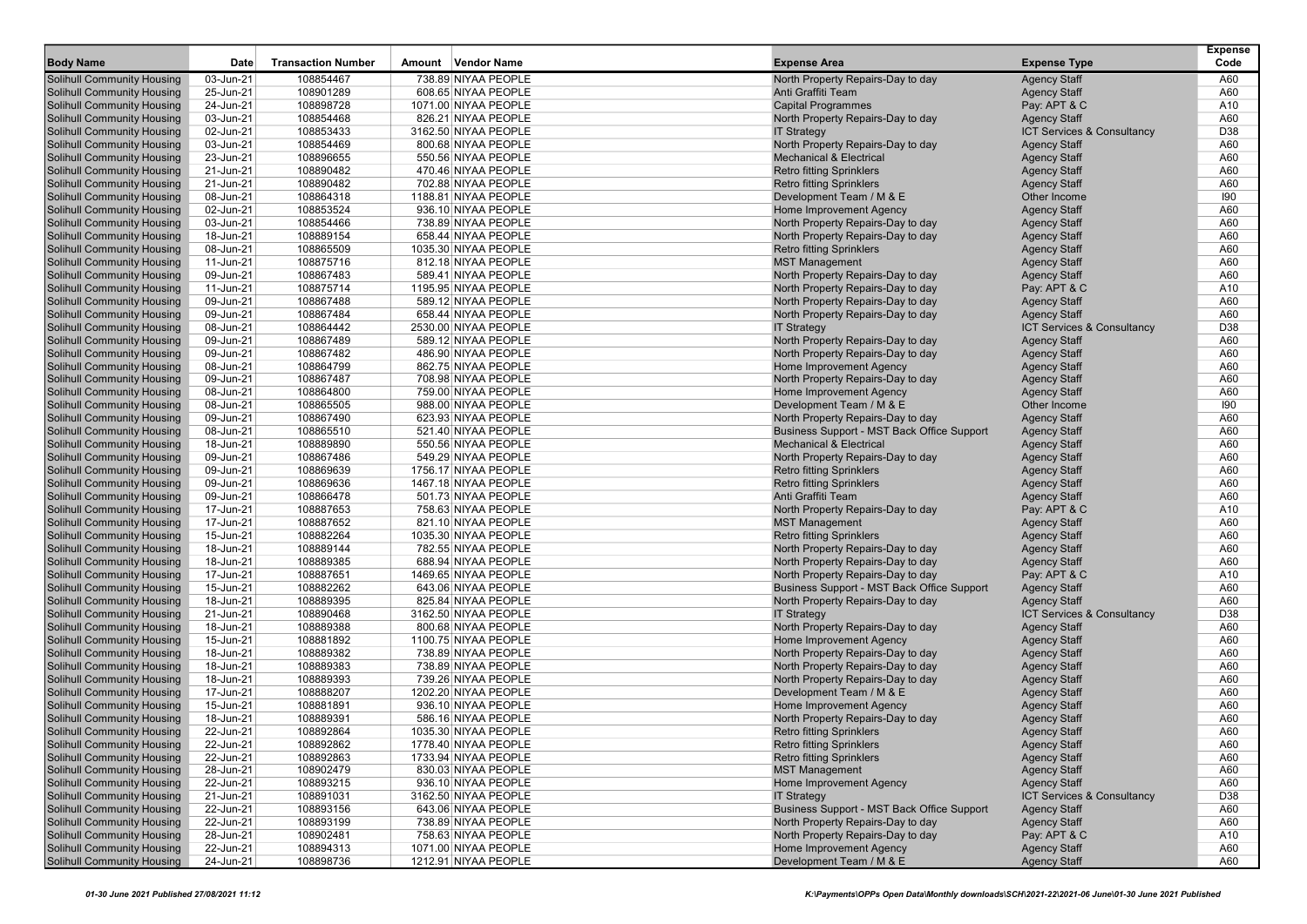| <b>Body Name</b>                                                       | Date                   | <b>Transaction Number</b> | Amount Vendor Name                                           | <b>Expense Area</b>                                                   | <b>Expense Type</b>                        | <b>Expense</b><br>Code   |
|------------------------------------------------------------------------|------------------------|---------------------------|--------------------------------------------------------------|-----------------------------------------------------------------------|--------------------------------------------|--------------------------|
|                                                                        |                        |                           |                                                              |                                                                       |                                            |                          |
| <b>Solihull Community Housing</b>                                      | 30-Jun-21              | 108910470                 | 1301.27 NIYAA PEOPLE                                         | Development Team / M & E                                              | <b>Agency Staff</b>                        | A60                      |
| <b>Solihull Community Housing</b><br><b>Solihull Community Housing</b> | 30-Jun-21<br>30-Jun-21 | 108908230<br>108908521    | 759.00 NIYAA PEOPLE<br>643.06 NIYAA PEOPLE                   | Home Improvement Agency<br>Business Support - MST Back Office Support | <b>Agency Staff</b><br><b>Agency Staff</b> | A60<br>A60               |
| <b>Solihull Community Housing</b>                                      | 30-Jun-21              | 108908523                 | 1173.34 NIYAA PEOPLE                                         | <b>Retro fitting Sprinklers</b>                                       | <b>Agency Staff</b>                        | A60                      |
| <b>Solihull Community Housing</b>                                      | 30-Jun-21              | 108908229                 | 1071.00 NIYAA PEOPLE                                         | <b>Capital Programmes</b>                                             | Pay: APT & C                               | A10                      |
| <b>Solihull Community Housing</b>                                      | 30-Jun-21              | 108909464                 | 605.36 NIYAA PEOPLE                                          | Anti Graffiti Team                                                    | <b>Agency Staff</b>                        | A60                      |
| <b>Solihull Community Housing</b>                                      | 08-Jun-21              | 108865126                 | 210.00 NOWMEDICAL                                            | Housing Aid & Homelessness                                            | <b>Tenant Medicals</b>                     | D63                      |
| <b>Solihull Community Housing</b>                                      | 02-Jun-21              | 108864031                 | 3274.44 OAKLEAF COMMERCIAL SERVICES LTD                      | Low Rise window Replacement                                           | <b>Contractor Payments</b>                 | <b>B70</b>               |
| <b>Solihull Community Housing</b>                                      | 02-Jun-21              | 108864032                 | 3635.75 OAKLEAF COMMERCIAL SERVICES LTD                      | Low Rise window Replacement                                           | <b>Contractor Payments</b>                 | <b>B70</b>               |
| <b>Solihull Community Housing</b>                                      | 02-Jun-21              | 108864033                 | 2787.99 OAKLEAF COMMERCIAL SERVICES LTD                      | Low Rise window Replacement                                           | <b>Contractor Payments</b>                 | <b>B70</b>               |
| <b>Solihull Community Housing</b>                                      | 02-Jun-21              | 108864034                 | 2787.99 OAKLEAF COMMERCIAL SERVICES LTD                      | Low Rise window Replacement                                           | <b>Contractor Payments</b>                 | <b>B70</b>               |
| <b>Solihull Community Housing</b>                                      | 02-Jun-21              | 108864035                 | 3096.84 OAKLEAF COMMERCIAL SERVICES LTD                      | Low Rise window Replacement                                           | <b>Contractor Payments</b>                 | <b>B70</b>               |
| <b>Solihull Community Housing</b>                                      | 02-Jun-21              | 108864036                 | 2787.99 OAKLEAF COMMERCIAL SERVICES LTD                      | Low Rise window Replacement                                           | <b>Contractor Payments</b>                 | <b>B70</b>               |
| <b>Solihull Community Housing</b>                                      | 02-Jun-21              | 108864037                 | 3274.44 OAKLEAF COMMERCIAL SERVICES LTD                      | Low Rise window Replacement                                           | <b>Contractor Payments</b>                 | <b>B70</b>               |
| <b>Solihull Community Housing</b>                                      | 02-Jun-21              | 108871388                 | 2787.99 OAKLEAF COMMERCIAL SERVICES LTD                      | Low Rise window Replacement                                           | <b>Contractor Payments</b>                 | <b>B70</b>               |
| <b>Solihull Community Housing</b>                                      | 02-Jun-21              | 108864038                 | 4286.30 OAKLEAF COMMERCIAL SERVICES LTD                      | Low Rise window Replacement                                           | <b>Contractor Payments</b>                 | <b>B70</b>               |
| <b>Solihull Community Housing</b>                                      | 02-Jun-21              | 108871389                 | 6159.11 OAKLEAF COMMERCIAL SERVICES LTD                      | Low Rise window Replacement                                           | <b>Contractor Payments</b>                 | <b>B70</b>               |
| <b>Solihull Community Housing</b>                                      | 02-Jun-21              | 108864039                 | 4560.05 OAKLEAF COMMERCIAL SERVICES LTD                      | Low Rise window Replacement                                           | <b>Contractor Payments</b>                 | <b>B70</b>               |
| <b>Solihull Community Housing</b>                                      | 04-Jun-21              | 108861475                 | 213.91 OASIS UK LTD                                          | <b>Endeavour House</b>                                                | <b>File Storage</b>                        | D <sub>26</sub>          |
| <b>Solihull Community Housing</b>                                      | 17-Jun-21              | 108887646                 | 13943.00 OMFAX SYSTEMS LTD                                   | <b>IT Services</b>                                                    | <b>ICT Software</b>                        | D31                      |
| <b>Solihull Community Housing</b>                                      | 11-Jun-21              | 108875206                 | 1800.00 OMFAX SYSTEMS LTD                                    | <b>IT Strategy</b>                                                    | <b>ICT General</b>                         | D30                      |
| <b>Solihull Community Housing</b>                                      | 01-Jun-21              | 108887829                 | 297.50 OPENVIEW SECURITY SOLUTIONS LTD                       | <b>Mechanical &amp; Electrical</b>                                    | <b>Rev Contractor Payments</b>             | <b>B71</b>               |
| <b>Solihull Community Housing</b>                                      | 01-Jun-21              | 108864030                 | 843.49 OPENVIEW SECURITY SOLUTIONS LTD                       | Ipswich House                                                         | <b>Other Premises Costs</b>                | <b>B90</b>               |
| <b>Solihull Community Housing</b>                                      | 01-Jun-21              | 108887841                 | 245.74 OPENVIEW SECURITY SOLUTIONS LTD                       | <b>Mechanical &amp; Electrical</b>                                    | <b>Rev Contractor Payments</b>             | <b>B71</b>               |
| <b>Solihull Community Housing</b>                                      | 01-Jun-21              | 108887915                 | 2380.89 OPENVIEW SECURITY SOLUTIONS LTD                      | <b>Mechanical &amp; Electrical</b>                                    | <b>Rev Contractor Payments</b>             | <b>B71</b>               |
| <b>Solihull Community Housing</b>                                      | 01-Jun-21              | 108898656                 | 2380.89 OPENVIEW SECURITY SOLUTIONS LTD                      | <b>Mechanical &amp; Electrical</b>                                    | <b>Rev Contractor Payments</b>             | <b>B71</b>               |
| <b>Solihull Community Housing</b>                                      | 01-Jun-21              | 108859446                 | 255.31 ORBIS PROTECT LIMITED                                 | <b>North Property Repairs-Voids</b>                                   | Voids                                      | <b>B38</b>               |
| <b>Solihull Community Housing</b>                                      | 01-Jun-21              | 108859448                 | 255.31 ORBIS PROTECT LIMITED                                 | <b>North Property Repairs-Voids</b>                                   | Voids                                      | <b>B38</b>               |
| <b>Solihull Community Housing</b>                                      | 01-Jun-21              | 108858392                 | 294.49 ORBIS PROTECT LIMITED                                 | <b>North Property Repairs-Voids</b>                                   | Voids                                      | <b>B38</b>               |
| <b>Solihull Community Housing</b>                                      | 01-Jun-21              | 108858395                 | 376.91 ORBIS PROTECT LIMITED                                 | North Property Repairs-Voids                                          | Voids                                      | <b>B38</b>               |
| <b>Solihull Community Housing</b>                                      | 01-Jun-21              | 108858396                 | 237.34 ORBIS PROTECT LIMITED                                 | <b>North Property Repairs-Voids</b>                                   | Voids                                      | <b>B38</b>               |
| <b>Solihull Community Housing</b>                                      | 01-Jun-21              | 108858398                 | 237.34 ORBIS PROTECT LIMITED                                 | North Property Repairs-Voids                                          | Voids                                      | <b>B38</b>               |
| <b>Solihull Community Housing</b>                                      | 01-Jun-21              | 108858400<br>108858412    | 282.28 ORBIS PROTECT LIMITED                                 | North Property Repairs-Voids                                          | Voids<br>Voids                             | <b>B38</b><br><b>B38</b> |
| <b>Solihull Community Housing</b><br><b>Solihull Community Housing</b> | 01-Jun-21<br>01-Jun-21 | 108858414                 | 283.16 ORBIS PROTECT LIMITED<br>255.31 ORBIS PROTECT LIMITED | <b>North Property Repairs-Voids</b><br>North Property Repairs-Voids   | Voids                                      | <b>B38</b>               |
| <b>Solihull Community Housing</b>                                      | 01-Jun-21              | 108858420                 | 309.22 ORBIS PROTECT LIMITED                                 | North Property Repairs-Voids                                          | Voids                                      | <b>B38</b>               |
| <b>Solihull Community Housing</b>                                      | 01-Jun-21              | 108858421                 | 291.25 ORBIS PROTECT LIMITED                                 | North Property Repairs-Voids                                          | Voids                                      | <b>B38</b>               |
| <b>Solihull Community Housing</b>                                      | 01-Jun-21              | 108858424                 | 273.28 ORBIS PROTECT LIMITED                                 | <b>North Property Repairs-Voids</b>                                   | Voids                                      | <b>B38</b>               |
| <b>Solihull Community Housing</b>                                      | 01-Jun-21              | 108858428                 | 295.76 ORBIS PROTECT LIMITED                                 | <b>North Property Repairs-Voids</b>                                   | Voids                                      | <b>B38</b>               |
| <b>Solihull Community Housing</b>                                      | 01-Jun-21              | 108858430                 | 269.55 ORBIS PROTECT LIMITED                                 | North Property Repairs-Voids                                          | Voids                                      | <b>B38</b>               |
| <b>Solihull Community Housing</b>                                      | 01-Jun-21              | 108858431                 | 255.31 ORBIS PROTECT LIMITED                                 | <b>North Property Repairs-Voids</b>                                   | Voids                                      | <b>B38</b>               |
| <b>Solihull Community Housing</b>                                      | 01-Jun-21              | 108858432                 | 2373.50 ORBIS PROTECT LIMITED                                | North Property Repairs-Day to day                                     | <b>External Structures</b>                 | <b>B33</b>               |
| <b>Solihull Community Housing</b>                                      | 01-Jun-21              | 108858437                 | 506.89 ORBIS PROTECT LIMITED                                 | North Property Repairs-Voids                                          | Voids                                      | <b>B38</b>               |
| <b>Solihull Community Housing</b>                                      | 01-Jun-21              | 108858438                 | 722.53 ORBIS PROTECT LIMITED                                 | <b>North Property Repairs-Voids</b>                                   | Voids                                      | <b>B38</b>               |
| <b>Solihull Community Housing</b>                                      | 01-Jun-21              | 108858439                 | 812.38 ORBIS PROTECT LIMITED                                 | North Property Repairs-Voids                                          | Voids                                      | <b>B38</b>               |
| <b>Solihull Community Housing</b>                                      | 01-Jun-21              | 108858440                 | 269.55 ORBIS PROTECT LIMITED                                 | North Property Repairs-Voids                                          | Voids                                      | <b>B38</b>               |
| <b>Solihull Community Housing</b>                                      | 01-Jun-21              | 108858441                 | 226.53 ORBIS PROTECT LIMITED                                 | North Property Repairs-Voids                                          | Voids                                      | <b>B38</b>               |
| <b>Solihull Community Housing</b>                                      | 01-Jun-21              | 108858444                 | 431.28 ORBIS PROTECT LIMITED                                 | North Property Repairs-Voids                                          | Voids                                      | <b>B38</b>               |
| <b>Solihull Community Housing</b>                                      | 01-Jun-21              | 108858445                 | 273.28 ORBIS PROTECT LIMITED                                 | North Property Repairs-Voids                                          | Voids                                      | <b>B38</b>               |
| <b>Solihull Community Housing</b>                                      | 01-Jun-21              | 108858448                 | 470.95 ORBIS PROTECT LIMITED                                 | <b>North Property Repairs-Voids</b>                                   | Voids                                      | <b>B38</b>               |
| <b>Solihull Community Housing</b>                                      | 01-Jun-21              | 108858451                 | 255.31 ORBIS PROTECT LIMITED                                 | North Property Repairs-Voids                                          | Voids                                      | <b>B38</b>               |
| <b>Solihull Community Housing</b>                                      | 01-Jun-21              | 108858455                 | 291.25 ORBIS PROTECT LIMITED                                 | North Property Repairs-Voids                                          | Voids                                      | <b>B38</b>               |
| <b>Solihull Community Housing</b>                                      | 01-Jun-21              | 108858456                 | 255.31 ORBIS PROTECT LIMITED                                 | North Property Repairs-Voids                                          | Voids                                      | <b>B38</b>               |
| <b>Solihull Community Housing</b>                                      | 01-Jun-21              | 108858457                 | 251.58 ORBIS PROTECT LIMITED                                 | North Property Repairs-Voids                                          | Voids                                      | <b>B38</b>               |
| <b>Solihull Community Housing</b>                                      | 01-Jun-21              | 108858458                 | 431.28 ORBIS PROTECT LIMITED                                 | North Property Repairs-Voids                                          | Voids                                      | <b>B38</b>               |
| <b>Solihull Community Housing</b>                                      | 01-Jun-21              | 108858459                 | 251.58 ORBIS PROTECT LIMITED                                 | North Property Repairs-Voids                                          | Voids                                      | <b>B38</b>               |
| <b>Solihull Community Housing</b>                                      | 01-Jun-21              | 108858461                 | 381.10 ORBIS PROTECT LIMITED                                 | North Property Repairs-Voids                                          | Voids                                      | <b>B38</b>               |
| <b>Solihull Community Housing</b>                                      | 01-Jun-21              | 108858463                 | 331.75 ORBIS PROTECT LIMITED                                 | North Property Repairs-Voids                                          | Voids                                      | <b>B38</b>               |
| <b>Solihull Community Housing</b>                                      | 01-Jun-21              | 108858465                 | 309.22 ORBIS PROTECT LIMITED                                 | North Property Repairs-Voids                                          | Voids                                      | <b>B38</b>               |
| <b>Solihull Community Housing</b>                                      | 01-Jun-21              | 108858466                 | 317.39 ORBIS PROTECT LIMITED                                 | North Property Repairs-Voids                                          | Voids                                      | <b>B38</b>               |
| <b>Solihull Community Housing</b>                                      | 01-Jun-21              | 108858467                 | 210.81 ORBIS PROTECT LIMITED                                 | North Property Repairs-Voids                                          | Voids                                      | <b>B38</b>               |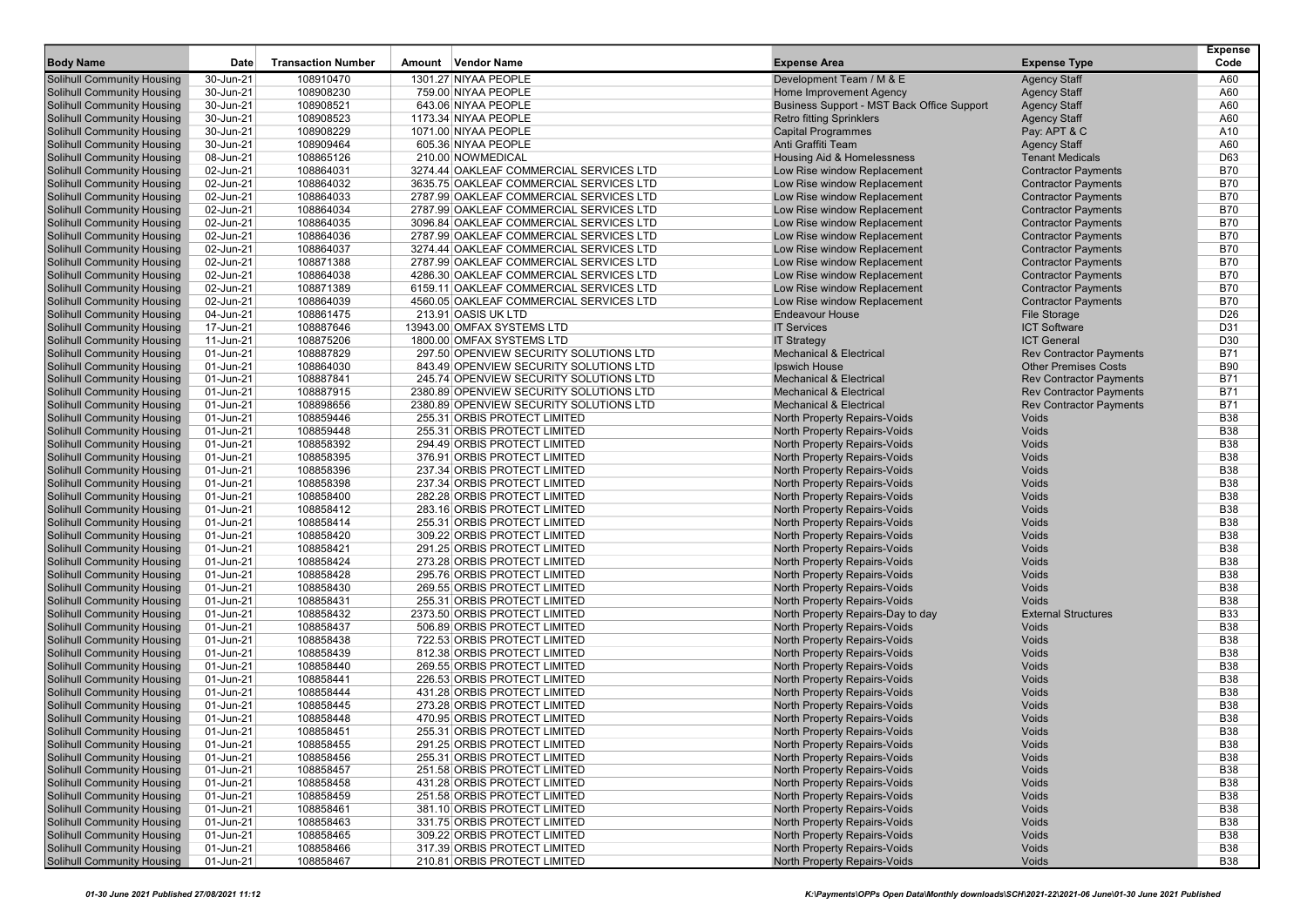| 381.10 ORBIS PROTECT LIMITED<br><b>Solihull Community Housing</b><br>01-Jun-21<br>108902998<br>North Property Repairs-Voids<br>Voids<br><b>B38</b><br>01-Jun-21<br><b>B38</b><br><b>Solihull Community Housing</b><br>108903004<br>363.13 ORBIS PROTECT LIMITED<br>North Property Repairs-Voids<br>Voids<br><b>Solihull Community Housing</b><br>01-Jun-21<br>108903014<br>399.07 ORBIS PROTECT LIMITED<br>North Property Repairs-Voids<br>Voids<br><b>B38</b><br>Voids<br><b>B38</b><br><b>Solihull Community Housing</b><br>01-Jun-21<br>108887919<br>435.01 ORBIS PROTECT LIMITED<br>North Property Repairs-Voids<br><b>B38</b><br><b>Solihull Community Housing</b><br>01-Jun-21<br>108903027<br>542.83 ORBIS PROTECT LIMITED<br>North Property Repairs-Voids<br>Voids<br><b>Solihull Community Housing</b><br>01-Jun-21<br>108903028<br>668.62 ORBIS PROTECT LIMITED<br>North Property Repairs-Voids<br>Voids<br><b>B38</b><br>108887921<br>Voids<br><b>B38</b><br><b>Solihull Community Housing</b><br>01-Jun-21<br>363.13 ORBIS PROTECT LIMITED<br>North Property Repairs-Voids<br><b>Solihull Community Housing</b><br>01-Jun-21<br>108887923<br>273.28 ORBIS PROTECT LIMITED<br>North Property Repairs-Voids<br>Voids<br><b>B38</b><br>108869665<br><b>B50</b><br><b>Solihull Community Housing</b><br>09-Jun-21<br>473.20 ORBIS PROTECT LIMITED<br>Ipswich House<br>Cleaning<br>108858471<br><b>B38</b><br><b>Solihull Community Housing</b><br>01-Jun-21<br>426.52 ORBIS PROTECT LIMITED<br>North Property Repairs-Voids<br>Voids<br><b>Solihull Community Housing</b><br>02-Jun-21<br>108853401<br>3660.00 ORBIS PROTECT LIMITED<br><b>Call Centre</b><br>Other Fees & Charges<br>D <sub>59</sub><br>108873650<br><b>Solihull Community Housing</b><br>04-Jun-21<br>7000.00 PACE PETROLEUM LTD<br>Stores-Stores and delivery<br><b>Stocks</b><br>R <sub>10</sub><br><b>Solihull Community Housing</b><br>22-Jun-21<br>108894936<br>895.00 PARTRIDGE HOMES<br><b>Syrian Family Properties</b><br>Rents<br><b>B22</b><br><b>Solihull Community Housing</b><br>30-Jun-21<br>108908517<br>2152.00 QUANTA TRAINING LTD<br>Training<br>A80<br>Training<br>108892813<br><b>B70</b><br><b>Solihull Community Housing</b><br>01-Jun-21<br>10460.19 R J HARTWELL LTD<br><b>Tarmac &amp; Resurfacing Works</b><br><b>Contractor Payments</b><br>108892814<br><b>Tarmac &amp; Resurfacing Works</b><br><b>B70</b><br><b>Solihull Community Housing</b><br>01-Jun-21<br>6193.47 R J HARTWELL LTD<br><b>Contractor Payments</b><br><b>B70</b><br>Solihull Community Housing<br>08-Jun-21<br>108892815<br>4997.38 R J HARTWELL LTD<br><b>Tarmac &amp; Resurfacing Works</b><br><b>Contractor Payments</b><br><b>Solihull Community Housing</b><br>01-Jun-21<br>108892816<br>9255.67 R J HARTWELL LTD<br><b>Tarmac &amp; Resurfacing Works</b><br><b>Contractor Payments</b><br><b>B70</b><br><b>Solihull Community Housing</b><br>01-Jun-21<br>108892817<br>7374.48 R J HARTWELL LTD<br><b>Tarmac &amp; Resurfacing Works</b><br><b>Contractor Payments</b><br><b>B70</b><br><b>B70</b><br><b>Solihull Community Housing</b><br>14-Jun-21<br>108892818<br>11245.76 R J HARTWELL LTD<br><b>Tarmac &amp; Resurfacing Works</b><br><b>Contractor Payments</b><br>108826878<br><b>B70</b><br><b>Solihull Community Housing</b><br>01-Jun-21<br>5343.44 R S MILLER ROOFING(WOLVERHAMPTON) LTD<br><b>Pitched Re-roofing</b><br><b>Contractor Payments</b><br><b>B70</b><br>Solihull Community Housing<br>01-Jun-21<br>108861490<br>5015.54 R S MILLER ROOFING(WOLVERHAMPTON) LTD<br><b>Pitched Re-roofing</b><br><b>Contractor Payments</b><br><b>Solihull Community Housing</b><br>01-Jun-21<br>108861490<br>4956.94 R S MILLER ROOFING(WOLVERHAMPTON) LTD<br><b>Pitched Re-roofing</b><br><b>Contractor Payments</b><br><b>B70</b><br><b>Solihull Community Housing</b><br>01-Jun-21<br>108861490<br>6031.48 R S MILLER ROOFING(WOLVERHAMPTON) LTD<br><b>Pitched Re-roofing</b><br><b>Contractor Payments</b><br><b>B70</b><br><b>B70</b><br><b>Solihull Community Housing</b><br>01-Jun-21<br>108861490<br>4535.98 R S MILLER ROOFING(WOLVERHAMPTON) LTD<br><b>Pitched Re-roofing</b><br><b>Contractor Payments</b><br>108861490<br><b>B70</b><br><b>Solihull Community Housing</b><br>01-Jun-21<br>4446.54 R S MILLER ROOFING(WOLVERHAMPTON) LTD<br><b>Pitched Re-roofing</b><br><b>Contractor Payments</b><br><b>B70</b><br><b>Solihull Community Housing</b><br>01-Jun-21<br>108861490<br><b>Pitched Re-roofing</b><br>4417.54 R S MILLER ROOFING(WOLVERHAMPTON) LTD<br><b>Contractor Payments</b><br><b>Solihull Community Housing</b><br>07-Jun-21<br>108862466<br>North Property Repairs-Day to day<br><b>Materials</b><br>D <sub>13</sub><br>325.50 RAPIDE COMMUNICATION LIMITED<br><b>Solihull Community Housing</b><br>21-Jun-21<br>108890485<br>250.00 RAPIDE COMMUNICATION LIMITED<br>North Property Repairs-Day to day<br><b>Materials</b><br>D <sub>13</sub><br><b>B22</b><br><b>Solihull Community Housing</b><br>24-Jun-21<br>108898735<br>3739.84 REDACTED PERSONAL INFORMATION<br>Private Sector Leasing<br>Rents<br>108894934<br><b>B22</b><br><b>Solihull Community Housing</b><br>22-Jun-21<br>2700.00 REDACTED PERSONAL INFORMATION<br><b>Syrian Family Properties</b><br>Rents<br>D63<br><b>Solihull Community Housing</b><br>02-Jun-21<br>108851469<br>998.87 REDACTED PERSONAL INFORMATION<br>Housing Aid & Homelessness<br><b>Tenant Medicals</b><br><b>Solihull Community Housing</b><br>23-Jun-21<br>108896650<br>4338.10 REDACTED PERSONAL INFORMATION<br><b>Private Sector Leasing</b><br>Rents<br><b>B22</b><br><b>B22</b><br><b>Solihull Community Housing</b><br>09-Jun-21<br>108869676<br>4038.84 REDACTED PERSONAL INFORMATION<br><b>Private Sector Leasing</b><br>Rents<br><b>B82</b><br><b>Solihull Community Housing</b><br>23-Jun-21<br>108896497<br>1000.00 REDACTED PERSONAL INFORMATION<br>New Build - Lakeside<br><b>Relocation Costs</b><br>108869682<br><b>B22</b><br><b>Solihull Community Housing</b><br>09-Jun-21<br>4338.10 REDACTED PERSONAL INFORMATION<br><b>Private Sector Leasing</b><br>Rents<br><b>B22</b><br><b>Solihull Community Housing</b><br>09-Jun-21<br>108869679<br>4038.84 REDACTED PERSONAL INFORMATION<br><b>Private Sector Leasing</b><br>Rents<br><b>B22</b><br><b>Solihull Community Housing</b><br>09-Jun-21<br>108869681<br>4038.84 REDACTED PERSONAL INFORMATION<br><b>Private Sector Leasing</b><br>Rents<br><b>B82</b><br><b>Solihull Community Housing</b><br>23-Jun-21<br>108896499<br>1000.00 REDACTED PERSONAL INFORMATION<br>New Build - Lakeside<br><b>Relocation Costs</b><br><b>B23</b><br><b>Solihull Community Housing</b><br>22-Jun-21<br>108894311<br>1400.00 REDWINGS LODGE<br>Housing Aid & Homelessness<br><b>B&amp;B Accommodation</b><br>108893198<br><b>B23</b><br><b>Solihull Community Housing</b><br>22-Jun-21<br>666.67 REDWINGS LODGE<br>Housing Aid & Homelessness<br><b>B&amp;B Accommodation</b><br><b>Solihull Community Housing</b><br>22-Jun-21<br>108894925<br>1166.69 REDWINGS LODGE<br>Housing Aid & Homelessness<br><b>B&amp;B Accommodation</b><br><b>B23</b><br><b>B23</b><br><b>Solihull Community Housing</b><br>22-Jun-21<br>108894925<br>399.98 REDWINGS LODGE<br>Housing Aid & Homelessness<br><b>B&amp;B Accommodation</b><br><b>B23</b><br><b>Solihull Community Housing</b><br>09-Jun-21<br>108869631<br>1400.00 REDWINGS LODGE<br>Housing Aid & Homelessness<br><b>B&amp;B Accommodation</b><br>108888101<br><b>B23</b><br><b>Solihull Community Housing</b><br>17-Jun-21<br>1400.00 REDWINGS LODGE<br>Housing Aid & Homelessness<br><b>B&amp;B Accommodation</b><br>108894312<br><b>B23</b><br><b>Solihull Community Housing</b><br>22-Jun-21<br>1400.00 REDWINGS LODGE<br>Housing Aid & Homelessness<br><b>B&amp;B Accommodation</b><br><b>Solihull Community Housing</b><br>30-Jun-21<br>108909469<br>1500.00 REDWINGS LODGE<br>Housing Aid & Homelessness<br><b>B&amp;B Accommodation</b><br><b>B23</b><br>108855466<br>351.23 REED<br><b>Call Centre</b><br><b>Solihull Community Housing</b><br>03-Jun-21<br><b>Agency Staff</b><br>A60<br><b>Solihull Community Housing</b><br>02-Jun-21<br>108851465<br>304.40 REED<br><b>Call Centre</b><br><b>Agency Staff</b><br>A60<br><b>Call Centre</b><br>A60<br><b>Solihull Community Housing</b><br>02-Jun-21<br>108851466<br>585.38 REED<br><b>Agency Staff</b><br>A60<br><b>Solihull Community Housing</b><br>02-Jun-21<br>108851467<br>468.30 REED<br><b>Call Centre</b><br><b>Agency Staff</b><br>Agency Staff<br>A60<br><b>Solihull Community Housing</b><br>07-Jun-21<br>108862735<br>302.05 REED<br>Call Centre<br><b>Solihull Community Housing</b><br>108862737<br>351.23 REED<br>Call Centre<br><b>Agency Staff</b><br>A60<br>07-Jun-21<br><b>Solihull Community Housing</b><br><b>Agency Staff</b><br>07-Jun-21<br>108862738<br>585.38 REED<br><b>Call Centre</b><br>A60<br><b>Solihull Community Housing</b><br>108881888<br>Call Centre<br><b>Agency Staff</b><br>15-Jun-21<br>304.40 REED<br>A60<br><b>Solihull Community Housing</b><br>108881889<br>Call Centre<br>15-Jun-21<br>468.30 REED<br><b>Agency Staff</b><br>A60<br><b>Solihull Community Housing</b><br><b>Agency Staff</b><br>15-Jun-21<br>108881890<br>351.23 REED<br>Call Centre<br>A60<br><b>Solihull Community Housing</b><br>22-Jun-21<br>108892876<br>226.35 REED<br><b>Call Centre</b><br><b>Agency Staff</b><br>A60<br><b>Solihull Community Housing</b><br>22-Jun-21<br>108892878<br>468.30 REED<br><b>Call Centre</b><br><b>Agency Staff</b><br>A60<br><b>Solihull Community Housing</b><br>108892880<br><b>Call Centre</b><br><b>Agency Staff</b><br>A60<br>22-Jun-21<br>585.38 REED<br>28-Jun-21 |                                   |      |                           |                    |                     |                     | <b>Expense</b> |
|-----------------------------------------------------------------------------------------------------------------------------------------------------------------------------------------------------------------------------------------------------------------------------------------------------------------------------------------------------------------------------------------------------------------------------------------------------------------------------------------------------------------------------------------------------------------------------------------------------------------------------------------------------------------------------------------------------------------------------------------------------------------------------------------------------------------------------------------------------------------------------------------------------------------------------------------------------------------------------------------------------------------------------------------------------------------------------------------------------------------------------------------------------------------------------------------------------------------------------------------------------------------------------------------------------------------------------------------------------------------------------------------------------------------------------------------------------------------------------------------------------------------------------------------------------------------------------------------------------------------------------------------------------------------------------------------------------------------------------------------------------------------------------------------------------------------------------------------------------------------------------------------------------------------------------------------------------------------------------------------------------------------------------------------------------------------------------------------------------------------------------------------------------------------------------------------------------------------------------------------------------------------------------------------------------------------------------------------------------------------------------------------------------------------------------------------------------------------------------------------------------------------------------------------------------------------------------------------------------------------------------------------------------------------------------------------------------------------------------------------------------------------------------------------------------------------------------------------------------------------------------------------------------------------------------------------------------------------------------------------------------------------------------------------------------------------------------------------------------------------------------------------------------------------------------------------------------------------------------------------------------------------------------------------------------------------------------------------------------------------------------------------------------------------------------------------------------------------------------------------------------------------------------------------------------------------------------------------------------------------------------------------------------------------------------------------------------------------------------------------------------------------------------------------------------------------------------------------------------------------------------------------------------------------------------------------------------------------------------------------------------------------------------------------------------------------------------------------------------------------------------------------------------------------------------------------------------------------------------------------------------------------------------------------------------------------------------------------------------------------------------------------------------------------------------------------------------------------------------------------------------------------------------------------------------------------------------------------------------------------------------------------------------------------------------------------------------------------------------------------------------------------------------------------------------------------------------------------------------------------------------------------------------------------------------------------------------------------------------------------------------------------------------------------------------------------------------------------------------------------------------------------------------------------------------------------------------------------------------------------------------------------------------------------------------------------------------------------------------------------------------------------------------------------------------------------------------------------------------------------------------------------------------------------------------------------------------------------------------------------------------------------------------------------------------------------------------------------------------------------------------------------------------------------------------------------------------------------------------------------------------------------------------------------------------------------------------------------------------------------------------------------------------------------------------------------------------------------------------------------------------------------------------------------------------------------------------------------------------------------------------------------------------------------------------------------------------------------------------------------------------------------------------------------------------------------------------------------------------------------------------------------------------------------------------------------------------------------------------------------------------------------------------------------------------------------------------------------------------------------------------------------------------------------------------------------------------------------------------------------------------------------------------------------------------------------------------------------------------------------------------------------------------------------------------------------------------------------------------------------------------------------------------------------------------------------------------------------------------------------------------------------------------------------------------------------------------------------------------------------------------------------------------------------------------------------------------------------------------------------------------------------------------------------------------------------------------------------------------------------------------------------------------------------------------------------------------------------------------------------------------------------------------------------------------------------------------------------------------------------------------------------------------------------------------------------------------------------------------------------------------------------------------------------------------------------------------------------------------------------------------------------------------------------------------------------------------------------------------------------------------------------------------------------------------------------------------------------------------------------------------------------------------------------------------------------------------------------------------------------------------------------------------------------------------------------------------------------------------------------------------------------------------------------------------------------------------------------------------------------------------------------------------------------------------------------------------------------------------------------------------------------------------------------------------------------------------------------------------------------------------------------------------------------------------------------------------------------------------------------------------------------------------------------------------------------------------------------------------------------------------------------------------------------------------------------------------------------------------------------------------------------------------------------------------------------------------------------------------------------------------------------------------------------------------------------------------------------------------------------------------------------------------------------------------------------------------------------------------------------------------------|-----------------------------------|------|---------------------------|--------------------|---------------------|---------------------|----------------|
|                                                                                                                                                                                                                                                                                                                                                                                                                                                                                                                                                                                                                                                                                                                                                                                                                                                                                                                                                                                                                                                                                                                                                                                                                                                                                                                                                                                                                                                                                                                                                                                                                                                                                                                                                                                                                                                                                                                                                                                                                                                                                                                                                                                                                                                                                                                                                                                                                                                                                                                                                                                                                                                                                                                                                                                                                                                                                                                                                                                                                                                                                                                                                                                                                                                                                                                                                                                                                                                                                                                                                                                                                                                                                                                                                                                                                                                                                                                                                                                                                                                                                                                                                                                                                                                                                                                                                                                                                                                                                                                                                                                                                                                                                                                                                                                                                                                                                                                                                                                                                                                                                                                                                                                                                                                                                                                                                                                                                                                                                                                                                                                                                                                                                                                                                                                                                                                                                                                                                                                                                                                                                                                                                                                                                                                                                                                                                                                                                                                                                                                                                                                                                                                                                                                                                                                                                                                                                                                                                                                                                                                                                                                                                                                                                                                                                                                                                                                                                                                                                                                                                                                                                                                                                                                                                                                                                                                                                                                                                                                                                                                                                                                                                                                                                                                                                                                                                                                                                                                                                                                                                                                                                                                                                                                                                                                                                                                                                                                                                                                                                                                                                                                                                                                                                                                                                                                                                                                                                                                                                                                                                                                                                                                                                                                                                           | <b>Body Name</b>                  | Date | <b>Transaction Number</b> | Amount Vendor Name | <b>Expense Area</b> | <b>Expense Type</b> | Code           |
|                                                                                                                                                                                                                                                                                                                                                                                                                                                                                                                                                                                                                                                                                                                                                                                                                                                                                                                                                                                                                                                                                                                                                                                                                                                                                                                                                                                                                                                                                                                                                                                                                                                                                                                                                                                                                                                                                                                                                                                                                                                                                                                                                                                                                                                                                                                                                                                                                                                                                                                                                                                                                                                                                                                                                                                                                                                                                                                                                                                                                                                                                                                                                                                                                                                                                                                                                                                                                                                                                                                                                                                                                                                                                                                                                                                                                                                                                                                                                                                                                                                                                                                                                                                                                                                                                                                                                                                                                                                                                                                                                                                                                                                                                                                                                                                                                                                                                                                                                                                                                                                                                                                                                                                                                                                                                                                                                                                                                                                                                                                                                                                                                                                                                                                                                                                                                                                                                                                                                                                                                                                                                                                                                                                                                                                                                                                                                                                                                                                                                                                                                                                                                                                                                                                                                                                                                                                                                                                                                                                                                                                                                                                                                                                                                                                                                                                                                                                                                                                                                                                                                                                                                                                                                                                                                                                                                                                                                                                                                                                                                                                                                                                                                                                                                                                                                                                                                                                                                                                                                                                                                                                                                                                                                                                                                                                                                                                                                                                                                                                                                                                                                                                                                                                                                                                                                                                                                                                                                                                                                                                                                                                                                                                                                                                                                           |                                   |      |                           |                    |                     |                     |                |
|                                                                                                                                                                                                                                                                                                                                                                                                                                                                                                                                                                                                                                                                                                                                                                                                                                                                                                                                                                                                                                                                                                                                                                                                                                                                                                                                                                                                                                                                                                                                                                                                                                                                                                                                                                                                                                                                                                                                                                                                                                                                                                                                                                                                                                                                                                                                                                                                                                                                                                                                                                                                                                                                                                                                                                                                                                                                                                                                                                                                                                                                                                                                                                                                                                                                                                                                                                                                                                                                                                                                                                                                                                                                                                                                                                                                                                                                                                                                                                                                                                                                                                                                                                                                                                                                                                                                                                                                                                                                                                                                                                                                                                                                                                                                                                                                                                                                                                                                                                                                                                                                                                                                                                                                                                                                                                                                                                                                                                                                                                                                                                                                                                                                                                                                                                                                                                                                                                                                                                                                                                                                                                                                                                                                                                                                                                                                                                                                                                                                                                                                                                                                                                                                                                                                                                                                                                                                                                                                                                                                                                                                                                                                                                                                                                                                                                                                                                                                                                                                                                                                                                                                                                                                                                                                                                                                                                                                                                                                                                                                                                                                                                                                                                                                                                                                                                                                                                                                                                                                                                                                                                                                                                                                                                                                                                                                                                                                                                                                                                                                                                                                                                                                                                                                                                                                                                                                                                                                                                                                                                                                                                                                                                                                                                                                                           |                                   |      |                           |                    |                     |                     |                |
|                                                                                                                                                                                                                                                                                                                                                                                                                                                                                                                                                                                                                                                                                                                                                                                                                                                                                                                                                                                                                                                                                                                                                                                                                                                                                                                                                                                                                                                                                                                                                                                                                                                                                                                                                                                                                                                                                                                                                                                                                                                                                                                                                                                                                                                                                                                                                                                                                                                                                                                                                                                                                                                                                                                                                                                                                                                                                                                                                                                                                                                                                                                                                                                                                                                                                                                                                                                                                                                                                                                                                                                                                                                                                                                                                                                                                                                                                                                                                                                                                                                                                                                                                                                                                                                                                                                                                                                                                                                                                                                                                                                                                                                                                                                                                                                                                                                                                                                                                                                                                                                                                                                                                                                                                                                                                                                                                                                                                                                                                                                                                                                                                                                                                                                                                                                                                                                                                                                                                                                                                                                                                                                                                                                                                                                                                                                                                                                                                                                                                                                                                                                                                                                                                                                                                                                                                                                                                                                                                                                                                                                                                                                                                                                                                                                                                                                                                                                                                                                                                                                                                                                                                                                                                                                                                                                                                                                                                                                                                                                                                                                                                                                                                                                                                                                                                                                                                                                                                                                                                                                                                                                                                                                                                                                                                                                                                                                                                                                                                                                                                                                                                                                                                                                                                                                                                                                                                                                                                                                                                                                                                                                                                                                                                                                                                           |                                   |      |                           |                    |                     |                     |                |
|                                                                                                                                                                                                                                                                                                                                                                                                                                                                                                                                                                                                                                                                                                                                                                                                                                                                                                                                                                                                                                                                                                                                                                                                                                                                                                                                                                                                                                                                                                                                                                                                                                                                                                                                                                                                                                                                                                                                                                                                                                                                                                                                                                                                                                                                                                                                                                                                                                                                                                                                                                                                                                                                                                                                                                                                                                                                                                                                                                                                                                                                                                                                                                                                                                                                                                                                                                                                                                                                                                                                                                                                                                                                                                                                                                                                                                                                                                                                                                                                                                                                                                                                                                                                                                                                                                                                                                                                                                                                                                                                                                                                                                                                                                                                                                                                                                                                                                                                                                                                                                                                                                                                                                                                                                                                                                                                                                                                                                                                                                                                                                                                                                                                                                                                                                                                                                                                                                                                                                                                                                                                                                                                                                                                                                                                                                                                                                                                                                                                                                                                                                                                                                                                                                                                                                                                                                                                                                                                                                                                                                                                                                                                                                                                                                                                                                                                                                                                                                                                                                                                                                                                                                                                                                                                                                                                                                                                                                                                                                                                                                                                                                                                                                                                                                                                                                                                                                                                                                                                                                                                                                                                                                                                                                                                                                                                                                                                                                                                                                                                                                                                                                                                                                                                                                                                                                                                                                                                                                                                                                                                                                                                                                                                                                                                                           |                                   |      |                           |                    |                     |                     |                |
|                                                                                                                                                                                                                                                                                                                                                                                                                                                                                                                                                                                                                                                                                                                                                                                                                                                                                                                                                                                                                                                                                                                                                                                                                                                                                                                                                                                                                                                                                                                                                                                                                                                                                                                                                                                                                                                                                                                                                                                                                                                                                                                                                                                                                                                                                                                                                                                                                                                                                                                                                                                                                                                                                                                                                                                                                                                                                                                                                                                                                                                                                                                                                                                                                                                                                                                                                                                                                                                                                                                                                                                                                                                                                                                                                                                                                                                                                                                                                                                                                                                                                                                                                                                                                                                                                                                                                                                                                                                                                                                                                                                                                                                                                                                                                                                                                                                                                                                                                                                                                                                                                                                                                                                                                                                                                                                                                                                                                                                                                                                                                                                                                                                                                                                                                                                                                                                                                                                                                                                                                                                                                                                                                                                                                                                                                                                                                                                                                                                                                                                                                                                                                                                                                                                                                                                                                                                                                                                                                                                                                                                                                                                                                                                                                                                                                                                                                                                                                                                                                                                                                                                                                                                                                                                                                                                                                                                                                                                                                                                                                                                                                                                                                                                                                                                                                                                                                                                                                                                                                                                                                                                                                                                                                                                                                                                                                                                                                                                                                                                                                                                                                                                                                                                                                                                                                                                                                                                                                                                                                                                                                                                                                                                                                                                                                           |                                   |      |                           |                    |                     |                     |                |
|                                                                                                                                                                                                                                                                                                                                                                                                                                                                                                                                                                                                                                                                                                                                                                                                                                                                                                                                                                                                                                                                                                                                                                                                                                                                                                                                                                                                                                                                                                                                                                                                                                                                                                                                                                                                                                                                                                                                                                                                                                                                                                                                                                                                                                                                                                                                                                                                                                                                                                                                                                                                                                                                                                                                                                                                                                                                                                                                                                                                                                                                                                                                                                                                                                                                                                                                                                                                                                                                                                                                                                                                                                                                                                                                                                                                                                                                                                                                                                                                                                                                                                                                                                                                                                                                                                                                                                                                                                                                                                                                                                                                                                                                                                                                                                                                                                                                                                                                                                                                                                                                                                                                                                                                                                                                                                                                                                                                                                                                                                                                                                                                                                                                                                                                                                                                                                                                                                                                                                                                                                                                                                                                                                                                                                                                                                                                                                                                                                                                                                                                                                                                                                                                                                                                                                                                                                                                                                                                                                                                                                                                                                                                                                                                                                                                                                                                                                                                                                                                                                                                                                                                                                                                                                                                                                                                                                                                                                                                                                                                                                                                                                                                                                                                                                                                                                                                                                                                                                                                                                                                                                                                                                                                                                                                                                                                                                                                                                                                                                                                                                                                                                                                                                                                                                                                                                                                                                                                                                                                                                                                                                                                                                                                                                                                                           |                                   |      |                           |                    |                     |                     |                |
|                                                                                                                                                                                                                                                                                                                                                                                                                                                                                                                                                                                                                                                                                                                                                                                                                                                                                                                                                                                                                                                                                                                                                                                                                                                                                                                                                                                                                                                                                                                                                                                                                                                                                                                                                                                                                                                                                                                                                                                                                                                                                                                                                                                                                                                                                                                                                                                                                                                                                                                                                                                                                                                                                                                                                                                                                                                                                                                                                                                                                                                                                                                                                                                                                                                                                                                                                                                                                                                                                                                                                                                                                                                                                                                                                                                                                                                                                                                                                                                                                                                                                                                                                                                                                                                                                                                                                                                                                                                                                                                                                                                                                                                                                                                                                                                                                                                                                                                                                                                                                                                                                                                                                                                                                                                                                                                                                                                                                                                                                                                                                                                                                                                                                                                                                                                                                                                                                                                                                                                                                                                                                                                                                                                                                                                                                                                                                                                                                                                                                                                                                                                                                                                                                                                                                                                                                                                                                                                                                                                                                                                                                                                                                                                                                                                                                                                                                                                                                                                                                                                                                                                                                                                                                                                                                                                                                                                                                                                                                                                                                                                                                                                                                                                                                                                                                                                                                                                                                                                                                                                                                                                                                                                                                                                                                                                                                                                                                                                                                                                                                                                                                                                                                                                                                                                                                                                                                                                                                                                                                                                                                                                                                                                                                                                                                           |                                   |      |                           |                    |                     |                     |                |
|                                                                                                                                                                                                                                                                                                                                                                                                                                                                                                                                                                                                                                                                                                                                                                                                                                                                                                                                                                                                                                                                                                                                                                                                                                                                                                                                                                                                                                                                                                                                                                                                                                                                                                                                                                                                                                                                                                                                                                                                                                                                                                                                                                                                                                                                                                                                                                                                                                                                                                                                                                                                                                                                                                                                                                                                                                                                                                                                                                                                                                                                                                                                                                                                                                                                                                                                                                                                                                                                                                                                                                                                                                                                                                                                                                                                                                                                                                                                                                                                                                                                                                                                                                                                                                                                                                                                                                                                                                                                                                                                                                                                                                                                                                                                                                                                                                                                                                                                                                                                                                                                                                                                                                                                                                                                                                                                                                                                                                                                                                                                                                                                                                                                                                                                                                                                                                                                                                                                                                                                                                                                                                                                                                                                                                                                                                                                                                                                                                                                                                                                                                                                                                                                                                                                                                                                                                                                                                                                                                                                                                                                                                                                                                                                                                                                                                                                                                                                                                                                                                                                                                                                                                                                                                                                                                                                                                                                                                                                                                                                                                                                                                                                                                                                                                                                                                                                                                                                                                                                                                                                                                                                                                                                                                                                                                                                                                                                                                                                                                                                                                                                                                                                                                                                                                                                                                                                                                                                                                                                                                                                                                                                                                                                                                                                                           |                                   |      |                           |                    |                     |                     |                |
|                                                                                                                                                                                                                                                                                                                                                                                                                                                                                                                                                                                                                                                                                                                                                                                                                                                                                                                                                                                                                                                                                                                                                                                                                                                                                                                                                                                                                                                                                                                                                                                                                                                                                                                                                                                                                                                                                                                                                                                                                                                                                                                                                                                                                                                                                                                                                                                                                                                                                                                                                                                                                                                                                                                                                                                                                                                                                                                                                                                                                                                                                                                                                                                                                                                                                                                                                                                                                                                                                                                                                                                                                                                                                                                                                                                                                                                                                                                                                                                                                                                                                                                                                                                                                                                                                                                                                                                                                                                                                                                                                                                                                                                                                                                                                                                                                                                                                                                                                                                                                                                                                                                                                                                                                                                                                                                                                                                                                                                                                                                                                                                                                                                                                                                                                                                                                                                                                                                                                                                                                                                                                                                                                                                                                                                                                                                                                                                                                                                                                                                                                                                                                                                                                                                                                                                                                                                                                                                                                                                                                                                                                                                                                                                                                                                                                                                                                                                                                                                                                                                                                                                                                                                                                                                                                                                                                                                                                                                                                                                                                                                                                                                                                                                                                                                                                                                                                                                                                                                                                                                                                                                                                                                                                                                                                                                                                                                                                                                                                                                                                                                                                                                                                                                                                                                                                                                                                                                                                                                                                                                                                                                                                                                                                                                                                           |                                   |      |                           |                    |                     |                     |                |
|                                                                                                                                                                                                                                                                                                                                                                                                                                                                                                                                                                                                                                                                                                                                                                                                                                                                                                                                                                                                                                                                                                                                                                                                                                                                                                                                                                                                                                                                                                                                                                                                                                                                                                                                                                                                                                                                                                                                                                                                                                                                                                                                                                                                                                                                                                                                                                                                                                                                                                                                                                                                                                                                                                                                                                                                                                                                                                                                                                                                                                                                                                                                                                                                                                                                                                                                                                                                                                                                                                                                                                                                                                                                                                                                                                                                                                                                                                                                                                                                                                                                                                                                                                                                                                                                                                                                                                                                                                                                                                                                                                                                                                                                                                                                                                                                                                                                                                                                                                                                                                                                                                                                                                                                                                                                                                                                                                                                                                                                                                                                                                                                                                                                                                                                                                                                                                                                                                                                                                                                                                                                                                                                                                                                                                                                                                                                                                                                                                                                                                                                                                                                                                                                                                                                                                                                                                                                                                                                                                                                                                                                                                                                                                                                                                                                                                                                                                                                                                                                                                                                                                                                                                                                                                                                                                                                                                                                                                                                                                                                                                                                                                                                                                                                                                                                                                                                                                                                                                                                                                                                                                                                                                                                                                                                                                                                                                                                                                                                                                                                                                                                                                                                                                                                                                                                                                                                                                                                                                                                                                                                                                                                                                                                                                                                                           |                                   |      |                           |                    |                     |                     |                |
|                                                                                                                                                                                                                                                                                                                                                                                                                                                                                                                                                                                                                                                                                                                                                                                                                                                                                                                                                                                                                                                                                                                                                                                                                                                                                                                                                                                                                                                                                                                                                                                                                                                                                                                                                                                                                                                                                                                                                                                                                                                                                                                                                                                                                                                                                                                                                                                                                                                                                                                                                                                                                                                                                                                                                                                                                                                                                                                                                                                                                                                                                                                                                                                                                                                                                                                                                                                                                                                                                                                                                                                                                                                                                                                                                                                                                                                                                                                                                                                                                                                                                                                                                                                                                                                                                                                                                                                                                                                                                                                                                                                                                                                                                                                                                                                                                                                                                                                                                                                                                                                                                                                                                                                                                                                                                                                                                                                                                                                                                                                                                                                                                                                                                                                                                                                                                                                                                                                                                                                                                                                                                                                                                                                                                                                                                                                                                                                                                                                                                                                                                                                                                                                                                                                                                                                                                                                                                                                                                                                                                                                                                                                                                                                                                                                                                                                                                                                                                                                                                                                                                                                                                                                                                                                                                                                                                                                                                                                                                                                                                                                                                                                                                                                                                                                                                                                                                                                                                                                                                                                                                                                                                                                                                                                                                                                                                                                                                                                                                                                                                                                                                                                                                                                                                                                                                                                                                                                                                                                                                                                                                                                                                                                                                                                                                           |                                   |      |                           |                    |                     |                     |                |
|                                                                                                                                                                                                                                                                                                                                                                                                                                                                                                                                                                                                                                                                                                                                                                                                                                                                                                                                                                                                                                                                                                                                                                                                                                                                                                                                                                                                                                                                                                                                                                                                                                                                                                                                                                                                                                                                                                                                                                                                                                                                                                                                                                                                                                                                                                                                                                                                                                                                                                                                                                                                                                                                                                                                                                                                                                                                                                                                                                                                                                                                                                                                                                                                                                                                                                                                                                                                                                                                                                                                                                                                                                                                                                                                                                                                                                                                                                                                                                                                                                                                                                                                                                                                                                                                                                                                                                                                                                                                                                                                                                                                                                                                                                                                                                                                                                                                                                                                                                                                                                                                                                                                                                                                                                                                                                                                                                                                                                                                                                                                                                                                                                                                                                                                                                                                                                                                                                                                                                                                                                                                                                                                                                                                                                                                                                                                                                                                                                                                                                                                                                                                                                                                                                                                                                                                                                                                                                                                                                                                                                                                                                                                                                                                                                                                                                                                                                                                                                                                                                                                                                                                                                                                                                                                                                                                                                                                                                                                                                                                                                                                                                                                                                                                                                                                                                                                                                                                                                                                                                                                                                                                                                                                                                                                                                                                                                                                                                                                                                                                                                                                                                                                                                                                                                                                                                                                                                                                                                                                                                                                                                                                                                                                                                                                                           |                                   |      |                           |                    |                     |                     |                |
|                                                                                                                                                                                                                                                                                                                                                                                                                                                                                                                                                                                                                                                                                                                                                                                                                                                                                                                                                                                                                                                                                                                                                                                                                                                                                                                                                                                                                                                                                                                                                                                                                                                                                                                                                                                                                                                                                                                                                                                                                                                                                                                                                                                                                                                                                                                                                                                                                                                                                                                                                                                                                                                                                                                                                                                                                                                                                                                                                                                                                                                                                                                                                                                                                                                                                                                                                                                                                                                                                                                                                                                                                                                                                                                                                                                                                                                                                                                                                                                                                                                                                                                                                                                                                                                                                                                                                                                                                                                                                                                                                                                                                                                                                                                                                                                                                                                                                                                                                                                                                                                                                                                                                                                                                                                                                                                                                                                                                                                                                                                                                                                                                                                                                                                                                                                                                                                                                                                                                                                                                                                                                                                                                                                                                                                                                                                                                                                                                                                                                                                                                                                                                                                                                                                                                                                                                                                                                                                                                                                                                                                                                                                                                                                                                                                                                                                                                                                                                                                                                                                                                                                                                                                                                                                                                                                                                                                                                                                                                                                                                                                                                                                                                                                                                                                                                                                                                                                                                                                                                                                                                                                                                                                                                                                                                                                                                                                                                                                                                                                                                                                                                                                                                                                                                                                                                                                                                                                                                                                                                                                                                                                                                                                                                                                                                           |                                   |      |                           |                    |                     |                     |                |
|                                                                                                                                                                                                                                                                                                                                                                                                                                                                                                                                                                                                                                                                                                                                                                                                                                                                                                                                                                                                                                                                                                                                                                                                                                                                                                                                                                                                                                                                                                                                                                                                                                                                                                                                                                                                                                                                                                                                                                                                                                                                                                                                                                                                                                                                                                                                                                                                                                                                                                                                                                                                                                                                                                                                                                                                                                                                                                                                                                                                                                                                                                                                                                                                                                                                                                                                                                                                                                                                                                                                                                                                                                                                                                                                                                                                                                                                                                                                                                                                                                                                                                                                                                                                                                                                                                                                                                                                                                                                                                                                                                                                                                                                                                                                                                                                                                                                                                                                                                                                                                                                                                                                                                                                                                                                                                                                                                                                                                                                                                                                                                                                                                                                                                                                                                                                                                                                                                                                                                                                                                                                                                                                                                                                                                                                                                                                                                                                                                                                                                                                                                                                                                                                                                                                                                                                                                                                                                                                                                                                                                                                                                                                                                                                                                                                                                                                                                                                                                                                                                                                                                                                                                                                                                                                                                                                                                                                                                                                                                                                                                                                                                                                                                                                                                                                                                                                                                                                                                                                                                                                                                                                                                                                                                                                                                                                                                                                                                                                                                                                                                                                                                                                                                                                                                                                                                                                                                                                                                                                                                                                                                                                                                                                                                                                                           |                                   |      |                           |                    |                     |                     |                |
|                                                                                                                                                                                                                                                                                                                                                                                                                                                                                                                                                                                                                                                                                                                                                                                                                                                                                                                                                                                                                                                                                                                                                                                                                                                                                                                                                                                                                                                                                                                                                                                                                                                                                                                                                                                                                                                                                                                                                                                                                                                                                                                                                                                                                                                                                                                                                                                                                                                                                                                                                                                                                                                                                                                                                                                                                                                                                                                                                                                                                                                                                                                                                                                                                                                                                                                                                                                                                                                                                                                                                                                                                                                                                                                                                                                                                                                                                                                                                                                                                                                                                                                                                                                                                                                                                                                                                                                                                                                                                                                                                                                                                                                                                                                                                                                                                                                                                                                                                                                                                                                                                                                                                                                                                                                                                                                                                                                                                                                                                                                                                                                                                                                                                                                                                                                                                                                                                                                                                                                                                                                                                                                                                                                                                                                                                                                                                                                                                                                                                                                                                                                                                                                                                                                                                                                                                                                                                                                                                                                                                                                                                                                                                                                                                                                                                                                                                                                                                                                                                                                                                                                                                                                                                                                                                                                                                                                                                                                                                                                                                                                                                                                                                                                                                                                                                                                                                                                                                                                                                                                                                                                                                                                                                                                                                                                                                                                                                                                                                                                                                                                                                                                                                                                                                                                                                                                                                                                                                                                                                                                                                                                                                                                                                                                                                           |                                   |      |                           |                    |                     |                     |                |
|                                                                                                                                                                                                                                                                                                                                                                                                                                                                                                                                                                                                                                                                                                                                                                                                                                                                                                                                                                                                                                                                                                                                                                                                                                                                                                                                                                                                                                                                                                                                                                                                                                                                                                                                                                                                                                                                                                                                                                                                                                                                                                                                                                                                                                                                                                                                                                                                                                                                                                                                                                                                                                                                                                                                                                                                                                                                                                                                                                                                                                                                                                                                                                                                                                                                                                                                                                                                                                                                                                                                                                                                                                                                                                                                                                                                                                                                                                                                                                                                                                                                                                                                                                                                                                                                                                                                                                                                                                                                                                                                                                                                                                                                                                                                                                                                                                                                                                                                                                                                                                                                                                                                                                                                                                                                                                                                                                                                                                                                                                                                                                                                                                                                                                                                                                                                                                                                                                                                                                                                                                                                                                                                                                                                                                                                                                                                                                                                                                                                                                                                                                                                                                                                                                                                                                                                                                                                                                                                                                                                                                                                                                                                                                                                                                                                                                                                                                                                                                                                                                                                                                                                                                                                                                                                                                                                                                                                                                                                                                                                                                                                                                                                                                                                                                                                                                                                                                                                                                                                                                                                                                                                                                                                                                                                                                                                                                                                                                                                                                                                                                                                                                                                                                                                                                                                                                                                                                                                                                                                                                                                                                                                                                                                                                                                                           |                                   |      |                           |                    |                     |                     |                |
|                                                                                                                                                                                                                                                                                                                                                                                                                                                                                                                                                                                                                                                                                                                                                                                                                                                                                                                                                                                                                                                                                                                                                                                                                                                                                                                                                                                                                                                                                                                                                                                                                                                                                                                                                                                                                                                                                                                                                                                                                                                                                                                                                                                                                                                                                                                                                                                                                                                                                                                                                                                                                                                                                                                                                                                                                                                                                                                                                                                                                                                                                                                                                                                                                                                                                                                                                                                                                                                                                                                                                                                                                                                                                                                                                                                                                                                                                                                                                                                                                                                                                                                                                                                                                                                                                                                                                                                                                                                                                                                                                                                                                                                                                                                                                                                                                                                                                                                                                                                                                                                                                                                                                                                                                                                                                                                                                                                                                                                                                                                                                                                                                                                                                                                                                                                                                                                                                                                                                                                                                                                                                                                                                                                                                                                                                                                                                                                                                                                                                                                                                                                                                                                                                                                                                                                                                                                                                                                                                                                                                                                                                                                                                                                                                                                                                                                                                                                                                                                                                                                                                                                                                                                                                                                                                                                                                                                                                                                                                                                                                                                                                                                                                                                                                                                                                                                                                                                                                                                                                                                                                                                                                                                                                                                                                                                                                                                                                                                                                                                                                                                                                                                                                                                                                                                                                                                                                                                                                                                                                                                                                                                                                                                                                                                                                           |                                   |      |                           |                    |                     |                     |                |
|                                                                                                                                                                                                                                                                                                                                                                                                                                                                                                                                                                                                                                                                                                                                                                                                                                                                                                                                                                                                                                                                                                                                                                                                                                                                                                                                                                                                                                                                                                                                                                                                                                                                                                                                                                                                                                                                                                                                                                                                                                                                                                                                                                                                                                                                                                                                                                                                                                                                                                                                                                                                                                                                                                                                                                                                                                                                                                                                                                                                                                                                                                                                                                                                                                                                                                                                                                                                                                                                                                                                                                                                                                                                                                                                                                                                                                                                                                                                                                                                                                                                                                                                                                                                                                                                                                                                                                                                                                                                                                                                                                                                                                                                                                                                                                                                                                                                                                                                                                                                                                                                                                                                                                                                                                                                                                                                                                                                                                                                                                                                                                                                                                                                                                                                                                                                                                                                                                                                                                                                                                                                                                                                                                                                                                                                                                                                                                                                                                                                                                                                                                                                                                                                                                                                                                                                                                                                                                                                                                                                                                                                                                                                                                                                                                                                                                                                                                                                                                                                                                                                                                                                                                                                                                                                                                                                                                                                                                                                                                                                                                                                                                                                                                                                                                                                                                                                                                                                                                                                                                                                                                                                                                                                                                                                                                                                                                                                                                                                                                                                                                                                                                                                                                                                                                                                                                                                                                                                                                                                                                                                                                                                                                                                                                                                                           |                                   |      |                           |                    |                     |                     |                |
|                                                                                                                                                                                                                                                                                                                                                                                                                                                                                                                                                                                                                                                                                                                                                                                                                                                                                                                                                                                                                                                                                                                                                                                                                                                                                                                                                                                                                                                                                                                                                                                                                                                                                                                                                                                                                                                                                                                                                                                                                                                                                                                                                                                                                                                                                                                                                                                                                                                                                                                                                                                                                                                                                                                                                                                                                                                                                                                                                                                                                                                                                                                                                                                                                                                                                                                                                                                                                                                                                                                                                                                                                                                                                                                                                                                                                                                                                                                                                                                                                                                                                                                                                                                                                                                                                                                                                                                                                                                                                                                                                                                                                                                                                                                                                                                                                                                                                                                                                                                                                                                                                                                                                                                                                                                                                                                                                                                                                                                                                                                                                                                                                                                                                                                                                                                                                                                                                                                                                                                                                                                                                                                                                                                                                                                                                                                                                                                                                                                                                                                                                                                                                                                                                                                                                                                                                                                                                                                                                                                                                                                                                                                                                                                                                                                                                                                                                                                                                                                                                                                                                                                                                                                                                                                                                                                                                                                                                                                                                                                                                                                                                                                                                                                                                                                                                                                                                                                                                                                                                                                                                                                                                                                                                                                                                                                                                                                                                                                                                                                                                                                                                                                                                                                                                                                                                                                                                                                                                                                                                                                                                                                                                                                                                                                                                           |                                   |      |                           |                    |                     |                     |                |
|                                                                                                                                                                                                                                                                                                                                                                                                                                                                                                                                                                                                                                                                                                                                                                                                                                                                                                                                                                                                                                                                                                                                                                                                                                                                                                                                                                                                                                                                                                                                                                                                                                                                                                                                                                                                                                                                                                                                                                                                                                                                                                                                                                                                                                                                                                                                                                                                                                                                                                                                                                                                                                                                                                                                                                                                                                                                                                                                                                                                                                                                                                                                                                                                                                                                                                                                                                                                                                                                                                                                                                                                                                                                                                                                                                                                                                                                                                                                                                                                                                                                                                                                                                                                                                                                                                                                                                                                                                                                                                                                                                                                                                                                                                                                                                                                                                                                                                                                                                                                                                                                                                                                                                                                                                                                                                                                                                                                                                                                                                                                                                                                                                                                                                                                                                                                                                                                                                                                                                                                                                                                                                                                                                                                                                                                                                                                                                                                                                                                                                                                                                                                                                                                                                                                                                                                                                                                                                                                                                                                                                                                                                                                                                                                                                                                                                                                                                                                                                                                                                                                                                                                                                                                                                                                                                                                                                                                                                                                                                                                                                                                                                                                                                                                                                                                                                                                                                                                                                                                                                                                                                                                                                                                                                                                                                                                                                                                                                                                                                                                                                                                                                                                                                                                                                                                                                                                                                                                                                                                                                                                                                                                                                                                                                                                                           |                                   |      |                           |                    |                     |                     |                |
|                                                                                                                                                                                                                                                                                                                                                                                                                                                                                                                                                                                                                                                                                                                                                                                                                                                                                                                                                                                                                                                                                                                                                                                                                                                                                                                                                                                                                                                                                                                                                                                                                                                                                                                                                                                                                                                                                                                                                                                                                                                                                                                                                                                                                                                                                                                                                                                                                                                                                                                                                                                                                                                                                                                                                                                                                                                                                                                                                                                                                                                                                                                                                                                                                                                                                                                                                                                                                                                                                                                                                                                                                                                                                                                                                                                                                                                                                                                                                                                                                                                                                                                                                                                                                                                                                                                                                                                                                                                                                                                                                                                                                                                                                                                                                                                                                                                                                                                                                                                                                                                                                                                                                                                                                                                                                                                                                                                                                                                                                                                                                                                                                                                                                                                                                                                                                                                                                                                                                                                                                                                                                                                                                                                                                                                                                                                                                                                                                                                                                                                                                                                                                                                                                                                                                                                                                                                                                                                                                                                                                                                                                                                                                                                                                                                                                                                                                                                                                                                                                                                                                                                                                                                                                                                                                                                                                                                                                                                                                                                                                                                                                                                                                                                                                                                                                                                                                                                                                                                                                                                                                                                                                                                                                                                                                                                                                                                                                                                                                                                                                                                                                                                                                                                                                                                                                                                                                                                                                                                                                                                                                                                                                                                                                                                                                           |                                   |      |                           |                    |                     |                     |                |
|                                                                                                                                                                                                                                                                                                                                                                                                                                                                                                                                                                                                                                                                                                                                                                                                                                                                                                                                                                                                                                                                                                                                                                                                                                                                                                                                                                                                                                                                                                                                                                                                                                                                                                                                                                                                                                                                                                                                                                                                                                                                                                                                                                                                                                                                                                                                                                                                                                                                                                                                                                                                                                                                                                                                                                                                                                                                                                                                                                                                                                                                                                                                                                                                                                                                                                                                                                                                                                                                                                                                                                                                                                                                                                                                                                                                                                                                                                                                                                                                                                                                                                                                                                                                                                                                                                                                                                                                                                                                                                                                                                                                                                                                                                                                                                                                                                                                                                                                                                                                                                                                                                                                                                                                                                                                                                                                                                                                                                                                                                                                                                                                                                                                                                                                                                                                                                                                                                                                                                                                                                                                                                                                                                                                                                                                                                                                                                                                                                                                                                                                                                                                                                                                                                                                                                                                                                                                                                                                                                                                                                                                                                                                                                                                                                                                                                                                                                                                                                                                                                                                                                                                                                                                                                                                                                                                                                                                                                                                                                                                                                                                                                                                                                                                                                                                                                                                                                                                                                                                                                                                                                                                                                                                                                                                                                                                                                                                                                                                                                                                                                                                                                                                                                                                                                                                                                                                                                                                                                                                                                                                                                                                                                                                                                                                                           |                                   |      |                           |                    |                     |                     |                |
|                                                                                                                                                                                                                                                                                                                                                                                                                                                                                                                                                                                                                                                                                                                                                                                                                                                                                                                                                                                                                                                                                                                                                                                                                                                                                                                                                                                                                                                                                                                                                                                                                                                                                                                                                                                                                                                                                                                                                                                                                                                                                                                                                                                                                                                                                                                                                                                                                                                                                                                                                                                                                                                                                                                                                                                                                                                                                                                                                                                                                                                                                                                                                                                                                                                                                                                                                                                                                                                                                                                                                                                                                                                                                                                                                                                                                                                                                                                                                                                                                                                                                                                                                                                                                                                                                                                                                                                                                                                                                                                                                                                                                                                                                                                                                                                                                                                                                                                                                                                                                                                                                                                                                                                                                                                                                                                                                                                                                                                                                                                                                                                                                                                                                                                                                                                                                                                                                                                                                                                                                                                                                                                                                                                                                                                                                                                                                                                                                                                                                                                                                                                                                                                                                                                                                                                                                                                                                                                                                                                                                                                                                                                                                                                                                                                                                                                                                                                                                                                                                                                                                                                                                                                                                                                                                                                                                                                                                                                                                                                                                                                                                                                                                                                                                                                                                                                                                                                                                                                                                                                                                                                                                                                                                                                                                                                                                                                                                                                                                                                                                                                                                                                                                                                                                                                                                                                                                                                                                                                                                                                                                                                                                                                                                                                                                           |                                   |      |                           |                    |                     |                     |                |
|                                                                                                                                                                                                                                                                                                                                                                                                                                                                                                                                                                                                                                                                                                                                                                                                                                                                                                                                                                                                                                                                                                                                                                                                                                                                                                                                                                                                                                                                                                                                                                                                                                                                                                                                                                                                                                                                                                                                                                                                                                                                                                                                                                                                                                                                                                                                                                                                                                                                                                                                                                                                                                                                                                                                                                                                                                                                                                                                                                                                                                                                                                                                                                                                                                                                                                                                                                                                                                                                                                                                                                                                                                                                                                                                                                                                                                                                                                                                                                                                                                                                                                                                                                                                                                                                                                                                                                                                                                                                                                                                                                                                                                                                                                                                                                                                                                                                                                                                                                                                                                                                                                                                                                                                                                                                                                                                                                                                                                                                                                                                                                                                                                                                                                                                                                                                                                                                                                                                                                                                                                                                                                                                                                                                                                                                                                                                                                                                                                                                                                                                                                                                                                                                                                                                                                                                                                                                                                                                                                                                                                                                                                                                                                                                                                                                                                                                                                                                                                                                                                                                                                                                                                                                                                                                                                                                                                                                                                                                                                                                                                                                                                                                                                                                                                                                                                                                                                                                                                                                                                                                                                                                                                                                                                                                                                                                                                                                                                                                                                                                                                                                                                                                                                                                                                                                                                                                                                                                                                                                                                                                                                                                                                                                                                                                                           |                                   |      |                           |                    |                     |                     |                |
|                                                                                                                                                                                                                                                                                                                                                                                                                                                                                                                                                                                                                                                                                                                                                                                                                                                                                                                                                                                                                                                                                                                                                                                                                                                                                                                                                                                                                                                                                                                                                                                                                                                                                                                                                                                                                                                                                                                                                                                                                                                                                                                                                                                                                                                                                                                                                                                                                                                                                                                                                                                                                                                                                                                                                                                                                                                                                                                                                                                                                                                                                                                                                                                                                                                                                                                                                                                                                                                                                                                                                                                                                                                                                                                                                                                                                                                                                                                                                                                                                                                                                                                                                                                                                                                                                                                                                                                                                                                                                                                                                                                                                                                                                                                                                                                                                                                                                                                                                                                                                                                                                                                                                                                                                                                                                                                                                                                                                                                                                                                                                                                                                                                                                                                                                                                                                                                                                                                                                                                                                                                                                                                                                                                                                                                                                                                                                                                                                                                                                                                                                                                                                                                                                                                                                                                                                                                                                                                                                                                                                                                                                                                                                                                                                                                                                                                                                                                                                                                                                                                                                                                                                                                                                                                                                                                                                                                                                                                                                                                                                                                                                                                                                                                                                                                                                                                                                                                                                                                                                                                                                                                                                                                                                                                                                                                                                                                                                                                                                                                                                                                                                                                                                                                                                                                                                                                                                                                                                                                                                                                                                                                                                                                                                                                                                           |                                   |      |                           |                    |                     |                     |                |
|                                                                                                                                                                                                                                                                                                                                                                                                                                                                                                                                                                                                                                                                                                                                                                                                                                                                                                                                                                                                                                                                                                                                                                                                                                                                                                                                                                                                                                                                                                                                                                                                                                                                                                                                                                                                                                                                                                                                                                                                                                                                                                                                                                                                                                                                                                                                                                                                                                                                                                                                                                                                                                                                                                                                                                                                                                                                                                                                                                                                                                                                                                                                                                                                                                                                                                                                                                                                                                                                                                                                                                                                                                                                                                                                                                                                                                                                                                                                                                                                                                                                                                                                                                                                                                                                                                                                                                                                                                                                                                                                                                                                                                                                                                                                                                                                                                                                                                                                                                                                                                                                                                                                                                                                                                                                                                                                                                                                                                                                                                                                                                                                                                                                                                                                                                                                                                                                                                                                                                                                                                                                                                                                                                                                                                                                                                                                                                                                                                                                                                                                                                                                                                                                                                                                                                                                                                                                                                                                                                                                                                                                                                                                                                                                                                                                                                                                                                                                                                                                                                                                                                                                                                                                                                                                                                                                                                                                                                                                                                                                                                                                                                                                                                                                                                                                                                                                                                                                                                                                                                                                                                                                                                                                                                                                                                                                                                                                                                                                                                                                                                                                                                                                                                                                                                                                                                                                                                                                                                                                                                                                                                                                                                                                                                                                                           |                                   |      |                           |                    |                     |                     |                |
|                                                                                                                                                                                                                                                                                                                                                                                                                                                                                                                                                                                                                                                                                                                                                                                                                                                                                                                                                                                                                                                                                                                                                                                                                                                                                                                                                                                                                                                                                                                                                                                                                                                                                                                                                                                                                                                                                                                                                                                                                                                                                                                                                                                                                                                                                                                                                                                                                                                                                                                                                                                                                                                                                                                                                                                                                                                                                                                                                                                                                                                                                                                                                                                                                                                                                                                                                                                                                                                                                                                                                                                                                                                                                                                                                                                                                                                                                                                                                                                                                                                                                                                                                                                                                                                                                                                                                                                                                                                                                                                                                                                                                                                                                                                                                                                                                                                                                                                                                                                                                                                                                                                                                                                                                                                                                                                                                                                                                                                                                                                                                                                                                                                                                                                                                                                                                                                                                                                                                                                                                                                                                                                                                                                                                                                                                                                                                                                                                                                                                                                                                                                                                                                                                                                                                                                                                                                                                                                                                                                                                                                                                                                                                                                                                                                                                                                                                                                                                                                                                                                                                                                                                                                                                                                                                                                                                                                                                                                                                                                                                                                                                                                                                                                                                                                                                                                                                                                                                                                                                                                                                                                                                                                                                                                                                                                                                                                                                                                                                                                                                                                                                                                                                                                                                                                                                                                                                                                                                                                                                                                                                                                                                                                                                                                                                           |                                   |      |                           |                    |                     |                     |                |
|                                                                                                                                                                                                                                                                                                                                                                                                                                                                                                                                                                                                                                                                                                                                                                                                                                                                                                                                                                                                                                                                                                                                                                                                                                                                                                                                                                                                                                                                                                                                                                                                                                                                                                                                                                                                                                                                                                                                                                                                                                                                                                                                                                                                                                                                                                                                                                                                                                                                                                                                                                                                                                                                                                                                                                                                                                                                                                                                                                                                                                                                                                                                                                                                                                                                                                                                                                                                                                                                                                                                                                                                                                                                                                                                                                                                                                                                                                                                                                                                                                                                                                                                                                                                                                                                                                                                                                                                                                                                                                                                                                                                                                                                                                                                                                                                                                                                                                                                                                                                                                                                                                                                                                                                                                                                                                                                                                                                                                                                                                                                                                                                                                                                                                                                                                                                                                                                                                                                                                                                                                                                                                                                                                                                                                                                                                                                                                                                                                                                                                                                                                                                                                                                                                                                                                                                                                                                                                                                                                                                                                                                                                                                                                                                                                                                                                                                                                                                                                                                                                                                                                                                                                                                                                                                                                                                                                                                                                                                                                                                                                                                                                                                                                                                                                                                                                                                                                                                                                                                                                                                                                                                                                                                                                                                                                                                                                                                                                                                                                                                                                                                                                                                                                                                                                                                                                                                                                                                                                                                                                                                                                                                                                                                                                                                                           |                                   |      |                           |                    |                     |                     |                |
|                                                                                                                                                                                                                                                                                                                                                                                                                                                                                                                                                                                                                                                                                                                                                                                                                                                                                                                                                                                                                                                                                                                                                                                                                                                                                                                                                                                                                                                                                                                                                                                                                                                                                                                                                                                                                                                                                                                                                                                                                                                                                                                                                                                                                                                                                                                                                                                                                                                                                                                                                                                                                                                                                                                                                                                                                                                                                                                                                                                                                                                                                                                                                                                                                                                                                                                                                                                                                                                                                                                                                                                                                                                                                                                                                                                                                                                                                                                                                                                                                                                                                                                                                                                                                                                                                                                                                                                                                                                                                                                                                                                                                                                                                                                                                                                                                                                                                                                                                                                                                                                                                                                                                                                                                                                                                                                                                                                                                                                                                                                                                                                                                                                                                                                                                                                                                                                                                                                                                                                                                                                                                                                                                                                                                                                                                                                                                                                                                                                                                                                                                                                                                                                                                                                                                                                                                                                                                                                                                                                                                                                                                                                                                                                                                                                                                                                                                                                                                                                                                                                                                                                                                                                                                                                                                                                                                                                                                                                                                                                                                                                                                                                                                                                                                                                                                                                                                                                                                                                                                                                                                                                                                                                                                                                                                                                                                                                                                                                                                                                                                                                                                                                                                                                                                                                                                                                                                                                                                                                                                                                                                                                                                                                                                                                                                           |                                   |      |                           |                    |                     |                     |                |
|                                                                                                                                                                                                                                                                                                                                                                                                                                                                                                                                                                                                                                                                                                                                                                                                                                                                                                                                                                                                                                                                                                                                                                                                                                                                                                                                                                                                                                                                                                                                                                                                                                                                                                                                                                                                                                                                                                                                                                                                                                                                                                                                                                                                                                                                                                                                                                                                                                                                                                                                                                                                                                                                                                                                                                                                                                                                                                                                                                                                                                                                                                                                                                                                                                                                                                                                                                                                                                                                                                                                                                                                                                                                                                                                                                                                                                                                                                                                                                                                                                                                                                                                                                                                                                                                                                                                                                                                                                                                                                                                                                                                                                                                                                                                                                                                                                                                                                                                                                                                                                                                                                                                                                                                                                                                                                                                                                                                                                                                                                                                                                                                                                                                                                                                                                                                                                                                                                                                                                                                                                                                                                                                                                                                                                                                                                                                                                                                                                                                                                                                                                                                                                                                                                                                                                                                                                                                                                                                                                                                                                                                                                                                                                                                                                                                                                                                                                                                                                                                                                                                                                                                                                                                                                                                                                                                                                                                                                                                                                                                                                                                                                                                                                                                                                                                                                                                                                                                                                                                                                                                                                                                                                                                                                                                                                                                                                                                                                                                                                                                                                                                                                                                                                                                                                                                                                                                                                                                                                                                                                                                                                                                                                                                                                                                                           |                                   |      |                           |                    |                     |                     |                |
|                                                                                                                                                                                                                                                                                                                                                                                                                                                                                                                                                                                                                                                                                                                                                                                                                                                                                                                                                                                                                                                                                                                                                                                                                                                                                                                                                                                                                                                                                                                                                                                                                                                                                                                                                                                                                                                                                                                                                                                                                                                                                                                                                                                                                                                                                                                                                                                                                                                                                                                                                                                                                                                                                                                                                                                                                                                                                                                                                                                                                                                                                                                                                                                                                                                                                                                                                                                                                                                                                                                                                                                                                                                                                                                                                                                                                                                                                                                                                                                                                                                                                                                                                                                                                                                                                                                                                                                                                                                                                                                                                                                                                                                                                                                                                                                                                                                                                                                                                                                                                                                                                                                                                                                                                                                                                                                                                                                                                                                                                                                                                                                                                                                                                                                                                                                                                                                                                                                                                                                                                                                                                                                                                                                                                                                                                                                                                                                                                                                                                                                                                                                                                                                                                                                                                                                                                                                                                                                                                                                                                                                                                                                                                                                                                                                                                                                                                                                                                                                                                                                                                                                                                                                                                                                                                                                                                                                                                                                                                                                                                                                                                                                                                                                                                                                                                                                                                                                                                                                                                                                                                                                                                                                                                                                                                                                                                                                                                                                                                                                                                                                                                                                                                                                                                                                                                                                                                                                                                                                                                                                                                                                                                                                                                                                                                           |                                   |      |                           |                    |                     |                     |                |
|                                                                                                                                                                                                                                                                                                                                                                                                                                                                                                                                                                                                                                                                                                                                                                                                                                                                                                                                                                                                                                                                                                                                                                                                                                                                                                                                                                                                                                                                                                                                                                                                                                                                                                                                                                                                                                                                                                                                                                                                                                                                                                                                                                                                                                                                                                                                                                                                                                                                                                                                                                                                                                                                                                                                                                                                                                                                                                                                                                                                                                                                                                                                                                                                                                                                                                                                                                                                                                                                                                                                                                                                                                                                                                                                                                                                                                                                                                                                                                                                                                                                                                                                                                                                                                                                                                                                                                                                                                                                                                                                                                                                                                                                                                                                                                                                                                                                                                                                                                                                                                                                                                                                                                                                                                                                                                                                                                                                                                                                                                                                                                                                                                                                                                                                                                                                                                                                                                                                                                                                                                                                                                                                                                                                                                                                                                                                                                                                                                                                                                                                                                                                                                                                                                                                                                                                                                                                                                                                                                                                                                                                                                                                                                                                                                                                                                                                                                                                                                                                                                                                                                                                                                                                                                                                                                                                                                                                                                                                                                                                                                                                                                                                                                                                                                                                                                                                                                                                                                                                                                                                                                                                                                                                                                                                                                                                                                                                                                                                                                                                                                                                                                                                                                                                                                                                                                                                                                                                                                                                                                                                                                                                                                                                                                                                                           |                                   |      |                           |                    |                     |                     |                |
|                                                                                                                                                                                                                                                                                                                                                                                                                                                                                                                                                                                                                                                                                                                                                                                                                                                                                                                                                                                                                                                                                                                                                                                                                                                                                                                                                                                                                                                                                                                                                                                                                                                                                                                                                                                                                                                                                                                                                                                                                                                                                                                                                                                                                                                                                                                                                                                                                                                                                                                                                                                                                                                                                                                                                                                                                                                                                                                                                                                                                                                                                                                                                                                                                                                                                                                                                                                                                                                                                                                                                                                                                                                                                                                                                                                                                                                                                                                                                                                                                                                                                                                                                                                                                                                                                                                                                                                                                                                                                                                                                                                                                                                                                                                                                                                                                                                                                                                                                                                                                                                                                                                                                                                                                                                                                                                                                                                                                                                                                                                                                                                                                                                                                                                                                                                                                                                                                                                                                                                                                                                                                                                                                                                                                                                                                                                                                                                                                                                                                                                                                                                                                                                                                                                                                                                                                                                                                                                                                                                                                                                                                                                                                                                                                                                                                                                                                                                                                                                                                                                                                                                                                                                                                                                                                                                                                                                                                                                                                                                                                                                                                                                                                                                                                                                                                                                                                                                                                                                                                                                                                                                                                                                                                                                                                                                                                                                                                                                                                                                                                                                                                                                                                                                                                                                                                                                                                                                                                                                                                                                                                                                                                                                                                                                                                           |                                   |      |                           |                    |                     |                     |                |
|                                                                                                                                                                                                                                                                                                                                                                                                                                                                                                                                                                                                                                                                                                                                                                                                                                                                                                                                                                                                                                                                                                                                                                                                                                                                                                                                                                                                                                                                                                                                                                                                                                                                                                                                                                                                                                                                                                                                                                                                                                                                                                                                                                                                                                                                                                                                                                                                                                                                                                                                                                                                                                                                                                                                                                                                                                                                                                                                                                                                                                                                                                                                                                                                                                                                                                                                                                                                                                                                                                                                                                                                                                                                                                                                                                                                                                                                                                                                                                                                                                                                                                                                                                                                                                                                                                                                                                                                                                                                                                                                                                                                                                                                                                                                                                                                                                                                                                                                                                                                                                                                                                                                                                                                                                                                                                                                                                                                                                                                                                                                                                                                                                                                                                                                                                                                                                                                                                                                                                                                                                                                                                                                                                                                                                                                                                                                                                                                                                                                                                                                                                                                                                                                                                                                                                                                                                                                                                                                                                                                                                                                                                                                                                                                                                                                                                                                                                                                                                                                                                                                                                                                                                                                                                                                                                                                                                                                                                                                                                                                                                                                                                                                                                                                                                                                                                                                                                                                                                                                                                                                                                                                                                                                                                                                                                                                                                                                                                                                                                                                                                                                                                                                                                                                                                                                                                                                                                                                                                                                                                                                                                                                                                                                                                                                                           |                                   |      |                           |                    |                     |                     |                |
|                                                                                                                                                                                                                                                                                                                                                                                                                                                                                                                                                                                                                                                                                                                                                                                                                                                                                                                                                                                                                                                                                                                                                                                                                                                                                                                                                                                                                                                                                                                                                                                                                                                                                                                                                                                                                                                                                                                                                                                                                                                                                                                                                                                                                                                                                                                                                                                                                                                                                                                                                                                                                                                                                                                                                                                                                                                                                                                                                                                                                                                                                                                                                                                                                                                                                                                                                                                                                                                                                                                                                                                                                                                                                                                                                                                                                                                                                                                                                                                                                                                                                                                                                                                                                                                                                                                                                                                                                                                                                                                                                                                                                                                                                                                                                                                                                                                                                                                                                                                                                                                                                                                                                                                                                                                                                                                                                                                                                                                                                                                                                                                                                                                                                                                                                                                                                                                                                                                                                                                                                                                                                                                                                                                                                                                                                                                                                                                                                                                                                                                                                                                                                                                                                                                                                                                                                                                                                                                                                                                                                                                                                                                                                                                                                                                                                                                                                                                                                                                                                                                                                                                                                                                                                                                                                                                                                                                                                                                                                                                                                                                                                                                                                                                                                                                                                                                                                                                                                                                                                                                                                                                                                                                                                                                                                                                                                                                                                                                                                                                                                                                                                                                                                                                                                                                                                                                                                                                                                                                                                                                                                                                                                                                                                                                                                           |                                   |      |                           |                    |                     |                     |                |
|                                                                                                                                                                                                                                                                                                                                                                                                                                                                                                                                                                                                                                                                                                                                                                                                                                                                                                                                                                                                                                                                                                                                                                                                                                                                                                                                                                                                                                                                                                                                                                                                                                                                                                                                                                                                                                                                                                                                                                                                                                                                                                                                                                                                                                                                                                                                                                                                                                                                                                                                                                                                                                                                                                                                                                                                                                                                                                                                                                                                                                                                                                                                                                                                                                                                                                                                                                                                                                                                                                                                                                                                                                                                                                                                                                                                                                                                                                                                                                                                                                                                                                                                                                                                                                                                                                                                                                                                                                                                                                                                                                                                                                                                                                                                                                                                                                                                                                                                                                                                                                                                                                                                                                                                                                                                                                                                                                                                                                                                                                                                                                                                                                                                                                                                                                                                                                                                                                                                                                                                                                                                                                                                                                                                                                                                                                                                                                                                                                                                                                                                                                                                                                                                                                                                                                                                                                                                                                                                                                                                                                                                                                                                                                                                                                                                                                                                                                                                                                                                                                                                                                                                                                                                                                                                                                                                                                                                                                                                                                                                                                                                                                                                                                                                                                                                                                                                                                                                                                                                                                                                                                                                                                                                                                                                                                                                                                                                                                                                                                                                                                                                                                                                                                                                                                                                                                                                                                                                                                                                                                                                                                                                                                                                                                                                                           |                                   |      |                           |                    |                     |                     |                |
|                                                                                                                                                                                                                                                                                                                                                                                                                                                                                                                                                                                                                                                                                                                                                                                                                                                                                                                                                                                                                                                                                                                                                                                                                                                                                                                                                                                                                                                                                                                                                                                                                                                                                                                                                                                                                                                                                                                                                                                                                                                                                                                                                                                                                                                                                                                                                                                                                                                                                                                                                                                                                                                                                                                                                                                                                                                                                                                                                                                                                                                                                                                                                                                                                                                                                                                                                                                                                                                                                                                                                                                                                                                                                                                                                                                                                                                                                                                                                                                                                                                                                                                                                                                                                                                                                                                                                                                                                                                                                                                                                                                                                                                                                                                                                                                                                                                                                                                                                                                                                                                                                                                                                                                                                                                                                                                                                                                                                                                                                                                                                                                                                                                                                                                                                                                                                                                                                                                                                                                                                                                                                                                                                                                                                                                                                                                                                                                                                                                                                                                                                                                                                                                                                                                                                                                                                                                                                                                                                                                                                                                                                                                                                                                                                                                                                                                                                                                                                                                                                                                                                                                                                                                                                                                                                                                                                                                                                                                                                                                                                                                                                                                                                                                                                                                                                                                                                                                                                                                                                                                                                                                                                                                                                                                                                                                                                                                                                                                                                                                                                                                                                                                                                                                                                                                                                                                                                                                                                                                                                                                                                                                                                                                                                                                                                           |                                   |      |                           |                    |                     |                     |                |
|                                                                                                                                                                                                                                                                                                                                                                                                                                                                                                                                                                                                                                                                                                                                                                                                                                                                                                                                                                                                                                                                                                                                                                                                                                                                                                                                                                                                                                                                                                                                                                                                                                                                                                                                                                                                                                                                                                                                                                                                                                                                                                                                                                                                                                                                                                                                                                                                                                                                                                                                                                                                                                                                                                                                                                                                                                                                                                                                                                                                                                                                                                                                                                                                                                                                                                                                                                                                                                                                                                                                                                                                                                                                                                                                                                                                                                                                                                                                                                                                                                                                                                                                                                                                                                                                                                                                                                                                                                                                                                                                                                                                                                                                                                                                                                                                                                                                                                                                                                                                                                                                                                                                                                                                                                                                                                                                                                                                                                                                                                                                                                                                                                                                                                                                                                                                                                                                                                                                                                                                                                                                                                                                                                                                                                                                                                                                                                                                                                                                                                                                                                                                                                                                                                                                                                                                                                                                                                                                                                                                                                                                                                                                                                                                                                                                                                                                                                                                                                                                                                                                                                                                                                                                                                                                                                                                                                                                                                                                                                                                                                                                                                                                                                                                                                                                                                                                                                                                                                                                                                                                                                                                                                                                                                                                                                                                                                                                                                                                                                                                                                                                                                                                                                                                                                                                                                                                                                                                                                                                                                                                                                                                                                                                                                                                                           |                                   |      |                           |                    |                     |                     |                |
|                                                                                                                                                                                                                                                                                                                                                                                                                                                                                                                                                                                                                                                                                                                                                                                                                                                                                                                                                                                                                                                                                                                                                                                                                                                                                                                                                                                                                                                                                                                                                                                                                                                                                                                                                                                                                                                                                                                                                                                                                                                                                                                                                                                                                                                                                                                                                                                                                                                                                                                                                                                                                                                                                                                                                                                                                                                                                                                                                                                                                                                                                                                                                                                                                                                                                                                                                                                                                                                                                                                                                                                                                                                                                                                                                                                                                                                                                                                                                                                                                                                                                                                                                                                                                                                                                                                                                                                                                                                                                                                                                                                                                                                                                                                                                                                                                                                                                                                                                                                                                                                                                                                                                                                                                                                                                                                                                                                                                                                                                                                                                                                                                                                                                                                                                                                                                                                                                                                                                                                                                                                                                                                                                                                                                                                                                                                                                                                                                                                                                                                                                                                                                                                                                                                                                                                                                                                                                                                                                                                                                                                                                                                                                                                                                                                                                                                                                                                                                                                                                                                                                                                                                                                                                                                                                                                                                                                                                                                                                                                                                                                                                                                                                                                                                                                                                                                                                                                                                                                                                                                                                                                                                                                                                                                                                                                                                                                                                                                                                                                                                                                                                                                                                                                                                                                                                                                                                                                                                                                                                                                                                                                                                                                                                                                                                           |                                   |      |                           |                    |                     |                     |                |
|                                                                                                                                                                                                                                                                                                                                                                                                                                                                                                                                                                                                                                                                                                                                                                                                                                                                                                                                                                                                                                                                                                                                                                                                                                                                                                                                                                                                                                                                                                                                                                                                                                                                                                                                                                                                                                                                                                                                                                                                                                                                                                                                                                                                                                                                                                                                                                                                                                                                                                                                                                                                                                                                                                                                                                                                                                                                                                                                                                                                                                                                                                                                                                                                                                                                                                                                                                                                                                                                                                                                                                                                                                                                                                                                                                                                                                                                                                                                                                                                                                                                                                                                                                                                                                                                                                                                                                                                                                                                                                                                                                                                                                                                                                                                                                                                                                                                                                                                                                                                                                                                                                                                                                                                                                                                                                                                                                                                                                                                                                                                                                                                                                                                                                                                                                                                                                                                                                                                                                                                                                                                                                                                                                                                                                                                                                                                                                                                                                                                                                                                                                                                                                                                                                                                                                                                                                                                                                                                                                                                                                                                                                                                                                                                                                                                                                                                                                                                                                                                                                                                                                                                                                                                                                                                                                                                                                                                                                                                                                                                                                                                                                                                                                                                                                                                                                                                                                                                                                                                                                                                                                                                                                                                                                                                                                                                                                                                                                                                                                                                                                                                                                                                                                                                                                                                                                                                                                                                                                                                                                                                                                                                                                                                                                                                                           |                                   |      |                           |                    |                     |                     |                |
|                                                                                                                                                                                                                                                                                                                                                                                                                                                                                                                                                                                                                                                                                                                                                                                                                                                                                                                                                                                                                                                                                                                                                                                                                                                                                                                                                                                                                                                                                                                                                                                                                                                                                                                                                                                                                                                                                                                                                                                                                                                                                                                                                                                                                                                                                                                                                                                                                                                                                                                                                                                                                                                                                                                                                                                                                                                                                                                                                                                                                                                                                                                                                                                                                                                                                                                                                                                                                                                                                                                                                                                                                                                                                                                                                                                                                                                                                                                                                                                                                                                                                                                                                                                                                                                                                                                                                                                                                                                                                                                                                                                                                                                                                                                                                                                                                                                                                                                                                                                                                                                                                                                                                                                                                                                                                                                                                                                                                                                                                                                                                                                                                                                                                                                                                                                                                                                                                                                                                                                                                                                                                                                                                                                                                                                                                                                                                                                                                                                                                                                                                                                                                                                                                                                                                                                                                                                                                                                                                                                                                                                                                                                                                                                                                                                                                                                                                                                                                                                                                                                                                                                                                                                                                                                                                                                                                                                                                                                                                                                                                                                                                                                                                                                                                                                                                                                                                                                                                                                                                                                                                                                                                                                                                                                                                                                                                                                                                                                                                                                                                                                                                                                                                                                                                                                                                                                                                                                                                                                                                                                                                                                                                                                                                                                                                           |                                   |      |                           |                    |                     |                     |                |
|                                                                                                                                                                                                                                                                                                                                                                                                                                                                                                                                                                                                                                                                                                                                                                                                                                                                                                                                                                                                                                                                                                                                                                                                                                                                                                                                                                                                                                                                                                                                                                                                                                                                                                                                                                                                                                                                                                                                                                                                                                                                                                                                                                                                                                                                                                                                                                                                                                                                                                                                                                                                                                                                                                                                                                                                                                                                                                                                                                                                                                                                                                                                                                                                                                                                                                                                                                                                                                                                                                                                                                                                                                                                                                                                                                                                                                                                                                                                                                                                                                                                                                                                                                                                                                                                                                                                                                                                                                                                                                                                                                                                                                                                                                                                                                                                                                                                                                                                                                                                                                                                                                                                                                                                                                                                                                                                                                                                                                                                                                                                                                                                                                                                                                                                                                                                                                                                                                                                                                                                                                                                                                                                                                                                                                                                                                                                                                                                                                                                                                                                                                                                                                                                                                                                                                                                                                                                                                                                                                                                                                                                                                                                                                                                                                                                                                                                                                                                                                                                                                                                                                                                                                                                                                                                                                                                                                                                                                                                                                                                                                                                                                                                                                                                                                                                                                                                                                                                                                                                                                                                                                                                                                                                                                                                                                                                                                                                                                                                                                                                                                                                                                                                                                                                                                                                                                                                                                                                                                                                                                                                                                                                                                                                                                                                                           |                                   |      |                           |                    |                     |                     |                |
|                                                                                                                                                                                                                                                                                                                                                                                                                                                                                                                                                                                                                                                                                                                                                                                                                                                                                                                                                                                                                                                                                                                                                                                                                                                                                                                                                                                                                                                                                                                                                                                                                                                                                                                                                                                                                                                                                                                                                                                                                                                                                                                                                                                                                                                                                                                                                                                                                                                                                                                                                                                                                                                                                                                                                                                                                                                                                                                                                                                                                                                                                                                                                                                                                                                                                                                                                                                                                                                                                                                                                                                                                                                                                                                                                                                                                                                                                                                                                                                                                                                                                                                                                                                                                                                                                                                                                                                                                                                                                                                                                                                                                                                                                                                                                                                                                                                                                                                                                                                                                                                                                                                                                                                                                                                                                                                                                                                                                                                                                                                                                                                                                                                                                                                                                                                                                                                                                                                                                                                                                                                                                                                                                                                                                                                                                                                                                                                                                                                                                                                                                                                                                                                                                                                                                                                                                                                                                                                                                                                                                                                                                                                                                                                                                                                                                                                                                                                                                                                                                                                                                                                                                                                                                                                                                                                                                                                                                                                                                                                                                                                                                                                                                                                                                                                                                                                                                                                                                                                                                                                                                                                                                                                                                                                                                                                                                                                                                                                                                                                                                                                                                                                                                                                                                                                                                                                                                                                                                                                                                                                                                                                                                                                                                                                                                           |                                   |      |                           |                    |                     |                     |                |
|                                                                                                                                                                                                                                                                                                                                                                                                                                                                                                                                                                                                                                                                                                                                                                                                                                                                                                                                                                                                                                                                                                                                                                                                                                                                                                                                                                                                                                                                                                                                                                                                                                                                                                                                                                                                                                                                                                                                                                                                                                                                                                                                                                                                                                                                                                                                                                                                                                                                                                                                                                                                                                                                                                                                                                                                                                                                                                                                                                                                                                                                                                                                                                                                                                                                                                                                                                                                                                                                                                                                                                                                                                                                                                                                                                                                                                                                                                                                                                                                                                                                                                                                                                                                                                                                                                                                                                                                                                                                                                                                                                                                                                                                                                                                                                                                                                                                                                                                                                                                                                                                                                                                                                                                                                                                                                                                                                                                                                                                                                                                                                                                                                                                                                                                                                                                                                                                                                                                                                                                                                                                                                                                                                                                                                                                                                                                                                                                                                                                                                                                                                                                                                                                                                                                                                                                                                                                                                                                                                                                                                                                                                                                                                                                                                                                                                                                                                                                                                                                                                                                                                                                                                                                                                                                                                                                                                                                                                                                                                                                                                                                                                                                                                                                                                                                                                                                                                                                                                                                                                                                                                                                                                                                                                                                                                                                                                                                                                                                                                                                                                                                                                                                                                                                                                                                                                                                                                                                                                                                                                                                                                                                                                                                                                                                                           |                                   |      |                           |                    |                     |                     |                |
|                                                                                                                                                                                                                                                                                                                                                                                                                                                                                                                                                                                                                                                                                                                                                                                                                                                                                                                                                                                                                                                                                                                                                                                                                                                                                                                                                                                                                                                                                                                                                                                                                                                                                                                                                                                                                                                                                                                                                                                                                                                                                                                                                                                                                                                                                                                                                                                                                                                                                                                                                                                                                                                                                                                                                                                                                                                                                                                                                                                                                                                                                                                                                                                                                                                                                                                                                                                                                                                                                                                                                                                                                                                                                                                                                                                                                                                                                                                                                                                                                                                                                                                                                                                                                                                                                                                                                                                                                                                                                                                                                                                                                                                                                                                                                                                                                                                                                                                                                                                                                                                                                                                                                                                                                                                                                                                                                                                                                                                                                                                                                                                                                                                                                                                                                                                                                                                                                                                                                                                                                                                                                                                                                                                                                                                                                                                                                                                                                                                                                                                                                                                                                                                                                                                                                                                                                                                                                                                                                                                                                                                                                                                                                                                                                                                                                                                                                                                                                                                                                                                                                                                                                                                                                                                                                                                                                                                                                                                                                                                                                                                                                                                                                                                                                                                                                                                                                                                                                                                                                                                                                                                                                                                                                                                                                                                                                                                                                                                                                                                                                                                                                                                                                                                                                                                                                                                                                                                                                                                                                                                                                                                                                                                                                                                                                           |                                   |      |                           |                    |                     |                     |                |
|                                                                                                                                                                                                                                                                                                                                                                                                                                                                                                                                                                                                                                                                                                                                                                                                                                                                                                                                                                                                                                                                                                                                                                                                                                                                                                                                                                                                                                                                                                                                                                                                                                                                                                                                                                                                                                                                                                                                                                                                                                                                                                                                                                                                                                                                                                                                                                                                                                                                                                                                                                                                                                                                                                                                                                                                                                                                                                                                                                                                                                                                                                                                                                                                                                                                                                                                                                                                                                                                                                                                                                                                                                                                                                                                                                                                                                                                                                                                                                                                                                                                                                                                                                                                                                                                                                                                                                                                                                                                                                                                                                                                                                                                                                                                                                                                                                                                                                                                                                                                                                                                                                                                                                                                                                                                                                                                                                                                                                                                                                                                                                                                                                                                                                                                                                                                                                                                                                                                                                                                                                                                                                                                                                                                                                                                                                                                                                                                                                                                                                                                                                                                                                                                                                                                                                                                                                                                                                                                                                                                                                                                                                                                                                                                                                                                                                                                                                                                                                                                                                                                                                                                                                                                                                                                                                                                                                                                                                                                                                                                                                                                                                                                                                                                                                                                                                                                                                                                                                                                                                                                                                                                                                                                                                                                                                                                                                                                                                                                                                                                                                                                                                                                                                                                                                                                                                                                                                                                                                                                                                                                                                                                                                                                                                                                                           |                                   |      |                           |                    |                     |                     |                |
|                                                                                                                                                                                                                                                                                                                                                                                                                                                                                                                                                                                                                                                                                                                                                                                                                                                                                                                                                                                                                                                                                                                                                                                                                                                                                                                                                                                                                                                                                                                                                                                                                                                                                                                                                                                                                                                                                                                                                                                                                                                                                                                                                                                                                                                                                                                                                                                                                                                                                                                                                                                                                                                                                                                                                                                                                                                                                                                                                                                                                                                                                                                                                                                                                                                                                                                                                                                                                                                                                                                                                                                                                                                                                                                                                                                                                                                                                                                                                                                                                                                                                                                                                                                                                                                                                                                                                                                                                                                                                                                                                                                                                                                                                                                                                                                                                                                                                                                                                                                                                                                                                                                                                                                                                                                                                                                                                                                                                                                                                                                                                                                                                                                                                                                                                                                                                                                                                                                                                                                                                                                                                                                                                                                                                                                                                                                                                                                                                                                                                                                                                                                                                                                                                                                                                                                                                                                                                                                                                                                                                                                                                                                                                                                                                                                                                                                                                                                                                                                                                                                                                                                                                                                                                                                                                                                                                                                                                                                                                                                                                                                                                                                                                                                                                                                                                                                                                                                                                                                                                                                                                                                                                                                                                                                                                                                                                                                                                                                                                                                                                                                                                                                                                                                                                                                                                                                                                                                                                                                                                                                                                                                                                                                                                                                                                           |                                   |      |                           |                    |                     |                     |                |
|                                                                                                                                                                                                                                                                                                                                                                                                                                                                                                                                                                                                                                                                                                                                                                                                                                                                                                                                                                                                                                                                                                                                                                                                                                                                                                                                                                                                                                                                                                                                                                                                                                                                                                                                                                                                                                                                                                                                                                                                                                                                                                                                                                                                                                                                                                                                                                                                                                                                                                                                                                                                                                                                                                                                                                                                                                                                                                                                                                                                                                                                                                                                                                                                                                                                                                                                                                                                                                                                                                                                                                                                                                                                                                                                                                                                                                                                                                                                                                                                                                                                                                                                                                                                                                                                                                                                                                                                                                                                                                                                                                                                                                                                                                                                                                                                                                                                                                                                                                                                                                                                                                                                                                                                                                                                                                                                                                                                                                                                                                                                                                                                                                                                                                                                                                                                                                                                                                                                                                                                                                                                                                                                                                                                                                                                                                                                                                                                                                                                                                                                                                                                                                                                                                                                                                                                                                                                                                                                                                                                                                                                                                                                                                                                                                                                                                                                                                                                                                                                                                                                                                                                                                                                                                                                                                                                                                                                                                                                                                                                                                                                                                                                                                                                                                                                                                                                                                                                                                                                                                                                                                                                                                                                                                                                                                                                                                                                                                                                                                                                                                                                                                                                                                                                                                                                                                                                                                                                                                                                                                                                                                                                                                                                                                                                                           |                                   |      |                           |                    |                     |                     |                |
|                                                                                                                                                                                                                                                                                                                                                                                                                                                                                                                                                                                                                                                                                                                                                                                                                                                                                                                                                                                                                                                                                                                                                                                                                                                                                                                                                                                                                                                                                                                                                                                                                                                                                                                                                                                                                                                                                                                                                                                                                                                                                                                                                                                                                                                                                                                                                                                                                                                                                                                                                                                                                                                                                                                                                                                                                                                                                                                                                                                                                                                                                                                                                                                                                                                                                                                                                                                                                                                                                                                                                                                                                                                                                                                                                                                                                                                                                                                                                                                                                                                                                                                                                                                                                                                                                                                                                                                                                                                                                                                                                                                                                                                                                                                                                                                                                                                                                                                                                                                                                                                                                                                                                                                                                                                                                                                                                                                                                                                                                                                                                                                                                                                                                                                                                                                                                                                                                                                                                                                                                                                                                                                                                                                                                                                                                                                                                                                                                                                                                                                                                                                                                                                                                                                                                                                                                                                                                                                                                                                                                                                                                                                                                                                                                                                                                                                                                                                                                                                                                                                                                                                                                                                                                                                                                                                                                                                                                                                                                                                                                                                                                                                                                                                                                                                                                                                                                                                                                                                                                                                                                                                                                                                                                                                                                                                                                                                                                                                                                                                                                                                                                                                                                                                                                                                                                                                                                                                                                                                                                                                                                                                                                                                                                                                                                           |                                   |      |                           |                    |                     |                     |                |
|                                                                                                                                                                                                                                                                                                                                                                                                                                                                                                                                                                                                                                                                                                                                                                                                                                                                                                                                                                                                                                                                                                                                                                                                                                                                                                                                                                                                                                                                                                                                                                                                                                                                                                                                                                                                                                                                                                                                                                                                                                                                                                                                                                                                                                                                                                                                                                                                                                                                                                                                                                                                                                                                                                                                                                                                                                                                                                                                                                                                                                                                                                                                                                                                                                                                                                                                                                                                                                                                                                                                                                                                                                                                                                                                                                                                                                                                                                                                                                                                                                                                                                                                                                                                                                                                                                                                                                                                                                                                                                                                                                                                                                                                                                                                                                                                                                                                                                                                                                                                                                                                                                                                                                                                                                                                                                                                                                                                                                                                                                                                                                                                                                                                                                                                                                                                                                                                                                                                                                                                                                                                                                                                                                                                                                                                                                                                                                                                                                                                                                                                                                                                                                                                                                                                                                                                                                                                                                                                                                                                                                                                                                                                                                                                                                                                                                                                                                                                                                                                                                                                                                                                                                                                                                                                                                                                                                                                                                                                                                                                                                                                                                                                                                                                                                                                                                                                                                                                                                                                                                                                                                                                                                                                                                                                                                                                                                                                                                                                                                                                                                                                                                                                                                                                                                                                                                                                                                                                                                                                                                                                                                                                                                                                                                                                                           |                                   |      |                           |                    |                     |                     |                |
|                                                                                                                                                                                                                                                                                                                                                                                                                                                                                                                                                                                                                                                                                                                                                                                                                                                                                                                                                                                                                                                                                                                                                                                                                                                                                                                                                                                                                                                                                                                                                                                                                                                                                                                                                                                                                                                                                                                                                                                                                                                                                                                                                                                                                                                                                                                                                                                                                                                                                                                                                                                                                                                                                                                                                                                                                                                                                                                                                                                                                                                                                                                                                                                                                                                                                                                                                                                                                                                                                                                                                                                                                                                                                                                                                                                                                                                                                                                                                                                                                                                                                                                                                                                                                                                                                                                                                                                                                                                                                                                                                                                                                                                                                                                                                                                                                                                                                                                                                                                                                                                                                                                                                                                                                                                                                                                                                                                                                                                                                                                                                                                                                                                                                                                                                                                                                                                                                                                                                                                                                                                                                                                                                                                                                                                                                                                                                                                                                                                                                                                                                                                                                                                                                                                                                                                                                                                                                                                                                                                                                                                                                                                                                                                                                                                                                                                                                                                                                                                                                                                                                                                                                                                                                                                                                                                                                                                                                                                                                                                                                                                                                                                                                                                                                                                                                                                                                                                                                                                                                                                                                                                                                                                                                                                                                                                                                                                                                                                                                                                                                                                                                                                                                                                                                                                                                                                                                                                                                                                                                                                                                                                                                                                                                                                                                           |                                   |      |                           |                    |                     |                     |                |
|                                                                                                                                                                                                                                                                                                                                                                                                                                                                                                                                                                                                                                                                                                                                                                                                                                                                                                                                                                                                                                                                                                                                                                                                                                                                                                                                                                                                                                                                                                                                                                                                                                                                                                                                                                                                                                                                                                                                                                                                                                                                                                                                                                                                                                                                                                                                                                                                                                                                                                                                                                                                                                                                                                                                                                                                                                                                                                                                                                                                                                                                                                                                                                                                                                                                                                                                                                                                                                                                                                                                                                                                                                                                                                                                                                                                                                                                                                                                                                                                                                                                                                                                                                                                                                                                                                                                                                                                                                                                                                                                                                                                                                                                                                                                                                                                                                                                                                                                                                                                                                                                                                                                                                                                                                                                                                                                                                                                                                                                                                                                                                                                                                                                                                                                                                                                                                                                                                                                                                                                                                                                                                                                                                                                                                                                                                                                                                                                                                                                                                                                                                                                                                                                                                                                                                                                                                                                                                                                                                                                                                                                                                                                                                                                                                                                                                                                                                                                                                                                                                                                                                                                                                                                                                                                                                                                                                                                                                                                                                                                                                                                                                                                                                                                                                                                                                                                                                                                                                                                                                                                                                                                                                                                                                                                                                                                                                                                                                                                                                                                                                                                                                                                                                                                                                                                                                                                                                                                                                                                                                                                                                                                                                                                                                                                                           |                                   |      |                           |                    |                     |                     |                |
|                                                                                                                                                                                                                                                                                                                                                                                                                                                                                                                                                                                                                                                                                                                                                                                                                                                                                                                                                                                                                                                                                                                                                                                                                                                                                                                                                                                                                                                                                                                                                                                                                                                                                                                                                                                                                                                                                                                                                                                                                                                                                                                                                                                                                                                                                                                                                                                                                                                                                                                                                                                                                                                                                                                                                                                                                                                                                                                                                                                                                                                                                                                                                                                                                                                                                                                                                                                                                                                                                                                                                                                                                                                                                                                                                                                                                                                                                                                                                                                                                                                                                                                                                                                                                                                                                                                                                                                                                                                                                                                                                                                                                                                                                                                                                                                                                                                                                                                                                                                                                                                                                                                                                                                                                                                                                                                                                                                                                                                                                                                                                                                                                                                                                                                                                                                                                                                                                                                                                                                                                                                                                                                                                                                                                                                                                                                                                                                                                                                                                                                                                                                                                                                                                                                                                                                                                                                                                                                                                                                                                                                                                                                                                                                                                                                                                                                                                                                                                                                                                                                                                                                                                                                                                                                                                                                                                                                                                                                                                                                                                                                                                                                                                                                                                                                                                                                                                                                                                                                                                                                                                                                                                                                                                                                                                                                                                                                                                                                                                                                                                                                                                                                                                                                                                                                                                                                                                                                                                                                                                                                                                                                                                                                                                                                                                           |                                   |      |                           |                    |                     |                     |                |
|                                                                                                                                                                                                                                                                                                                                                                                                                                                                                                                                                                                                                                                                                                                                                                                                                                                                                                                                                                                                                                                                                                                                                                                                                                                                                                                                                                                                                                                                                                                                                                                                                                                                                                                                                                                                                                                                                                                                                                                                                                                                                                                                                                                                                                                                                                                                                                                                                                                                                                                                                                                                                                                                                                                                                                                                                                                                                                                                                                                                                                                                                                                                                                                                                                                                                                                                                                                                                                                                                                                                                                                                                                                                                                                                                                                                                                                                                                                                                                                                                                                                                                                                                                                                                                                                                                                                                                                                                                                                                                                                                                                                                                                                                                                                                                                                                                                                                                                                                                                                                                                                                                                                                                                                                                                                                                                                                                                                                                                                                                                                                                                                                                                                                                                                                                                                                                                                                                                                                                                                                                                                                                                                                                                                                                                                                                                                                                                                                                                                                                                                                                                                                                                                                                                                                                                                                                                                                                                                                                                                                                                                                                                                                                                                                                                                                                                                                                                                                                                                                                                                                                                                                                                                                                                                                                                                                                                                                                                                                                                                                                                                                                                                                                                                                                                                                                                                                                                                                                                                                                                                                                                                                                                                                                                                                                                                                                                                                                                                                                                                                                                                                                                                                                                                                                                                                                                                                                                                                                                                                                                                                                                                                                                                                                                                                           |                                   |      |                           |                    |                     |                     |                |
|                                                                                                                                                                                                                                                                                                                                                                                                                                                                                                                                                                                                                                                                                                                                                                                                                                                                                                                                                                                                                                                                                                                                                                                                                                                                                                                                                                                                                                                                                                                                                                                                                                                                                                                                                                                                                                                                                                                                                                                                                                                                                                                                                                                                                                                                                                                                                                                                                                                                                                                                                                                                                                                                                                                                                                                                                                                                                                                                                                                                                                                                                                                                                                                                                                                                                                                                                                                                                                                                                                                                                                                                                                                                                                                                                                                                                                                                                                                                                                                                                                                                                                                                                                                                                                                                                                                                                                                                                                                                                                                                                                                                                                                                                                                                                                                                                                                                                                                                                                                                                                                                                                                                                                                                                                                                                                                                                                                                                                                                                                                                                                                                                                                                                                                                                                                                                                                                                                                                                                                                                                                                                                                                                                                                                                                                                                                                                                                                                                                                                                                                                                                                                                                                                                                                                                                                                                                                                                                                                                                                                                                                                                                                                                                                                                                                                                                                                                                                                                                                                                                                                                                                                                                                                                                                                                                                                                                                                                                                                                                                                                                                                                                                                                                                                                                                                                                                                                                                                                                                                                                                                                                                                                                                                                                                                                                                                                                                                                                                                                                                                                                                                                                                                                                                                                                                                                                                                                                                                                                                                                                                                                                                                                                                                                                                                           |                                   |      |                           |                    |                     |                     |                |
|                                                                                                                                                                                                                                                                                                                                                                                                                                                                                                                                                                                                                                                                                                                                                                                                                                                                                                                                                                                                                                                                                                                                                                                                                                                                                                                                                                                                                                                                                                                                                                                                                                                                                                                                                                                                                                                                                                                                                                                                                                                                                                                                                                                                                                                                                                                                                                                                                                                                                                                                                                                                                                                                                                                                                                                                                                                                                                                                                                                                                                                                                                                                                                                                                                                                                                                                                                                                                                                                                                                                                                                                                                                                                                                                                                                                                                                                                                                                                                                                                                                                                                                                                                                                                                                                                                                                                                                                                                                                                                                                                                                                                                                                                                                                                                                                                                                                                                                                                                                                                                                                                                                                                                                                                                                                                                                                                                                                                                                                                                                                                                                                                                                                                                                                                                                                                                                                                                                                                                                                                                                                                                                                                                                                                                                                                                                                                                                                                                                                                                                                                                                                                                                                                                                                                                                                                                                                                                                                                                                                                                                                                                                                                                                                                                                                                                                                                                                                                                                                                                                                                                                                                                                                                                                                                                                                                                                                                                                                                                                                                                                                                                                                                                                                                                                                                                                                                                                                                                                                                                                                                                                                                                                                                                                                                                                                                                                                                                                                                                                                                                                                                                                                                                                                                                                                                                                                                                                                                                                                                                                                                                                                                                                                                                                                                           |                                   |      |                           |                    |                     |                     |                |
|                                                                                                                                                                                                                                                                                                                                                                                                                                                                                                                                                                                                                                                                                                                                                                                                                                                                                                                                                                                                                                                                                                                                                                                                                                                                                                                                                                                                                                                                                                                                                                                                                                                                                                                                                                                                                                                                                                                                                                                                                                                                                                                                                                                                                                                                                                                                                                                                                                                                                                                                                                                                                                                                                                                                                                                                                                                                                                                                                                                                                                                                                                                                                                                                                                                                                                                                                                                                                                                                                                                                                                                                                                                                                                                                                                                                                                                                                                                                                                                                                                                                                                                                                                                                                                                                                                                                                                                                                                                                                                                                                                                                                                                                                                                                                                                                                                                                                                                                                                                                                                                                                                                                                                                                                                                                                                                                                                                                                                                                                                                                                                                                                                                                                                                                                                                                                                                                                                                                                                                                                                                                                                                                                                                                                                                                                                                                                                                                                                                                                                                                                                                                                                                                                                                                                                                                                                                                                                                                                                                                                                                                                                                                                                                                                                                                                                                                                                                                                                                                                                                                                                                                                                                                                                                                                                                                                                                                                                                                                                                                                                                                                                                                                                                                                                                                                                                                                                                                                                                                                                                                                                                                                                                                                                                                                                                                                                                                                                                                                                                                                                                                                                                                                                                                                                                                                                                                                                                                                                                                                                                                                                                                                                                                                                                                                           |                                   |      |                           |                    |                     |                     |                |
|                                                                                                                                                                                                                                                                                                                                                                                                                                                                                                                                                                                                                                                                                                                                                                                                                                                                                                                                                                                                                                                                                                                                                                                                                                                                                                                                                                                                                                                                                                                                                                                                                                                                                                                                                                                                                                                                                                                                                                                                                                                                                                                                                                                                                                                                                                                                                                                                                                                                                                                                                                                                                                                                                                                                                                                                                                                                                                                                                                                                                                                                                                                                                                                                                                                                                                                                                                                                                                                                                                                                                                                                                                                                                                                                                                                                                                                                                                                                                                                                                                                                                                                                                                                                                                                                                                                                                                                                                                                                                                                                                                                                                                                                                                                                                                                                                                                                                                                                                                                                                                                                                                                                                                                                                                                                                                                                                                                                                                                                                                                                                                                                                                                                                                                                                                                                                                                                                                                                                                                                                                                                                                                                                                                                                                                                                                                                                                                                                                                                                                                                                                                                                                                                                                                                                                                                                                                                                                                                                                                                                                                                                                                                                                                                                                                                                                                                                                                                                                                                                                                                                                                                                                                                                                                                                                                                                                                                                                                                                                                                                                                                                                                                                                                                                                                                                                                                                                                                                                                                                                                                                                                                                                                                                                                                                                                                                                                                                                                                                                                                                                                                                                                                                                                                                                                                                                                                                                                                                                                                                                                                                                                                                                                                                                                                                           |                                   |      |                           |                    |                     |                     |                |
|                                                                                                                                                                                                                                                                                                                                                                                                                                                                                                                                                                                                                                                                                                                                                                                                                                                                                                                                                                                                                                                                                                                                                                                                                                                                                                                                                                                                                                                                                                                                                                                                                                                                                                                                                                                                                                                                                                                                                                                                                                                                                                                                                                                                                                                                                                                                                                                                                                                                                                                                                                                                                                                                                                                                                                                                                                                                                                                                                                                                                                                                                                                                                                                                                                                                                                                                                                                                                                                                                                                                                                                                                                                                                                                                                                                                                                                                                                                                                                                                                                                                                                                                                                                                                                                                                                                                                                                                                                                                                                                                                                                                                                                                                                                                                                                                                                                                                                                                                                                                                                                                                                                                                                                                                                                                                                                                                                                                                                                                                                                                                                                                                                                                                                                                                                                                                                                                                                                                                                                                                                                                                                                                                                                                                                                                                                                                                                                                                                                                                                                                                                                                                                                                                                                                                                                                                                                                                                                                                                                                                                                                                                                                                                                                                                                                                                                                                                                                                                                                                                                                                                                                                                                                                                                                                                                                                                                                                                                                                                                                                                                                                                                                                                                                                                                                                                                                                                                                                                                                                                                                                                                                                                                                                                                                                                                                                                                                                                                                                                                                                                                                                                                                                                                                                                                                                                                                                                                                                                                                                                                                                                                                                                                                                                                                                           |                                   |      |                           |                    |                     |                     |                |
|                                                                                                                                                                                                                                                                                                                                                                                                                                                                                                                                                                                                                                                                                                                                                                                                                                                                                                                                                                                                                                                                                                                                                                                                                                                                                                                                                                                                                                                                                                                                                                                                                                                                                                                                                                                                                                                                                                                                                                                                                                                                                                                                                                                                                                                                                                                                                                                                                                                                                                                                                                                                                                                                                                                                                                                                                                                                                                                                                                                                                                                                                                                                                                                                                                                                                                                                                                                                                                                                                                                                                                                                                                                                                                                                                                                                                                                                                                                                                                                                                                                                                                                                                                                                                                                                                                                                                                                                                                                                                                                                                                                                                                                                                                                                                                                                                                                                                                                                                                                                                                                                                                                                                                                                                                                                                                                                                                                                                                                                                                                                                                                                                                                                                                                                                                                                                                                                                                                                                                                                                                                                                                                                                                                                                                                                                                                                                                                                                                                                                                                                                                                                                                                                                                                                                                                                                                                                                                                                                                                                                                                                                                                                                                                                                                                                                                                                                                                                                                                                                                                                                                                                                                                                                                                                                                                                                                                                                                                                                                                                                                                                                                                                                                                                                                                                                                                                                                                                                                                                                                                                                                                                                                                                                                                                                                                                                                                                                                                                                                                                                                                                                                                                                                                                                                                                                                                                                                                                                                                                                                                                                                                                                                                                                                                                                           |                                   |      |                           |                    |                     |                     |                |
|                                                                                                                                                                                                                                                                                                                                                                                                                                                                                                                                                                                                                                                                                                                                                                                                                                                                                                                                                                                                                                                                                                                                                                                                                                                                                                                                                                                                                                                                                                                                                                                                                                                                                                                                                                                                                                                                                                                                                                                                                                                                                                                                                                                                                                                                                                                                                                                                                                                                                                                                                                                                                                                                                                                                                                                                                                                                                                                                                                                                                                                                                                                                                                                                                                                                                                                                                                                                                                                                                                                                                                                                                                                                                                                                                                                                                                                                                                                                                                                                                                                                                                                                                                                                                                                                                                                                                                                                                                                                                                                                                                                                                                                                                                                                                                                                                                                                                                                                                                                                                                                                                                                                                                                                                                                                                                                                                                                                                                                                                                                                                                                                                                                                                                                                                                                                                                                                                                                                                                                                                                                                                                                                                                                                                                                                                                                                                                                                                                                                                                                                                                                                                                                                                                                                                                                                                                                                                                                                                                                                                                                                                                                                                                                                                                                                                                                                                                                                                                                                                                                                                                                                                                                                                                                                                                                                                                                                                                                                                                                                                                                                                                                                                                                                                                                                                                                                                                                                                                                                                                                                                                                                                                                                                                                                                                                                                                                                                                                                                                                                                                                                                                                                                                                                                                                                                                                                                                                                                                                                                                                                                                                                                                                                                                                                                           | <b>Solihull Community Housing</b> |      | 108902862                 | 296.59 REED        | Call Centre         | <b>Agency Staff</b> | A60            |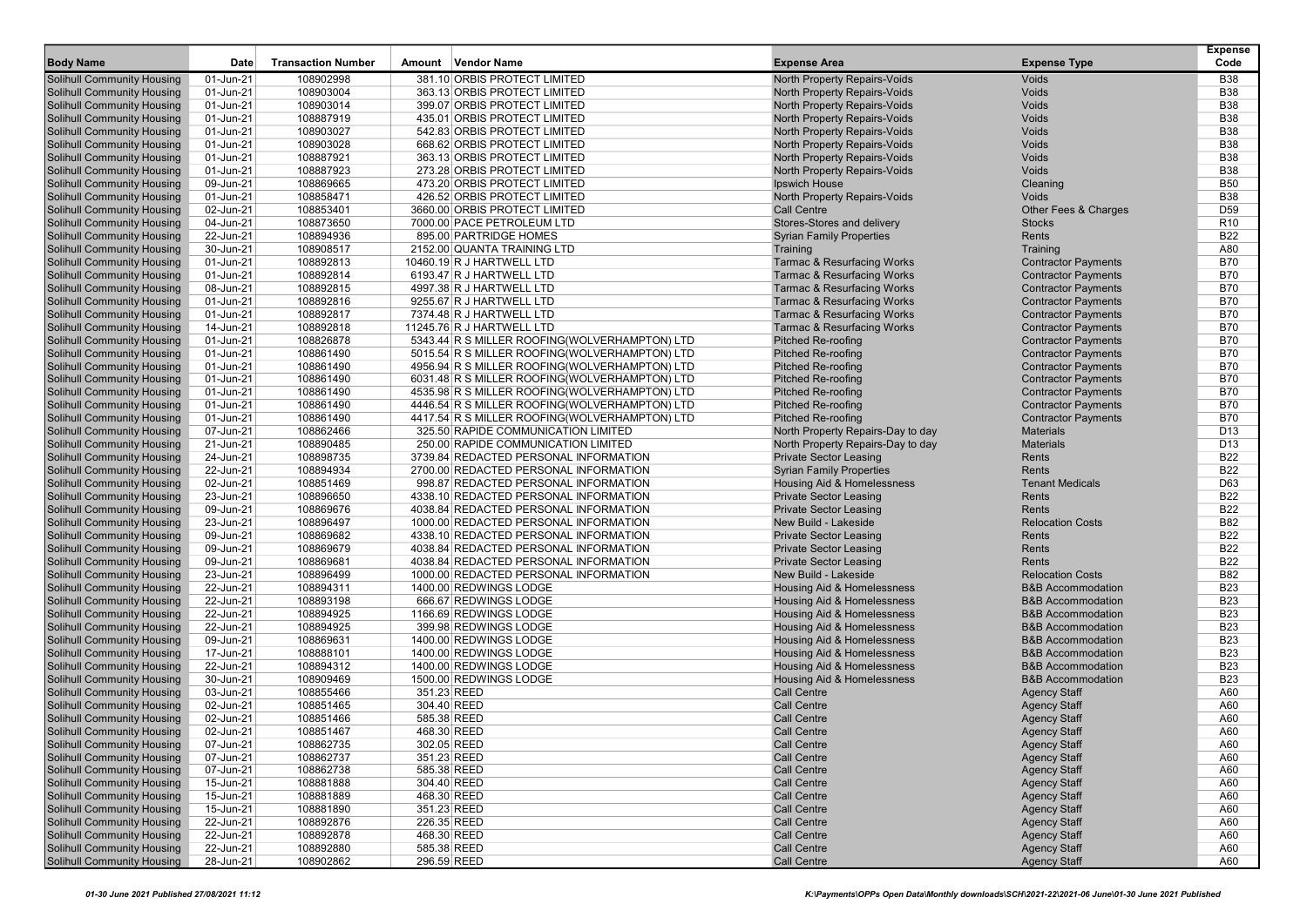| <b>Body Name</b>                                                       | Date                   | <b>Transaction Number</b> | Amount Vendor Name                                                      | <b>Expense Area</b>                                                 |                                                          | <b>Expense</b><br>Code        |
|------------------------------------------------------------------------|------------------------|---------------------------|-------------------------------------------------------------------------|---------------------------------------------------------------------|----------------------------------------------------------|-------------------------------|
|                                                                        |                        |                           |                                                                         |                                                                     | <b>Expense Type</b>                                      |                               |
| <b>Solihull Community Housing</b>                                      | 28-Jun-21              | 108902863                 | 468.30 REED                                                             | <b>Call Centre</b>                                                  | <b>Agency Staff</b>                                      | A60                           |
| <b>Solihull Community Housing</b>                                      | 28-Jun-21              | 108902864                 | 468.30 REED<br>257.57 REED                                              | <b>Call Centre</b><br><b>Call Centre</b>                            | <b>Agency Staff</b>                                      | A60<br>A60                    |
| <b>Solihull Community Housing</b><br><b>Solihull Community Housing</b> | 28-Jun-21<br>21-Jun-21 | 108902868<br>108890763    | 5985.00 RESOURCE PRINT SOLUTIONS                                        | Customer, Communication & Information Team                          | <b>Agency Staff</b><br>Printing                          | D80                           |
| <b>Solihull Community Housing</b>                                      | 24-Jun-21              | 108899734                 | 2715.00 RESOURCE PRINT SOLUTIONS                                        | Customer, Communication & Information Team                          | Printing                                                 | D80                           |
| <b>Solihull Community Housing</b>                                      | 28-Jun-21              | 108902874                 | 1187.66 ROYAL MAIL                                                      | <b>Endeavour House</b>                                              | Postages                                                 | D <sub>21</sub>               |
| <b>Solihull Community Housing</b>                                      | 17-Jun-21              | 108888244                 | 340.05 SEVERN TRENT WATER LTD                                           | <b>Private Sector Leasing</b>                                       | Water                                                    | <b>B12</b>                    |
| <b>Solihull Community Housing</b>                                      | 09-Jun-21              | 108869641                 | 868.10 SEVERN TRENT WATER LTD                                           | <b>Private Sector Leasing</b>                                       | Water                                                    | <b>B12</b>                    |
| <b>Solihull Community Housing</b>                                      | 09-Jun-21              | 108869641                 | -434.05 SEVERN TRENT WATER LTD                                          | <b>Private Sector Leasing</b>                                       | Water                                                    | <b>B12</b>                    |
| <b>Solihull Community Housing</b>                                      | 17-Jun-21              | 108888103                 | 9820.86 SEVERN TRENT WATER LTD                                          | Homelessness                                                        | Water                                                    | <b>B12</b>                    |
| <b>Solihull Community Housing</b>                                      | 17-Jun-21              | 108888103                 | 26870.14 SEVERN TRENT WATER LTD                                         | Homelessness                                                        | Water                                                    | <b>B12</b>                    |
| <b>Solihull Community Housing</b>                                      | 24-Jun-21              | 108898734                 | 5235.62 SF PROPERTIES                                                   | <b>Private Sector Leasing</b>                                       | Rents                                                    | <b>B22</b>                    |
| <b>Solihull Community Housing</b>                                      | 23-Jun-21              | 108896649                 | 3440.58 SF PROPERTIES                                                   | <b>Private Sector Leasing</b>                                       | Rents                                                    | <b>B22</b>                    |
| <b>Solihull Community Housing</b>                                      | 02-Jun-21              | 108853434                 | 15075.00 SGS UNITED KINGDOM LTD                                         | <b>Retro fitting Sprinklers</b>                                     | <b>Contractor Payments</b>                               | <b>B70</b>                    |
| <b>Solihull Community Housing</b>                                      | 02-Jun-21              | 108853435                 | 603.00 SGS UNITED KINGDOM LTD                                           | <b>Retro fitting Sprinklers</b>                                     | <b>Contractor Payments</b>                               | <b>B70</b>                    |
| <b>Solihull Community Housing</b>                                      | 17-Jun-21              | 108887474                 | 264.54 SOLIHULL MBC (COUNCIL TAX)                                       | North Property Repairs-Voids                                        | <b>Council Tax</b>                                       | <b>B21</b>                    |
| <b>Solihull Community Housing</b>                                      | 17-Jun-21              | 108887538                 | 878.16 SOLIHULL MBC (COUNCIL TAX)                                       | North Property Repairs-Voids                                        | <b>Council Tax</b>                                       | <b>B21</b>                    |
| <b>Solihull Community Housing</b>                                      | 17-Jun-21              | 108887480                 | 585.44 SOLIHULL MBC (COUNCIL TAX)                                       | North Property Repairs-Voids                                        | <b>Council Tax</b>                                       | <b>B21</b>                    |
| <b>Solihull Community Housing</b>                                      | 17-Jun-21              | 108887527                 | 864.22 SOLIHULL MBC (COUNCIL TAX)                                       | North Property Repairs-Voids                                        | <b>Council Tax</b>                                       | <b>B21</b>                    |
| <b>Solihull Community Housing</b>                                      | 17-Jun-21              | 108887526                 | 659.69 SOLIHULL MBC (COUNCIL TAX)                                       | North Property Repairs-Voids                                        | <b>Council Tax</b>                                       | <b>B21</b>                    |
| <b>Solihull Community Housing</b>                                      | 17-Jun-21              | 108887583                 | 464.06 SOLIHULL MBC (COUNCIL TAX)                                       | North Property Repairs-Voids                                        | <b>Council Tax</b>                                       | <b>B21</b>                    |
| <b>Solihull Community Housing</b>                                      | 17-Jun-21              | 108887525                 | 281.19 SOLIHULL MBC (COUNCIL TAX)                                       | North Property Repairs-Voids                                        | <b>Council Tax</b>                                       | <b>B21</b>                    |
| <b>Solihull Community Housing</b>                                      | 17-Jun-21              | 108887557                 | 306.66 SOLIHULL MBC (COUNCIL TAX)                                       | <b>North Property Repairs-Voids</b>                                 | <b>Council Tax</b>                                       | <b>B21</b>                    |
| <b>Solihull Community Housing</b>                                      | 17-Jun-21              | 108887556                 | 268.33 SOLIHULL MBC (COUNCIL TAX)                                       | North Property Repairs-Voids                                        | <b>Council Tax</b>                                       | <b>B21</b>                    |
| <b>Solihull Community Housing</b>                                      | 17-Jun-21              | 108887582                 | 288.14 SOLIHULL MBC (COUNCIL TAX)                                       | North Property Repairs-Voids                                        | <b>Council Tax</b>                                       | <b>B21</b>                    |
| <b>Solihull Community Housing</b>                                      | 17-Jun-21              | 108887590                 | 303.85 SOLIHULL MBC (COUNCIL TAX)                                       | <b>North Property Repairs-Voids</b>                                 | <b>Council Tax</b><br><b>Council Tax</b>                 | <b>B21</b>                    |
| <b>Solihull Community Housing</b><br><b>Solihull Community Housing</b> | 17-Jun-21              | 108887592                 | 366.40 SOLIHULL MBC (COUNCIL TAX)                                       | North Property Repairs-Voids                                        | <b>Council Tax</b>                                       | <b>B21</b><br><b>B21</b>      |
| <b>Solihull Community Housing</b>                                      | 17-Jun-21              | 108887591<br>108887611    | 355.00 SOLIHULL MBC (COUNCIL TAX)                                       | North Property Repairs-Voids                                        | <b>Council Tax</b>                                       | <b>B21</b>                    |
| <b>Solihull Community Housing</b>                                      | 17-Jun-21<br>17-Jun-21 | 108887610                 | 1246.20 SOLIHULL MBC (COUNCIL TAX)<br>975.15 SOLIHULL MBC (COUNCIL TAX) | North Property Repairs-Voids<br><b>North Property Repairs-Voids</b> | <b>Council Tax</b>                                       | <b>B21</b>                    |
| <b>Solihull Community Housing</b>                                      | 17-Jun-21              | 108887475                 | 262.70 SOLIHULL MBC (COUNCIL TAX)                                       | North Property Repairs-Voids                                        | <b>Council Tax</b>                                       | <b>B21</b>                    |
| <b>Solihull Community Housing</b>                                      | 17-Jun-21              | 108887600                 | 283.20 SOLIHULL MBC (COUNCIL TAX)                                       | North Property Repairs-Voids                                        | <b>Council Tax</b>                                       | <b>B21</b>                    |
| <b>Solihull Community Housing</b>                                      | 02-Jun-21              | 108853519                 | 33000.00 SOLIHULL METROPOLITAN BOROUGH COUNCIL                          | <b>Mechanical &amp; Electrical</b>                                  | <b>Other Contracted Services</b>                         | E90                           |
| <b>Solihull Community Housing</b>                                      | 02-Jun-21              | 108853519                 | 18199.00 SOLIHULL METROPOLITAN BOROUGH COUNCIL                          | Gas Warm Air/B'boiler/Storage Heater                                | <b>Other Contracted Services</b>                         | E90                           |
| <b>Solihull Community Housing</b>                                      | 03-Jun-21              | 108855471                 | 775.00 SOLIHULL UNITED REFORMED CHURCH                                  | <b>Syrian Family Properties</b>                                     | Rents                                                    | <b>B22</b>                    |
| <b>Solihull Community Housing</b>                                      | 11-Jun-21              | 108875146                 | 22250.00 SORT LEGAL LIMITED                                             | <b>Property Acquisitions</b>                                        | <b>Contractor Payments</b>                               | <b>B70</b>                    |
| <b>Solihull Community Housing</b>                                      | 11-Jun-21              | 108875159                 | 200250.00 SORT LEGAL LIMITED                                            | <b>Property Acquisitions</b>                                        | <b>Contractor Payments</b>                               | <b>B70</b>                    |
| <b>Solihull Community Housing</b>                                      | 11-Jun-21              | 108875726                 | 409.31 SSE                                                              | North Property Repairs-Voids                                        | Gas                                                      | <b>B10</b>                    |
| <b>Solihull Community Housing</b>                                      | 03-Jun-21              | 108855470                 | 7015.00 THE HOUSING NETWORK                                             | Housing Aid & Homelessness                                          | <b>B&amp;B Accommodation</b>                             | <b>B23</b>                    |
| <b>Solihull Community Housing</b>                                      | 25-Jun-21              | 108900964                 | 72430.04 THE WILKES PARTNERSHIP SOLICITORS                              | <b>Property Acquisitions</b>                                        | <b>Contractor Payments</b>                               | <b>B70</b>                    |
| <b>Solihull Community Housing</b>                                      | 09-Jun-21              | 108867498                 | 2944.54 TOTAL GAS & POWER LTD                                           | <b>Biomass System</b>                                               | Electricity                                              | <b>B11</b>                    |
| <b>Solihull Community Housing</b>                                      | 09-Jun-21              | 108867498                 | -1472.27 TOTAL GAS & POWER LTD                                          | <b>Biomass System</b>                                               | Electricity                                              | <b>B11</b>                    |
| <b>Solihull Community Housing</b>                                      | 14-Jun-21              | 108876466                 | 45588.57 TOTAL GAS & POWER LTD                                          | Low Rise (inc. Safe & Sound)                                        | Electricity                                              | <b>B11</b>                    |
| <b>Solihull Community Housing</b>                                      | 04-Jun-21              | 108860464                 | 2200.67 TOTAL GAS & POWER LTD                                           | <b>Biomass System</b>                                               | Electricity                                              | <b>B11</b>                    |
| <b>Solihull Community Housing</b>                                      | 04-Jun-21              | 108860465                 | 6033.70 TOTAL GAS & POWER LTD                                           | <b>Biomass System</b>                                               | Gas                                                      | <b>B10</b>                    |
| <b>Solihull Community Housing</b>                                      | 04-Jun-21              | 108860465                 | -2608.40 TOTAL GAS & POWER LTD                                          | <b>Biomass System</b>                                               | Gas                                                      | <b>B10</b>                    |
| <b>Solihull Community Housing</b>                                      | 22-Jun-21              | 108894935                 | 825.00 TOUCHWOOD LETTINGS                                               | <b>Syrian Family Properties</b>                                     | Rents                                                    | <b>B22</b>                    |
| <b>Solihull Community Housing</b>                                      | 29-Jun-21              | 108905879<br>108887650    | 1795.00 TPAS LTD                                                        | <b>Completion of Star Survey</b>                                    | <b>Grants &amp; Subscriptions</b>                        | D92                           |
| <b>Solihull Community Housing</b><br><b>Solihull Community Housing</b> | 17-Jun-21<br>11-Jun-21 | 108874799                 | 300.00 TPAS LTD<br>12341.37 TRAVELODGE                                  | <b>Completion of Star Survey</b><br>Housing Aid & Homelessness      | <b>Professional Fees</b><br><b>B&amp;B Accommodation</b> | D <sub>50</sub><br><b>B23</b> |
| <b>Solihull Community Housing</b>                                      | 01-Jun-21              | 108850036                 | 2152.11 TYRER BUILDING CONTRACTORS                                      | Kitchens                                                            | <b>Contractor Payments</b>                               | <b>B70</b>                    |
| <b>Solihull Community Housing</b>                                      | 01-Jun-21              | 108850037                 | 1948.20 TYRER BUILDING CONTRACTORS                                      | Kitchens                                                            | <b>Contractor Payments</b>                               | <b>B70</b>                    |
| <b>Solihull Community Housing</b>                                      | 01-Jun-21              | 108851370                 | 6197.28 TYRER BUILDING CONTRACTORS                                      | Private Sector - Disabled Facilities Grants                         | <b>Contractor Payments</b>                               | <b>B70</b>                    |
| <b>Solihull Community Housing</b>                                      | 01-Jun-21              | 108851369                 | 4882.56 TYRER BUILDING CONTRACTORS                                      | Private Sector - Disabled Facilities Grants                         | <b>Contractor Payments</b>                               | <b>B70</b>                    |
| <b>Solihull Community Housing</b>                                      | 01-Jun-21              | 108851368                 | 4942.95 TYRER BUILDING CONTRACTORS                                      | <b>Public Sector - Major Adaptations</b>                            | <b>Contractor Payments</b>                               | <b>B70</b>                    |
| <b>Solihull Community Housing</b>                                      | 01-Jun-21              | 108851367                 | 3483.10 TYRER BUILDING CONTRACTORS                                      | Private Sector - Disabled Facilities Grants                         | <b>Contractor Payments</b>                               | <b>B70</b>                    |
| <b>Solihull Community Housing</b>                                      | 01-Jun-21              | 108892851                 | 4192.43 TYRER BUILDING CONTRACTORS                                      | Kitchens                                                            | <b>Contractor Payments</b>                               | <b>B70</b>                    |
| <b>Solihull Community Housing</b>                                      | 01-Jun-21              | 108892852                 | 4663.15 TYRER BUILDING CONTRACTORS                                      | Kitchens                                                            | <b>Contractor Payments</b>                               | B70                           |
| <b>Solihull Community Housing</b>                                      | 02-Jun-21              | 108892853                 | 4132.26 TYRER BUILDING CONTRACTORS                                      | Kitchens                                                            | <b>Contractor Payments</b>                               | <b>B70</b>                    |
| <b>Solihull Community Housing</b>                                      | 11-Jun-21              | 108892854                 | 4980.20 TYRER BUILDING CONTRACTORS                                      | Kitchens                                                            | <b>Contractor Payments</b>                               | <b>B70</b>                    |
| <b>Solihull Community Housing</b>                                      | 16-Jun-21              | 108903177                 | 3412.58 TYRER BUILDING CONTRACTORS                                      | Kitchens                                                            | <b>Contractor Payments</b>                               | B70                           |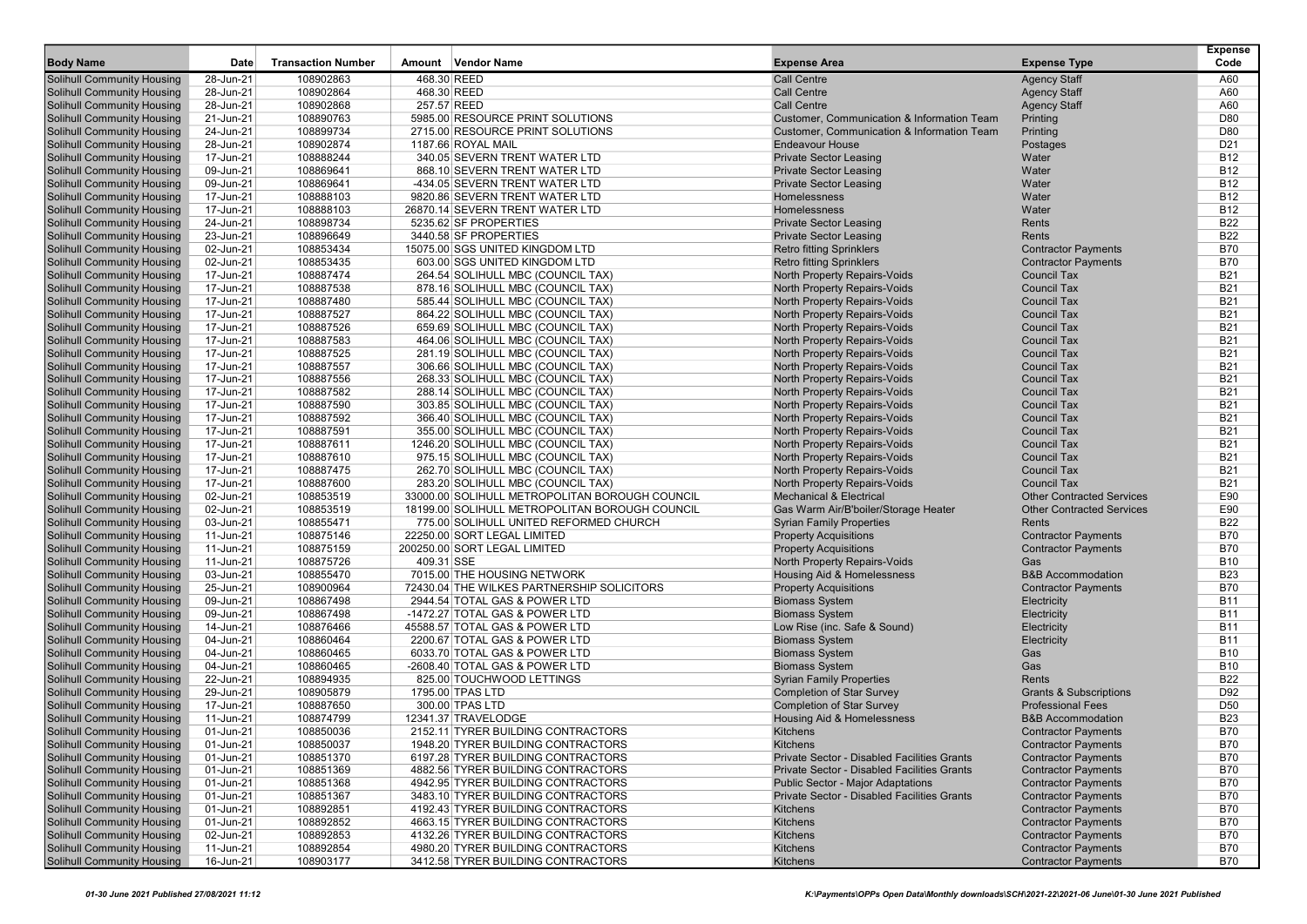| <b>Body Name</b>                  | Date         | <b>Transaction Number</b> | Amount Vendor Name                 | <b>Expense Area</b>           | <b>Expense Type</b>        | <b>Expense</b><br>Code |
|-----------------------------------|--------------|---------------------------|------------------------------------|-------------------------------|----------------------------|------------------------|
| Solihull Community Housing        | 16-Jun-21    | 108903178                 | 3342.78 TYRER BUILDING CONTRACTORS | Kitchens                      | <b>Contractor Payments</b> | B70                    |
| Solihull Community Housing        | 16-Jun-21    | 108903179                 | 3876.41 TYRER BUILDING CONTRACTORS | Kitchens                      | <b>Contractor Payments</b> | <b>B70</b>             |
| <b>Solihull Community Housing</b> | 16-Jun-21    | 108903180                 | 1804.70 TYRER BUILDING CONTRACTORS | Kitchens                      | <b>Contractor Payments</b> | <b>B70</b>             |
| <b>Solihull Community Housing</b> | 22-Jun-21    | 108894932                 | 1543.52 UTILITA ENERGY LTD         | <b>Private Sector Leasing</b> | Gas                        | <b>B10</b>             |
| <b>Solihull Community Housing</b> | 22-Jun-21    | 108894932                 | 66.65 UTILITA ENERGY LTD           | <b>Private Sector Leasing</b> | Electricity                | <b>B11</b>             |
| <b>Solihull Community Housing</b> | 30-Jun-21    | 108910505                 | 478.08 UTILITA ENERGY LTD          | Homelessness                  | Gas                        | <b>B10</b>             |
| <b>Solihull Community Housing</b> | 22-Jun-21    | 108893650                 | 3251.77 UTILITA ENERGY LTD         | <b>Private Sector Leasing</b> | Gas                        | <b>B10</b>             |
| <b>Solihull Community Housing</b> | 22-Jun-21    | 108893650                 | 51.05 UTILITA ENERGY LTD           | <b>Private Sector Leasing</b> | Electricity                | <b>B11</b>             |
| <b>Solihull Community Housing</b> | 23-Jun-21    | 108895493                 | 267.12 UTILITA ENERGY LTD          | <b>Private Sector Leasing</b> | Electricity                | <b>B11</b>             |
| <b>Solihull Community Housing</b> | 07-Jun-21    | 108862891                 | 505.91 UTILITA ENERGY LTD          | Homelessness                  | Gas                        | <b>B10</b>             |
| <b>Solihull Community Housing</b> | 22-Jun-21    | 108893654                 | -1543.52 UTILITA ENERGY LTD        | <b>Private Sector Leasing</b> | Gas                        | <b>B10</b>             |
| <b>Solihull Community Housing</b> | 08-Jun-21    | 108898642                 | 968.01 WATES CONSTRUCTION LTD      | <b>Cyclical Maintenance</b>   | <b>Contractor Payments</b> | <b>B70</b>             |
| <b>Solihull Community Housing</b> | 08-Jun-21    | 108887791                 | 8063.65 WATES CONSTRUCTION LTD     | Low Rise Overcladding         | <b>Contractor Payments</b> | <b>B70</b>             |
| <b>Solihull Community Housing</b> | 08-Jun-21    | 108887792                 | 6804.66 WATES CONSTRUCTION LTD     | Low Rise Overcladding         | <b>Contractor Payments</b> | <b>B70</b>             |
| <b>Solihull Community Housing</b> | 08-Jun-21    | 108887793                 | 3804.71 WATES CONSTRUCTION LTD     | Low Rise Overcladding         | <b>Contractor Payments</b> | <b>B70</b>             |
| <b>Solihull Community Housing</b> | 08-Jun-21    | 108887794                 | 11337.22 WATES CONSTRUCTION LTD    | Low Rise Overcladding         | <b>Contractor Payments</b> | <b>B70</b>             |
| Solihull Community Housing        | 08-Jun-21    | 108887795                 | 4616.21 WATES CONSTRUCTION LTD     | Low Rise Overcladding         | <b>Contractor Payments</b> | <b>B70</b>             |
| <b>Solihull Community Housing</b> | 08-Jun-21    | 108898643                 | 1043.04 WATES CONSTRUCTION LTD     | <b>Cyclical Maintenance</b>   | <b>Contractor Payments</b> | <b>B70</b>             |
| <b>Solihull Community Housing</b> | 08-Jun-21    | 108887796                 | 9310.06 WATES CONSTRUCTION LTD     | Low Rise Overcladding         | <b>Contractor Payments</b> | <b>B70</b>             |
| <b>Solihull Community Housing</b> | 08-Jun-21    | 108898644                 | 1237.73 WATES CONSTRUCTION LTD     | <b>Cyclical Maintenance</b>   | <b>Contractor Payments</b> | <b>B70</b>             |
| <b>Solihull Community Housing</b> | 08-Jun-21    | 108887797                 | 5703.27 WATES CONSTRUCTION LTD     | Low Rise Overcladding         | <b>Contractor Payments</b> | <b>B70</b>             |
| Solihull Community Housing        | 08-Jun-21    | 108887798                 | 6168.34 WATES CONSTRUCTION LTD     | Low Rise Overcladding         | <b>Contractor Payments</b> | <b>B70</b>             |
| <b>Solihull Community Housing</b> | 08-Jun-21    | 108887799                 | 6266.79 WATES CONSTRUCTION LTD     | Low Rise Overcladding         | <b>Contractor Payments</b> | <b>B70</b>             |
| <b>Solihull Community Housing</b> | 08-Jun-21    | 108887800                 | 8819.10 WATES CONSTRUCTION LTD     | Low Rise Overcladding         | <b>Contractor Payments</b> | <b>B70</b>             |
| <b>Solihull Community Housing</b> | 08-Jun-21    | 108887801                 | 6935.49 WATES CONSTRUCTION LTD     | Low Rise Overcladding         | <b>Contractor Payments</b> | <b>B70</b>             |
| <b>Solihull Community Housing</b> | 08-Jun-21    | 108887802                 | 15024.24 WATES CONSTRUCTION LTD    | Low Rise Overcladding         | <b>Contractor Payments</b> | <b>B70</b>             |
| Solihull Community Housing        | 08-Jun-21    | 108887803                 | 9060.55 WATES CONSTRUCTION LTD     | Low Rise Overcladding         | <b>Contractor Payments</b> | <b>B70</b>             |
| <b>Solihull Community Housing</b> | 08-Jun-21    | 108887804                 | 15272.62 WATES CONSTRUCTION LTD    | Low Rise Overcladding         | <b>Contractor Payments</b> | <b>B70</b>             |
| <b>Solihull Community Housing</b> | 08-Jun-21    | 108898645                 | 881.00 WATES CONSTRUCTION LTD      | <b>Cyclical Maintenance</b>   | <b>Contractor Payments</b> | <b>B70</b>             |
| <b>Solihull Community Housing</b> | 08-Jun-21    | 108898646                 | 2536.10 WATES CONSTRUCTION LTD     | <b>Cyclical Maintenance</b>   | <b>Contractor Payments</b> | <b>B70</b>             |
| <b>Solihull Community Housing</b> | 08-Jun-21    | 108898647                 | 1243.85 WATES CONSTRUCTION LTD     | <b>Cyclical Maintenance</b>   | <b>Contractor Payments</b> | <b>B70</b>             |
| Solihull Community Housing        | 08-Jun-21    | 108898648                 | 1110.67 WATES CONSTRUCTION LTD     | <b>Cyclical Maintenance</b>   | <b>Contractor Payments</b> | <b>B70</b>             |
| <b>Solihull Community Housing</b> | 08-Jun-21    | 108898649                 | 1110.67 WATES CONSTRUCTION LTD     | <b>Cyclical Maintenance</b>   | <b>Contractor Payments</b> | <b>B70</b>             |
| <b>Solihull Community Housing</b> | 08-Jun-21    | 108887805                 | 6819.69 WATES CONSTRUCTION LTD     | Low Rise Overcladding         | <b>Contractor Payments</b> | <b>B70</b>             |
| <b>Solihull Community Housing</b> | 08-Jun-21    | 108898650                 | 1000.67 WATES CONSTRUCTION LTD     | <b>Cyclical Maintenance</b>   | <b>Contractor Payments</b> | <b>B70</b>             |
| <b>Solihull Community Housing</b> | 08-Jun-21    | 108871383                 | 2974.58 WATES CONSTRUCTION LTD     | <b>Cyclical Maintenance</b>   | <b>Contractor Payments</b> | <b>B70</b>             |
| Solihull Community Housing        | 08-Jun-21    | 108898651                 | 825.79 WATES CONSTRUCTION LTD      | <b>Cyclical Maintenance</b>   | <b>Contractor Payments</b> | <b>B70</b>             |
| <b>Solihull Community Housing</b> | 08-Jun-21    | 108898652                 | 1110.67 WATES CONSTRUCTION LTD     | <b>Cyclical Maintenance</b>   | <b>Contractor Payments</b> | <b>B70</b>             |
| <b>Solihull Community Housing</b> | 08-Jun-21    | 108871384                 | 1111.43 WATES CONSTRUCTION LTD     | <b>Cyclical Maintenance</b>   | <b>Contractor Payments</b> | <b>B70</b>             |
| <b>Solihull Community Housing</b> | 08-Jun-21    | 108871385                 | 4005.21 WATES CONSTRUCTION LTD     | <b>Cyclical Maintenance</b>   | <b>Contractor Payments</b> | <b>B70</b>             |
| <b>Solihull Community Housing</b> | 08-Jun-21    | 108887806                 | 4982.25 WATES CONSTRUCTION LTD     | Low Rise Overcladding         | <b>Contractor Payments</b> | <b>B70</b>             |
| Solihull Community Housing        | 08-Jun-21    | 108898653                 | 2568.90 WATES CONSTRUCTION LTD     | <b>Cyclical Maintenance</b>   | <b>Contractor Payments</b> | <b>B70</b>             |
| <b>Solihull Community Housing</b> | 08-Jun-21    | 108887807                 | 918.17 WATES CONSTRUCTION LTD      | <b>Cyclical Maintenance</b>   | <b>Contractor Payments</b> | <b>B70</b>             |
| <b>Solihull Community Housing</b> | 08-Jun-21    | 108898654                 | 998.27 WATES CONSTRUCTION LTD      | <b>Cyclical Maintenance</b>   | <b>Contractor Payments</b> | <b>B70</b>             |
| <b>Solihull Community Housing</b> | 08-Jun-21    | 108887808                 | 4911.78 WATES CONSTRUCTION LTD     | Low Rise Overcladding         | <b>Contractor Payments</b> | <b>B70</b>             |
| <b>Solihull Community Housing</b> | 08-Jun-21    | 108898655                 | 372.44 WATES CONSTRUCTION LTD      | <b>Cyclical Maintenance</b>   | <b>Contractor Payments</b> | <b>B70</b>             |
| <b>Solihull Community Housing</b> | 08-Jun-21    | 108887809                 | 5504.72 WATES CONSTRUCTION LTD     | Low Rise Overcladding         | <b>Contractor Payments</b> | <b>B70</b>             |
| <b>Solihull Community Housing</b> | 08-Jun-21    | 108887810                 | 1005.85 WATES CONSTRUCTION LTD     | <b>Cyclical Maintenance</b>   | <b>Contractor Payments</b> | <b>B70</b>             |
| <b>Solihull Community Housing</b> | 08-Jun-21    | 108887811                 | 6819.69 WATES CONSTRUCTION LTD     | Low Rise Overcladding         | <b>Contractor Payments</b> | <b>B70</b>             |
| <b>Solihull Community Housing</b> | 08-Jun-21    | 108887812                 | 12290.11 WATES CONSTRUCTION LTD    | Low Rise Overcladding         | <b>Contractor Payments</b> | <b>B70</b>             |
| <b>Solihull Community Housing</b> | 08-Jun-21    | 108887813                 | 9563.33 WATES CONSTRUCTION LTD     | Low Rise Overcladding         | <b>Contractor Payments</b> | <b>B70</b>             |
| <b>Solihull Community Housing</b> | 01-Jun-21    | 108859430                 | 2000.00 WATES CONSTRUCTION LTD     | <b>Cyclical Maintenance</b>   | <b>Contractor Payments</b> | <b>B70</b>             |
| <b>Solihull Community Housing</b> | 01-Jun-21    | 108859431                 | 2000.00 WATES CONSTRUCTION LTD     | <b>Cyclical Maintenance</b>   | <b>Contractor Payments</b> | <b>B70</b>             |
| <b>Solihull Community Housing</b> | 01-Jun-21    | 108859432                 | 2000.00 WATES CONSTRUCTION LTD     | <b>Cyclical Maintenance</b>   | <b>Contractor Payments</b> | B70                    |
| <b>Solihull Community Housing</b> | 01-Jun-21    | 108859433                 | 2000.00 WATES CONSTRUCTION LTD     | <b>Cyclical Maintenance</b>   | <b>Contractor Payments</b> | <b>B70</b>             |
| <b>Solihull Community Housing</b> | 01-Jun-21    | 108859434                 | 2000.00 WATES CONSTRUCTION LTD     | <b>Cyclical Maintenance</b>   | <b>Contractor Payments</b> | <b>B70</b>             |
| <b>Solihull Community Housing</b> | 01-Jun-21    | 108849830                 | 2000.00 WATES CONSTRUCTION LTD     | <b>Cyclical Maintenance</b>   | <b>Contractor Payments</b> | <b>B70</b>             |
| <b>Solihull Community Housing</b> | 01-Jun-21    | 108849831                 | 2000.00 WATES CONSTRUCTION LTD     | <b>Cyclical Maintenance</b>   | <b>Contractor Payments</b> | <b>B70</b>             |
| <b>Solihull Community Housing</b> | 01-Jun-21    | 108849832                 | 2000.00 WATES CONSTRUCTION LTD     | <b>Cyclical Maintenance</b>   | <b>Contractor Payments</b> | B70                    |
| <b>Solihull Community Housing</b> | 01-Jun-21    | 108849833                 | 2000.00 WATES CONSTRUCTION LTD     | <b>Cyclical Maintenance</b>   | <b>Contractor Payments</b> | <b>B70</b>             |
| <b>Solihull Community Housing</b> | $01$ -Jun-21 | 108849834                 | 2000.00 WATES CONSTRUCTION LTD     | <b>Cyclical Maintenance</b>   | <b>Contractor Payments</b> | <b>B70</b>             |